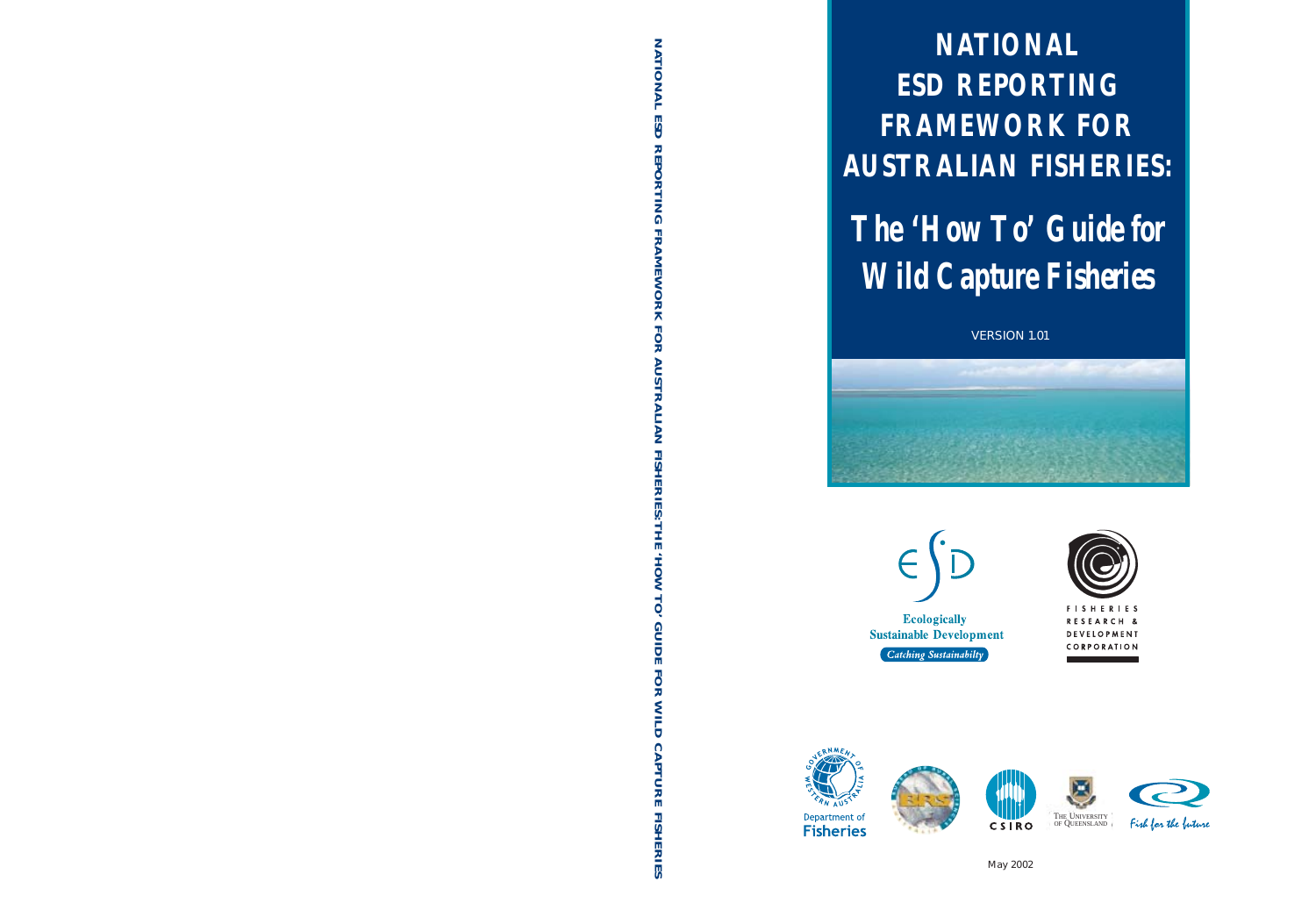This 'How To' Guide for ESD reporting on fisheries is part of an on-going process to develop a reporting framework for ESD and fisheries within Australia. This edition will not be the final version, changes are expected to be made at regular intervals when further information indicates that significant improvements can be made.

The material may be copied for use in completing assessments and reports as long as appropriate acknowledgement of the source is given.

Whilst this project was originally conducted under the auspices of the SCFA, and is now a project endorsed by the Marine and Coastal Committee of the Natural Resources Management Committee (NRMC), it should not be taken as being the policy of any individual fisheries management agency.

> FRDC 2000/145 Project Team Version 1.01 May 2002

#### ASBN: 1877098019

#### Project Team

Rick Fletcher (Principal Investigator) Department of Fisheries, Western Australia Jean Chesson Bureau of Rural Science Melanie Fisher **Bureau of Rural Science** Keith Sainsbury **CSIRO** Tor Hundloe University of Queensland Tony Smith CSIRO Benj Whitworth **Bureau of Rural Science** 

#### Correct Citation

Fletcher, W.J., Chesson, J., Fisher M., Sainsbury, K.J., Hundloe, T., Smith, A.D.M. and B. Whitworth (2002) National ESD Reporting Framework for Australian Fisheries: The 'How To' Guide for Wild Capture Fisheries. FRDC Project 2000/145, Canberra, Australia.

This report forms Publication No. 1 of the FRDC - ESD Reporting and Assessment Subprogram.

The latest version of this report and other material related to the ESD Subprogram may be downloaded from the web site www.fisheries-esd.com

Postal Address – PO Box 20 North Beach WA, 6020 AUSTRALIA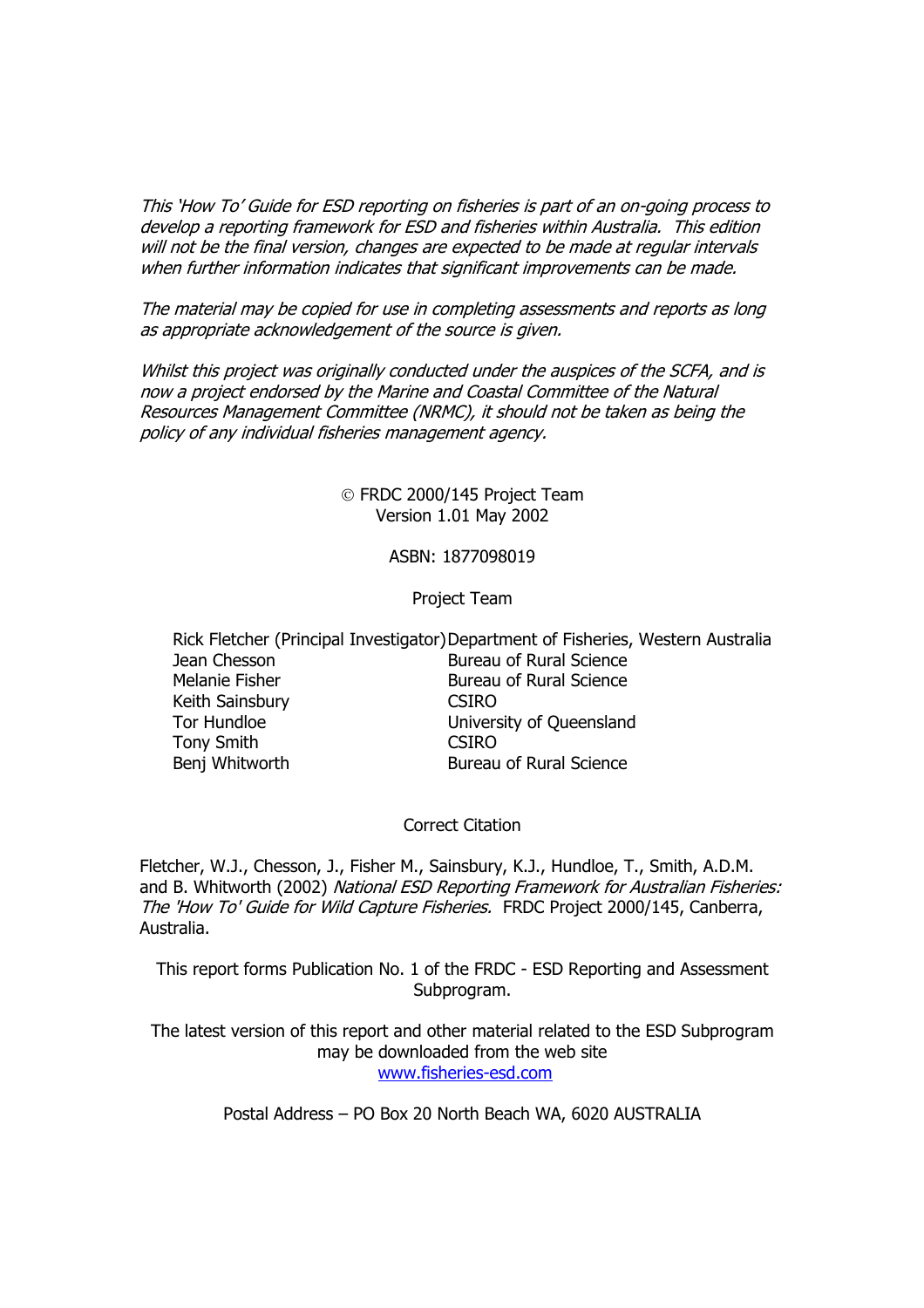## Table of Contents

| <b>SECTION 1</b> |                                                                       |  |
|------------------|-----------------------------------------------------------------------|--|
| 1.1              |                                                                       |  |
| 1.2              |                                                                       |  |
| 1.3              |                                                                       |  |
| 1.4              |                                                                       |  |
| 1.5              |                                                                       |  |
| 1.6              |                                                                       |  |
| 1.7              |                                                                       |  |
| 1.8              |                                                                       |  |
| 1.9              |                                                                       |  |
| 1.10             |                                                                       |  |
| 1.11             |                                                                       |  |
| 1.12             |                                                                       |  |
| <b>SECTION 2</b> |                                                                       |  |
| 2.1              |                                                                       |  |
| 2.2              | WHAT IS ECOLOGICALLY SUSTAINABLE DEVELOPMENT (ESD)?  15               |  |
| 2.3              |                                                                       |  |
| 2.4              | THE NATIONAL FRAMEWORK FOR REPORTING ON ESD IN AUSTRALIAN             |  |
|                  |                                                                       |  |
|                  | 2.4.1                                                                 |  |
| 2.4.2            |                                                                       |  |
| 2.4.3            |                                                                       |  |
| 2.4.4            |                                                                       |  |
| <b>SECTION 3</b> | OVERVIEW OF THE NATIONAL ESD REPORTING                                |  |
|                  |                                                                       |  |
| <b>SECTION 4</b> | <b>HOW TO IDENTIFY ESD ISSUES FOR FISHERIES  29</b>                   |  |
| 4.1              |                                                                       |  |
|                  | 4.1.1                                                                 |  |
|                  | Origin and Description of the ESD Generic Component Trees 31<br>4.1.2 |  |
|                  | 4.2 DETAILS OF THE NATIONAL ESD GENERIC COMPONENT TREES  33           |  |
| 4.2.1            |                                                                       |  |
| 4.2.2            |                                                                       |  |
| 4.2.3.           |                                                                       |  |
| 4.2.4            |                                                                       |  |
| 4.2.5            |                                                                       |  |
| 4.2.6            |                                                                       |  |
| 4.2.7            |                                                                       |  |
| 4.2.8            |                                                                       |  |
| 4.3              | HOW TO TAILOR THE GENERIC COMPONENT TREES TO SUIT YOUR FISHERY 55     |  |
| <b>SECTION 5</b> |                                                                       |  |
| 5.1              |                                                                       |  |
| 5.2              |                                                                       |  |
|                  |                                                                       |  |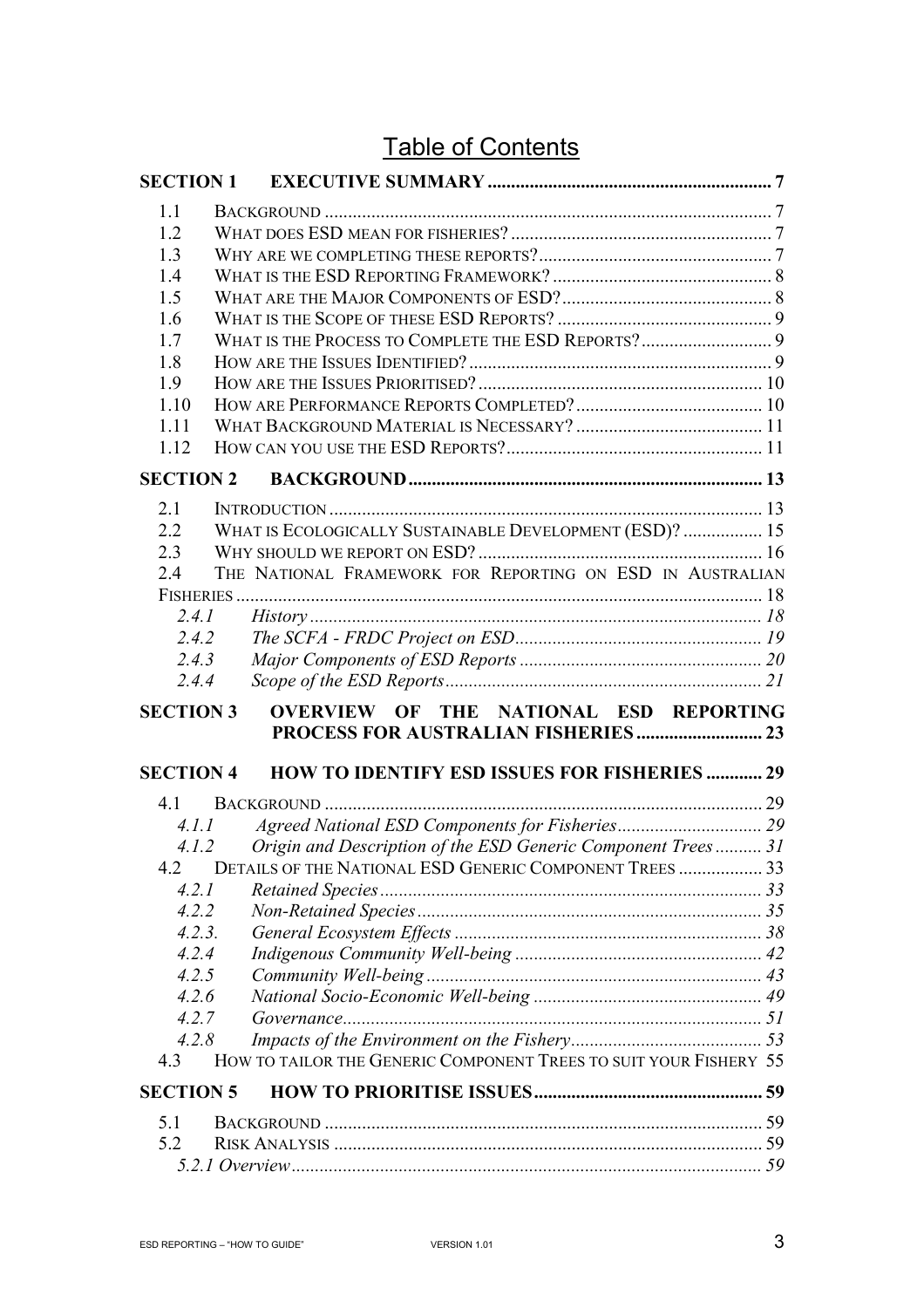| 5.2.1                                                                 |  |
|-----------------------------------------------------------------------|--|
| 5.3                                                                   |  |
| 5.3.1                                                                 |  |
| 5.3.2                                                                 |  |
| The Risk Assessment Process - Application to Fisheries 64<br>5.3.3    |  |
| TIPS AND GUIDE TO USE FOR EXPLAINING THESE CONCEPTS  69<br>5.4        |  |
| HOW TO WRITE PERFORMANCE REPORTS FOR EACH<br><b>SECTION 6</b>         |  |
| 6.1                                                                   |  |
| 6.2                                                                   |  |
| 6.2.1                                                                 |  |
| 6.2.2                                                                 |  |
| 6.2.3                                                                 |  |
| 6.2.4                                                                 |  |
| 6.2.5                                                                 |  |
| 6.2.6                                                                 |  |
| 6.2.7                                                                 |  |
| 6.2.8                                                                 |  |
| 6.2.9                                                                 |  |
| 6.2.10                                                                |  |
| Further Details on Completing the Performance Reports  79<br>6.2.11   |  |
|                                                                       |  |
| <b>SECTION 7</b><br><b>WHAT BACKGROUND INFORMATION IS REQUIRED?81</b> |  |
| 7.1                                                                   |  |
| 7.2                                                                   |  |
| INFORMATION ON THE SOCIAL AND ECONOMIC ENVIRONMENT  82<br>7.3         |  |
| 7.4                                                                   |  |
| 7.5                                                                   |  |
| <b>SECTION 8</b>                                                      |  |
| <b>SECTION 9</b>                                                      |  |
|                                                                       |  |
| DETAILS OF THE RISK ASSESSMENT CONSEQUENCE<br><b>APPENDIX 1</b>       |  |
| A11                                                                   |  |
|                                                                       |  |
| A1.2.1                                                                |  |
| A1.2.2                                                                |  |
| A1.2.3                                                                |  |
|                                                                       |  |
| AI.3.1                                                                |  |
| AI.3.2                                                                |  |
|                                                                       |  |
|                                                                       |  |
| A1.3.3                                                                |  |
|                                                                       |  |
| A1.4.1                                                                |  |
| A1.4.2                                                                |  |
| A1.5                                                                  |  |
| <i>A1.5.1</i>                                                         |  |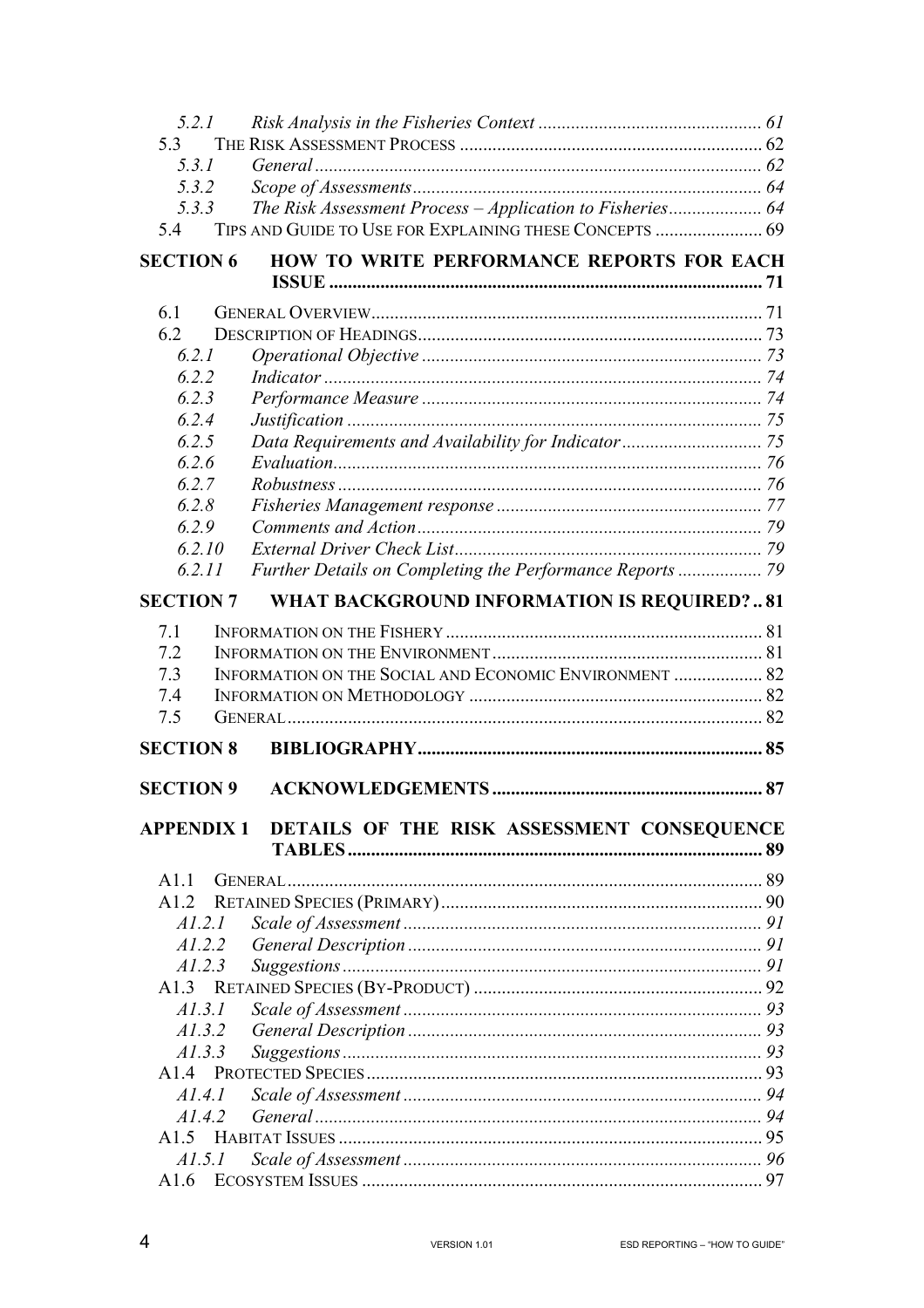| AI.6.1            |                                                    |    |
|-------------------|----------------------------------------------------|----|
| A1.6.2            |                                                    |    |
| A1.7              |                                                    |    |
| A1.7.1            |                                                    |    |
| A1.7.2            |                                                    |    |
| <b>APPENDIX 2</b> | AND EXAMPLES FOR COMPLETION<br><b>ADVICE</b>       | OF |
|                   |                                                    |    |
| A2 <sub>1</sub>   |                                                    |    |
| A2.1.1            |                                                    |    |
| A2.1.2            |                                                    |    |
| A2.1.3            |                                                    |    |
| A2.1.4            |                                                    |    |
| A2.1.5            | Example of a Retained Species Component Report 104 |    |
|                   |                                                    |    |
| A2.2.1            |                                                    |    |
| A2.2.2            |                                                    |    |
| A2.2.3            |                                                    |    |
| A2.2.4            |                                                    |    |
|                   |                                                    |    |
| A2.3.1            |                                                    |    |
| A2.3.2            |                                                    |    |
| A2.3.3            |                                                    |    |
| A2.3.4            |                                                    |    |
| A2.4              |                                                    |    |
| A2.4.1            |                                                    |    |
| A2.4.2            |                                                    |    |
|                   |                                                    |    |
| A2.5.1            |                                                    |    |
| A2.5.2            |                                                    |    |
| <b>APPENDIX 3</b> |                                                    |    |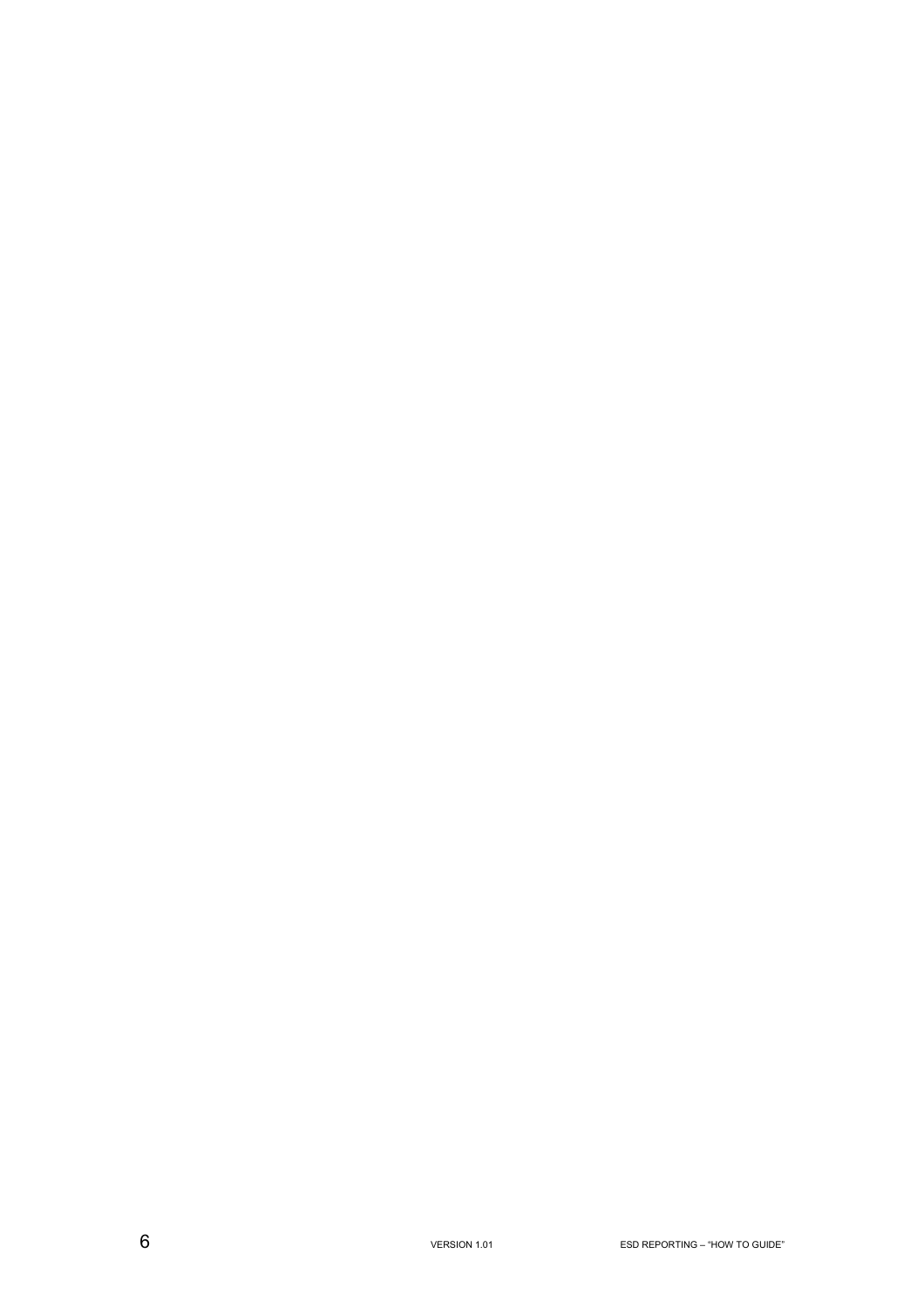## **SECTION 1 EXECUTIVE SUMMARY**

## **1.1 Background**

Ecologically Sustainable Development (ESD) is:

"*Using, conserving and enhancing the community's resources so that ecological processes, on which life depends, are maintained, and the total quality of life, now and in the future, can be increased" (CoA, 1992)*.

Achieving ESD requires the integration of short and long-term economic, social and environmental effects in all decision-making. Fisheries agencies in Australia are committed to incorporating the principles of ESD into their management of fisheries resources - an important element of which is the ability to report on performance. Consequently, fisheries need a framework that enables them to report on their performance with respect to ESD.

In early 2000, the Fisheries Research and Development Corporation (FRDC) funded a study to develop an ESD reporting framework for Australian fisheries. One of the major outcomes required from this project was the production of a 'How To' Guide to assist individuals, agencies and the industry to provide comprehensive accounts of the current performance of their fisheries.

## **1.2 What does ESD mean for fisheries?**

Implementing ESD in fisheries means that we not only need to consider the effects of the fishery on the target species, but also what effects there may be on the rest of the ecosystem. We also need to recognise the economic health of a fishery (such as the profits to commercial fishers or the satisfaction of recreational fishers) relies on maintaining essential ecological processes.

Furthermore, the ongoing utilisation of fishery resources requires the community (with its often seemingly competing interests) to be satisfied with the management of the fishery and be convinced that it is providing sufficient social and/or economic benefits to justify any negative impacts it may have. Finally, the processes and procedures involved in managing a fishery (its governance) have to be appropriate to meet the ESD challenge.

## **1.3 Why are we completing these reports?**

There are many internal and external pressures on fisheries agencies and the industry to report on their performance. First, since the national strategy on ESD was released in 1992, ESD has become, either explicitly or implicitly, a major objective within most Fisheries Acts in Australia and management agencies are accountable for achieving their objectives.

The urgency to develop a comprehensive and practical reporting system has increased substantially in recent years through changes in Commonwealth legislation. In particular,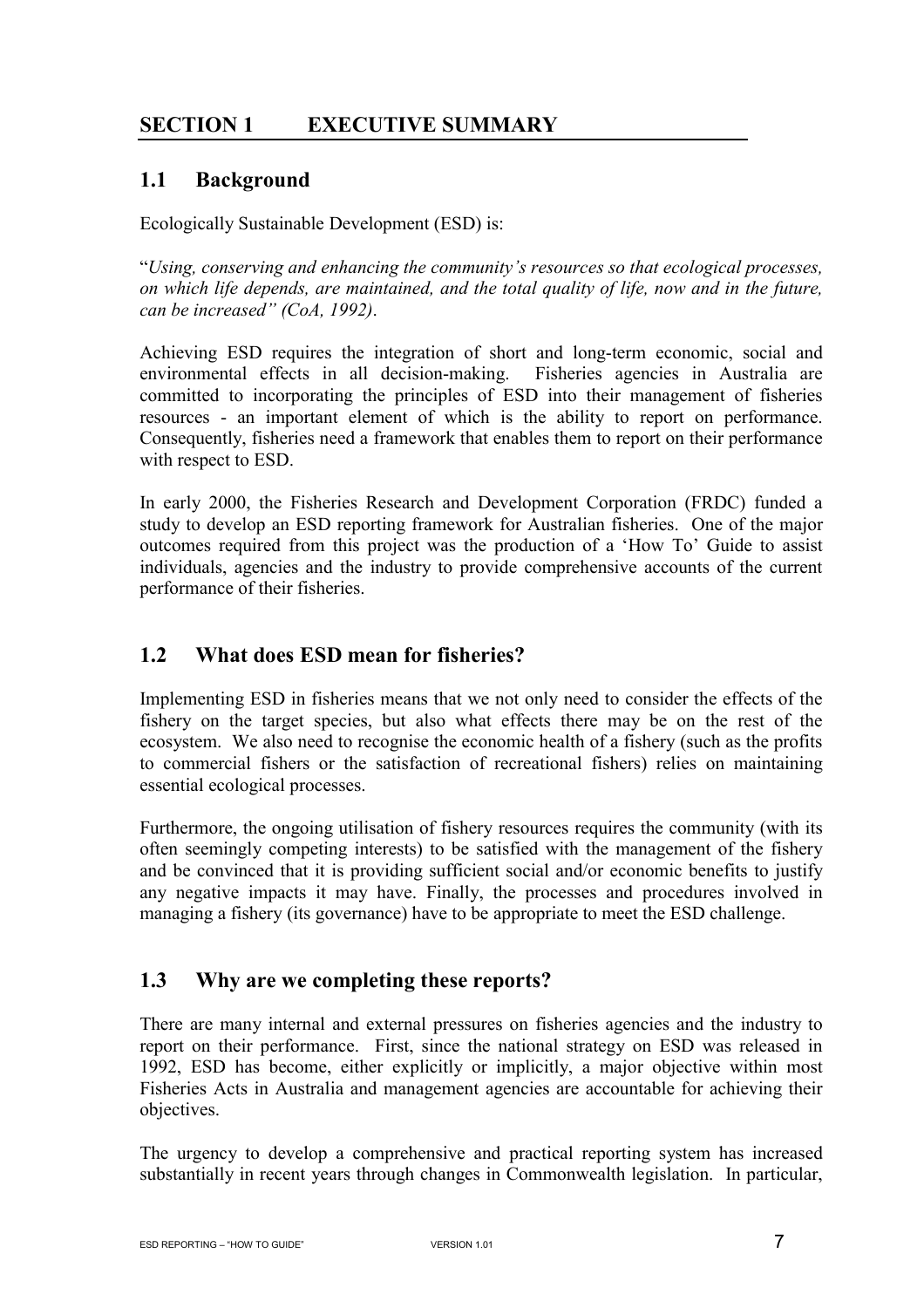the *Environment Protection and Biodiversity Conservation Act* now requires assessment for export approval.

There are also developments associated with industry gaining market access or increased leverage by obtaining some form of environmental accreditation. A nationally recognized reporting framework that can cover all these issues and minimize duplication is therefore highly desirable.

The development of a national ESD reporting system for all Australian fisheries forms a major turning point in fisheries management. This initiative received the support of all fisheries agencies in Australia and, importantly, received strong support and involvement from a number of stakeholder groups.

The Standing Committee for Fisheries and Aquaculture  $(SCFA)^1$  working group met in June 2000 with a reference group of major stakeholders and agreed on a set of ESD objectives relevant specifically to Australian fisheries.

## **1.4 What is the ESD Reporting Framework?**

Many previous attempts to assess ESD for fisheries have failed, largely because the frameworks used have been too restrictive, often attempting to develop a single set of indicators that could be used across all fisheries. The issues and information levels vary too widely across fisheries for such a prescriptive approach to be meaningful.

Furthermore, indicators by themselves are of limited value. Effective performance evaluation requires an objective, an indicator, plus a statement/definition of what is acceptable (performance measure). These three form a package; all are needed before any one of them is useful. A flexible process is required to systematically identify issues, develop operational objectives and then work out what indicators need to be measured.

## **1.5 What are the Major Components of ESD?**

To assist in the process of identifying issues, ESD has been divided into eight major components (within three main categories) relevant to fisheries:

#### *Contributions of the fishery to ecological well-being*

- 1. Retained species
- 2. Non-retained species
- 3. General Ecosystem

#### *Contributions of the fishery to human well-being*

- 4. Indigenous well-being
- 5. Community and regional well-being
- 6. National social and economic well-being

 $\overline{a}$ 

<sup>1</sup> Following the revisions to all Ministerial Councils, the SCFA is mostly covered within the Marine and Coastal Committee of the Natural Resources Management Council.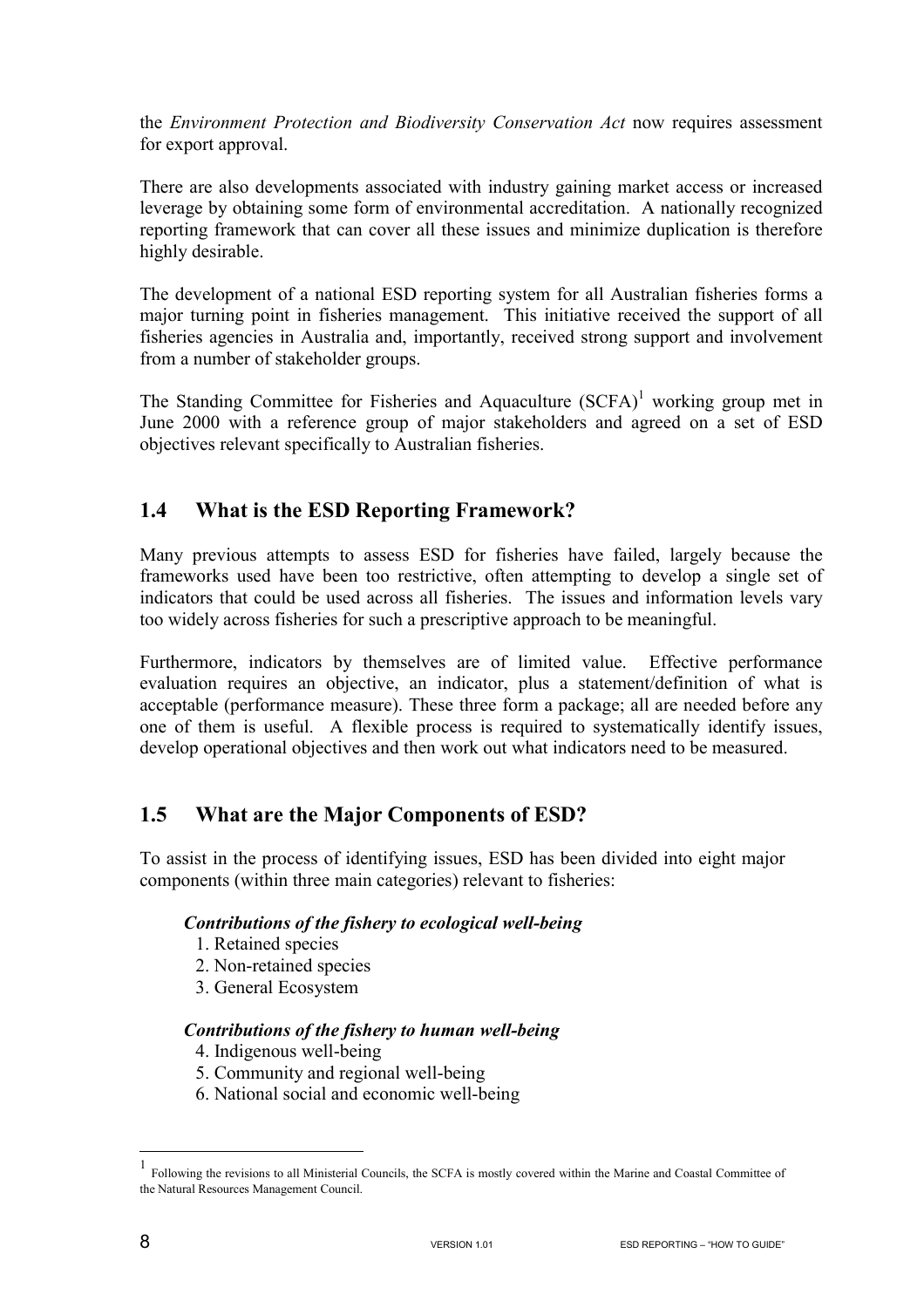*Factors affecting the ability of the fishery to contribute to ESD* 

7. Impact of the environment on the fishery

8. Governance Arrangements

## **1.6 What is the Scope of these ESD Reports?**

The reporting unit is "the fishery", as defined by the management agency. This provides a direct link between reporting on performance and the taking of management actions to improve performance.

The National ESD framework allows a fishery to report on its contributions to ESD – both the benefits and the costs.

## **1.7 What is the Process to Complete the ESD Reports?**

There are four main elements in the process to complete an ESD report which include:

- (1) identifying the issues relevant to the fishery;
- (2) prioritising these issues;
- (3) completing suitably detailed reports on the performance of the fishery for each issue (dependent upon their priority and complexity); and also
- (4) the compilation of summary background material on the fishery, the major species affected and the environments that the fishery operates within. This enables the reader to put the material within the assessment report into an appropriate context.

A number of tools have been developed to assist completing each of the four elements. A feature of these tools is the high level of involvement and input from each of the major stakeholder groups.

## **1.8 How are the Issues Identified?**

The first step in the ESD reporting process is to identify the relevant issues for the fishery under consideration. This is assisted through the use and modification of a set of *generic component trees*.

There is one *generic component tree* for each of the eight components of ESD (see above). Each of these trees was developed by the ESD Reference group to cover the suite of issues that are relevant to fisheries.

The generic component trees are used as a starting point, with each fishery tailoring them to suit their individual circumstances, expanding some sub-components and collapsing or removing others, depending upon the fishing methods areas of operations and the species involved.

Using these component trees assists the process of issue identification by moving through each of the eight components of ESD in a comprehensive and structured manner, maximising consistency and minimising the chances of missing issues.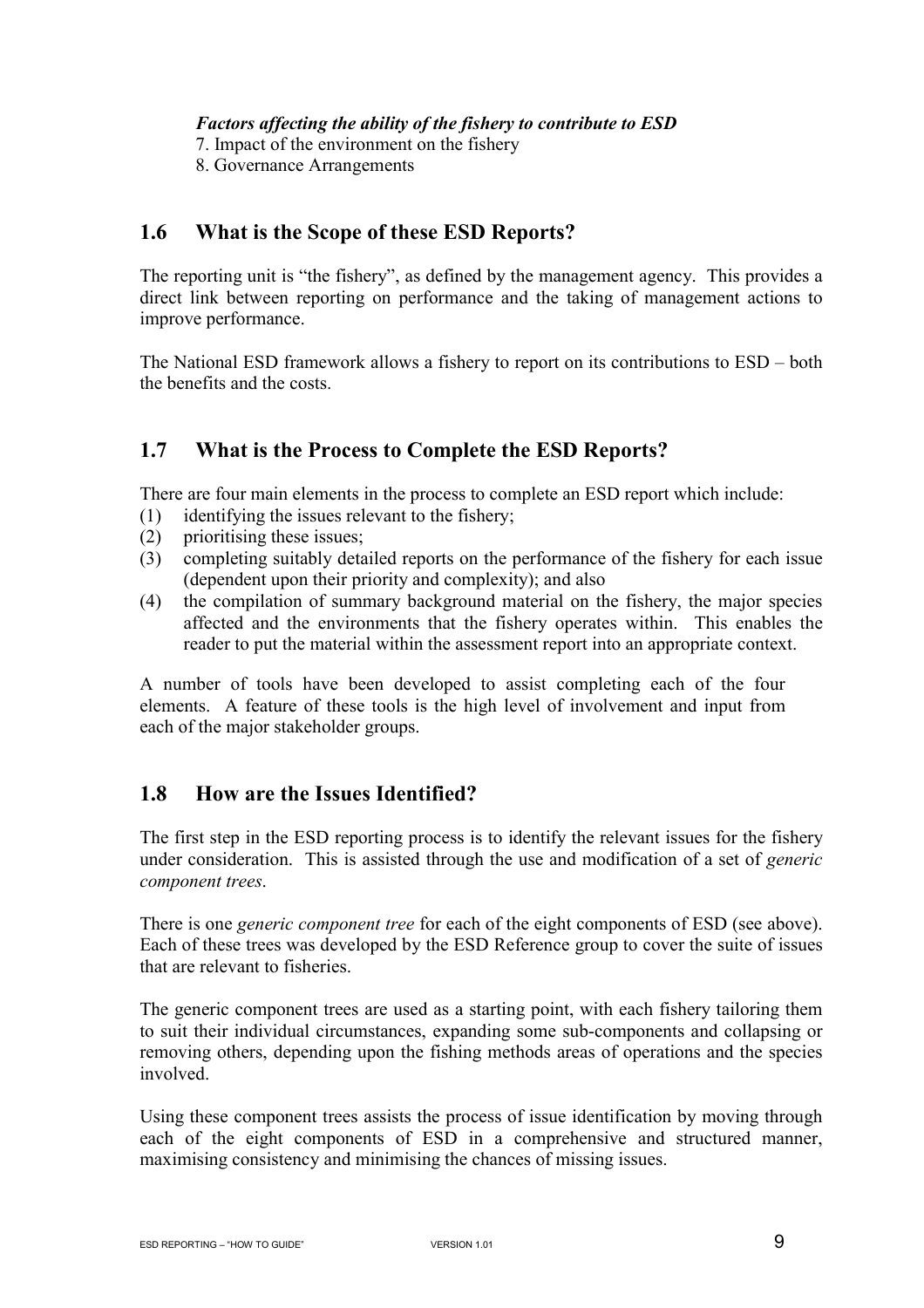## **1.9 How are the Issues Prioritised?**

Tailoring the component trees to a fishery often results in a large number of issues being identified, the importance of which varies greatly. In many cases, it will be helpful to prioritise the issues so that the level of management actions and the details of the reports generated are aligned with the importance of the issue.

Risk assessment methodology has been adapted to assist in determining the relative priority of issues and specifying an appropriate level of management response.

The outcome of the risk assessment evaluation for each issue must include the justifications for the levels chosen. This enables third parties to review the logic and assumptions behind any decisions. It also facilitates future amendments if alternative information becomes available.

## **1.10 How are Performance Reports Completed?**

Two levels of reporting are suggested, depending on the appropriate level of management response:

- (1) Where specific management is not undertaken, the reports only need to justify this conclusion. In some cases, only a few lines or a few paragraphs may be needed to achieve this. However, in other cases, this may require a number of analyses and several pages of justification.
- (2) Where specific management actions are needed, a full performance report that details all elements of the management system is required. These performance reports must complete the following headings:

|    | <b>Performance Report Heading</b>               | <b>Description</b>                                                                                                   |
|----|-------------------------------------------------|----------------------------------------------------------------------------------------------------------------------|
| 1. | Operational Objective (plus<br>justification)   | What are your trying to achieve and why?                                                                             |
| 2  | Indicator                                       | What are you going to use to measure<br><i>performance?</i>                                                          |
| 3. | Measure/Limit<br>Performance<br>(justification) | What levels define acceptable<br>and<br>unacceptable performance and why?                                            |
| 4. | Data Requirements/Availability                  | What monitoring programs are needed?                                                                                 |
| 5. | Evaluation                                      | What is the current performance of the<br>fishery for this issue?                                                    |
| 6. | Robustness                                      | How robust is the indicator $\&$ or the<br>performance measure in<br>assessing<br>performance against the objective? |
| 7. | <b>Fisheries Management Response</b>            |                                                                                                                      |
|    | - Current                                       | What are the management actions currently<br>achieve<br>being<br>used<br>to to<br>acceptable<br>performance?         |
|    | - Future                                        | What extra management is to be introduced?                                                                           |
|    | - Actions if Performance Limit is<br>exceeded   | What will happen if the indicator suggests<br>performance is not acceptable?                                         |
| 8. | Comments and Action                             | Summarise what actions will happen in the                                                                            |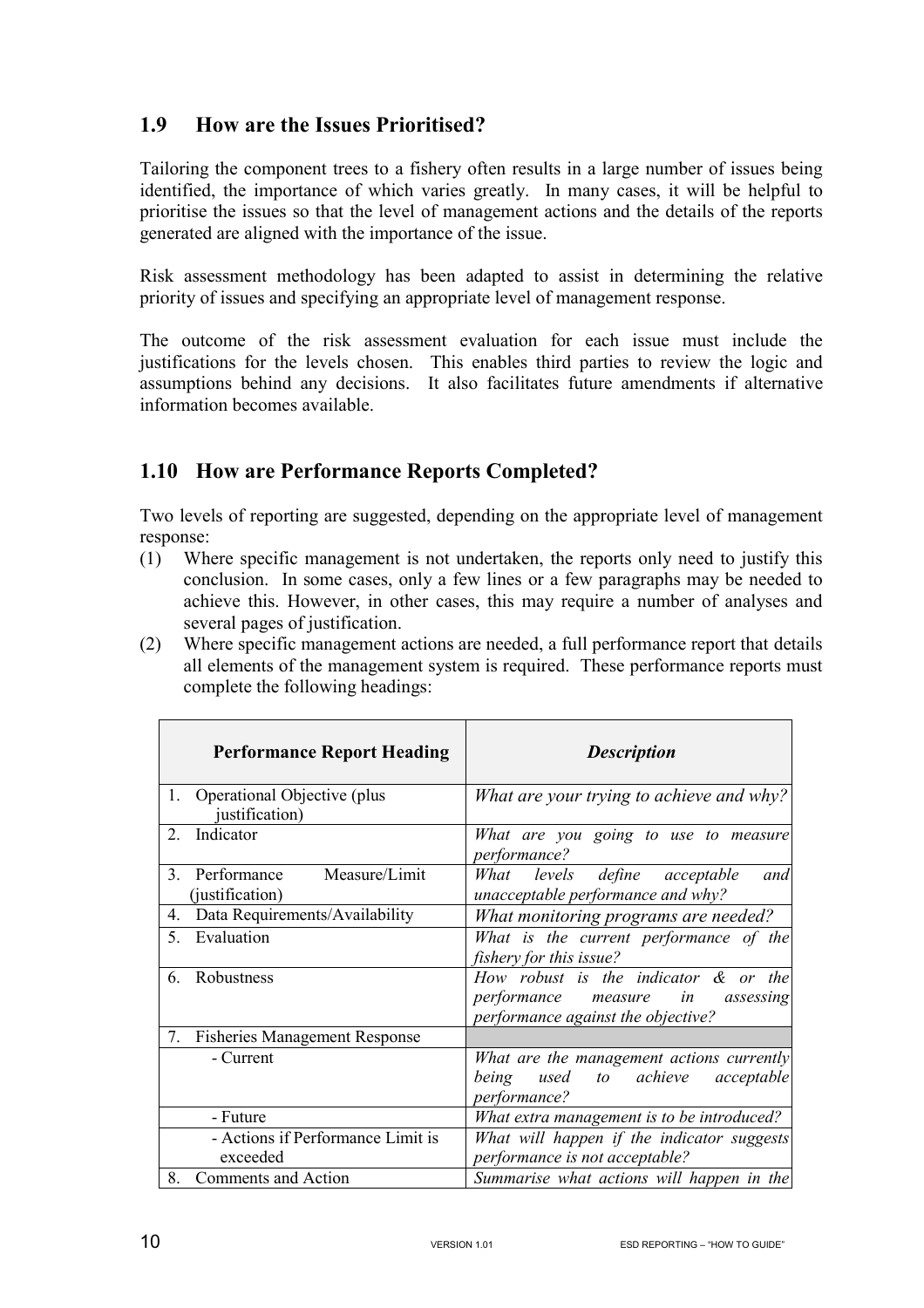|                     | coming years                                   |
|---------------------|------------------------------------------------|
| 9. External Drivers | What factors, outside of the fisheries control |
|                     | may affect performance against<br>the          |
|                     | <i>objective?</i>                              |

In summary, this ESD Reporting process provides a logical framework for a management agency to justify that the current and proposed management actions (or inactions) appropriately address the issues, given the levels of risk and current knowledge available.

## **1.11 What Background Material is Necessary?**

An appropriate level of background material on the fishery is necessary to put the other sections of the report into context. The material presented should include a detailed description of the history of the fishery, its area of operation, fishing methods used and species targeted.

A summary of the biological and ecological characteristics of the main species and habitats that are affected by the fishery should also be provided.

## **1.12 How can you use the ESD Reports?**

There are a number of uses for the information compiled within these ESD reports. They provide an excellent compilation of the information available on the management of each fishery. This is of great value to the management agency in its own right – both for strategic planning purposes and for transferal of information when there is turnover of staff.

Explicitly documenting the operational objectives and performance measures/limits for each fishery provides for greater certainty of performance by industry, the management agency and the wider community. In some jurisdictions, these reports will become part of processes for auditing performance by a relevant third party agency (e.g. Environmental Protection Authority, Auditor General, Parliamentary Committee, etc.).

These reports are already being used as the basis for applications to Environment Australia so the fisheries can continue to receive exemption for export approvals. They are also likely to be great assistance for industries seeking some form of environmental accreditation through groups such as the Marine Stewardship Council.

Ultimately, once all fisheries in a region have been assessed through this process, the material could be used to assist with debates on the allocation of access amongst competing sectors. Finally, they would also be of value for regional marine planning initiatives such as those being completed by the National Oceans Office.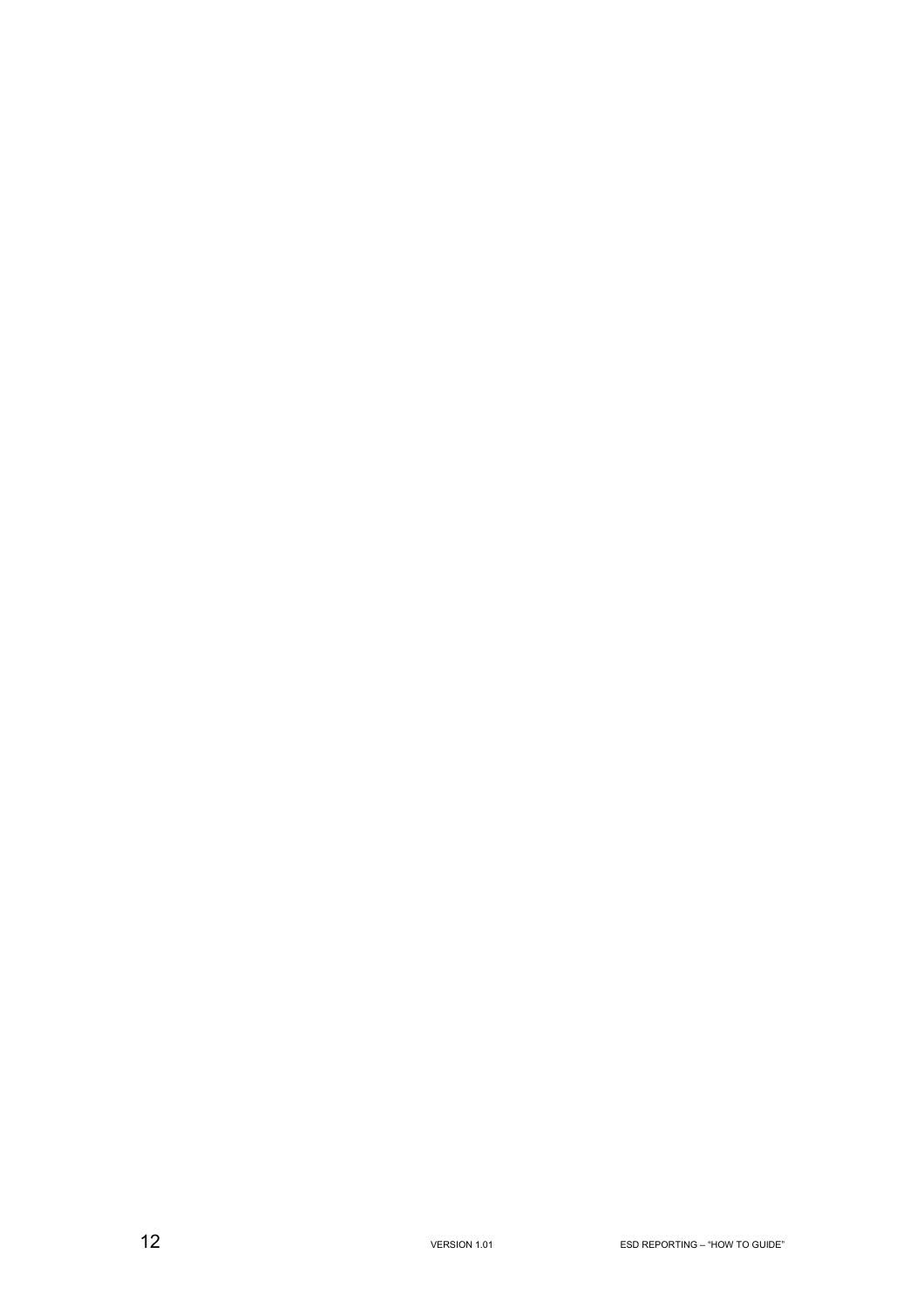## **SECTION 2 BACKGROUND**

#### **2.1 Introduction**

Ecologically Sustainable Development (ESD) is: "*Using, conserving and enhancing the community's resources so that ecological processes, on which life depends, are maintained, and the total quality of life, now and in the future, can be increased" (CoA, 1992)*.

Achieving ESD requires the integration of short and long-term economic, social and environmental effects in all decision making. The objectives and principles from the National Strategy for Ecologically Sustainable Development (CoA, 1992) have been agreed by all Australian governments representing a fundamental shift in public policy (PC, 1999).

Fisheries agencies in Australia are committed to implementing the concept of ESD into their management of fisheries resources. An important element of any implementation strategy is the ability to report on performance. Consequently, fisheries need a framework that enables them to report on their performance with respect to ESD.

In early 2000, the Fisheries Research and Development Corporation (FRDC) funded a study to develop an ESD reporting framework for Australian fisheries<sup>2</sup>. Using a consultative approach involving most fisheries agencies and representatives of most stakeholder groups - including the commercial and recreational sectors, the conservation movement and indigenous groups - a draft ESD Reporting Framework was developed.

This framework was tested and modified through a series of case studies and workshops to maximise its usefulness and applicability across the wide spectrum of fisheries that occur in Australia (Fletcher *et al*., 2001).

One of the major outcomes required from this project was the production of a '*How To*' *Guide* to assist individuals, agencies and the industry to provide a comprehensive account of the current performance of a fishery. This document represents the first edition of this *Guide,* which is likely be updated regularly, as further experiences are gained and more insights are developed.

The *Guide* describes a comprehensive process to complete a report on ESD for a fishery, including its current status and future actions that could be necessary. The process could be considered as completing a self-assessment.

Given that the reports generated using this process will rely upon the information available/provided, simply completing this ESD reporting process will not necessarily result in the fishery/industry meeting the performance expectations of some external agency/group – no process can guarantee this. Meeting a credible auditing process requires the information provided is sufficiently detailed and reliable.

 $\sqrt{2}$ <sup>2</sup> A complementary project (2000/146- *Green Chooser*) was funded to develop tools for industry to generate Environmental Management Systems (see www.seafoodservices.com.au)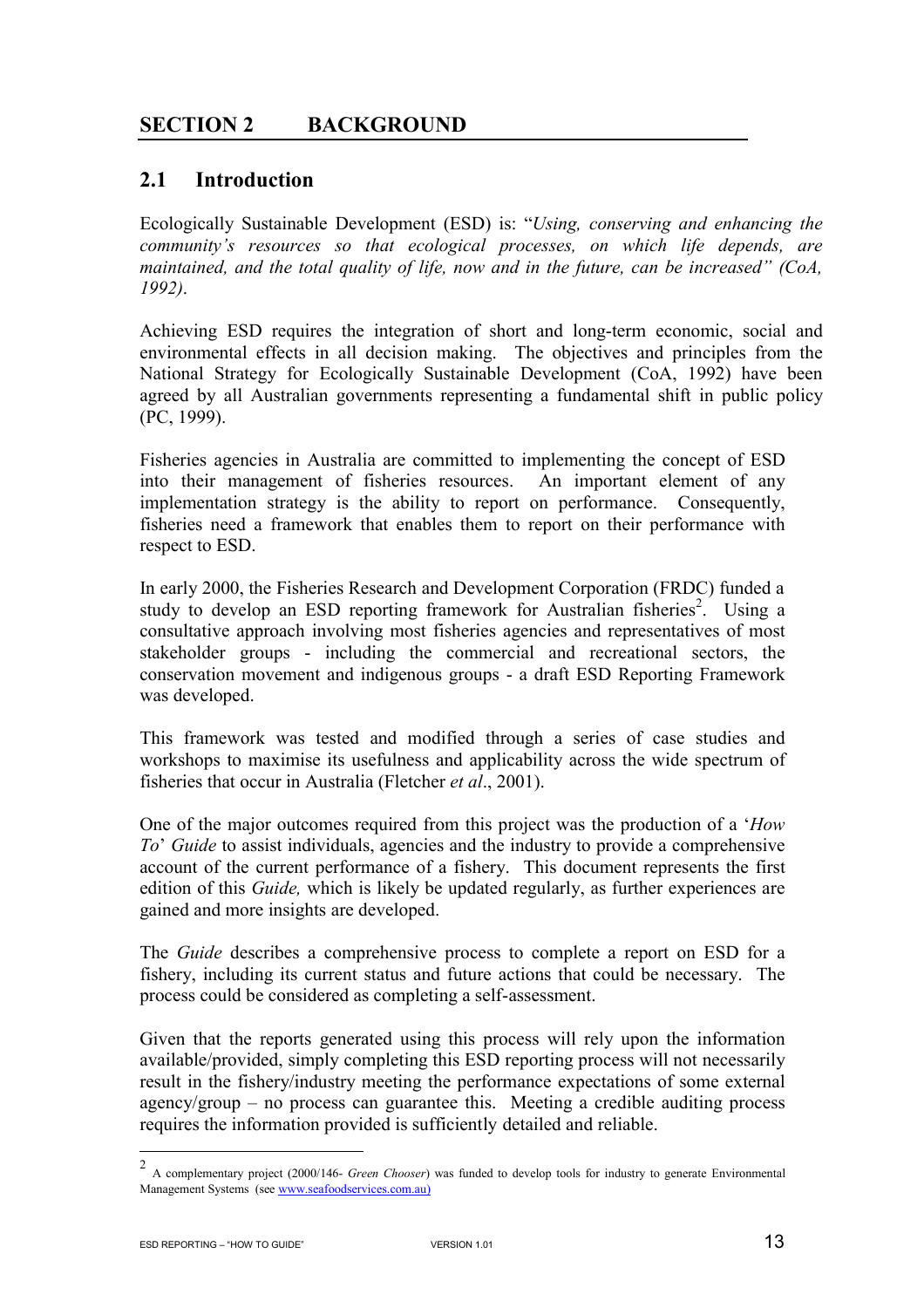Even though this *Guide* should not be seen as a 'magic bullet' to some of the current issues facing fisheries agencies and the industry (see below), the processes outlined should, if correctly applied, provide a comprehensive account of the current performance of a fishery. This should enable a fair and comprehensive assessment to be made of the fishery concerned, which can be used for a multitude of purposes.

To complete this process, a description of what the fishery is presently trying to achieve, the justification for current management actions (or inactions), and whether or not targets are being met, are all required. These reports should also identify areas where the current objectives or targets are either inadequate or are under initial development.

Hence, completing this process provides an excellent planning tool, helping to identify what needs to be done in the future, what current programs assist with these needs, and which of these programs need to be improved.

Whilst the maximum benefits and outcomes will flow from completing assessments across all elements of ESD (i.e. the ecological, economic and social), the process is sufficiently flexible that it can be used to assess some - or only one - elements, depending upon the requirements or priorities at the time. The other elements can be added, when appropriate or logistically possible.

Finally, the information generated by this process can be used for a number of purposes. Thus, a full ESD report can be considered as a *Curriculum Vitae* for a fishery. It is likely that this information will be needed to meet both internal requirements (such as reports to Parliament) and external requirements (e.g. applications to the local/jurisdictional Environmental Protection Authority, or Environment Australia, or the Marine Stewardship Council, etc.).

The *Guide* briefly describes ESD and why we need to implement changes to enable effective reporting. More complete descriptions of ESD are located at the National Fisheries ESD Website (see www.fisheries-esd.com). The rest of the *Guide* focuses on the methods that have been developed to generate the ESD reports, in particular, what techniques have worked during the case studies so far, what short-cuts have been identified, and where problems have been identified and overcome.

A number of companion documents are being prepared that will contain the more detailed technical information – such as the full list of identified objectives, performance indicators, etc. generated during the case studies. It is also planned to develop a 'best practice' manual that would outlines the appropriate combinations of indicators, objectives etc for the main fishery types.

These are being produced as separate documents as they are likely to be updated at much greater frequency than the *Guide*. To facilitate distribution of this information, all updates will be lodged on the fisheries-esd.com website, with notifications e-mailed to registered users.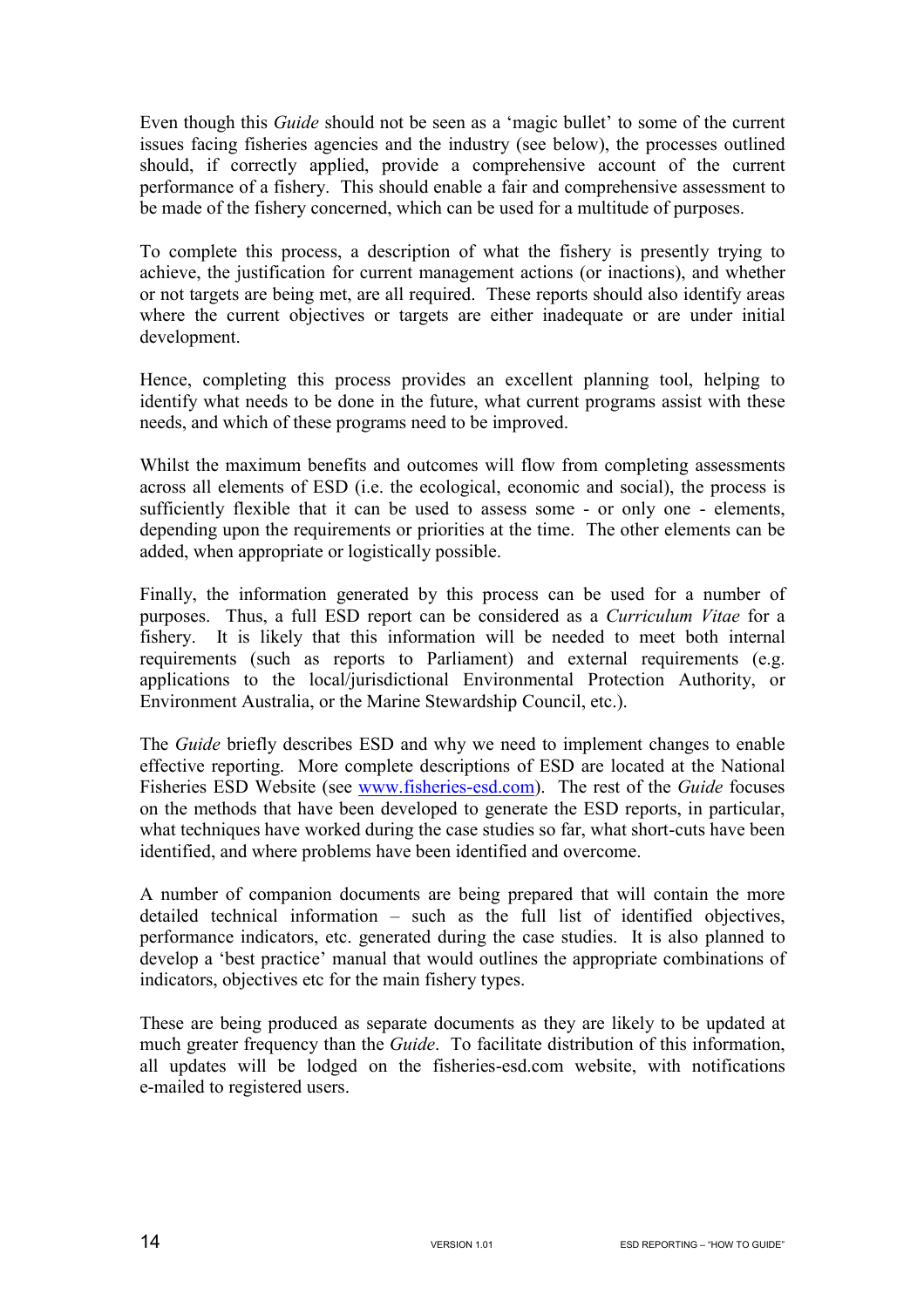## **2.2 What is Ecologically Sustainable Development (ESD)?**

The concept of *sustainable development* emerged during the 1970s and 1980s, following concerns about the impacts that unrestrained economic growth and development were having on the environment. It was recognised that we need to ensure that: *"development…meets the needs of the present without compromising the ability of future generations to meet their own needs" (WCED, 1987).* 

The term *Ecologically Sustainable Development (ESD)* was adopted in Australia to emphasise the importance of the environment to long-term survival and to ensure that there was a balanced approach in dealing with environmental, social and economic issues.The National Strategy on ESD *(CoA, 1992*) was agreed to by all Australian governments and includes three key objectives:

- *To enhance individual and community well-being and welfare by following a path of economic development that safeguards the welfare of future generations;*
- *To provide for equity within and between generations; and*
- *To protect biological diversity and maintain essential ecological processes and life-support systems.*

Whilst ESD has often been wrongly assumed to address only environmental issues, these three objectives, along with the seven guiding principles within the national strategy, recognise that continued development (i.e. utilisation of resources in a sustainable manner) is a necessary element in meeting the overall objectives. It is the integrated approach of including the wider economic, social and environmental implications within decision-making processes that is the cornerstone, and major innovation, of ESD.

#### **What does ESD mean for fisheries?**

*In relation to fisheries, implementing ESD will mean that we need to consider not only the effects on the target species, but also the rest of the ecosystem.* 

*We need to recognise the economic health of a fishery (such as the profits to commercial fishers or the satisfaction of recreational fishers) relies on sustaining the essential ecological processes.* 

*Furthermore, the ongoing utilisation of fishery resources requires the community (with its often seemingly competing interests) to be content with the management of the fishery.* 

*Additionally, the processes and procedures involved in managing a fishery (its governance) have to be appropriate to meet the ESD challenge.* 

*Finally, the issues addressed within ESD are not fixed; instead, they are likely to be subject to an ongoing process of evolution. In this respect, ESD should be seen as a means, not an end.*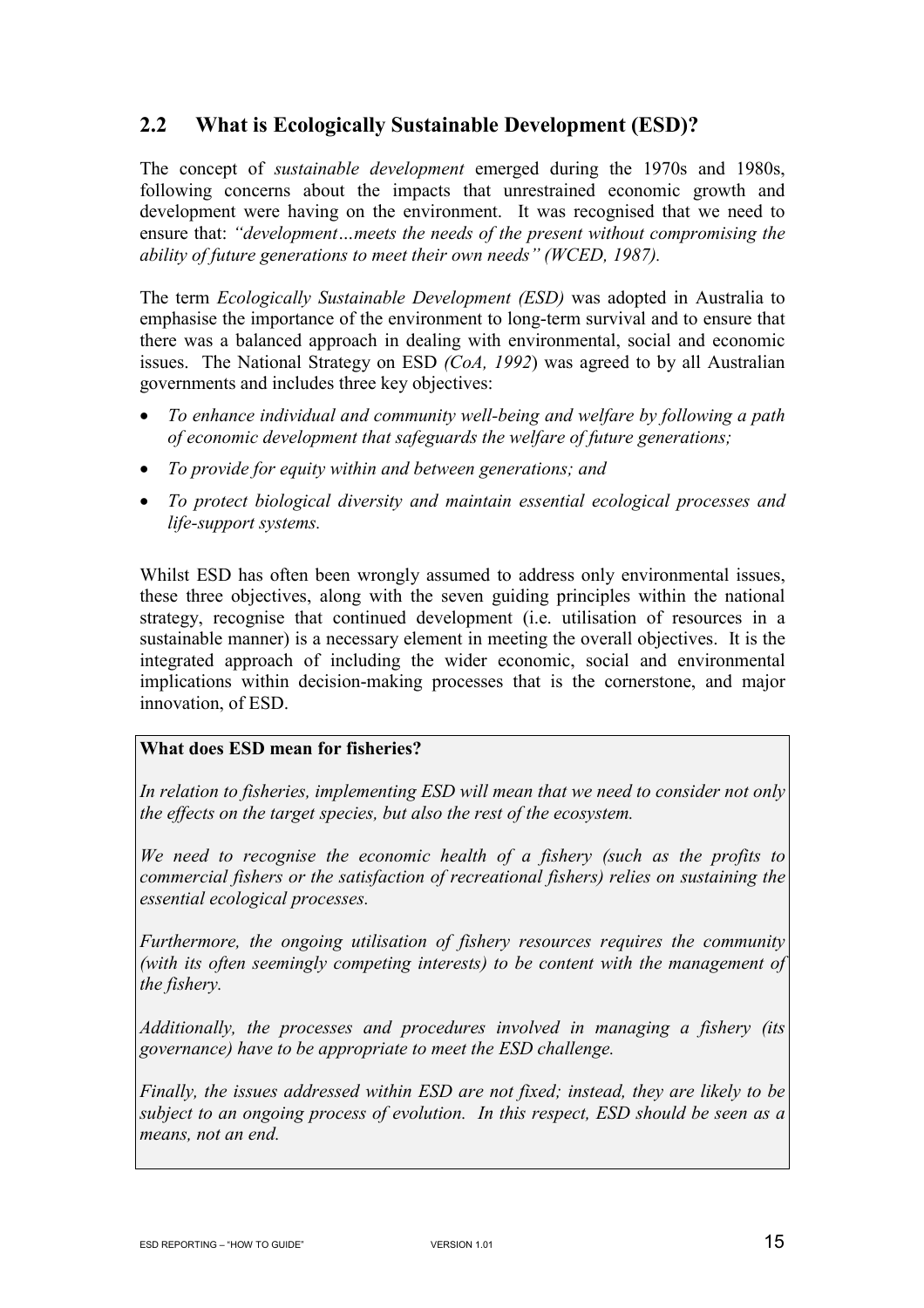## **2.3 Why should we report on ESD?**

Since the national strategy for ESD was developed in 1992, ESD has become - either explicitly or implicitly - a major objective within most Fisheries Acts in Australia, and therefore management agencies are accountable for achieving these objectives. A fundamental component of this accountability must be the measurement and reporting of progress against the objectives of ESD.

Whilst the objectives of ESD, which include inter-generational equity and the maintenance of ecosystem functions, are simple in concept, the development of a comprehensive set of working definitions has proved difficult to complete. Most fisheries agencies have measures for some components, particularly those related to the target species, but without operational objectives and measures for all aspects of ESD, agencies risk being unable to demonstrate that they are achieving or even pursuing ESD objectives.

The urgency to develop a comprehensive and practical reporting system has increased substantially in recent years (Table 1). The requirements for assessment include the need for third party auditing at the Commonwealth Government level that resulted from Environment Australia (EA) amending Schedule 4 of the *Wildlife Protection Act (1982).* These sections have now been incorporated into the *Environment Protection and Biodiversity Conservation Act (1999)*, and require assessment of each export fishery against a set of guidelines to allow continued export approvals to be granted. These changes have been implemented as part of the Commonwealth's Oceans Policy strategy.

The principles of ESD are also consistent with a number of international treaties and initiatives such as UNCLOS and the UN Code of Conduct for Responsible Fisheries and the 1992 Rio Summit, all of which Australia is a signatory.

Whilst each jurisdiction needs to meet the Commonwealth government commitments to ESD, some are also required to report on the performance of fisheries to agencies within their own government structures (e.g. State EPAs, and Audit Offices).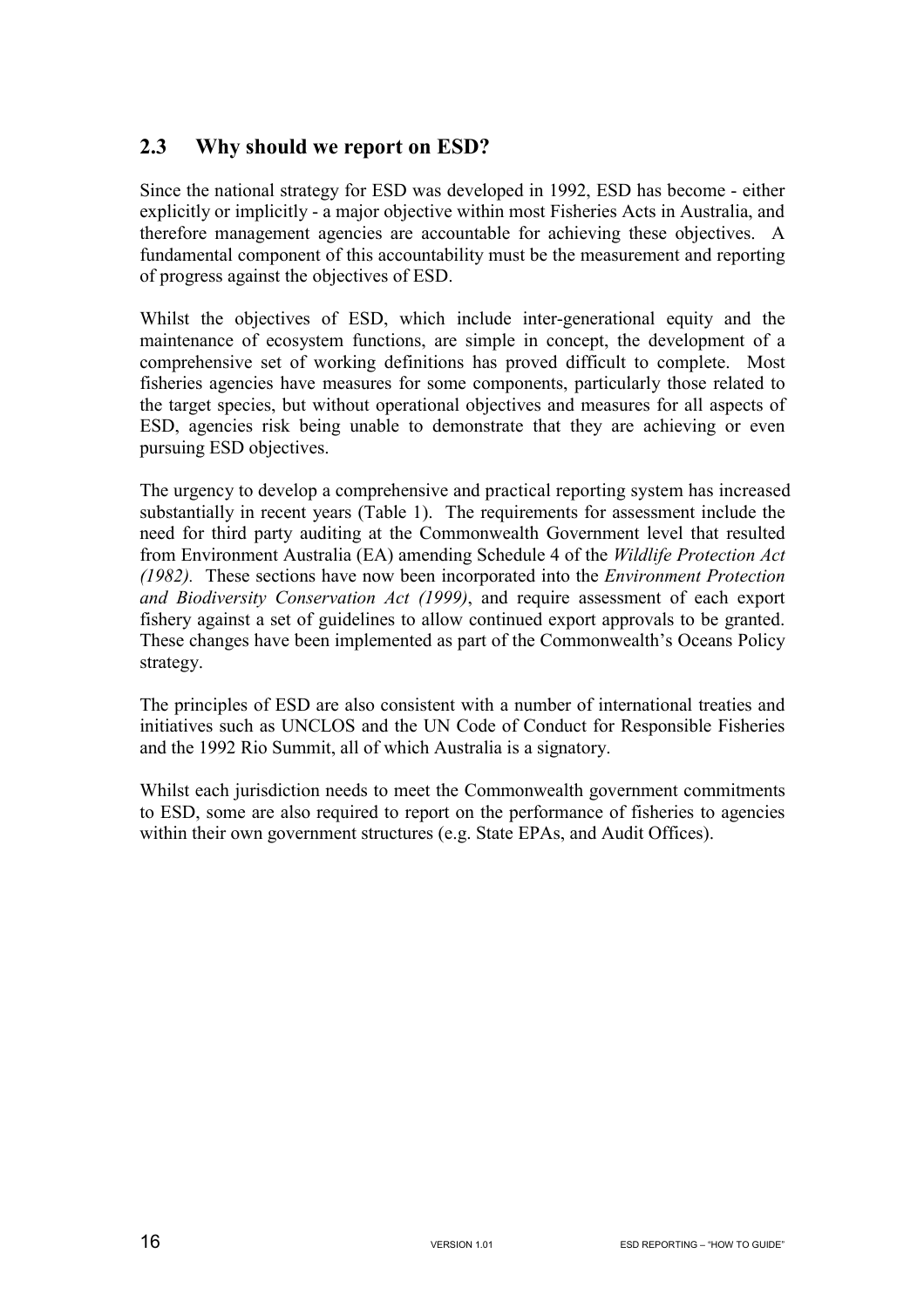| Table 1 | <b>Relevant Issues/Policies</b> |
|---------|---------------------------------|
|---------|---------------------------------|

| <b>Pressure</b>            | <b>Requirements</b>                  | <b>Agency/Group</b><br><b>Responsible</b> |
|----------------------------|--------------------------------------|-------------------------------------------|
| Legislative Commitment to  | Government Policy                    | <b>Each Fisheries</b>                     |
| <b>ESD</b> and Fisheries   |                                      | Jurisdiction                              |
| Community Expectations and | Wildlife Protection Act (1982),      | <b>Other Government</b>                   |
| Auditing                   | Environmental Protection &           | Agencies, Non-                            |
|                            | <b>Biodiversity Conservation Act</b> | Government                                |
|                            | (1999),                              | Organisations                             |
|                            | <b>State-based Environmental</b>     | (NGOs) and Industry                       |
|                            | Protection Legislation,              |                                           |
|                            | Oceans Policy                        |                                           |
|                            | <b>UNCLOS</b>                        |                                           |
|                            | UN Code of Conduct                   |                                           |
| Market Access/Leverage     | Environmental (and other)            | Marine Stewardship                        |
|                            | Accreditation                        | Council, ISO, NGOs.                       |
|                            |                                      | Markets (WTO),                            |
|                            |                                      | Industry                                  |

In addition, there are developments associated with gaining market access or increased leverage for industry by obtaining environmental accreditation for their products. Within the fisheries, the most well known of these is the Marine Stewardship Council's (MSC) accreditation process. In general, however, the best-known environmental accreditation system is the ISO Environmental Management System (EMS) standard.

There are a large number of reasons why ESD assessments need to be completed, but an even greater need to ensure that the reporting schemes developed are sufficiently comprehensive to restrict the level of duplication.

#### **Why do we need to report on ESD?**

*There are many internal and external pressures on fisheries agencies to report on how they are performing on aspects of ESD, therefore we need a reporting framework that can cover all these issues and minimize duplication of effort.* 

These are the reasons that the fisheries management agencies around Australia (through the then Standing Committee for Fisheries and Aquaculture - SCFA) embarked on a program to develop a nationally agreed system for ESD reporting system for Australian fisheries and aquaculture.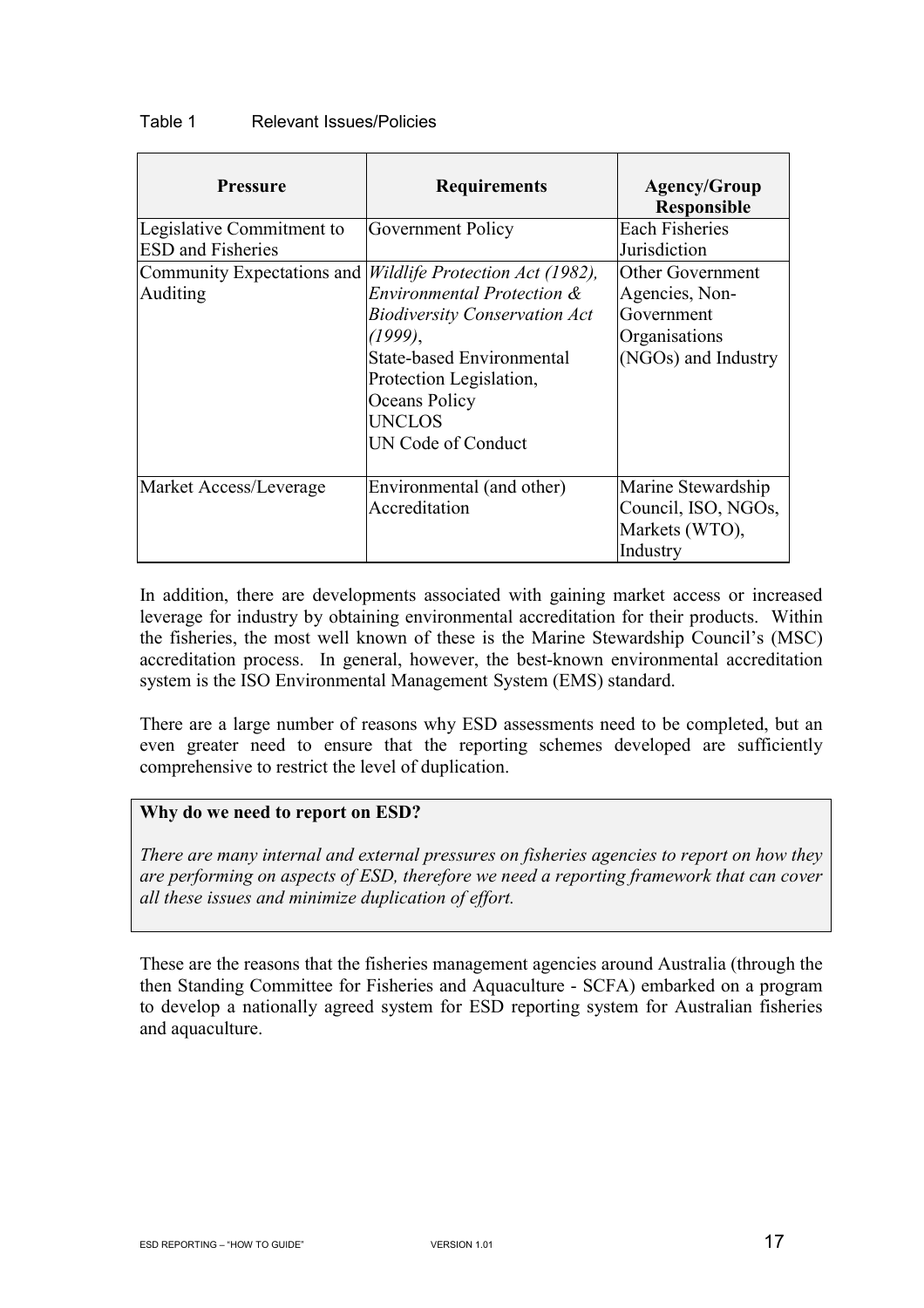## **2.4 The National Framework for Reporting on ESD in Australian Fisheries**

#### **2.4.1 History**

Fisheries management has always been about more than just setting minimum biological limits. It has been about improving human quality of life from fishing, while having an acceptable environmental impact.

Societal goals and values often influence the acceptable levels of exploitation, often well above any biologically-based limit and these attitudes develop, evolve and change over time. At present, there is a widespread view that whales and other cetaceans should not be harvested, irrespective of whether a sustainable rate of harvesting is possible.

Furthermore, economic factors can result in the harvest of a species occurring at considerably lower levels than is possible using purely biological parameters.

ESD covers a very broad range of issues, so much so that it can be argued that everything could fit within these principles. Consequently, there is a need to clearly define ESD within the context of fisheries management.

This clarification has involved sub-dividing ESD into a number of components that cover the issues associated with:

- the target (retained) species;
- the ecosystem (e.g. non-retained species, other species interactions and more general ecological and physical processes);
- social and economic issues; and
- management/governance arrangements.

The ESD Reporting Framework described in this *Guide* covers all the necessary components to fully meet the commitment to ESD. Requirements of other agencies and groups (see Figure 1) are generally not as comprehensive and do not cover all these components.

For example, assessments for ISO 14000 and Codes of Conduct largely focus on meeting process based arrangements, based on user nominated objectives/targets. Assessments completed under the Marine Stewardship Council only address the target species, the ecosystem and some management arrangements.

A similar subset of issues is assessed by Environment Australia for the both the *WPA*  and *EPBC* (which is a function of their process having been developed using the MSC guidelines). Only the ESD framework developed during this FRDC project addresses all elements of ESD.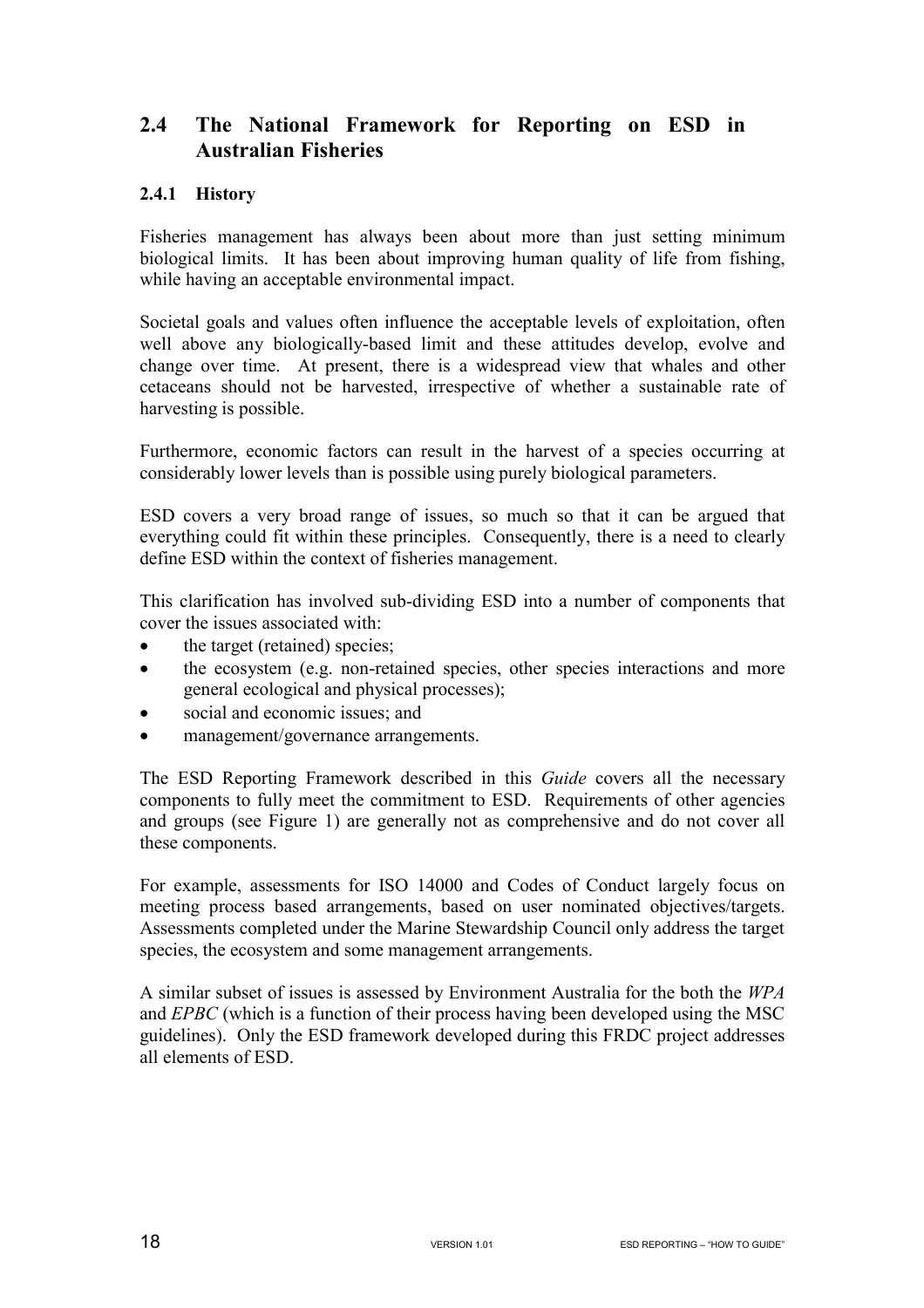#### Figure 1 Comparison of Assessment Schemes and the ESD Components



#### **2.4.2 The SCFA - FRDC Project on ESD**

At its planning session of 19-20 July 1999, the Standing Committee on Fisheries and Aquaculture  $(SCFA)^3$  agreed to establish a Sustainability Indicators Working Group to facilitate the development of nationally agreed criteria and sustainability indicators, building on the previous work of the SCFA Research Committee which had begun this process in mid-1998.

The Working Group was composed of a mix of members from the SCFA, Policy Committee and Research Committee, to ensure the rapid development of a unified approach across jurisdictions.

The development of a national system to report on ESD for all Australian fisheries forms a major turning point in fisheries management. This initiative received the support of all fisheries agencies in Australia and, importantly, received strong support and involvement from a number of stakeholder groups.

With the intention that this approach would be adopted within each of their respective jurisdictions (e.g. Fletcher, 2002). The SCFA working group met in June 2000 with a reference group of stakeholders and agreed on a set of ESD objectives relevant specifically to Australian fisheries.

Most previous attempts to assess ESD for fisheries have failed, largely because the frameworks used have been too restrictive, often attempting to develop a single set of indicators that could be used across all fisheries (Staples, 1997). The issues and

<sup>&</sup>lt;sup>3</sup> Following the revisions to all Ministerial Councils, the SCFA is now incorporated within the Marine and Coastal Committee of the Natural Resources Management Standing Committee.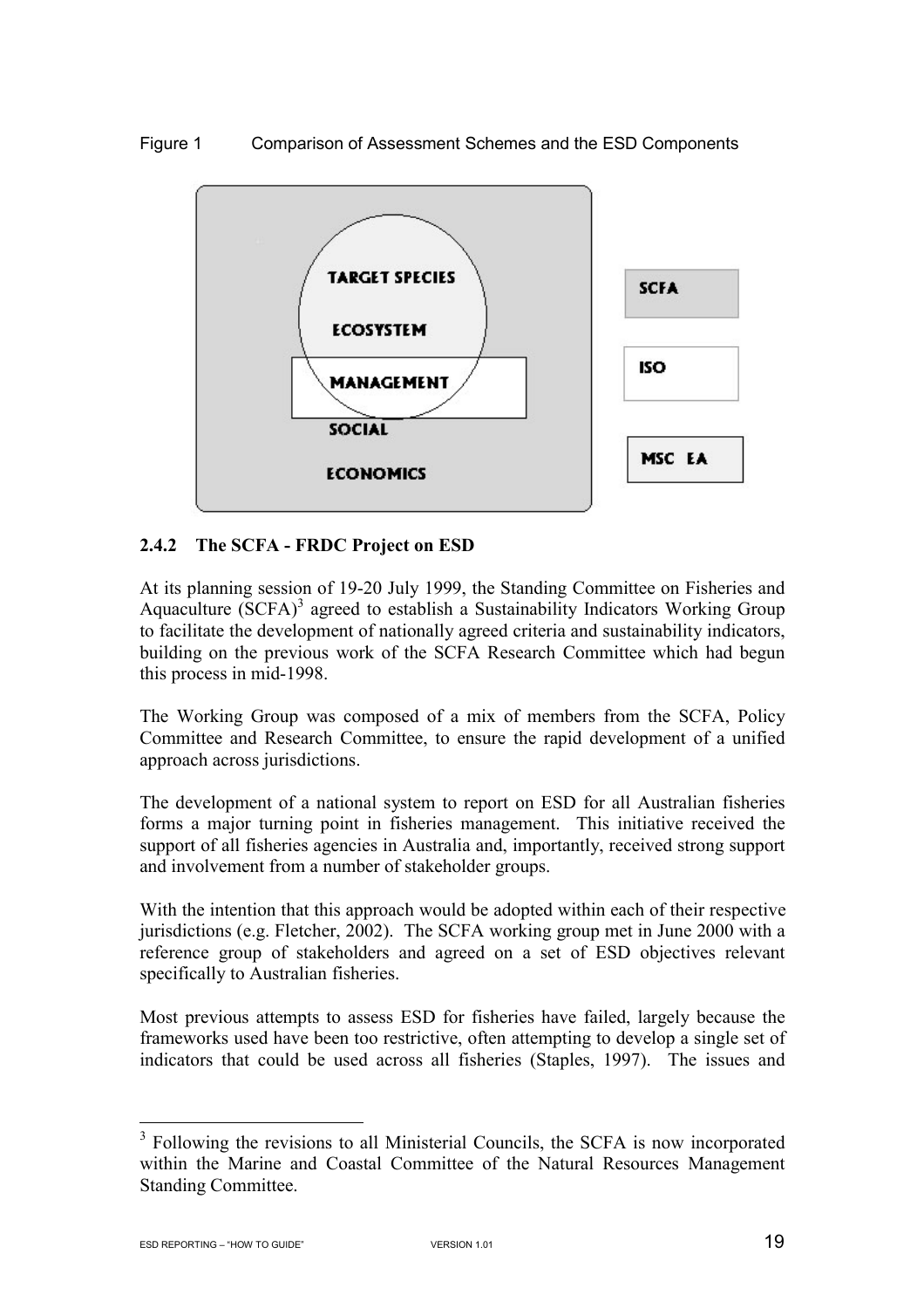information levels vary too widely across fisheries for such an approach to be meaningful.

Furthermore, indicators by themselves are of limited value. Effective performance evaluation requires an objective, an indicator and a statement of what is acceptable (performance measure).

These three form a package; all are needed before any one of them is useful (Chesson *et al.*, 2000). A flexible process is required to systematically identify issues, develop operational objectives and then work out what indicators need to be measured.

#### **ESD Reporting Frameworks**

*Many previous attempts to report on ESD have failed because one size does not fit all. What is required is a process to systematically identify issues, develop operational objectives and then work out what indicators need to be measured. The objectives and acceptable range needs to be developed with all stakeholders' assistance and the level of information presented needs to be appropriate to the issue.* 

#### **2.4.3 Major Components of ESD Reports**

To assist in the process of identifying issues, ESD has been divided into eight major components (within three main categories) relevant to fisheries:

#### *Contributions of the fishery to ecological well-being4*

- 1. Retained species
- 2. Non-retained species
- 3. General Ecosystem

#### *Contributions of the fishery to human well-being*

- 4. Indigenous well-being
- 5. Community and regional well-being
- 6. National social and economic well-being

#### *Factors affecting the ability of the fishery to contribute to ESD*

- 7 Impact of the environment on the fishery
- 8. Governance Arrangements

 $\overline{a}$ 

<sup>4</sup> For aquaculture the retained and non-retained species components are replaced by "within facility" and "within catchment/region" components –these should be covered in later editions of this *Guide*.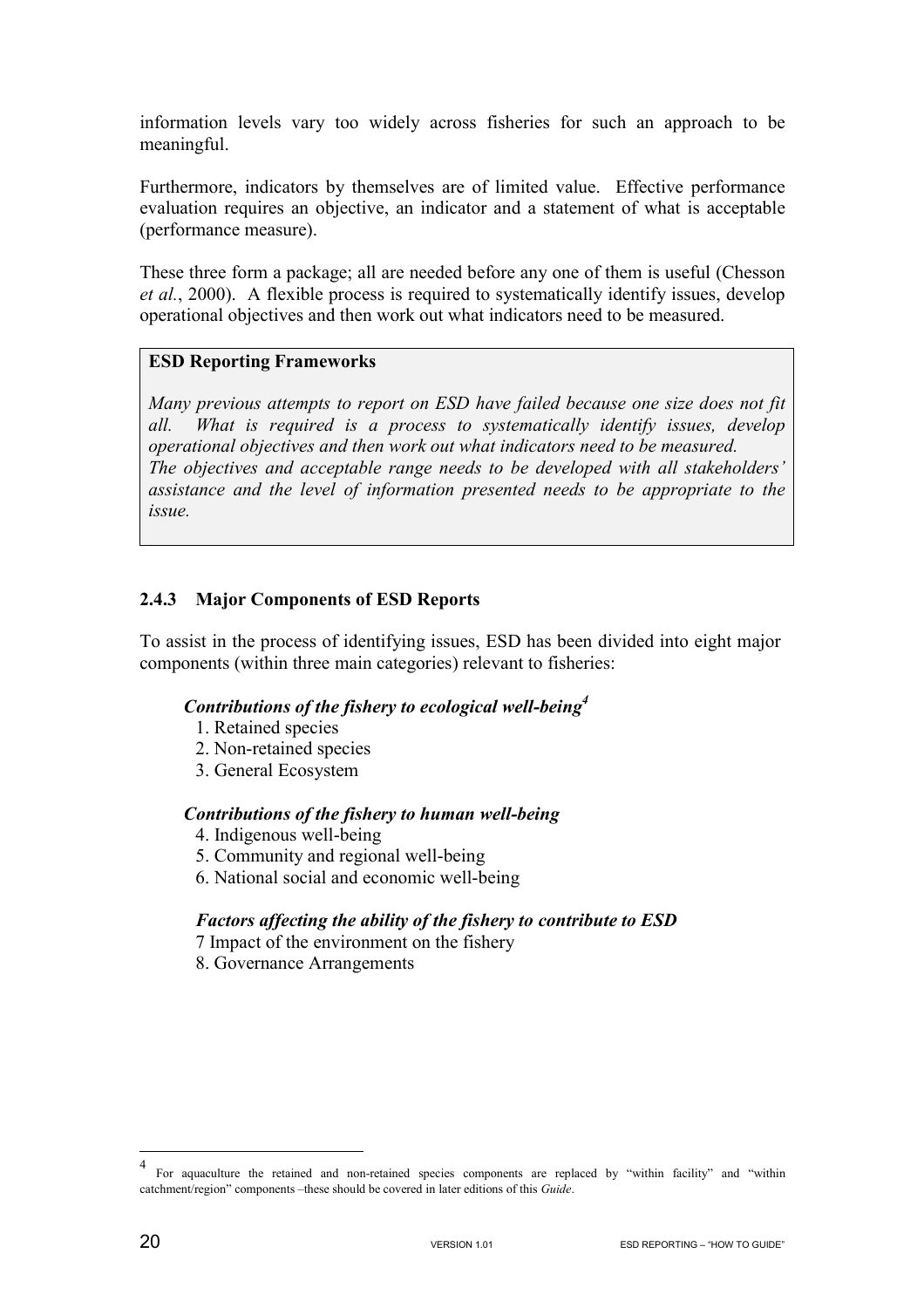#### **2.4.4 Scope of the ESD Reports**

Defining the scope is necessary as the first step of any assessment of performance. During the case studies, there was often considerable discussion about what should or should not be included in the assessments.

The conclusion was that there is no definitive rule except that the reporting unit is most usefully set at the level of 'the fishery' - however this is defined by the management agency. Thus, the assessment is not completed using the biological or physical entity or a geographical region in which fisheries operate, unless this is the unit that is managed.

Several species are often caught and retained within a fishery. In addition, the area in which a fishery operates typically overlaps with other fisheries that may or may not catch the same species. Finally, other fisheries outside of the area of operation often catch the same species. Thus, whilst it appears arbitrary to choose the management unit as the entity to report upon, invariably any other separation leads to its own set of difficulties anyway.

There are a number of advantages of using the managed entity as the reporting unit. Principally, as these units are subject to controls by the management agency, therefore, reporting at the fishery level allows a direct link between reporting on performance and the taking of management actions to improve performance.

If a fishery, as defined by the relevant management agency, is restricted to one method (e.g. trawling) or one sector (e.g. recreational) then this should be the scope of the report. By contrast, if the management unit includes more than one method or more than one sector *explicitly*, then all of these need to be covered by the report.

If the fishery only covers one method/sector, this does not mean that the impacts of other methods or sectors would be ignored in the generation of the report if they affected the same stocks or habitats. For example, the catches by all sectors (commercial, recreational, indigenous, illegal) need to be included in any stock assessment performance report within the retained species section.

Where this occurs, the production of a report on a species must detail not only how this managed unit can be held accountable, but also how the other fisheries units are accountable. It would be preferable, but almost certainly impractical, for all interacting fisheries to be fully assessed simultaneously. In reality, where there is significant overlap in issues amongst fisheries, these issues at least need to be completed in a holistic manner.

Finally, when reports have been done for fisheries that cover more than one sector (e.g. both recreational and commercial), for most of the issues they usually end up being separate assessments anyway. Thus, except for the retained species component tree, all the others component trees have required separate examination.

This separation occurs because the different sectors generally fish in different ways, usually resulting in them capturing different bycatch species and having different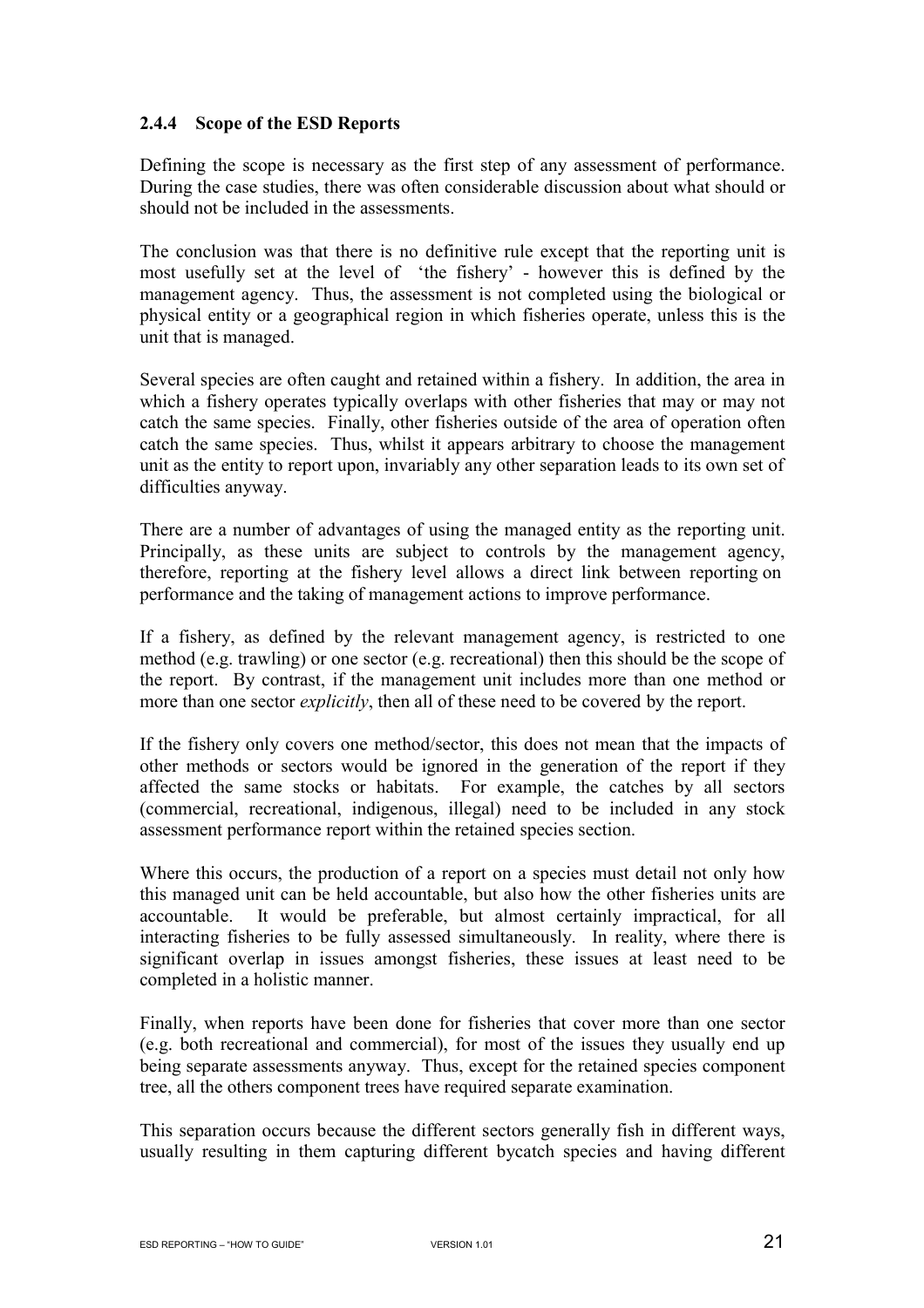impacts on the ecosystem. Not surprisingly, the types of social-economic issues vary substantially amongst sectors and need separate examination.

#### **Scope of the ESD Reports**

*This ESD framework develops reports that show the contribution of the {insert name here} fishery to ESD - both the benefits and the costs.* 

In summary, the ESD Reporting Framework examines the contribution to ESD of an *activity*, which differs from other reporting frameworks. Furthermore, the ESD reports on fisheries are not designed to show that a fishery will continue indefinitely or how it can remain viable, which is the intention of some other reporting frameworks. Instead, they are designed to show how a fishery contributes to ESD, whether this contribution is positive or negative.

For a full comparison of the National ESD framework compared to other reporting frameworks, see Chesson *et al*., (2000) which can be downloaded from the www.fisheries-esd.com website.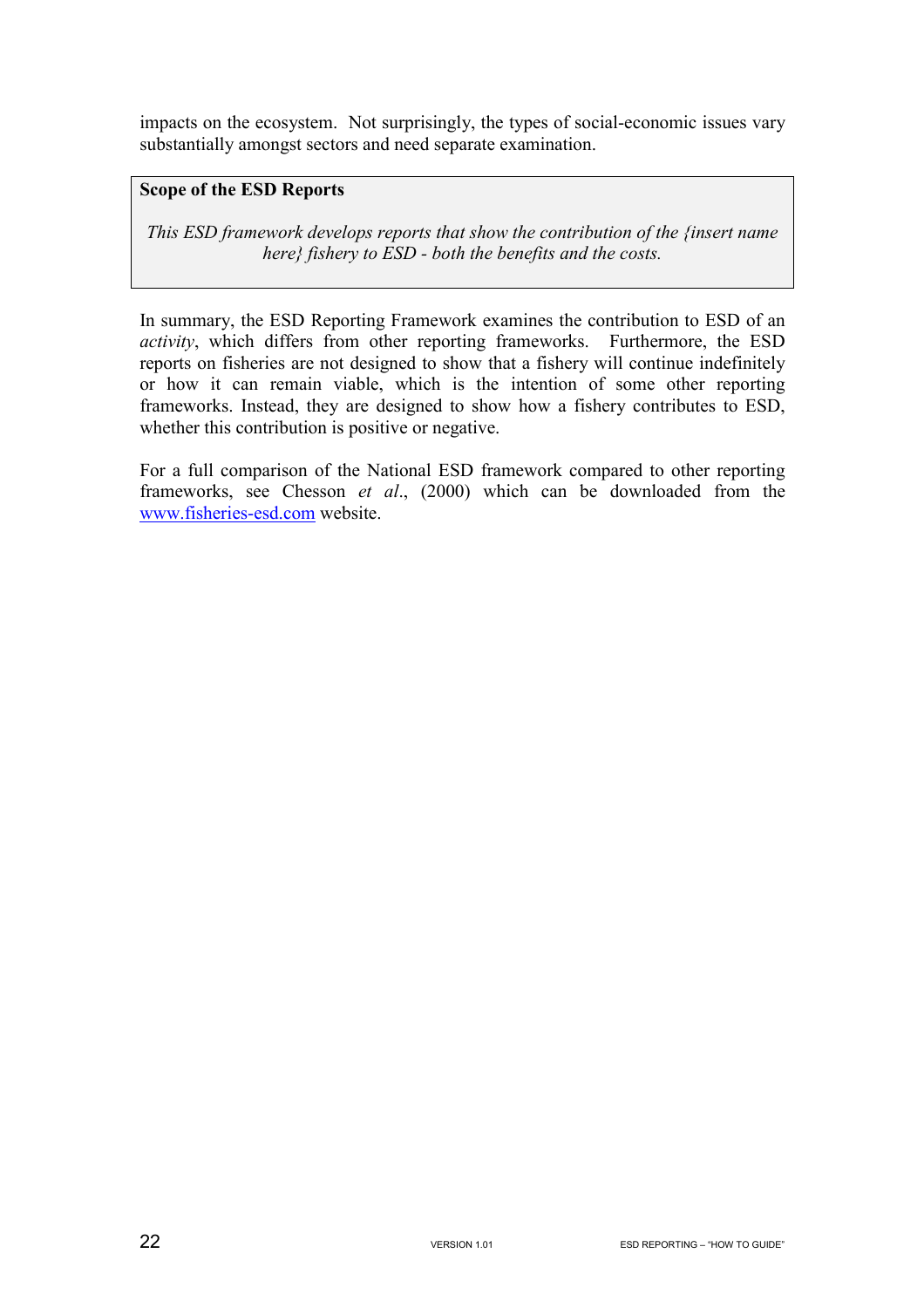## **SECTION 3 OVERVIEW OF THE NATIONAL ESD REPORTING PROCESS FOR AUSTRALIAN FISHERIES**

Completing a report on ESD performance for a fishery is largely about detailing all the things that a fishery does and with what it interacts. This includes both the 'good things' and the 'bad things'. The reports also provide an outline of what the fishery intends to do in the future and how it will measure whether it is achieving the goals that have been set.

The reporting framework outlined in this *Guide* has been developed to make the completion of these reports as efficient and effective as possible. This does not mean, however, that the process is easy. The level of difficulty in applying these techniques will depend upon the:

- complexity of the fishery;
- degree of knowledge already available;
- sensitivity of the ecosystems affected; and
- sophistication of current management arrangements and amount of documentation already available.

There are four main elements in the process to complete an ESD report (see Figure 3 for summary)<sup>5</sup>. Sections of the *Guide* outline in detail how to complete each of these major elements, providing detailed descriptions of the methodology, examples of outputs from case studies and, where necessary, the theoretical foundations to the methods used.

Given that each of these descriptions are rather long and thorough, it is sensible to provide an overview of the whole process so that each of the elements can be read in the context of being parts of a complete process. Furthermore, for those who are not going to be a full participant in the development of an ESD report, but require a general understanding of the process, the following description should be sufficient.

#### *First Step - Identifying the Issues*

The first step in the ESD reporting process is to identify what are the issues relevant to the fishery being assessed<sup>6</sup>. This step is equivalent to the 'hazard identification' process used in most risk assessment procedures.

Identifying the issues for a fishery is assisted through the use and modification of a set of *generic component trees* (see Figure 2). There is one *generic component tree* for each of the eight components of ESD (retained species, non-retained species, general ecosystem, indigenous, community and national well-being, impacts of the environment and governance).

 $\frac{1}{5}$ These elements are equivalent to completing a standard risk analysis process -see full description in section 6.

 $6$  This assumes that the scope of the report – i.e. the fishery to be examined - has been identified clearly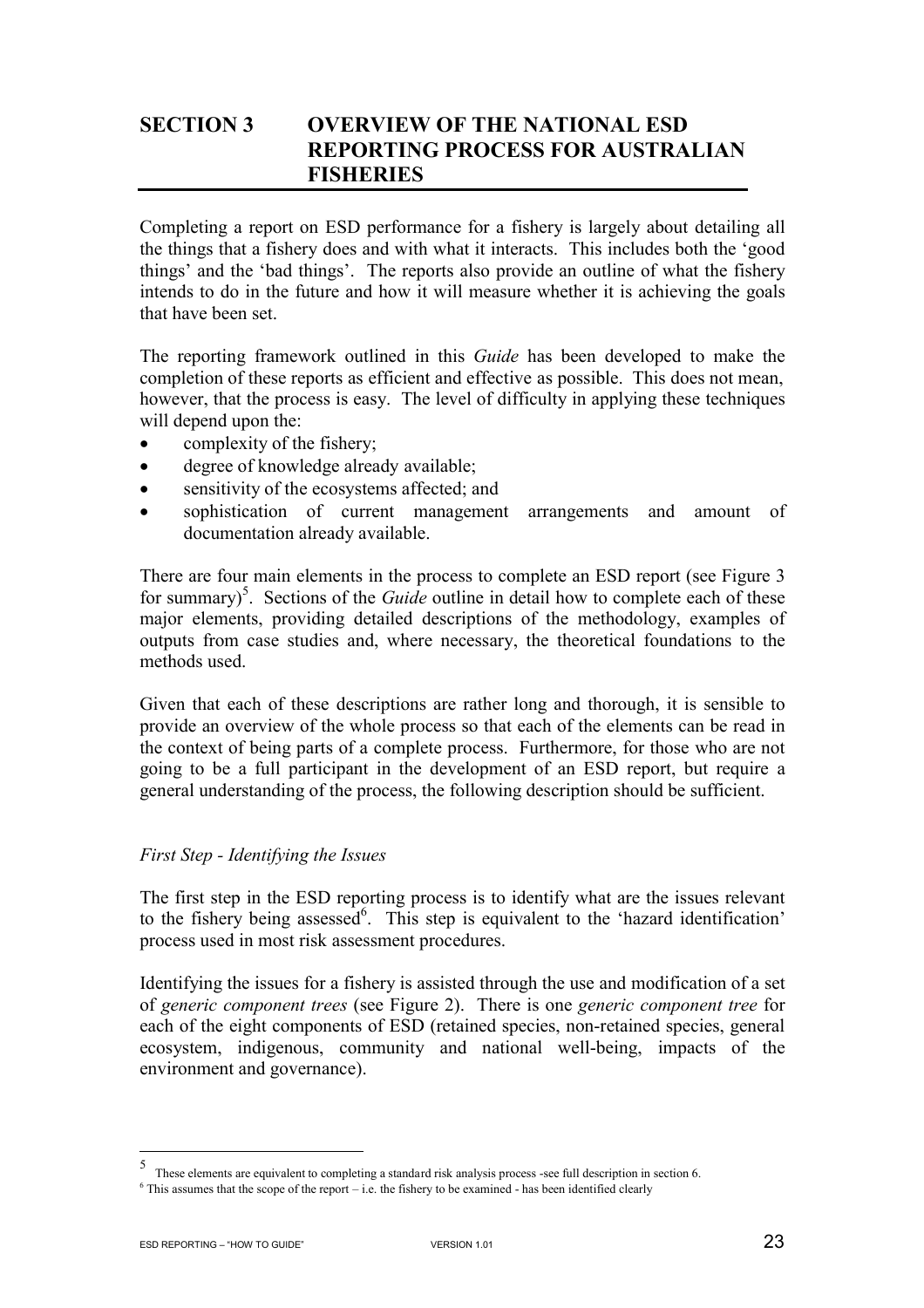Each of these *generic component trees* was developed by the ESD Reference group to cover the suite of issues that may be relevant to fisheries. The generic component trees are used as a starting point, with each fishery tailoring them to suit their individual circumstances, expanding some sub-components and collapsing or removing others, depending upon the fishing methods, areas of operation and the species involved.

For example, the generic component tree for *general ecosystem issues* shown below covers all the major categories of possible effects on the biological community, and on air, water and substrate quality by fisheries. However, in practice, an abalone fishery is unlikely to require a number of the sub-components shown in Figure 2 (e.g. bait collection, ghost fishing), while a trawl fishery may require more detailed assessments of the impacts of trawling on the benthic biota, by using a number of different habitat categories.



#### Figure 2 One of the eight generic component trees (see next section for full details).

#### *Second Step – Prioritisation – (Using Risk Assessment tools)*

The generation of component trees for a fishery often results in a large number of issues being identified, the importance of which varies greatly. For example in reporting on a lobster fishery, there will almost certainly be a different level of direct management and reporting needed to ameliorate the impacts of the fishery on the stocks of lobster compared to the impacts the fishery may have on manta rays from entanglement in ropes.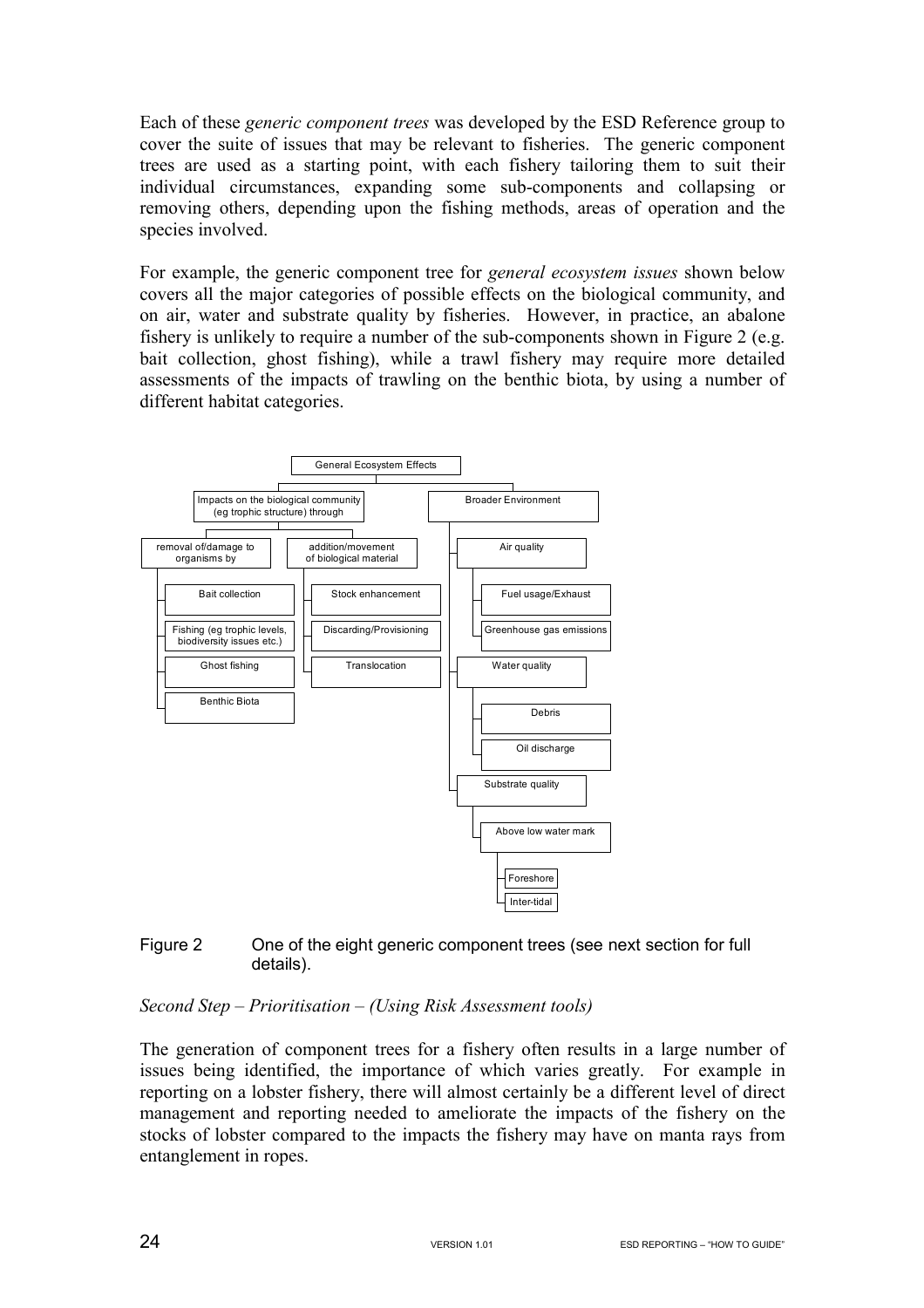Consequently, in many cases it will be sensible to prioritise the issues so that the level of management actions and the details of the reports generated are aligned.

To determine the priority of issues and the appropriate level of response, the second step of the *Guide* outlines the Risk Assessment methodology that can be used as a tool to assist this process<sup>7</sup>. This methodology operates by completing an assessment of the 'risk' associated with each of the identified issues as an initial screening exercise. However, for many issues this initial screening is likely to be just the first step in a hierarchical process for determining what actions need to be taken.

The Risk Analysis tool used in this ESD process is based upon the AS/NZ Standard, but adapted for use within the fisheries context. It works by assigning a level of consequence (from negligible to catastrophic) and the likelihood of this consequence occurring (from remote to likely) for each issue.

From the combination of consequence and likelihood, an overall level of risk is generated. This risk can then be used to assist in deciding whether an issue requires specific management or not.

To be of value for the ESD reporting process, it is not sufficient to only quote the levels of consequence and likelihood levels chosen and the subsequent risk ratings generated. Instead, appropriately detailed justifications for why these levels were chosen and why any decisions were made are also needed. The key element is that other parties who were not part of the process to generate the report need to be able to see the logic and assumptions behind the decisions that were made.

Consequently, the completion of appropriately detailed performance reports on each of the identified issues, including any justifications generated during the risk assessment process, are the major outputs from the ESD reporting process.

#### *Third Step - Performance Reports*

In general, two types of reports are completed on issues.

- 1) Where specific management is not undertaken, the reports only need to justify this conclusion.
- 2) Where specific management actions are needed, a full performance report that details all elements of the management system is required.

For issues with risk ratings sufficiently low to not warrant having *specific* management actions, the reports only need to cover the rationale for coming to this decision. In some cases, only a few lines or paragraphs may be needed to achieve this (e.g. justifying no specific management actions to control the impact on limestone reefs from rock lobster potting).

 $\overline{a}$ 

<sup>7</sup> It is not essential to complete a risk assessment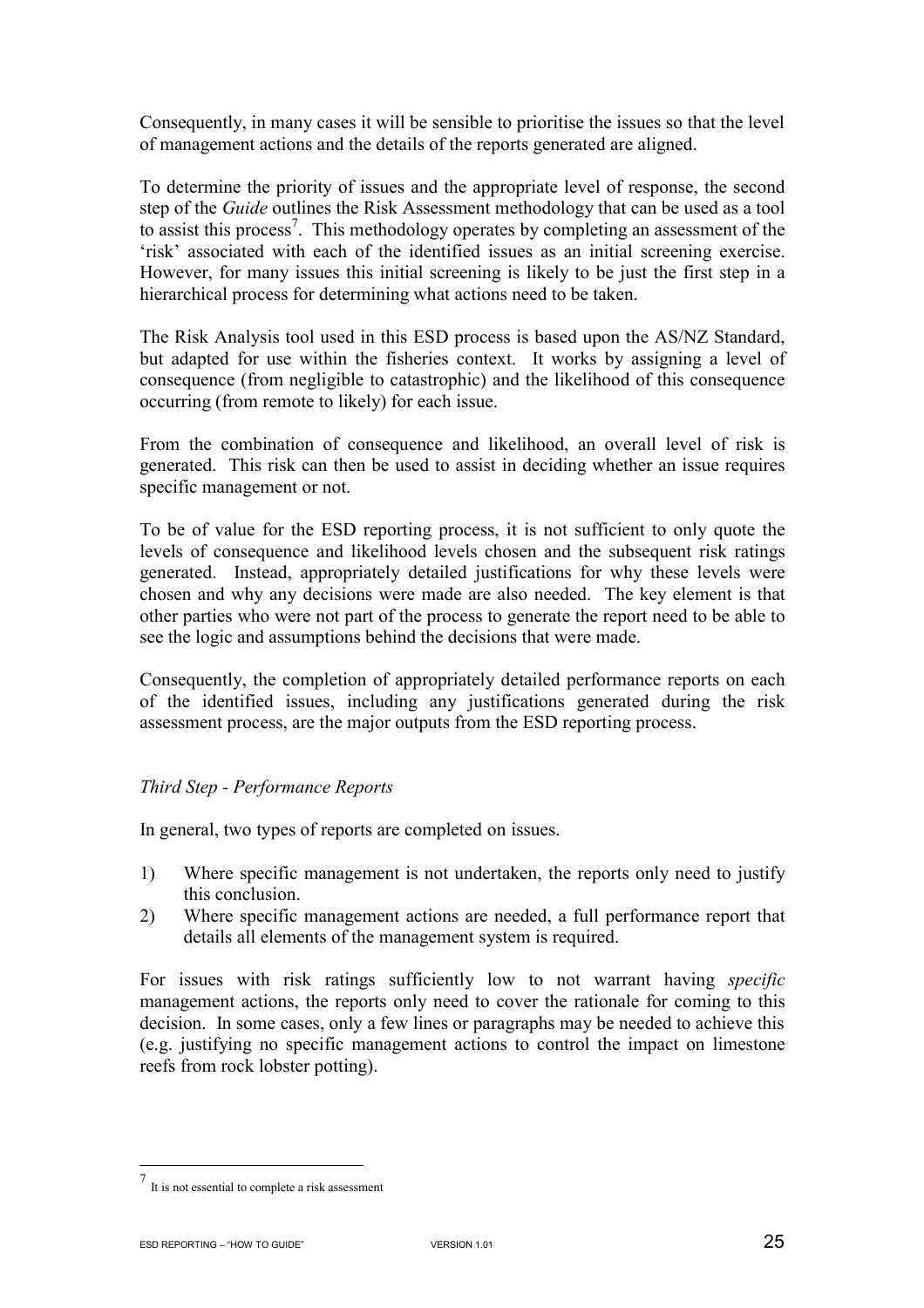By contrast, to justify that the trophic level impacts of rock lobster fishing would already be covered by management actions designed to maintain lobster biomass would require numerous analyses and several pages of justification.

If an issue does require specific management actions then the performance reports must include the following suite of information:

- An operational objective for that issue/sub-component what are you trying to achieve? *For example: Maintaining the spawning biomass above levels that will have minimal chance of causing recruitment overfishing.*
- The indicator and the level(s) where performance will be viewed as acceptable with respect to that objective (performance measure/limit). *For example: The level of spawning biomass, as measured by independent surveys, must be above the performance limit, which is set at 20 per cent of the unfished level.*
- The associated management responses to achieve acceptable performance also need to be documented, in addition to what will be done if performance is not acceptable - this is where you detail all the management arrangements that are in place. *For example: restrictions on boat numbers, pot numbers, size limits, closed seasons/areas etc. Along with the harvest strategies/rules, reviews etc. if the performance limit is reached.*
- Each of the objectives, performance limits and management responses needs to have appropriate levels of justification for why they were chosen.
- Where data are already available, the report should include this information (e.g. a graph of the indicator over time) and whether current performance is acceptable or not.
- Where data are not available, the report should describe the processes that will be undertaken to obtain the data.

#### *Fourth Step (although this may need to be completed first) - Background Material*

It is sensible and appropriate to include a relatively comprehensive description of the fishery and the environment that the fishery operates in as background material. This allows the other sections of the report to be put in context: This material is also needed to complete the Risk Assessment process.

The material covered should include:

- the history of the fishery.
- where the fishery operates.
- the kind of fishing methods used.
- the major species, habitats and environment that could be affected.
- summaries of the biological characteristics of the main species and habitats involved.

## **Summary of Reporting Process**

*The National ESD Reporting process provides the framework in which to justify that your current and proposed management actions (or inactions) appropriately address the issues, given their levels of risk and current knowledge.*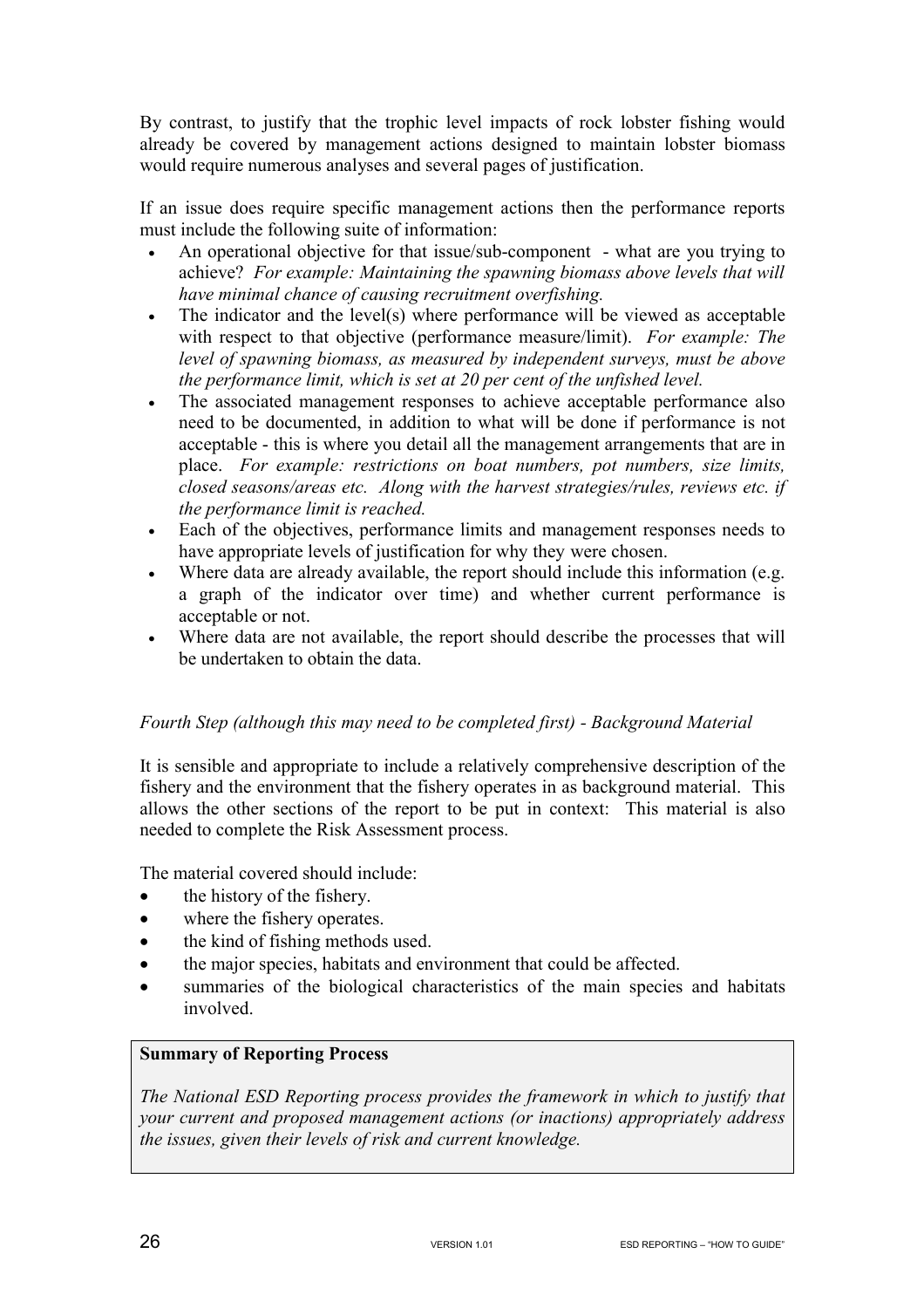#### *Outcomes of ESD Reports*

There are a number of uses for the information assembled within these ESD reports. It provides an excellent compilation of information on each fishery that is of great value to the management agency – particularly when there is turnover of staff. The documentation of explicit objectives and performance measures/limits for each fishery will provides for greater certainty of performance by industry, the management agency and the wider community.

It will minimize the risk of having 'random drift' in the application and development of policies related to the fishery, which often occurs where such documentation is unavailable.

In many jurisdictions, these reports may become part of processes for auditing performance by a relevant third party agency (e.g. EPA, Auditor General, Parliament Committee, etc.).

The ESD reports can also be used to complete applications to Environment Australia (EA) for continued export approvals. All the criteria within their guidelines for sustainable fisheries are covered in one or other section of the ESD framework (for a direct comparison, see the website www.fisheries-esd.com). Because the format of these applications to EA were developed for auditing purposes - whereas the ESD framework was developed to meet the needs of the management agencies - a small level of information re-arrangement is required.

The ESD reports should be great assistance for any industry wanting to obtain some form of environmental accreditation through groups such as the Marine Stewardship Council. Again the material covered by the framework covers all the issues that are assessed under their guidelines. In particular, these reports could greatly assist in the preliminary step to determine whether a full MSC assessment should occur.

Ultimately, once all fisheries in a region have been assessed, the material may be valuable for discussions related to the explicit allocation of access amongst competing sectors. They would also be of use for regional marine planning initiatives, such as those being completed by the National Oceans Office.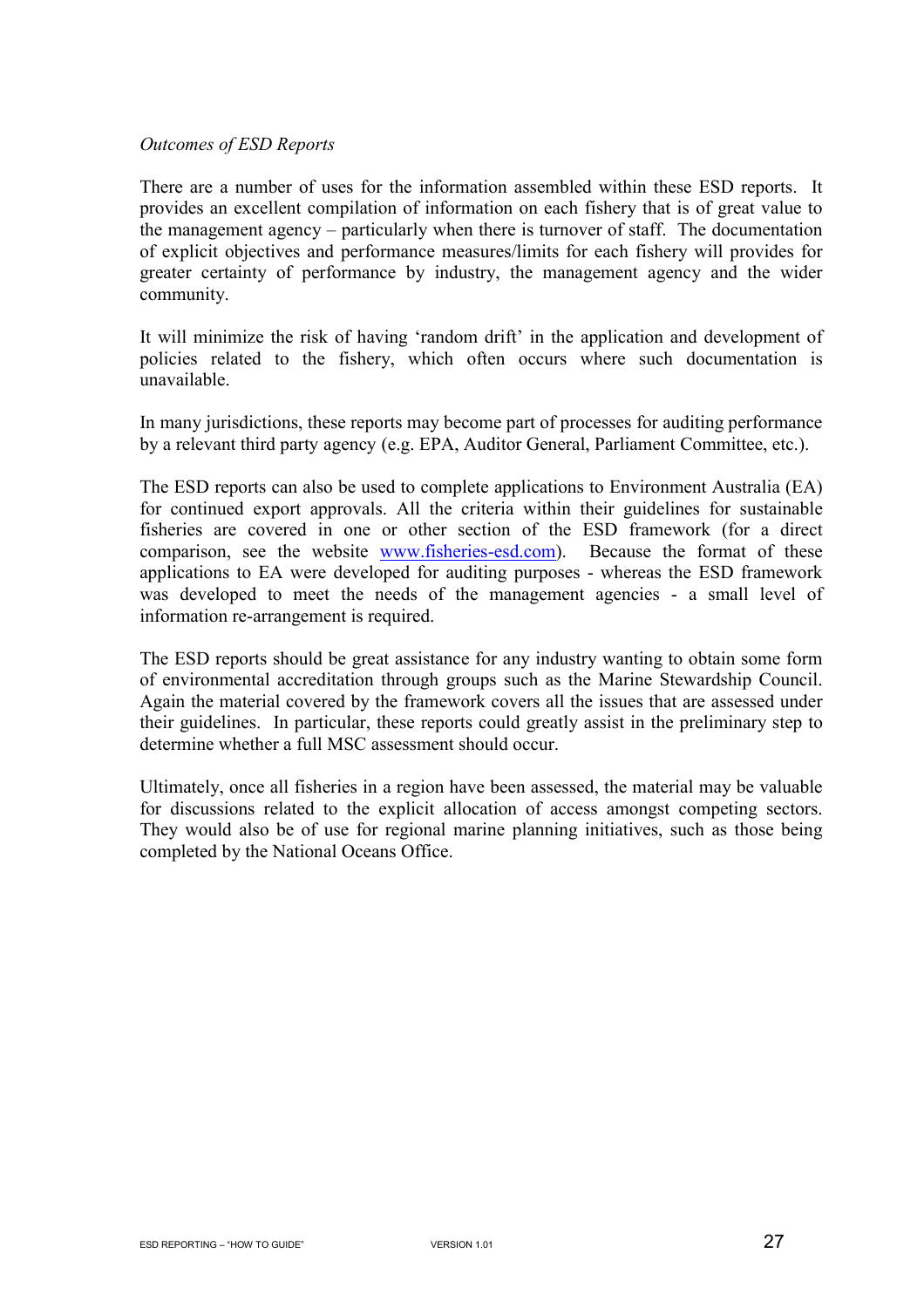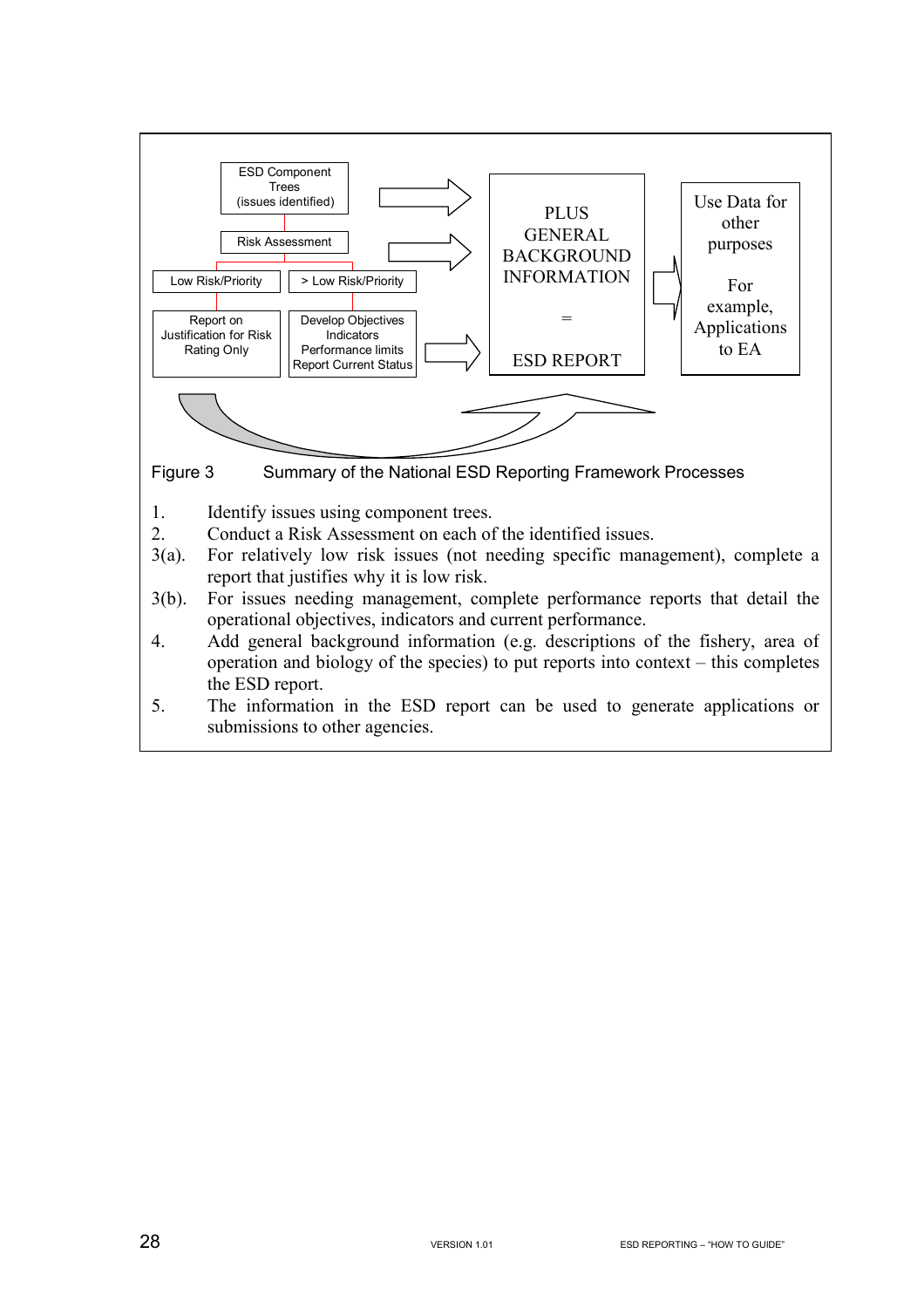## **SECTION 4 HOW TO IDENTIFY ESD ISSUES FOR FISHERIES**

## **4.1 Background**

The overview of the National ESD process presented in the previous section, identified that the most important step in the development of an ESD Report is determining the issues that need to be examined - if you haven't identified an issue, you can't deal with it.

Furthermore, to be managed effectively, issues need to be identified at a level that will allow the development of sensible operational objectives and indicators – if you can't measure the performance of something, you can't manage it. Finally, to assist in the efficiency of dealing with issues, they should be grouped appropriately to illustrate their affinities and relationships.

The identification of issues is the first step of many processes and frameworks used to report on performance, including Environmental Management Systems (EMS) and Risk Analyses. Such systems generally do not specify the way that this identification process should occur, often relying on rather haphazard techniques such as 'brain storming' to produce the list of issues (hazards).

Consequently, they may be subject to errors by omissions, lack of clarity in the relationships amongst issues and problems in the level of detail that issues are addressed. Given the wide nature and complexity of the issues associated with ESD reporting, it was essential to develop a system that was both more robust and simpler in operation.

#### **4.1.1 Agreed National ESD Components for Fisheries**

The National ESD reference group divided ESD into eight major components, grouped within three main categories relevant to fisheries – contributions to environmental well-being, contributions to human well-being and ability to achieve.

#### **Contribution to Ecological Well-being**

#### *Retained Species (those species that the fishery wants to capture and use)*

To manage the take of retained species within ecologically viable stock levels by avoiding overfishing and maintaining and optimizing long-term yields.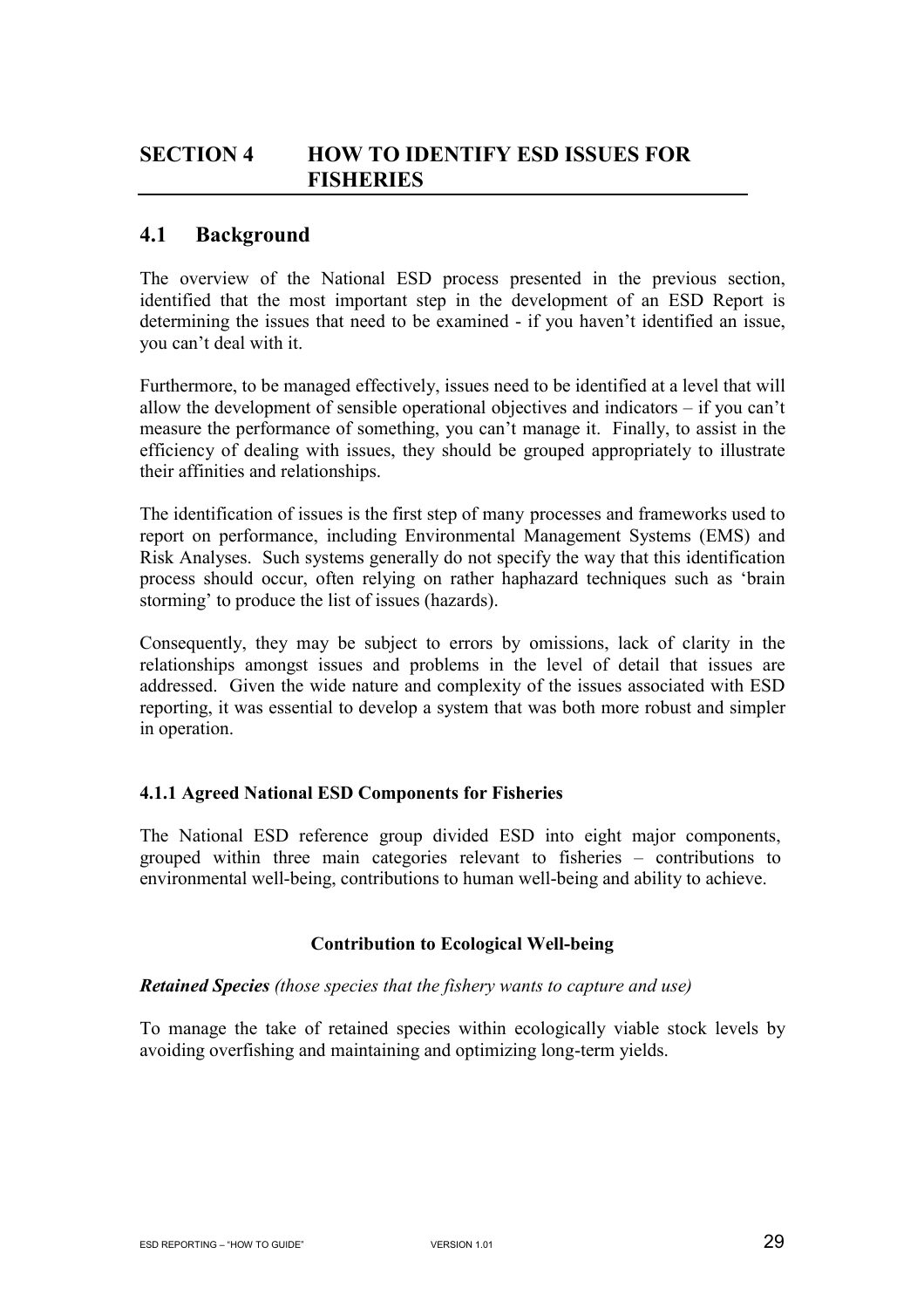*Non-Retained Species (those species caught or directly impacted by the fishery but not used)*

To manage the fishery in a manner that does not threaten biodiversity and habitat via the removal of non-retained species (including protected species and ecological communities) and manage the take of non-retained species at ecologically-viable stock levels.

*General Ecosystem Impacts (this covers the potential indirect and more general environmental impacts the fishery may have).*

To manage the impacts *of* fisheries such that only acceptable impacts occur to functional ecological relationships, habitat and processes.

#### **Contribution to Human Well-being**

*Indigenous Community Well-being (How does the fishery affect indigenous communities in the area where the fishery operates?)*

To satisfy traditional (customary) fishing needs, cultural /economic development and sustainability of indigenous communities.

*Community Well-being (Are there local or regional communities that are dependent on the fishery, and whether they are supportive or negative about its operation?)* 

To contribute to community and regional well-being, lifestyle and cultural needs.

*National Well-being (How does the fishery contribute to national issues such as employment rates, supply of fish, economic returns, reductions in trade deficit etc?)* 

To contribute to national well-being, lifestyle and cultural needs.

#### **Ability to Achieve**

*Governance (Does the fishery have sufficient management processes and arrangements in place to enable the other elements to achieve an adequate level of performance?)* 

To ensure that ESD principles are underpinned by legal, institutional, economic and policy frameworks capable of responding and taking appropriate peremptory and remedial actions.

To allocate the resource to maximise/optimise community benefits.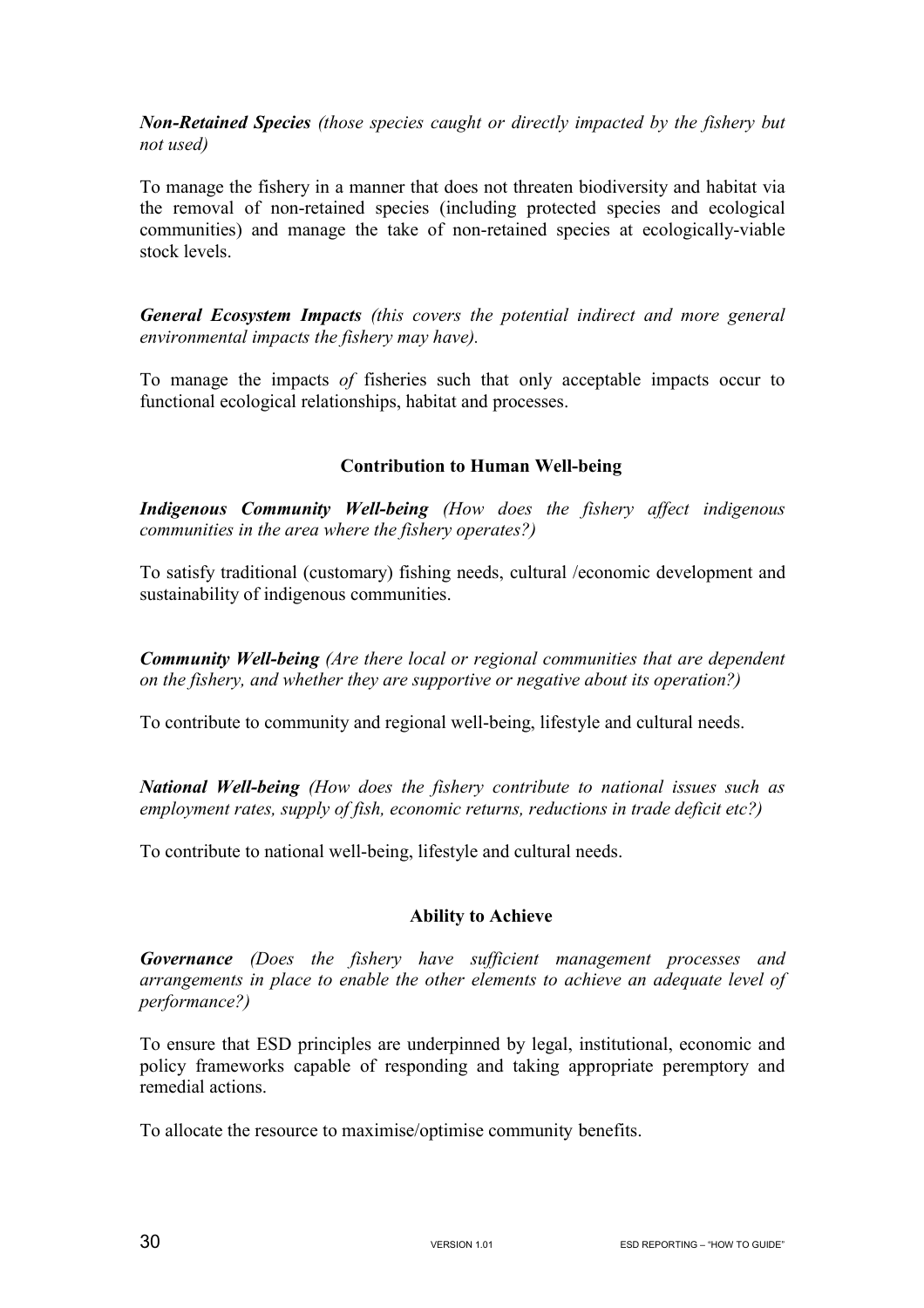*Impacts of the Environment (Are there issues that may reduce or improve performance of the fishery that are outside of the direct control of the management agency/industry?)*

To recognise the impacts of the environment on fisheries from both natural and nonfishery human induced sources and incorporate these within management responses.



Figure 4 A Diagrammatic Representation of the eight major components of ESD for fisheries.

#### **4.1.2 Origin and Description of the ESD Generic Component Trees**

Each of the eight major components of ESD described above will be, in virtually all cases, at too high a level to develop sensible operational objectives for an individual fishery. Consequently, each of these components needs to be 'deconstructed' into more specific sub-components for which ultimately operational objectives can be developed.

The method adopted to facilitate this flexibility (and visibility) is the BRS component tree approach (see Figure 5). This design is very flexible and has already been shown to be applicable to completing reports on ESD for commercial fisheries (Whitworth and Chesson, 2000).

To maximize the consistency of approach amongst different fisheries, the issues that were raised at the ESD reference group workshop under each of the eight main components were arranged into a series of 'generic' component trees. These generic trees are used as the starting point for each assessment and are subsequently adapted into trees specific to each fishery, generally using an open consultative process involving all relevant stakeholder groups (but other methods are possible).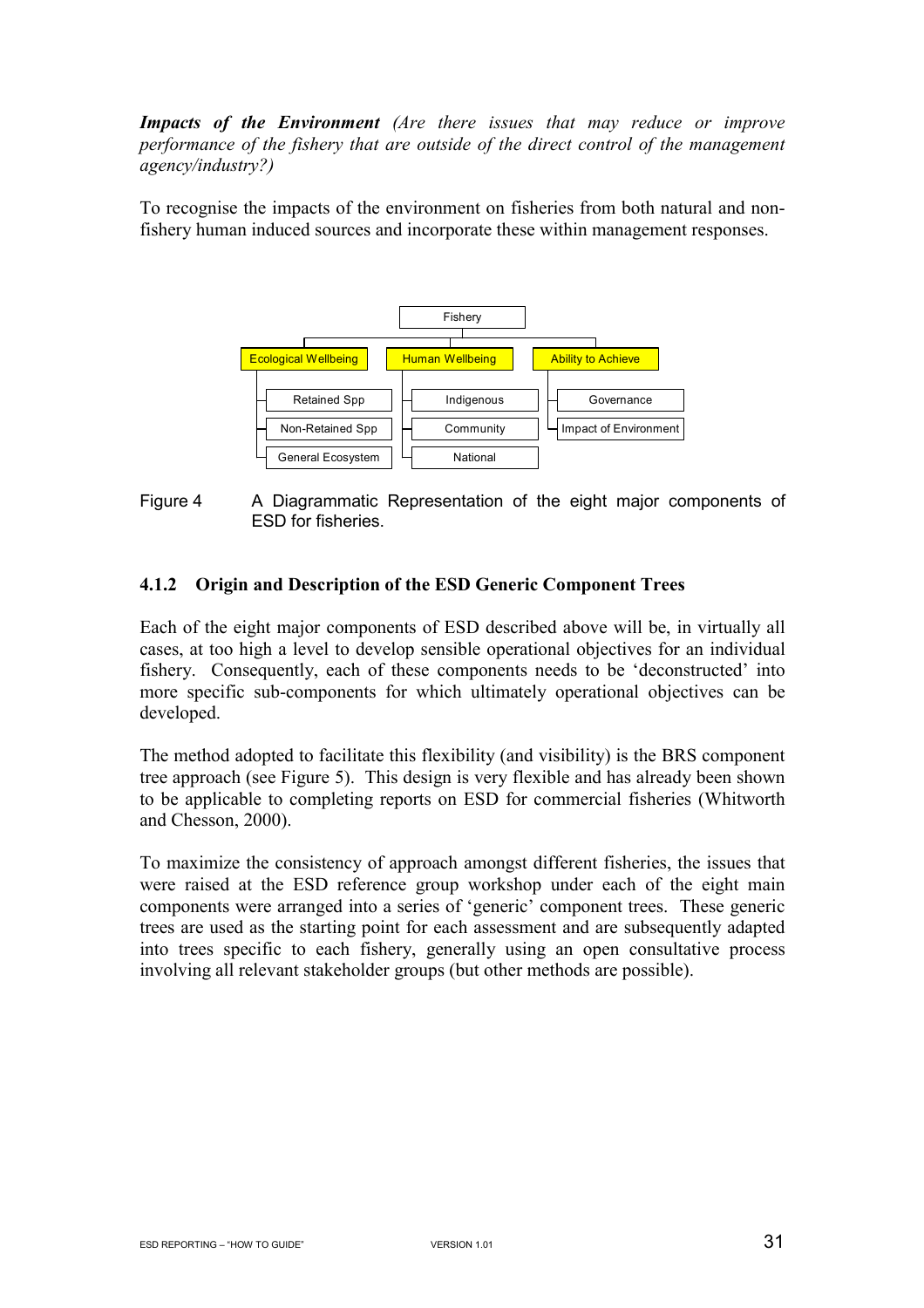This is achieved by expanding (dividing) or contracting (removing/lumping) the number of sub-components as required. For example, an abalone fishery is unlikely to require a number of the generic sub-components (e.g. bait collection, ghost fishing). However, in contrast, a trawl fishery may require the impacts on benthic biota issue to be divided further into different habitat categories (see Figure 3).



There are a number of benefits in using this system of generic component trees:

- It provides the mechanism for the assessments of fisheries to be completed in a consistent manner.
- The system requires the explicit determination of whether an issue is relevant for a fishery. Thus, in many cases it requires both the specification that each of the potential sub-components present on the generic component trees are NOT issues as much as determining what are issues. This should result in less issues being omitted purely because no one thought of them at the time when they were being generated.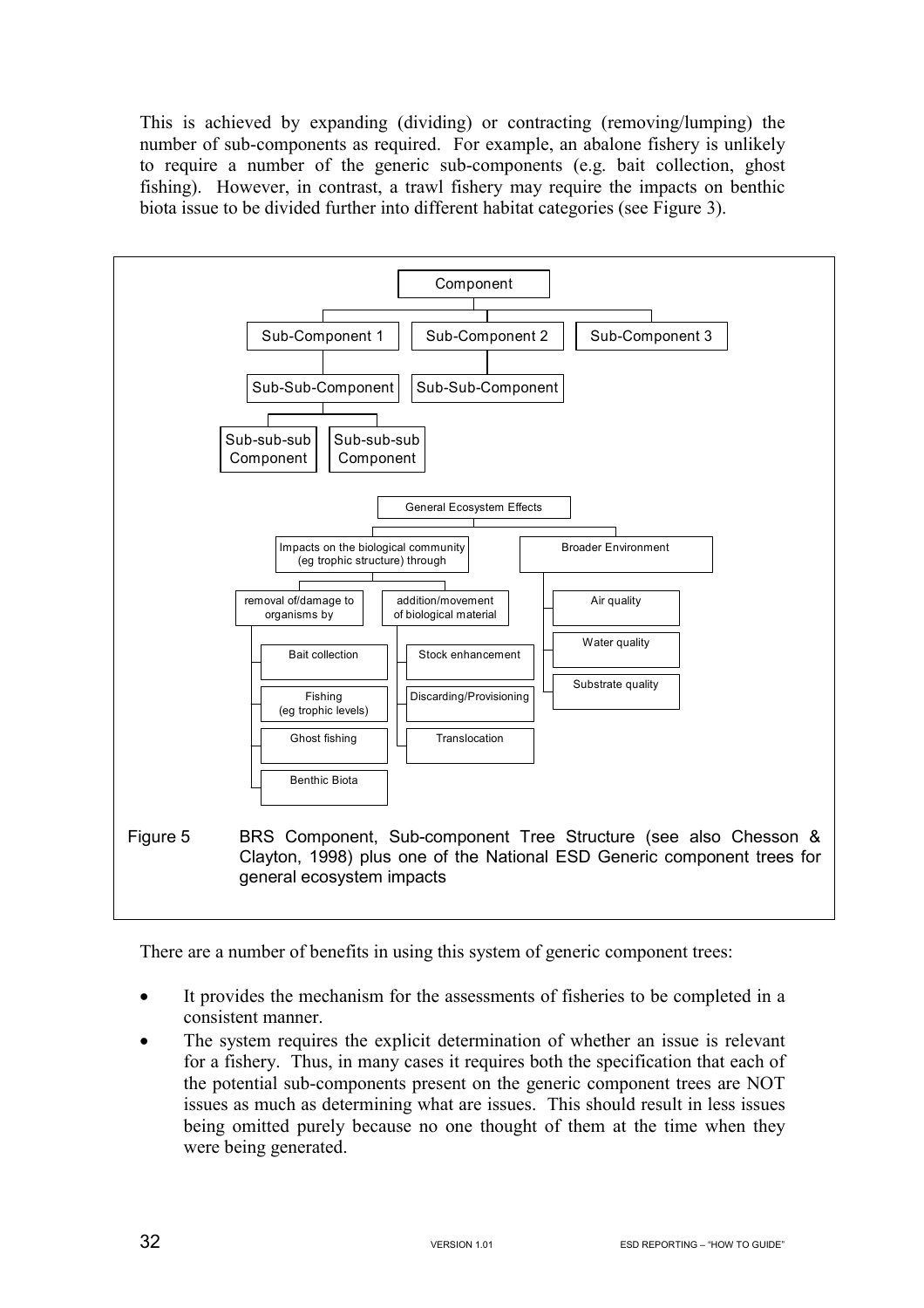- The tree structure helps focus peoples attention and deal with all the different types of issues in a structured manner. $8$
- Finally, the graphical depictions that are generated are very useful ways of disseminating and communicating these to others.

## **4.2 Details of the National ESD Generic Component Trees<sup>9</sup>**

#### **4.2.1 Retained Species**



#### Figure 6 Generic Component Tree for the Retained Species

#### *General Description*

This component tree has been termed 'Retained Species' rather than target species to ensure that all the species (and all issues relevant to these species) that are retained by some fishers at least some of the time are dealt with here and not broken up and dealt with in multiple locations (which may occur if the terms target species and bycatch had been used).

Thus, in most circumstances for the species that need to be listed here, the fishers want to - and are allowed to - catch them and the management objective would not be to minimise/stop all catch. It is important that any discard issues associated with these species are dealt with here (see also next section).

 $\overline{a}$ 

It is useful to have a 'parking space' where issues not relevant to the current topic could be recorded so they did not shift the focus of the discussion but enabled the person to get it off their chest. At the end of the session check to ensure they have been covered. 9

A set of the generic component trees can be downloaded from www.fisheries-esd.com. They are developed in MS Organisational Chart V2 as part of an MS-WORD document.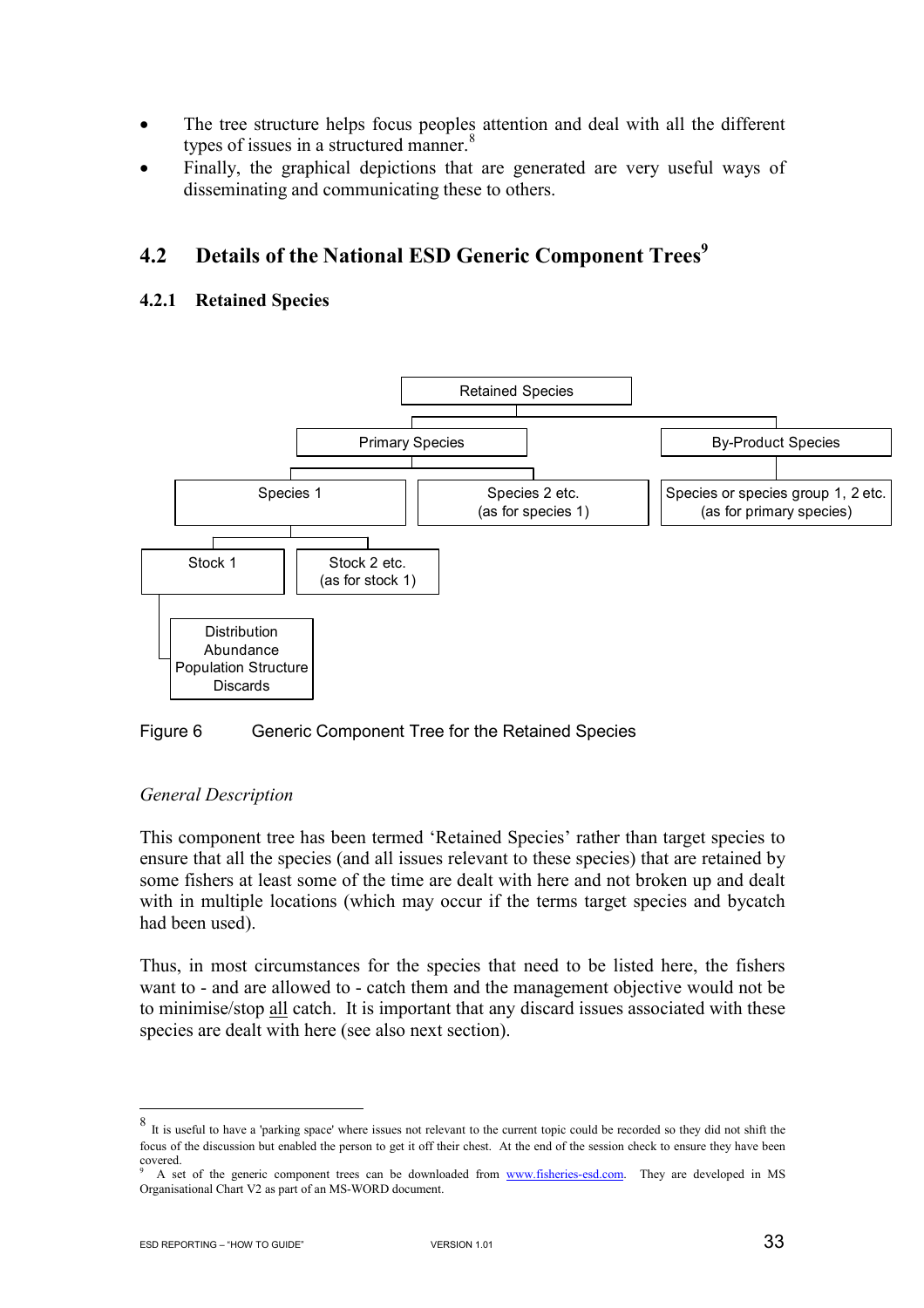#### *Species Categories*

There are two main groups of species on this tree:

- 1. Primary species these species are often termed the target species. In general, these would need to be reported separately and in full in this assessment.
- 2. By-product species these are the species that are caught in relatively small quantities by the fishery but are still marketed. There are two main subcategories of by-product species:
	- a. Mainly caught (greater than 90 per cent) by some other fishery. Given that the majority of information will probably be presented in the report of the other fishery, only a summary of how this fishery meets the overall objectives often needs to be presented;
	- b. By-product species for which this fishery catches relatively minor amounts and no other fishery catches significant amounts.

#### *Level of Subdivision*

The level of subdivision required for the primary species depends upon the circumstances. In general, you only need to divide to the level that relates to the processes of management. For instances where separate stocks of a species are managed separately (i.e. most abalone fisheries manage at the stock level), then this is the level of subdivision that is needed  $-$  i.e. you would report on these stocks separately.

However, if the management is at the level of the whole stock (e.g. southern bluefin tuna) then this is the level that should be reported and only one box is necessary.

For the by-product branch, the component boxes may only need to be broken down to a few species or groups of similar species.

*Examples* 



Figure 6a Example of a Retained Species Tree – Western Rock Lobster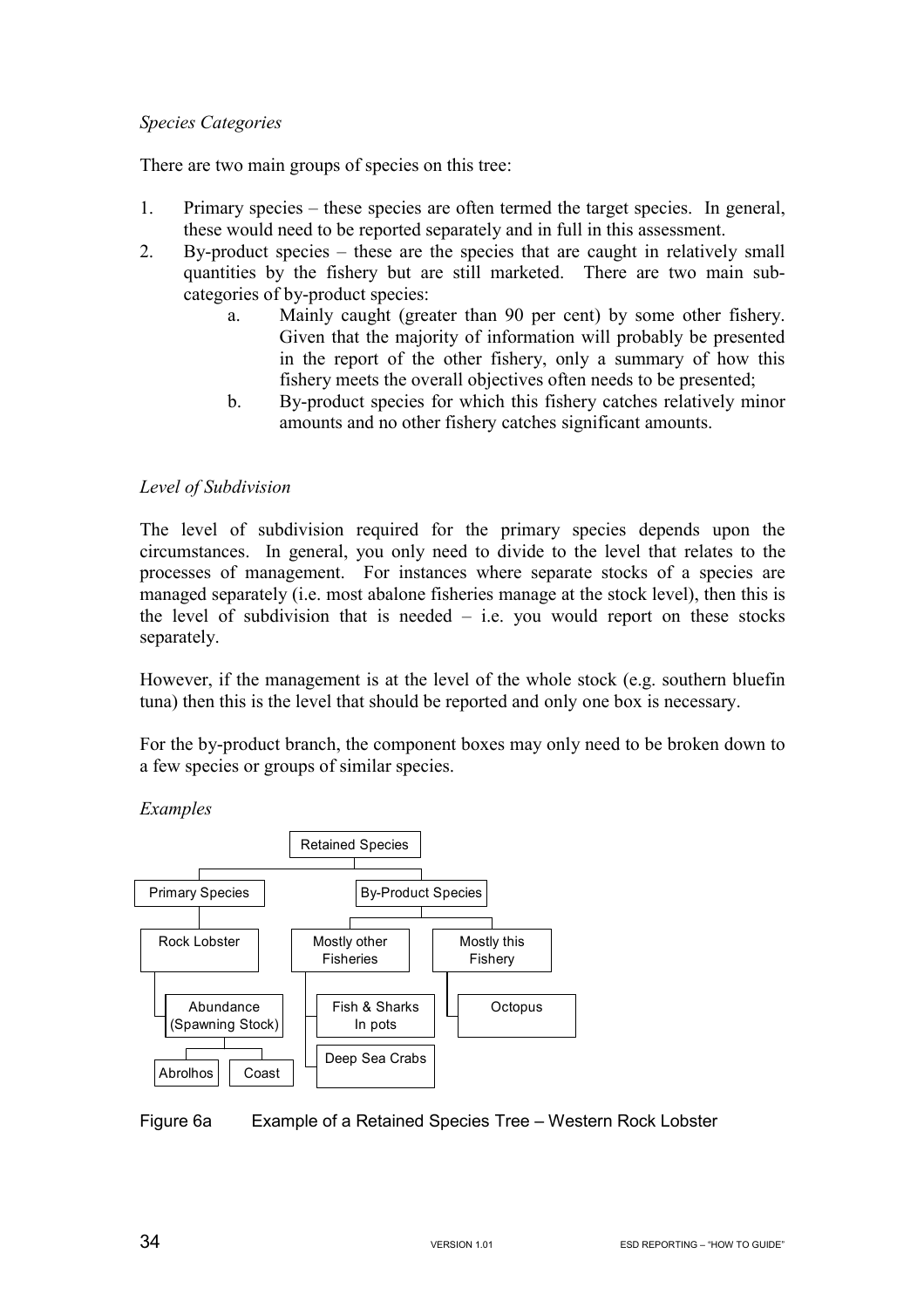

Figure 6b Example of a Retained Species Component Tree - Victorian Abalone Fishery

#### **4.2.2 Non-Retained Species**





#### *General Description*

This component tree has been called 'Non-Retained' rather than bycatch because the latter can include the unwanted elements of retained (target) species and it most appropriate to manage the impacts on all elements of a species/stock in a comprehensive manner in one location.

For example, if the capture of certain sizes/sexes etc of a target species that are subsequently dumped as bycatch is causing a problem to the sustainability of this species, this issue should be dealt within the retained species issues. In addition, the term 'bycatch' means different things to different people and it was sensible to use another less ambiguous term.

The issues that are covered in the Non-Retained Species tree relate to those species that no-one in the fishery wants to catch at any time, irrespective of their size or life history stage. These species are likely, therefore, to have different types of objectives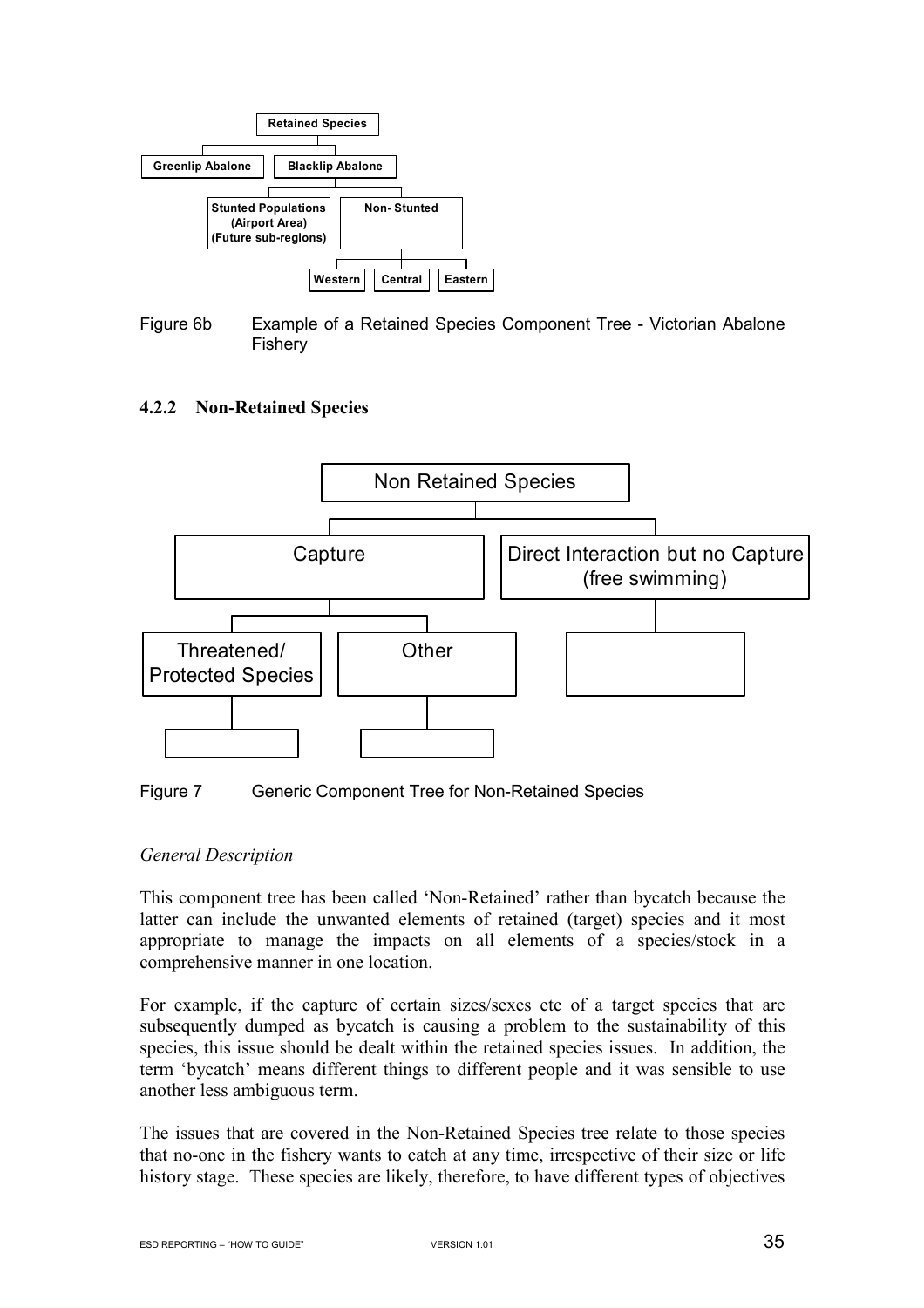relating to them than the retained species - in most cases these would be to avoid or minimise their capture.

If more than one catching sector is covered within the fishery (i.e. if both recreational and commercial sectors are assessed together), it may be useful to have separate trees for each sector, particularly in cases where the fishing methods vary greatly as these will often determine which species are captured, or if the commercial fishery uses a number of different methods (e.g. a long line – demersal gill net fishery).

#### *Level of Subdivision*

The 'capture' branch of the tree should be split into threatened/protected species and other non-retained species. This is to make it consistent with the environmental legislation of the Commonwealth and most other jurisdictions, which generally have specific requirements related to the former group of species. Hence, it is sensible to deal with these issues separately.

The 'other' category relates to the general group of non-retained species (sometimes referred to as 'trash fish'). These may be either lumped together as groups of species or separated into species depending upon the fishery, with the justifications for the level of lumping explicitly recorded.

The 'no-capture' branch of the tree is included, to allow for the situations where some species may be directly affected by fishing activities without actually being landed on the boat or even caught by the fishing gear– i.e. accidental collisions between fishing boats and dugongs. However, this is not the place to put in indirect effects such as trophic level interactions; these types of issues are covered in the *General Ecosystem Effects* component tree (see section 5.2.3).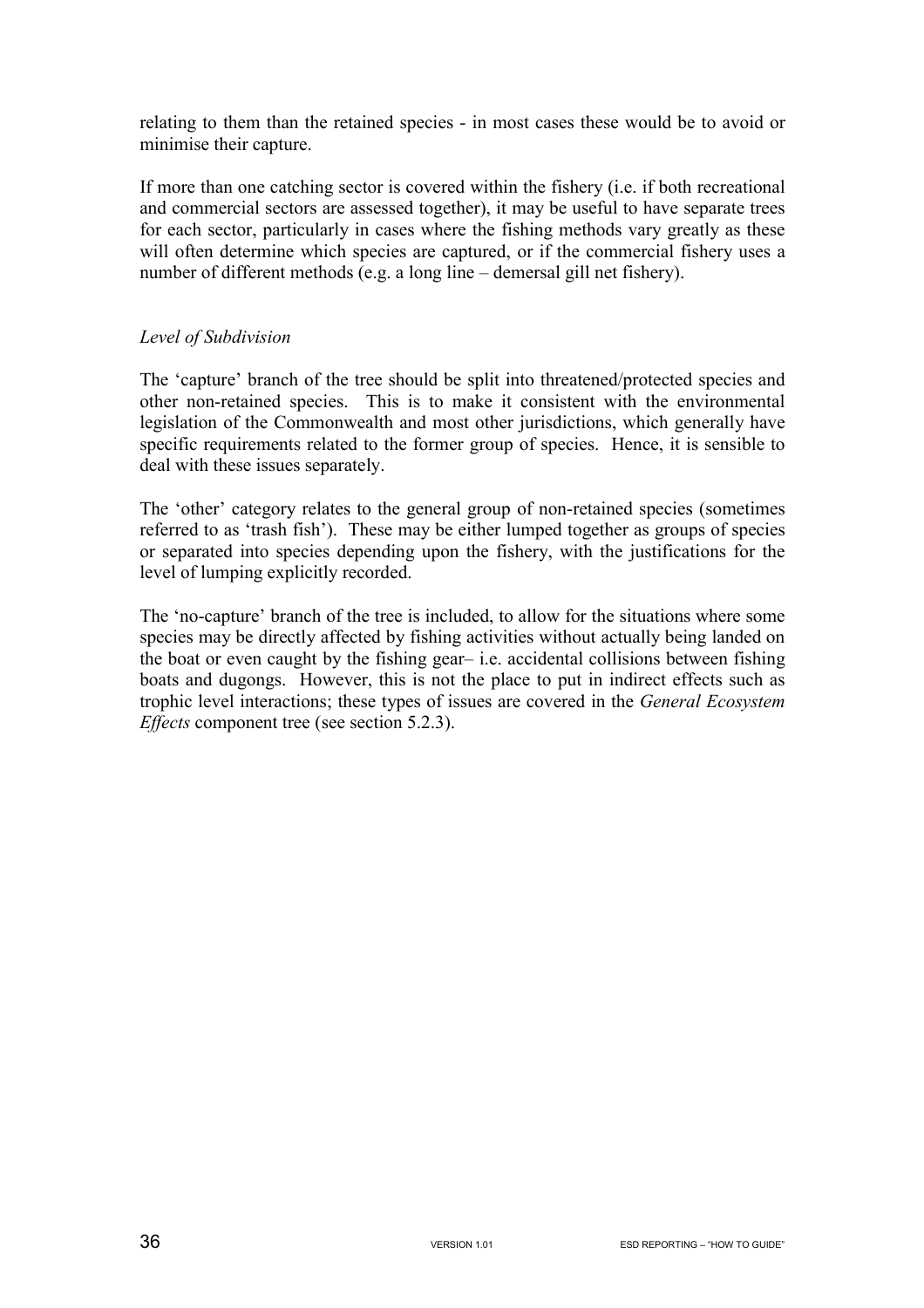# *Examples*



Figure 7a Example of the Non-Retained Species tree - Western Rock Lobster **Fishery**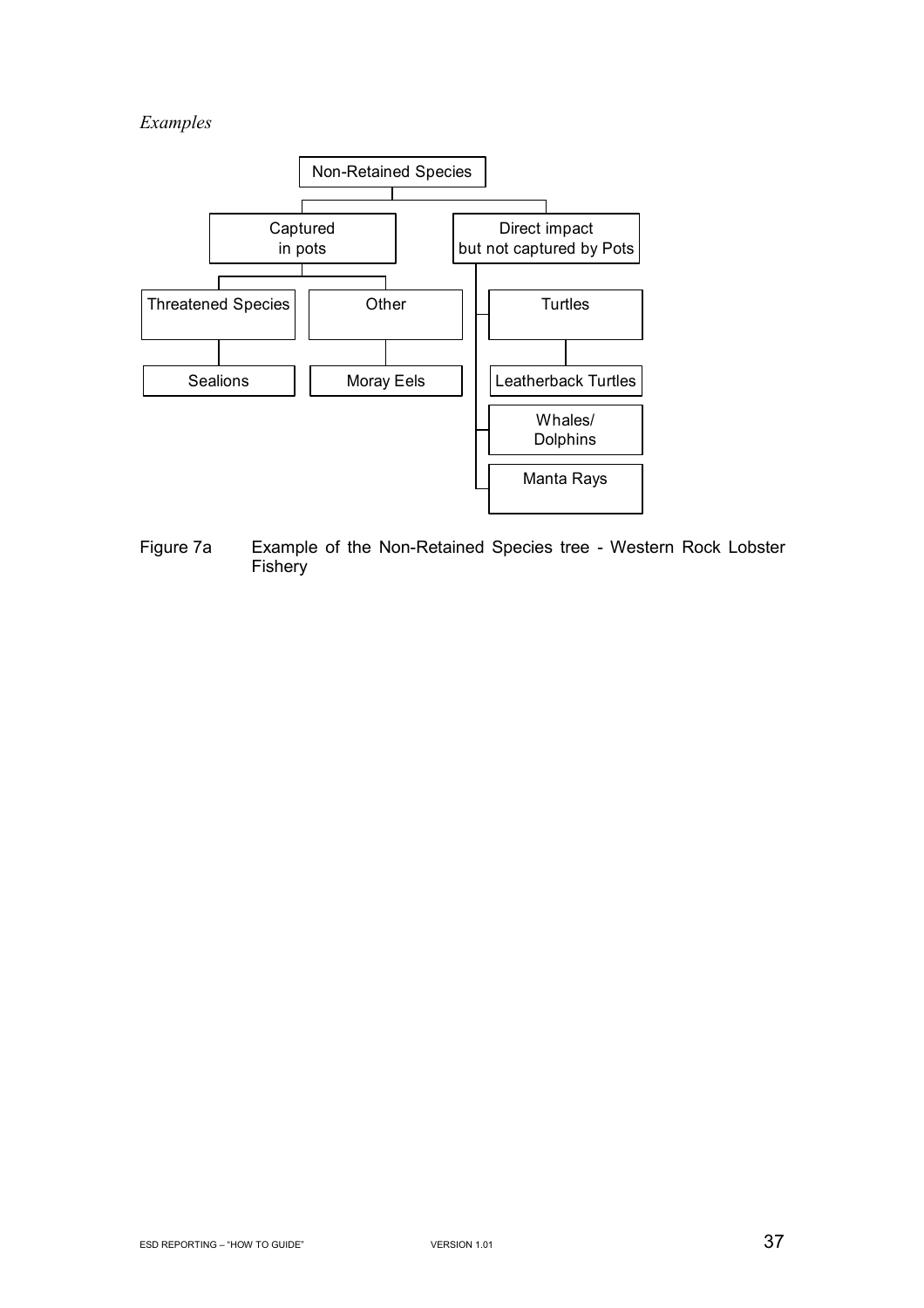## **4.2.3. General Ecosystem Effects**





### *General Description*

The issues in the 'General Ecosystem Effects' component tree are the most recent types of issues to be dealt with by fisheries agencies and the industry. They cover the indirect and more diffuse interactions of a fishery with the broader ecosystem and environment. Consequently, there will generally be a greater degree of uncertainty about what is, or is not, likely to be an issue for a fishery.

The tree is split into three branches that cover:

- Impacts from the damage or removal caused by the fishery to the rest of the ecosystem.
- Impacts associated with the addition or movement of material.
- The more general issues associated with fishing activities that could impact on the broader environment.

Each of these will be explained in detail.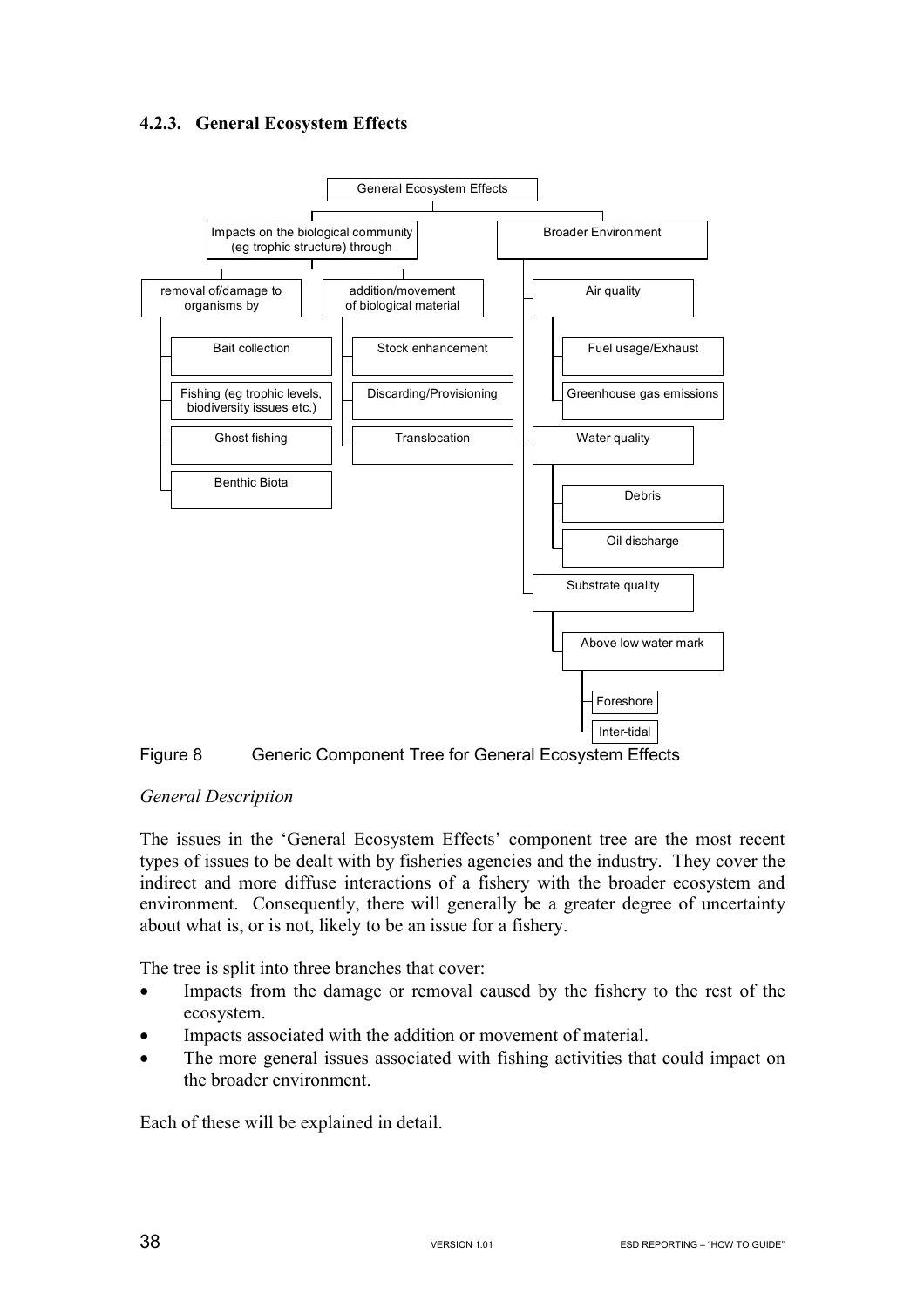#### *Damage or Removal*

The direct and indirect effects on the general ecosystem caused by damage to - or removal of - material due to the fishing operations are the highest priority issues for groups wanting fisheries agencies and the industry to take an ecosystem approach to management.

In particular, the potential for trophic interactions that may arise from the capture of and removal of species (such as taking too many predators or too many of their prey) is an issue that at least needs to be considered in every fishery. These issues are covered under the general removal from 'Fishing' component and also include any potential biodiversity effects.

The level of interactions will obviously vary, depending upon what species are being harvested (some species are more likely than others to have an impact if removed – i.e. keystone species) and how much is taken (the more you take or affect, the more likely for flow-on effects to occur).

Depending upon the fishery, this may be handled as a single issue or split issue, where there are clear differences in the likely effects from the capture of different components of the catch. Determining what may be an appropriate/acceptable level of impact is discussed in the next chapter.

For many fisheries, the possible impacts of 'ghost fishing' need to be considered. This term refers to fishing methods that use gear that continues to 'fish' even after it has been lost. One of the most well-known methods in this category is drift nets that have been lost. However, many other gear types, if poorly designed, can continue to capture fish when lost - this includes traps, pots, etc.

The other major category covers the possible impacts of the fishing methods on benthos and benthic communities. This is likely to be relatively significant issue for a trawl fishery, and on many occasions may require splitting into a number of subcategories, depending upon the number of habitat types affected. However, it is unlikely to be an issue for hand-gathering types of fisheries, such those for abalone.

Finally, if the fishery actually catches their own bait (e.g. some pole and line fisheries catch their baitfish), the impact on these stocks needs to be assessed.

### *Addition/Movement*

This branch covers the possible impacts associated with fisheries that add or move biological material as part of their operations. It is likely that the sub-components of this branch will be of relevance to a smaller number of fisheries than the previous branch.

A few fisheries, mainly recreational at the moment, utilise stock enhancement as a major tool in their management. If this is the case for the fishery, there needs to be an assessment of the potential environmental impacts of this operation – covering both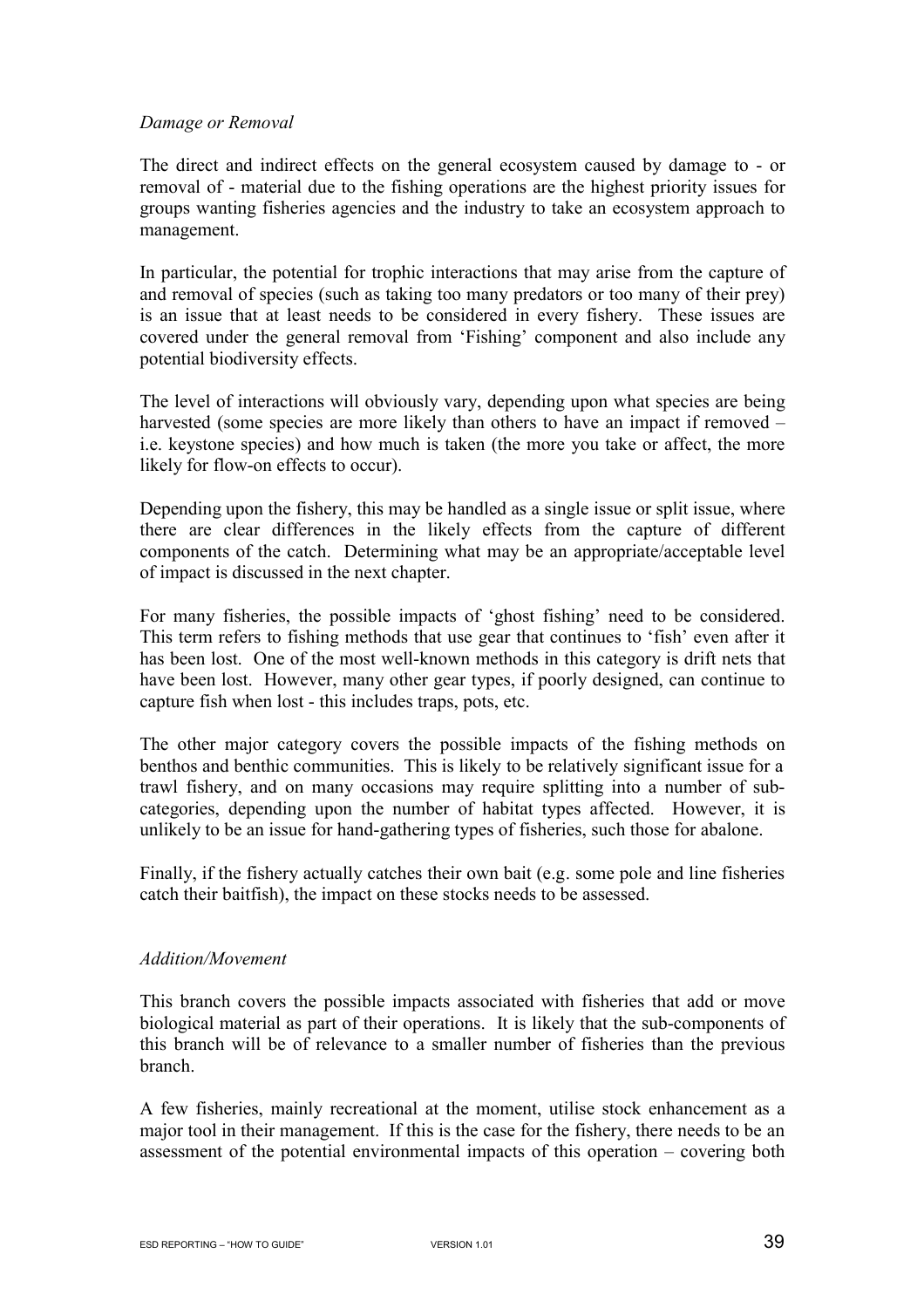the impacts to wild stocks of the species being released (if relevant), and on the other elements of the ecosystem where they are released.

The possibility that there could be impacts from the discarding of unwanted catch and the provisioning that occurs from the addition of bait need to be considered. These will only need to be dealt with in fisheries where there is a significant level of unwanted catch (or old bait), particular if it is dead/or available for easy capture when discarded.

This process may be providing a source of food to other species that would not normally have access to it (e.g. birds), or at least not as readily. It also covers situations associated with loss of bait – especially when live bait is used.

The final category in this branch is the translocation of material by the fishery. This can cover both the movement of the target species or bait outside of their normal distribution, or even the potential for the boats to translocate fouling organisms.

### *Broader Environment*

This branch covers the more general environmental impacts that could occur from fishing operations. This includes the potential for the fishery to contribute to air pollution and greenhouse gas emission, particularly as some fisheries consume a large amount of fuel. It also includes the impacts on water quality that could come from the possible accidental release of fuels, oils, etc, if appropriate codes of conduct/protocols are not in place.

The branch also covers the potential environmental impacts of debris from fishing operations, such as loss of bait boxes, bands and general rubbish in the water.

Possible impacts on the foreshore can also be included, particularly where fishing requires the fishers to drive along the beach in a 4WD to reach their fishing locations and launch their boats.

Many of these impacts may not appear particularly critical at this point, but as the debates over greenhouse gas emissions continue, the need for a fishery to have systems in place to report on this kind of environmental performance may become more necessary.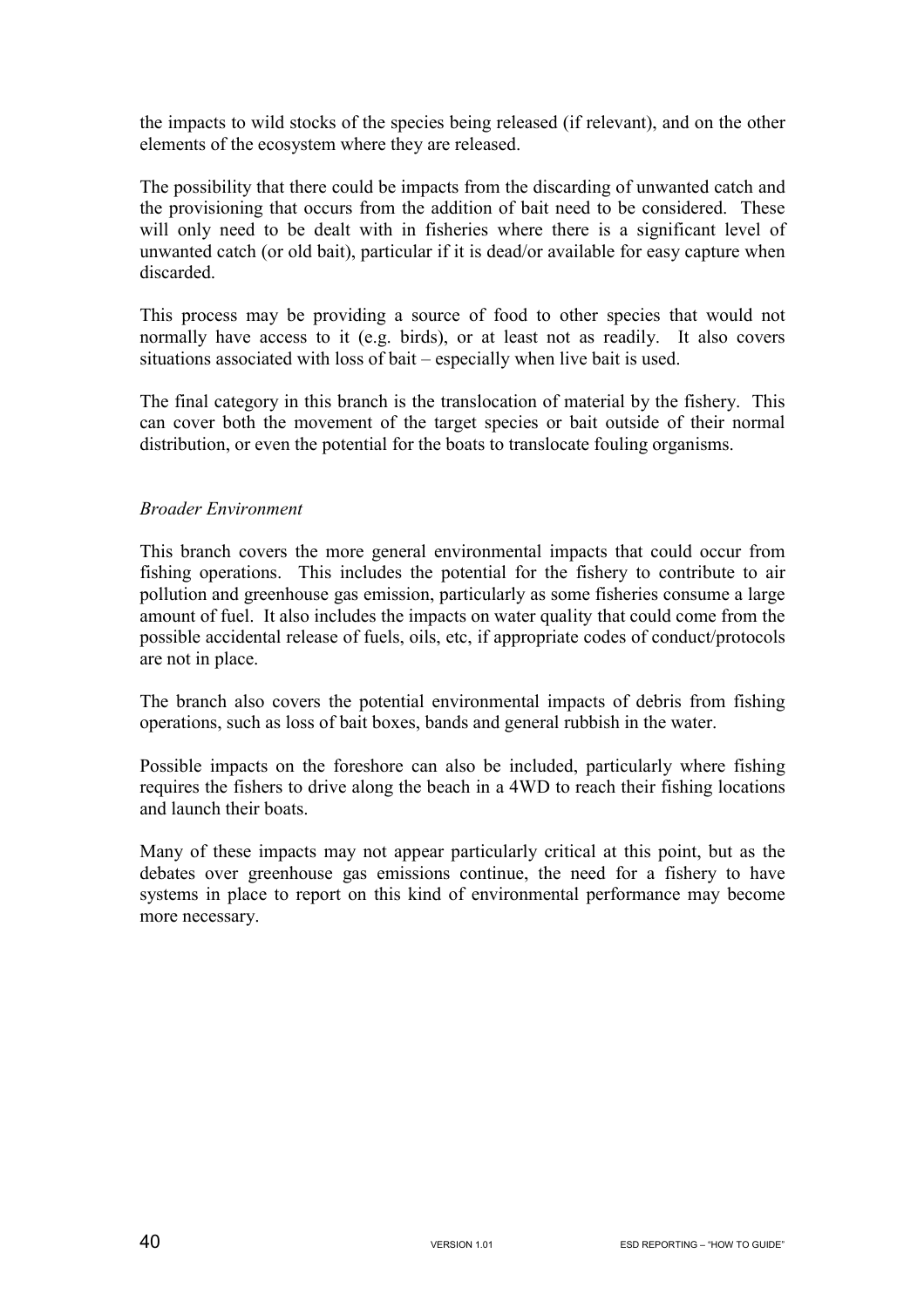





Figure 8b General Ecosystem Component Tree - Shark Bay Prawn Trawl (note the shaded boxes were not considered potential issues at all for this fishery).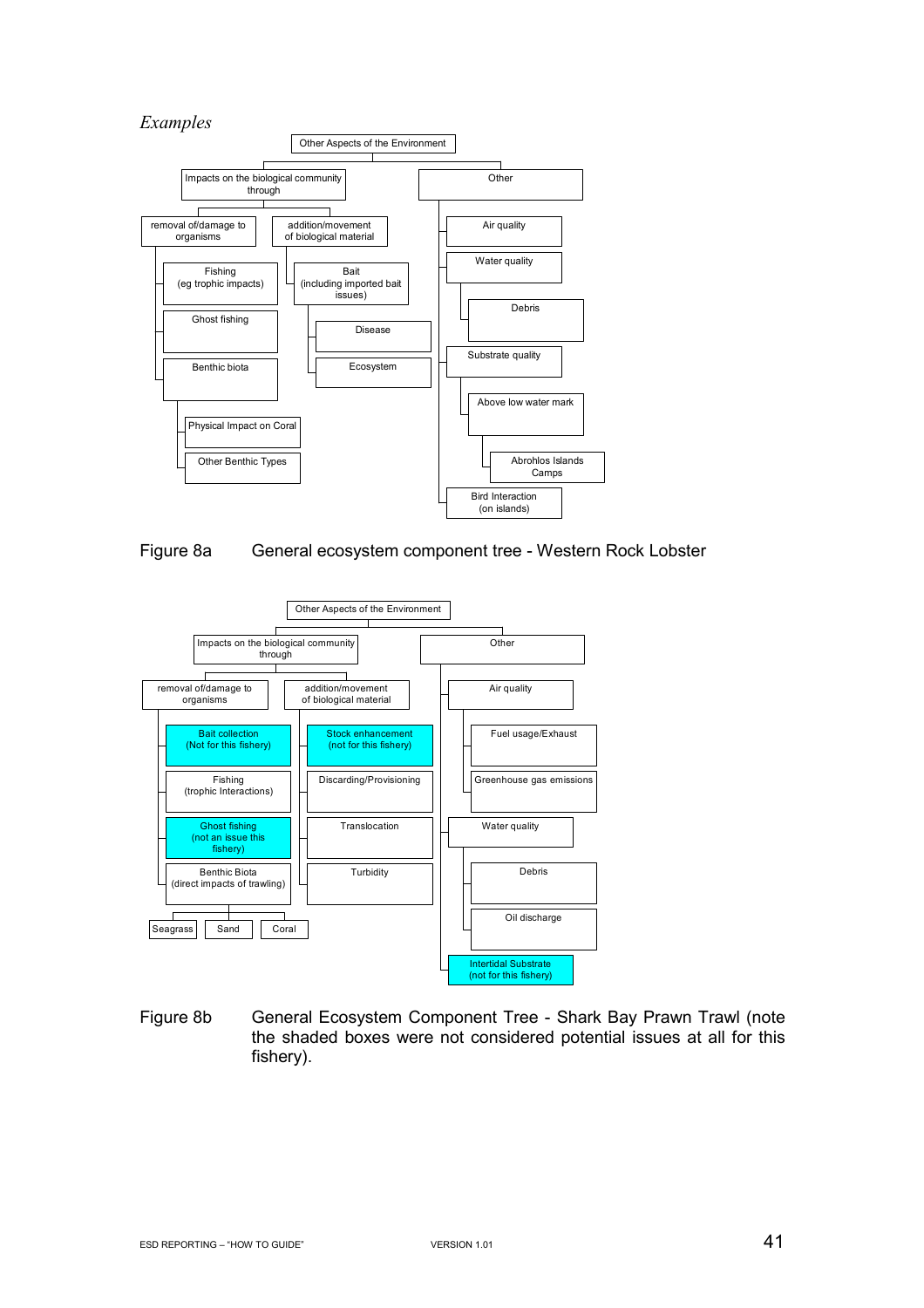## **4.2.4 Indigenous Community Well-being**



### Figure 9 The Generic Component Tree for Indigenous Well-being

### *General Description*

This *Indigenous Community Well-being* tree is the starting point to cover the contribution of the fishery being examined with regard to the relevant indigenous communities that may be affected - either positively or negatively - by the operations of the fishery.

Consequently, the more the fishery interacts with - or has interacted with - indigenous communities, the more issues are likely to be identified. For deepwater offshore fisheries, there may be few issues (at least under current legislation) of relevance. However, for many inshore fisheries, particularly in areas where significant indigenous communities are present, there may be a substantial number of issues identified.

### *Categories*

In terms of the major categories of contributions (which to repeat, can be positive or negative), a fishery may affect the community well-being by providing (or removing) employment opportunities, infrastructure and economic benefits. It could also affect the community's ability to complete cultural activities such as traditional fishing (either by direct exclusion or indirectly by a lowering of stock numbers) or access to areas for ceremonies.

Our understanding of this section is less well developed than that which deals with the environmental component trees. This is a function partly of the type of case studies that were completed (only a small number had significant indigenous issues). In addition, the techniques used to generate the case study component trees (i.e. small workshops of interest group representatives) were probably not appropriate to gather this information effectively.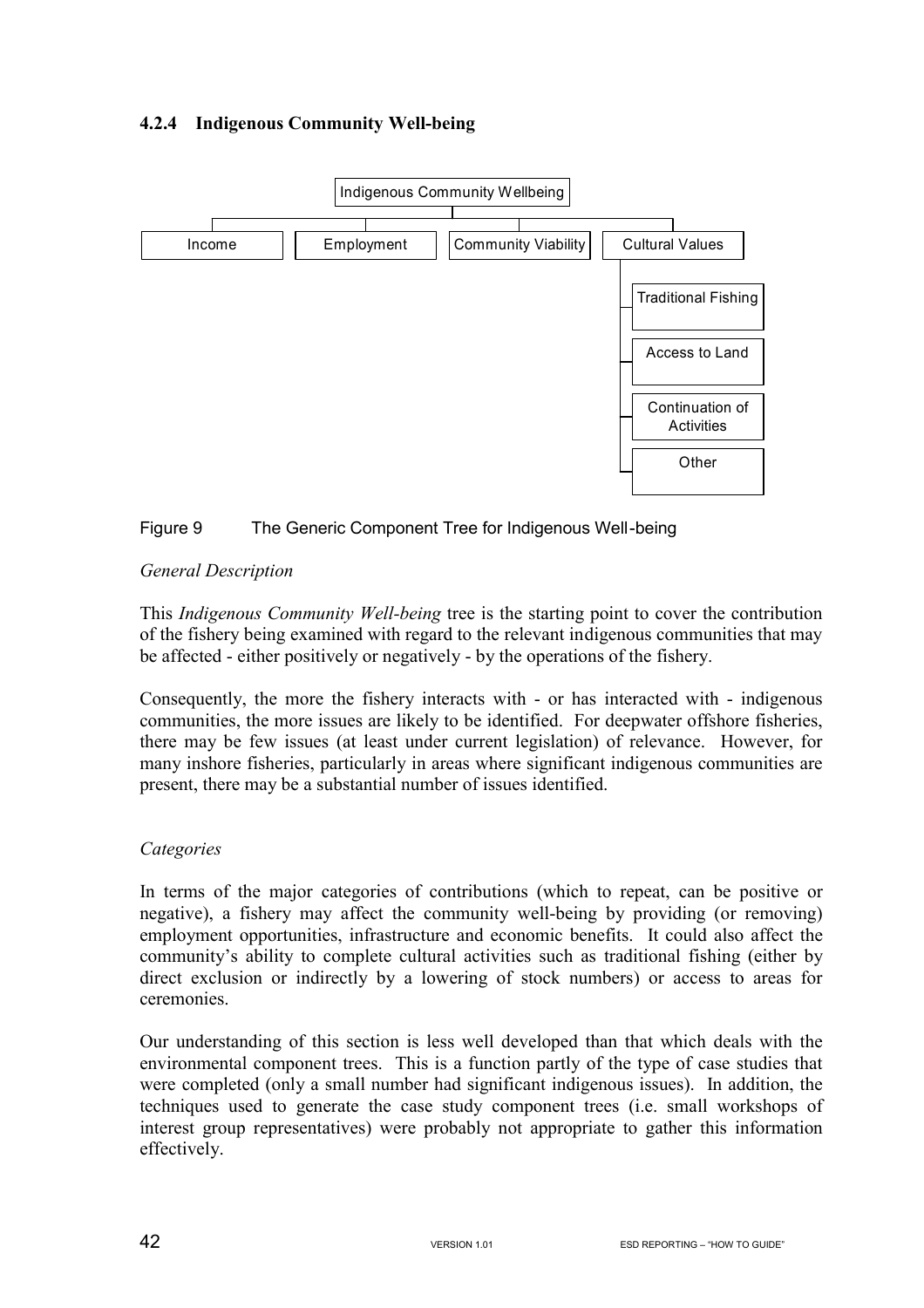As a result, it was concluded that a different approach was needed to involve indigenous stakeholders (see below for further details).

#### Contribution of the Fishery/Industry to: Income Economic benefits Work Related Injuries Attachment to Lifestyle Lifestyle Employment **Distribution** Industry **Structure** fishery/industry Industry Community (ie the people directly employed and families) Resource Dependency (Employment Economics) Social capital other values (positive/negative feelings) Community A | Community B Dependent/sensitive communities Other values (positive/negative feelings) Community  $A \parallel$  Community B etc Less dependent/sensitive communities Dependent Communities (as relevant to particular fishery) Community Wellbeing

## **4.2.5 Community Well-being**



### *General Description*

The *Community Well-being* tree covers the potential effects of the fishery on the local or regional communities associated with that fishery. This includes the fishing community itself, from small local towns that may be directly and highly dependent upon the fishery for their existence, to communities that are only indirectly affected by the fishery.

For some fisheries, depending upon their size and location, there may not be a relevant community to assess separately. For example, the WA Aquarium Fishery contained 14 fishers who all lived in Perth. Being a capital city of over a million people, the aquarium fishery is only likely to have only a negligible impact, so there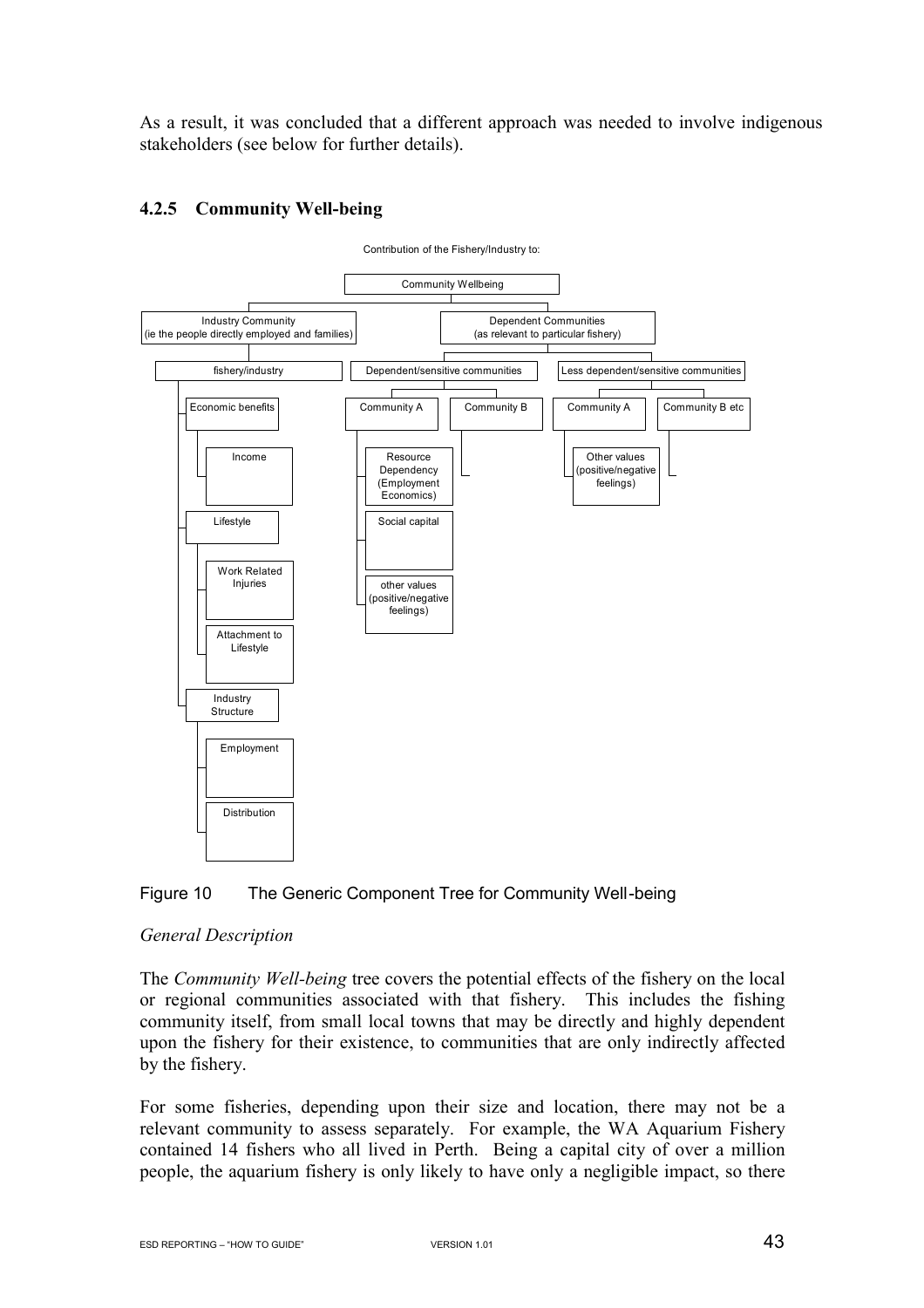would be little need to assess the fishery's impact at this regional community level (i.e. on Perth). In contrast, if we take the example of the WA West Coast Rock Lobster Fishery, many towns on the lower west coast are (or at least were) very dependent upon the lobster fishery for employment, income and the infrastructure generated by this fishery.

The *Community Well-being* tree covers both the financial benefits/costs to these communities of having the fishery operate, along with the social impacts of the fishery, including the general attitudes of the community towards the fishery. There has been a growing recognition of importance of different industries to rural communities that extends beyond the financial.

While the importance of local industries to income and employment opportunities is obvious, other impacts could include attracting or maintaining services and contributions to social capital. It should be noted that community attitudes may be *the* major driver of the decision for a fishery to continue or not.

It may also be somewhat difficult in some circumstances to identify and isolate for this tree the issues associated with a single fishery from those issues associated with other fisheries in the area - at least not without carrying out a significant data collection effort. This situation will be especially noticeable in circumstances where individual fishers operate in a number of different fisheries.

The *Community Well-being* tree is broken into two main branches, one dealing with the industry community (those directly employed in the fishery and their families) the other dealing with the local communities affected by the fishery.

## *Industry Community*

The 'Industry Community' branch can include contributions to well-being through a range of factors directly associated with the fishery. Components of fishery contributions to Industry Community well-being identified during case studies included income, employment, industry structure, links to locally-based processing, contribution to lifestyle, family involvement in the industry, and occupational health and safety.

For some of these components, data may exist (for example, on reported occupational health and safety incidents) but for others it would need to be collected.

## *Community Well-being*

The approach taken during the case study exercise was to break the local communities impacted on by the fishery into two categories. In the first category are those communities which are highly dependent on the fishery resource and which are sensitive to change, while the second group covers those communities which are less dependent on the resource and/or which are less sensitive to change.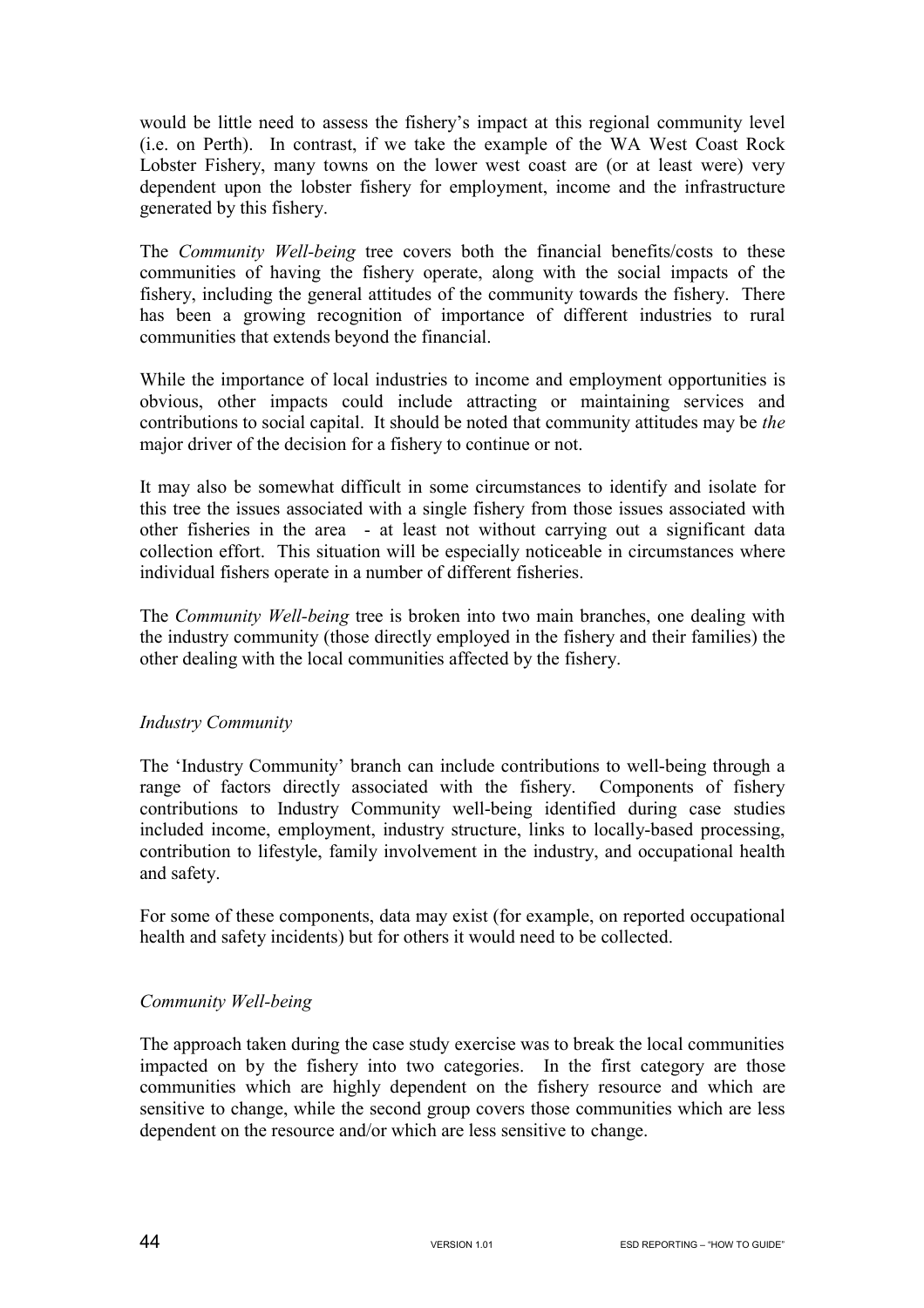Most of the data required to assess this group of indicators needs to be collected, as there is no existing data set for most fisheries. Breaking the local communities into these two categories allows a focus on the communities most likely to suffer as the result of a change to a fishery.

'Resource dependency' means, as the term suggests, how dependent a community is on the fishery resource. The dependency of a community on a resource, in this case a fishery, can be assessed in the traditional way of looking at the income and employment it generates.

If, say, 65 per cent of the total employment in a community is in fishing, the community is 'highly dependent' on the fishery resource. In contrast, if say less than five per cent of the total employment in a community comes from fishing, then it would seem to be 'less dependent' on the fishery. That being said, it is should be noted that it is likely that a fishery resource may contribute more to community employment than just those jobs directly related to fishing.

For example, the fishery resource may contribute jobs related to fish processing, retailing, provision of boat fuel and parts, accountancy, groceries for fishers and their families, school teaching for the children of fishers, and so on. These are the multiplier effects of the fishery. Each dollar earned fishing that is spent in the community generates employment and income for other community members.

As well as the direct and indirect employment/income/expenditure links between a fishery and local communities, access to services for a community may also depend to some degree on a fishery. Some government services are allocated on the basis of the number of the target group in a given area - for example, the number of schoolteachers provided to public schools depends on the number of children in the school.

Private sector services like banks, shops, doctors, pharmacies, etc, will only be present where there is enough demand to support their business. If the population of a town declines or people start shopping in other towns in the area, these services are likely to close down or move to larger regional centres.

So, in brief, the dependency of a community on a fishery could be considered in terms of:

- direct employment and income as a proportion of the total;
- indirect employment and income generated by expenditure made by those involved in the fishery; and
- the role the fishery and its dependents plays in qualifying a community for a government service and in attracting and retaining commercial services.

The term 'community sensitivity' is used to describe how well a community might be able to handle change. More attention is being paid by government and business these days as to how resilient or robust communities are.

One way of thinking about the impact of a significant change in an industry or a community is to assume that the community will adjust or cope with the change. For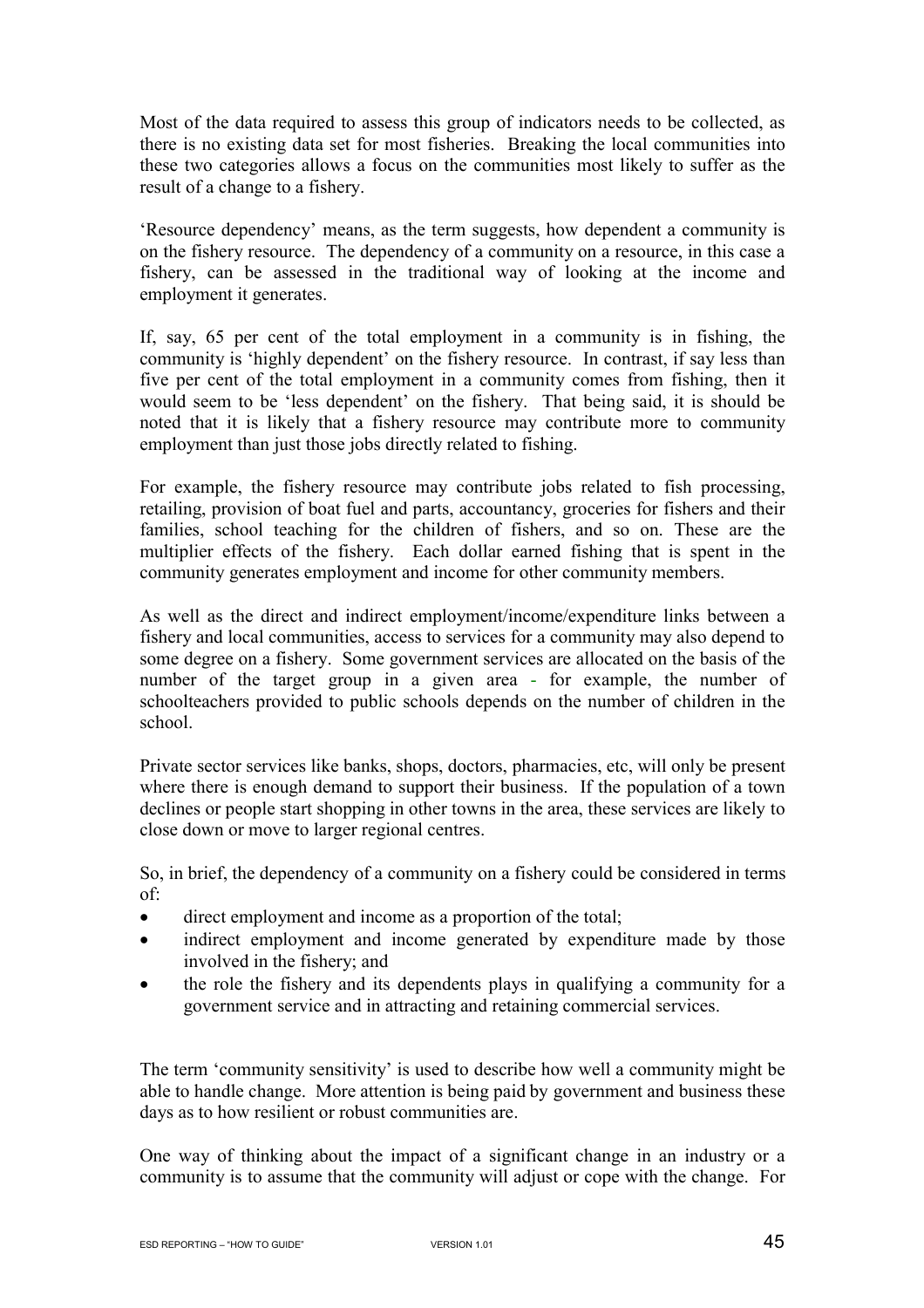example, let us imagine recreational and commercial fishing are banned in a region. This is likely to lead to a range of community impacts - some people will lose their jobs and some businesses will go broke. However, over a period of time, the people who lost their jobs will probably get new ones and the investment in the now defunct businesses will be put to some other profitable use - the community will adjust.

Even though some people might leave the area to look for new work or business opportunities, the assumption is that these human and financial resources will be put to more efficient use than they were previously. This has obviously occurred in the past in Australia - there are far fewer people employed as blacksmiths now than there used to be and far more employed as mechanics.

There are fewer businesses devoted to supporting and servicing the small-scale gold mining operations that flourished in WA more than a hundred years ago - and many more devoted to information technology. However, this adjustment process may take time, be painful for those involved and may lead to a long-term decline for a whole region.

Governments are now paying more attention to trying to improve the adjustment process after a significant decline or loss of an industry has occurred, so that the social pain involved is reduced and new opportunities for regions and communities are provided. This was a feature of the Regional Forests Agreement process and is being examined in the context of the National Salinity and Water Quality Action Plan and Regional Marine Planning (see Coakes, 1999 for overview).

Some communities are inherently more vulnerable to change than others. While some communities cope with adjustment pressure well, others find it more difficult. It appears that communities which have high levels of unemployment, low levels of education, low levels of skilled work and high levels of welfare dependency are less able to absorb and adapt to change than communities where this is not the case.

Assistance to cope with change can be targeted at those communities most in need. In the fisheries context, this assistance should be targeted principally at those communities that are quite dependent on fishing and are the most sensitive to change. Communities where fishing is relatively unimportant compared to the other activities that support the community, or who are strong and adaptable communities, are likely to be able to adjust to fishery impacts without outside assistance.

Communities that are highly dependent on fishing and are vulnerable will not only be the ones that most feel the effects of a change in the fishery, but who are also likely to have trouble absorbing the negative impacts of that change.

Of course, this does not mean that fisheries management decisions can be made in a way that prevents any community impacts. The value of understanding the community impacts of fisheries management actions is that:

• where a management decision is likely to have a severe negative social impact, the relevant government agencies can be informed so that they can target employment, business development etc assistance to the area;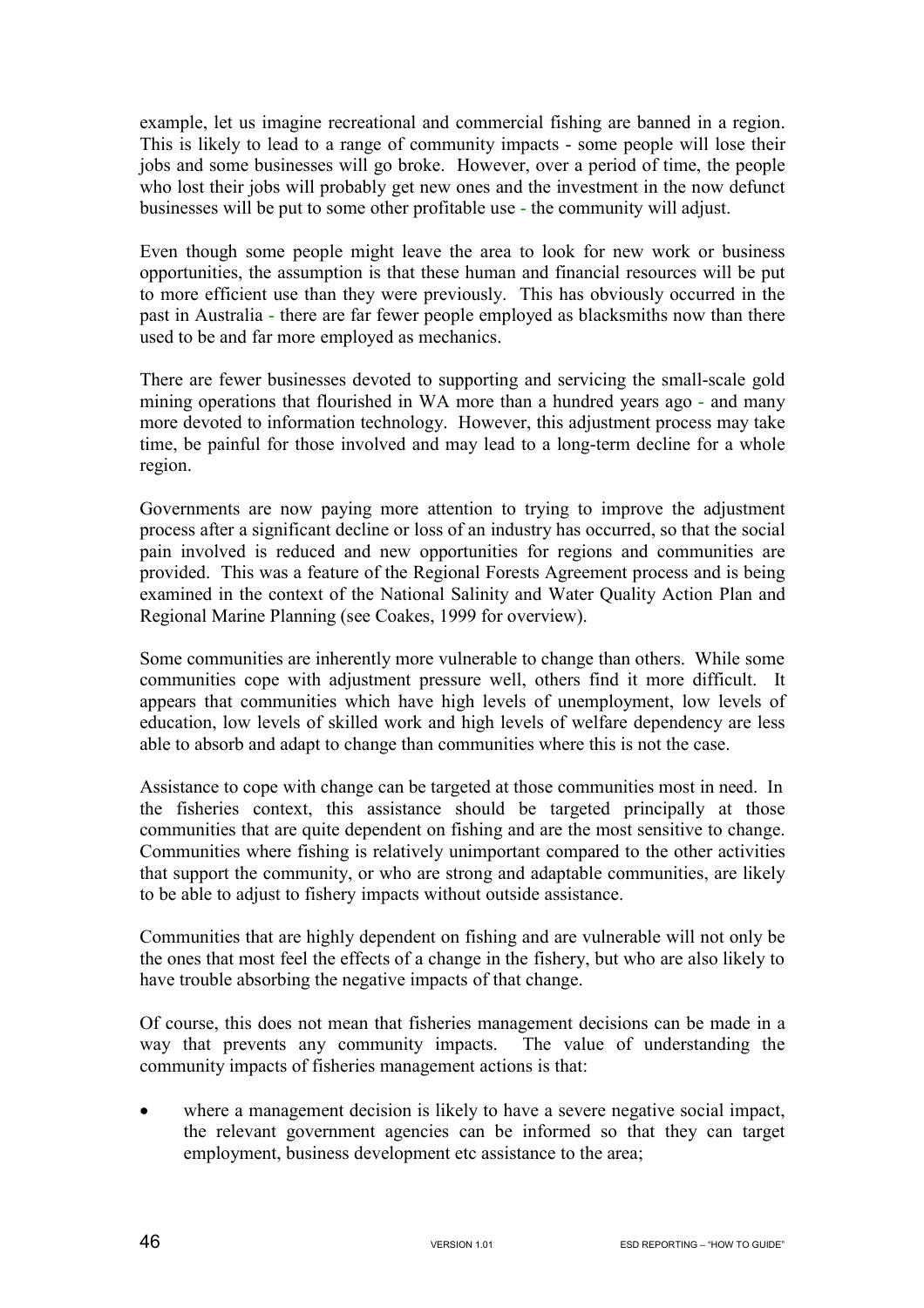- where there are two or more management options which are equally beneficial in ecological and economic terms, understanding the social impacts would allow managers to chose the option which causes the least community impact.
- an informed understanding of the social impacts of a decision will take some of the emotion and assertion out of the debate - as occurred in the Regional Forests Agreement process when Social Impact Assessment was introduced into the process. A social science model was developed by the Bureau of Rural Sciences for the Regional Forests Agreement process and details of the model are obtainable from the former.

### *Social Capital*

'Social capital' is a concept that is being used more frequently in western countries. There are a range of ways of looking at it - and much disagreement amongst sociologists about what it means and how it should be measured. It is most frequently used to describe the 'glue' that holds communities together.

In language that is more academic, social capital can be defined as the norms and networks that enable collective action. It is an important concept because it is clear that understanding the economics and infrastructure - human and physical - of a community isn't enough to understand why some communities do well and others go into decline, even though they seem be very similar.

Communities with high levels of social capital are better able to respond to and deal with adverse change. For example, if there is a significant reduction in access to a fishery resource, the community with good social capital is likely to be able to pull together to find ways to rebuild. However, the community with low social capital may not be able to find ways to overcome the reduced employment and income resulting from a fishery closure.

Some of the elements that are seen as occurring in communities with high levels of social capital are

- high levels of trust amongst community members;
- good networks within the community;
- good networks from the community to outside:
- reciprocity or a preparedness to help each other;
- high numbers of voluntary organisations;
- high levels of participation in voluntary organisations;
- these voluntary organisations are effective and 'get things done'; and
- effective government institutions that help rather than hinder community collective action

There are a number of methods for measuring community social capital that have been developed. The Commonwealth and State health departments are currently developing a measure that, if successful, could be added to the Australian Bureau of Statistics surveys.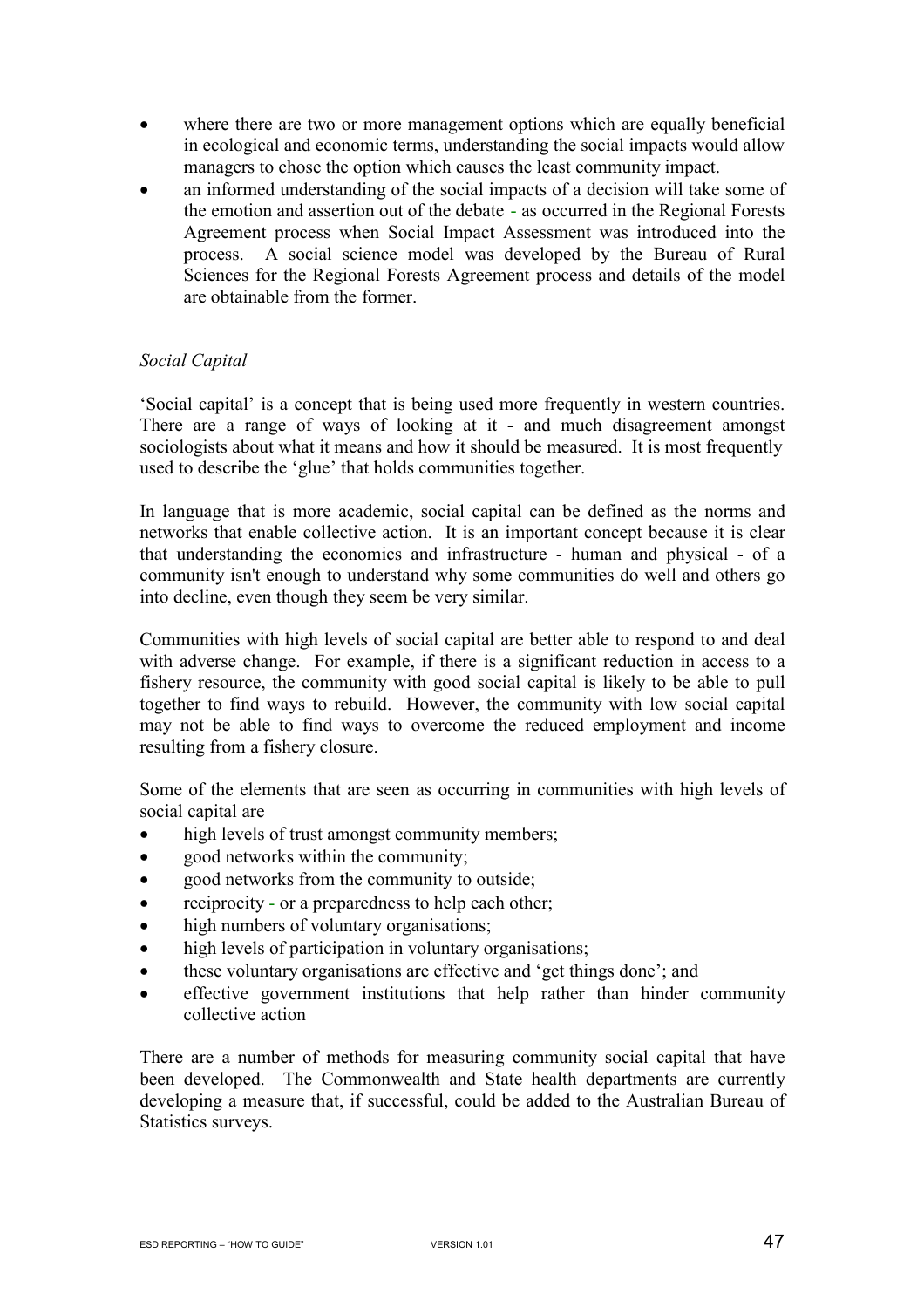At present the only existing data relating to social capital would be to look in the *Yellow Pages* directory and in local government directories for details of voluntary organisations. This would provide information on the number of organisations in a community, but would say nothing about participation rates or their effectiveness – or about any of the other aspects of social capital mentioned above.

### *Infrastructure*

Fishery-related infrastructure was identified in some case studies as a component of the contribution of a fishery to community well-being. For example, a harbour and associated infrastructure that exists primarily to service commercial fishing provides benefits to other users.

### *Other values (positive and negative feelings)*

Positive and negative community attitudes were raised in a number of case studies. The perceptions of the local community about the fishery and its impact on that community were seen as important.

Negative perceptions (whether accurate or false) were seen as presenting a danger to the fishery and potentially able to influence political decisions about who could access the fishery resource and under what conditions. These negative attitudes might include a preference to reduce commercial fishing to increase either recreational fishing or conservation; feelings that the fishery contributes to visual or actual pollution (e.g. aquaculture); or concerns about the impact of seasonal influxes of recreational fishers to a town.

Positive attitudes could include seeing the industry (including recreational fishers) as part of:

- the identity of the community;
- finding the harbour and boats, etc, visually appealing and adding to the character of the community;
- feeling that fishers contribute to the social fabric and support local community activities; and
- valuing the employment recreational or commercial fishing bring to a town and the opportunities fishing gives for local young people to stay in their home town.

Generally, attitude data on local perceptions of the local fishery is not available and would need to be collected.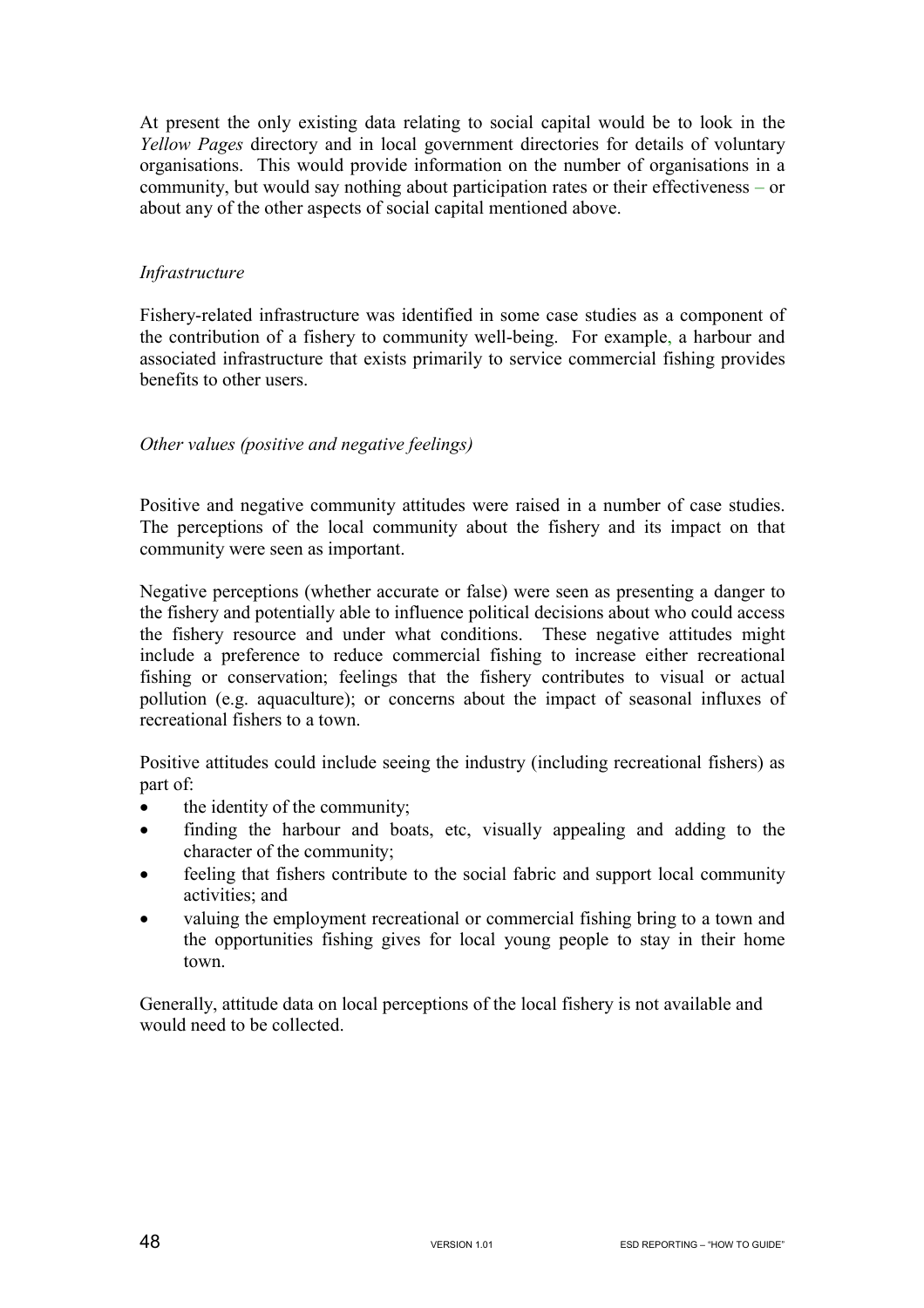



### **4.2.6 National Socio-Economic Well-being**



Contribution of the Fishery/Industry to:

#### Figure 11 The Generic Component Tree for National Well -being

#### *General Description*

This tree covers the broader, non-regional, social and economic costs/benefits for a fishery. At a national level the economic value of the fishery may be important – this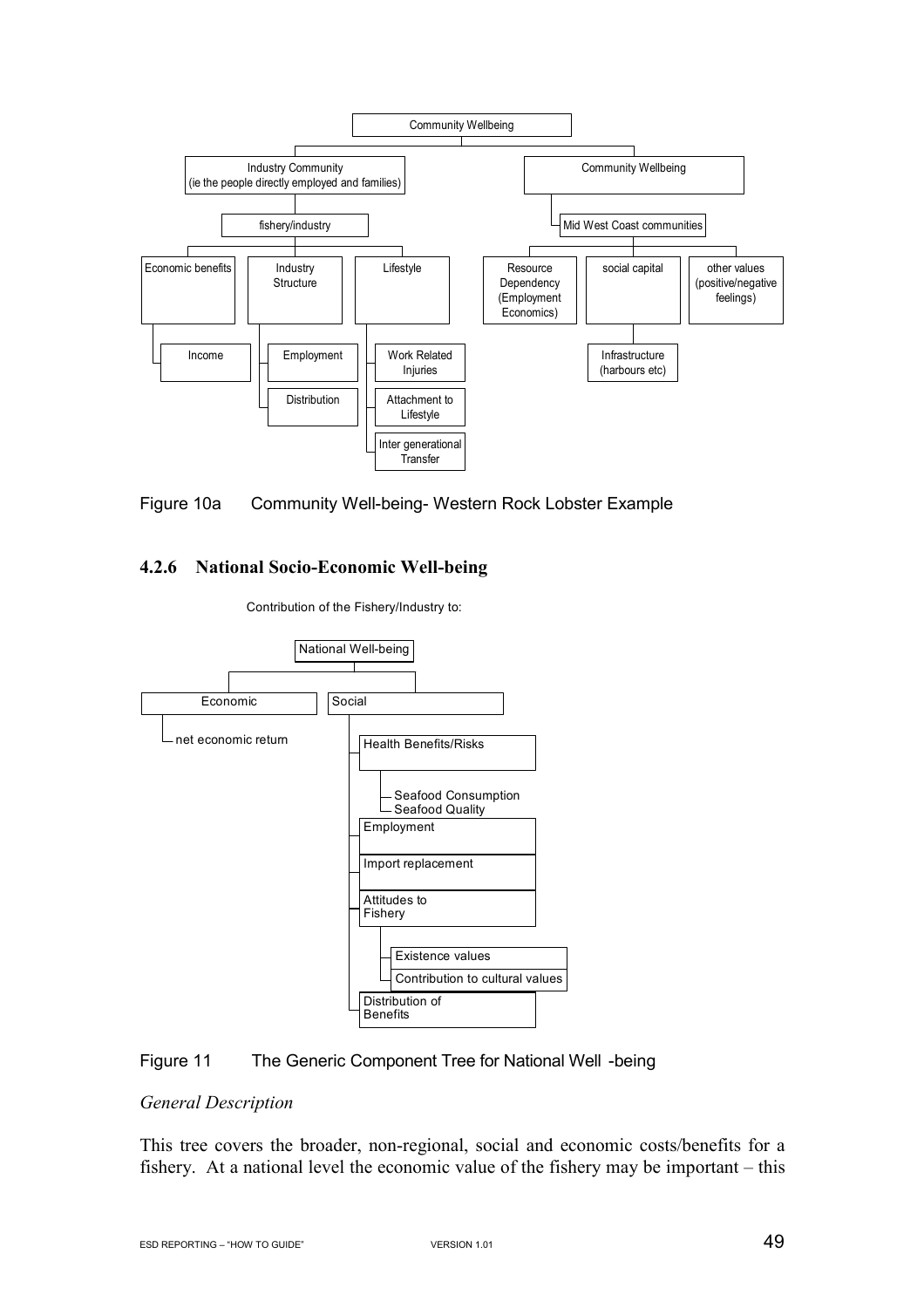covers issues such as the Net Rate of Return but not financial turnover and employment as these are social issues.

The social issues that may be important at a national level may include categories such as the:

- provision of seafood for the community which has health benefits;
- levels of employment generated by the fishery; and
- level of either export replacement or export earnings which contributes to our balance of payments and therefore 'allows' the community to buy in overseas goods.

There may also be community attitudes at a national level that may be important to gauge. These could either support the existence of the fishery - because it may be seen as an important part of cultural heritage - or if the attitude is negative this could be impacting upon the fishery's longer-term existence.

Either type of attitude is useful to know about, as government and industry can take this information into account when planning their future actions.

The other national issues that have been identified in the case studies include the provision of sea rescue services by the fishing fleet and the increase in scientific knowledge that occurs through the research that is done as part of fisheries management.

### *Attitudes to the Fishery*

General community attitudes towards fishing were seen as important in all the cases studies completed so far. The perception of community concern over commercial fishing and aquaculture and their impacts is seen as having a significant potential to influence government decisions over access to fishery resources.

The FRDC has funded a project that involves a national survey of community perceptions of, and attitudes, to commercial, recreational and traditional fishing and aquaculture. The results of this survey will be available in late 2002.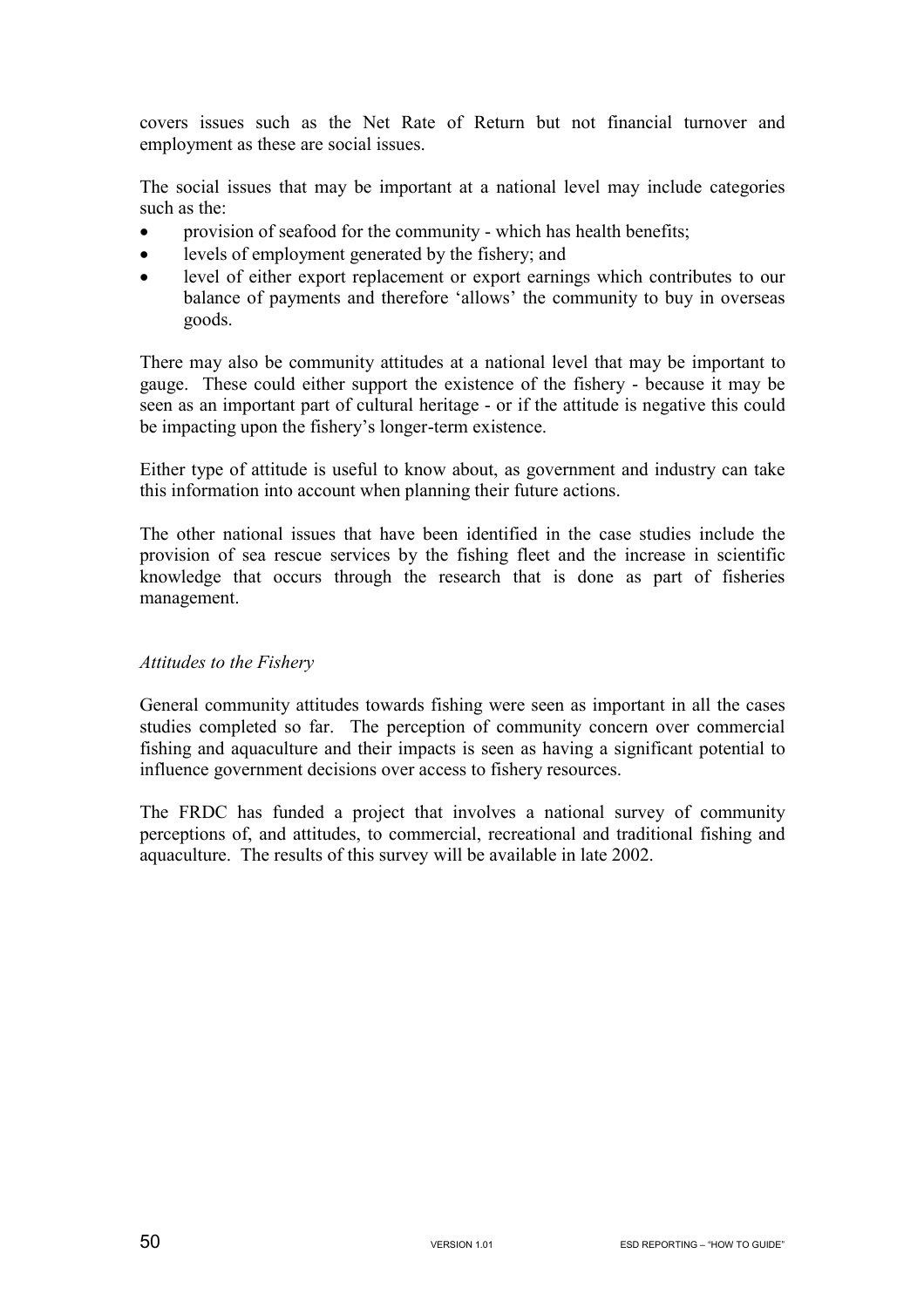

*Figure 11a National Well-being – Western Rock Lobster example.* 

## **4.2.7 Governance**

### *General Description*

The Governance tree covers all the legislative, administrative and bureaucratic processes that need to be completed to enable the issues in the previous six trees to be dealt with effectively. These issues may cover a number of levels of government, the industry and in most circumstances now, even Non-Governmental Organisations (NGOs) and other groups.

The government branch of the Governance tree is usually split into those issues that are relevant to the management agency, which is usually the department responsible for the fishery concerned. These issues include having an overarching measure of the effectiveness of the management arrangements  $-$  in other words, are they producing an adequate performance from the fishery?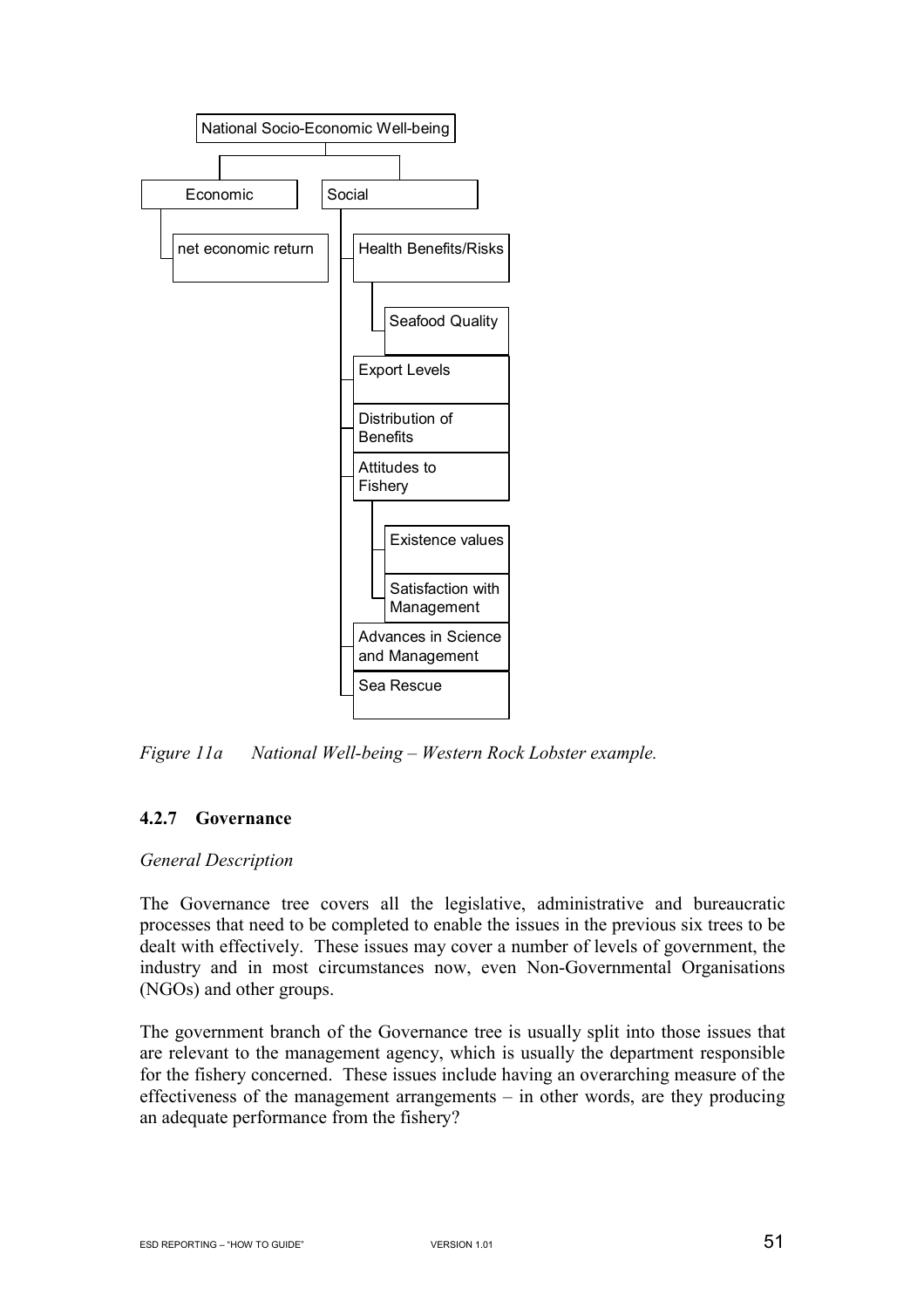

Figure 12 The Generic Component Tree For Governance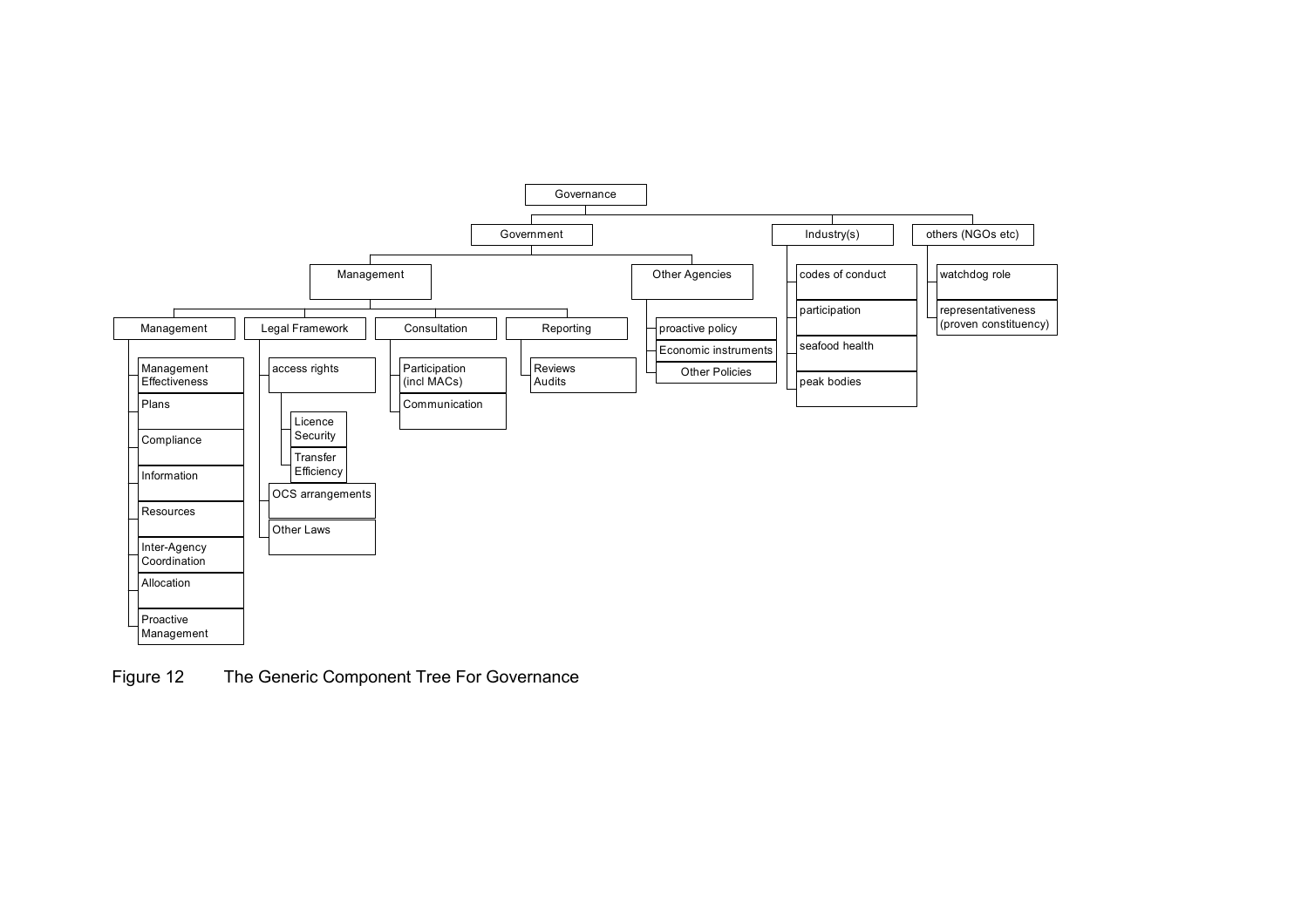The more detailed components relate to the availability and comprehensiveness of the management plan associated with the fishery, whether there is adequate compliance in the fishery with the regulations and other arrangements in the plan (and are there measures of this); and are there appropriate levels of resources to manage the fishery effectively and gather information to know that this is happening?

The management agency also needs to report how it is handling any allocation issues amongst competing sectors within the fishery, or amongst competing fisheries. For many fisheries there are also inter-jurisdictional arrangements (e.g. the Offshore Constitutional Settlement) in place or required that could need to be reported.

The performance or policies of other government departments often impact on a fishery's ability to meet objectives and these issues may also need identification. Some examples of these include:

- the setting of taxation, monetary and financial policies in a national context (e.g. the federal National Competition Policy), but also in terms of interagency cooperation with respect to the approvals for licences, where more than one agency is involved; and
- the licensing by other departments of activities that ultimately have an impact on fisheries – (e.g. potentially causing land-based pollution of the aquatic environment).

At the industry level, the types of issues that may need to be reported include the structure and operation of any industry association, and the presence of any relevant codes of conduct/environmental management systems. There may also be the need to report on the existence and performance of any Occupational Health and Safety programs.

Finally, the issues associated with any relevant NGOs (e.g. World Wildlife Fund, Conservation Council) or other group (e.g. recreational associations) that have significant input into the operation of the fishery may need to be identified.

This tree is likely to be very similar for all the fisheries within a jurisdiction, at least within a sector. Depending upon the relationships and legislative arrangements, there may be some variation in structure required among jurisdictions, but in general just about every box in this tree will need to be considered.

## **4.2.8 Impacts of the Environment on the Fishery**

## *General Description*

The Impacts of the Environment on the Fishery tree has been designed to capture the major issues that are/or may at some time impact upon the performance of the fishery, but which are beyond the scope of the relevant legislation of the fisheries management agency. Even though they are not controllable directly, these issues still need to be taken into consideration when developing management arrangements because they are likely to affect what is possible, which directly affects how strong or cautious management may have to be.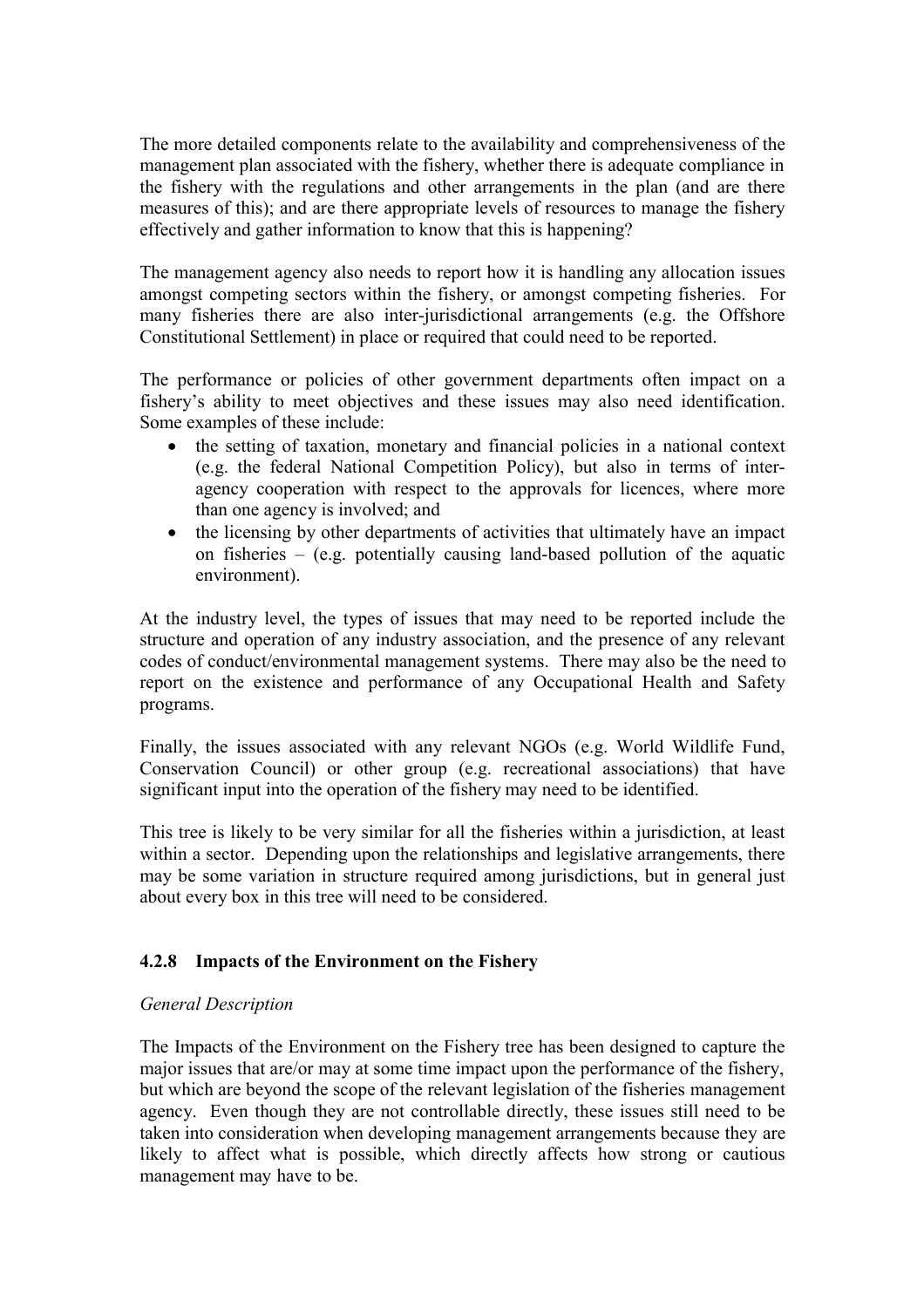There are two major types of issues in this tree. The first are the impacts that arise from natural changes to the environment, a good example of which is the strong link between the variations in the strength of the Leeuwin Current and recruitment levels in many fish species in WA.

The other branch covers the anthropogenic impacts from non-fishing activities on the performance of a fishery. These can include impacts on water quality such as those occurring from increased sediment loads or water pollution from land-based activities.

Other types of impacts come from the removal of nursery areas for coastal developments and the introduction of exotic species that may swamp or eat native species. In freshwater areas, the use and removal of water from the streams by agricultural activities is seen as probably the major potential issue for many of the native species living in these environments.



Figure 13 The Generic Component Tree for Impacts of the Environment on the Fishery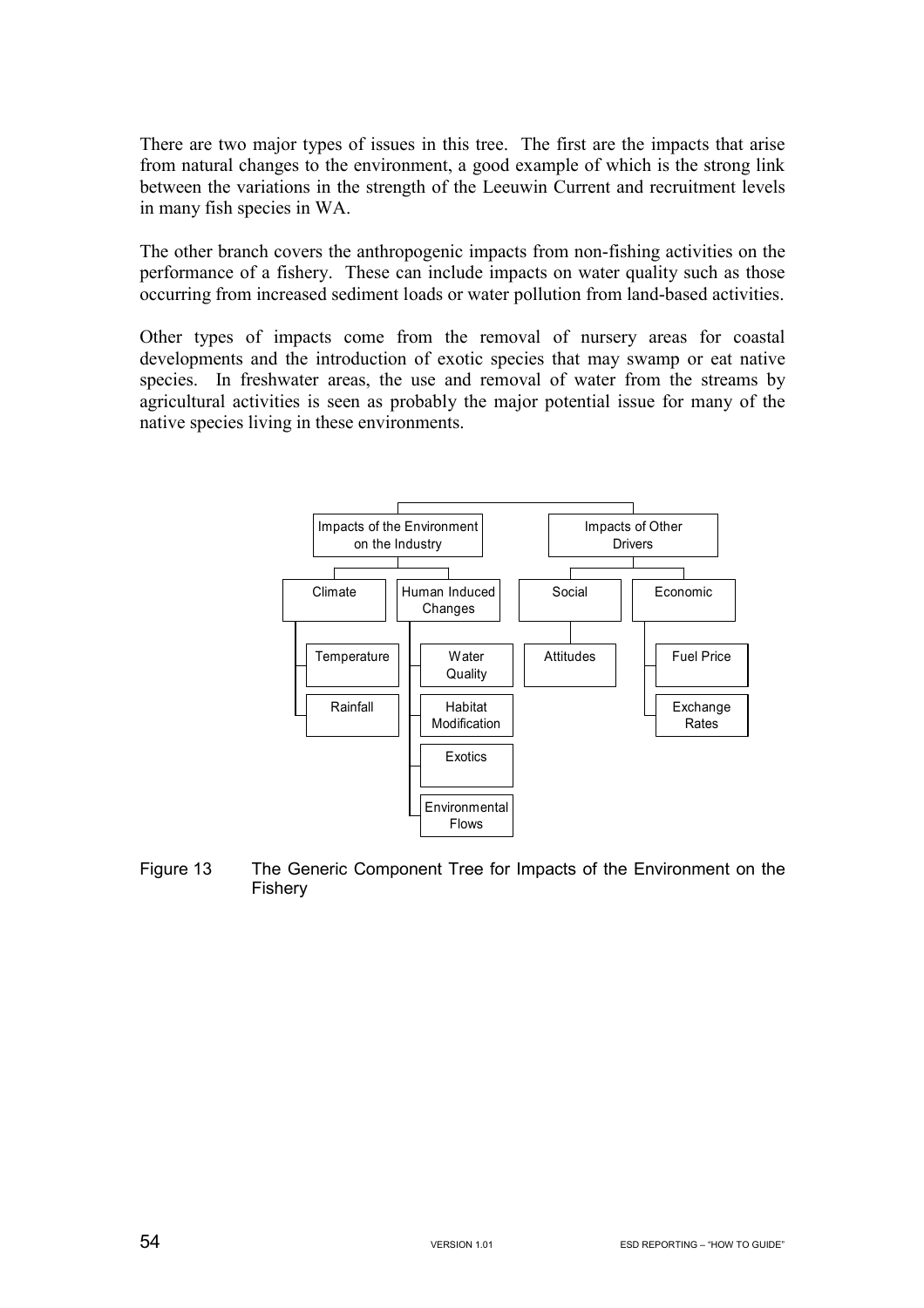# **4.3 How to tailor the Generic Component Trees to suit your Fishery**

The possible consultative methods that can be used to generate the modified component trees to suite a particular fishery includes:

- 1) The manager/scientist by themselves.
- 2) A small group of agency staff.
- 3) A sub-committee of a Management Advisory Committee.
- 4) A focused group containing representatives of all stakeholder groups.
- 5) An open, public meeting.
- 6) Some combination of the above.

The most efficient process for generating the modified component trees is using a combination of methods 1 and 4. This done by a manager/scientist coming up with an initial draft version of the component trees, which are then finalised through a workshop that includes representation from each of the main stakeholder groups.

The details of how these workshops have proceeded includes:

#### *Before the Workshop*

Send out background material to each participant at least two weeks before the workshop is to take place. This background material should include:

- the outline of what the process is trying to achieve generate an ESD report for the fishery (i.e. send them this *Guide*).
- the draft component trees for the fishery generated by the manager/scientist as a starting point, along with the generic component trees, so everyone can see where they have come from.

The background material should also include an outline of the fishery, a summary of the biology of the species involved, and notes on the environment where fishing operations are occurring. This is needed to give context to the discussions.

### *At the Workshop*

*Preliminary* - An introductory talk is normally given to both clarify the objectives for those who read the material and instruct those who did not. There are always a large number of participants that don't read material provided.

*Modifying Trees* - First, discuss the generic structure. These discussions will be more fruitful and efficient if each of the attendees has examined the component trees before the meeting and comes along with their suggestions as to what amendments will need to be made.

The group will need to modify the generic structure to meet specific issues for the fishery by adding sub-components that are not covered adequately by the subcomponents already, showing or deleting sub-components that are not relevant. If any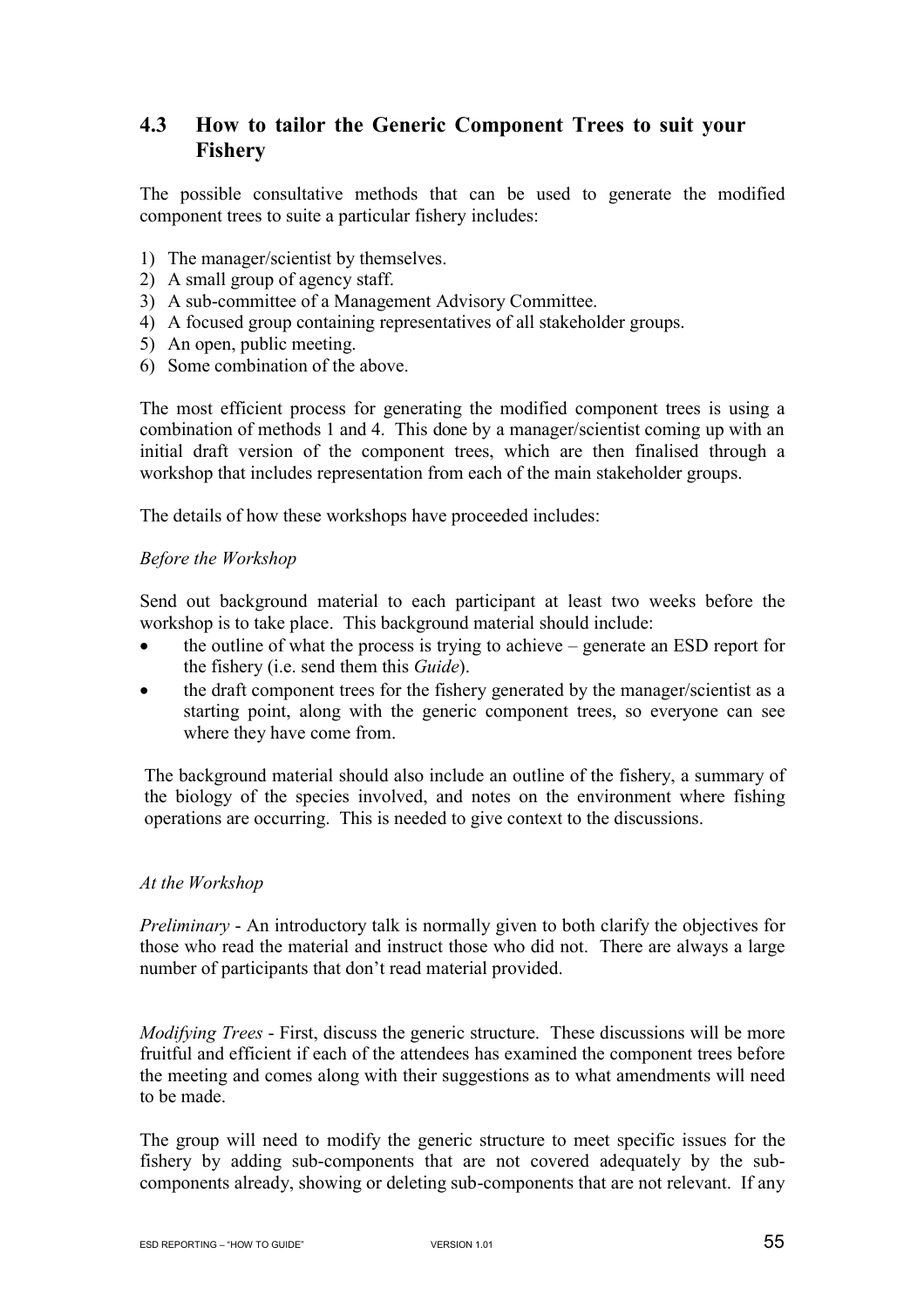of the generic sub-components are removed, you should provide written justification as to why they are not applicable to this fishery. For a sub-component to be removed this requires the issue to be not be significant, not just that there are no data available on it.

The discussions to adapt each of the eight generic component trees should be restricted to no more than 45 minutes each and preferably less than 30 minutes. Someone should provide a five-minute introduction on each of the component trees, to assist in the efficiency of the discussions.

Remember, this stage of the process is about issue identification, not prioritisation, so there should be virtually no discussion of how important an issue is unless someone raises an issue that is absolutely wrong/inappropriate. However, even this may be useful to document. In many cases, the articulation of what is *not* important is more valuable than what is. So, if someone raises something they think is an issue, deal with it.

### *Facilitation - Administration*

In circumstances where there is likely to be a large degree of dissent on issues, particularly between fisheries agency/department staff and other stakeholders, it may be prudent - or more efficient - to use the services of an independent facilitator to manage proceedings. The alternative is to have the manager, or someone else from the agency/department, chair the proceedings.

However, a vital element in this is that the facilitator (be they independent or agency/department-based) needs to have a good understanding of the full ESD Reporting process and at least a passing understanding of the fishery. Unless this is the case, it may be difficult to control proceedings and achieve a sensible outcome.

Someone - not the facilitator - should be set up with a computer and computerprojector, so as to be able to assist the facilitator and display/amend the component trees, as the workshop progresses. Consequently, this 'assistant' can alter the trees when issues are identified or removed.

If this alteration can be done in 'real time', those involved in the workshop can see exactly what is happening, which helps the workshop to progress. Notes on why issues were removed should be kept, as this will need to be justified in the final report.

## *Indigenous Involvement*

The initial series of case studies found that the method of holding small workshops in capital cities where only a few representatives of each sector are present were not appropriate to address indigenous issues. Obtaining input from indigenous groups with an interest in a fishery, or whom the fishery affects, may require a different approach.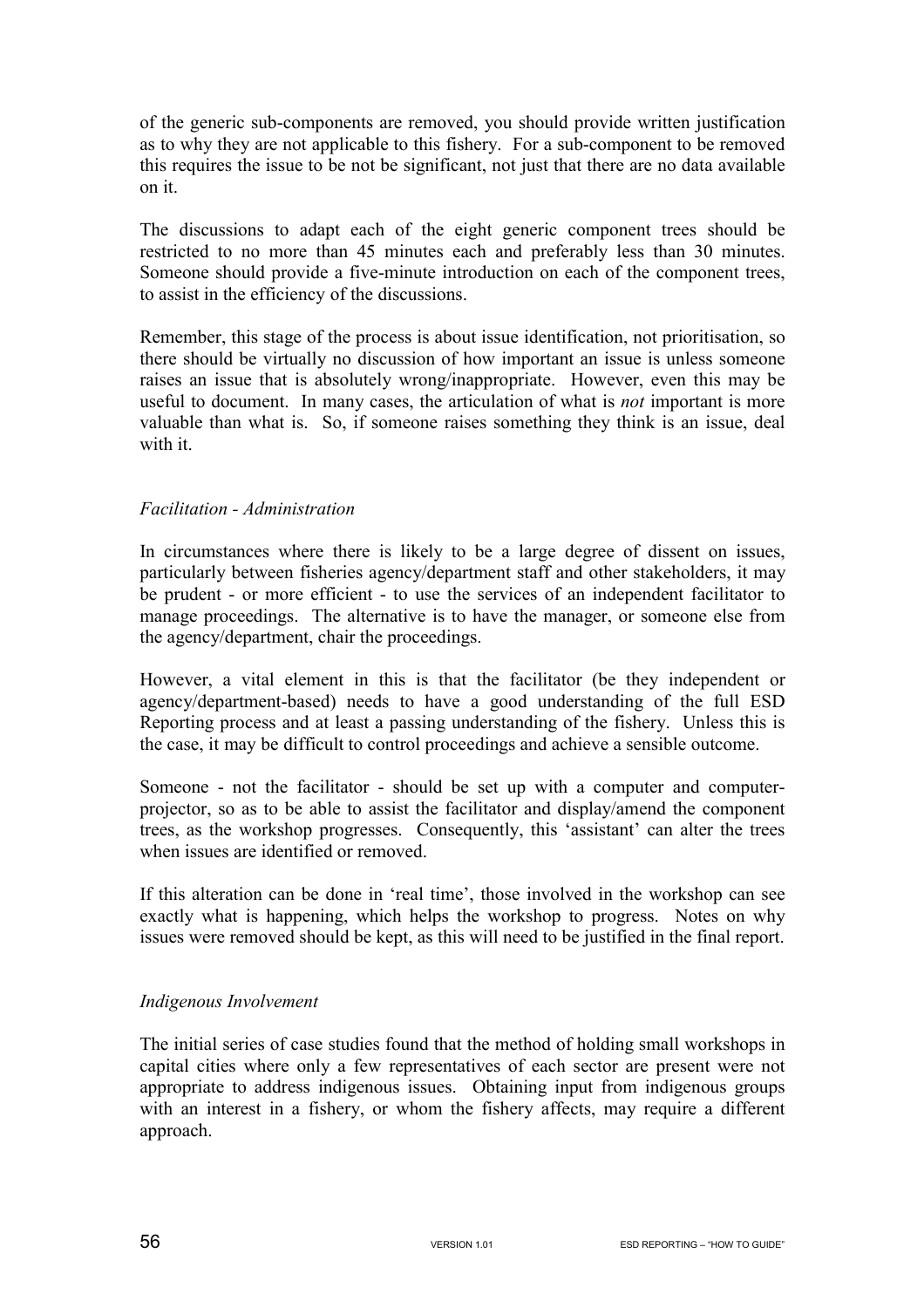For example, whilst there are a number of Non Governmental Organisations that have an interest in fisheries issues, it is common for them to represent each other at workshops. Similarly, there are likely to be a number of indigenous family groups with an interest in a fishery but it is often not appropriate for one group to be asked to speak on behalf of others, unless they have prior agreement to this proposition.

Holding workshops in capital cities means that they may be difficult for indigenous people to attend, particularly if this clashes with cultural events or other customary obligations. It is also possible that indigenous people may prefer not to participate in a situation where they are the only indigenous person in a room full of people.

The aforesaid means that it may be difficult to get indigenous representatives to attend a workshop in a city, and, if they do, these representatives may not feel comfortable speaking up in such an environment.

Getting genuine and effective indigenous input to this process may require talking to individuals and groups on their 'home ground' and using a different, more conversational approach. Advice on a more appropriate approach to obtaining indigenous input could be sought from the Aboriginal and Torres Strait Islander Commission, Indigenous Studies departments at tertiary institutions, and those people who have experience with effective communications with the relevant indigenous groups.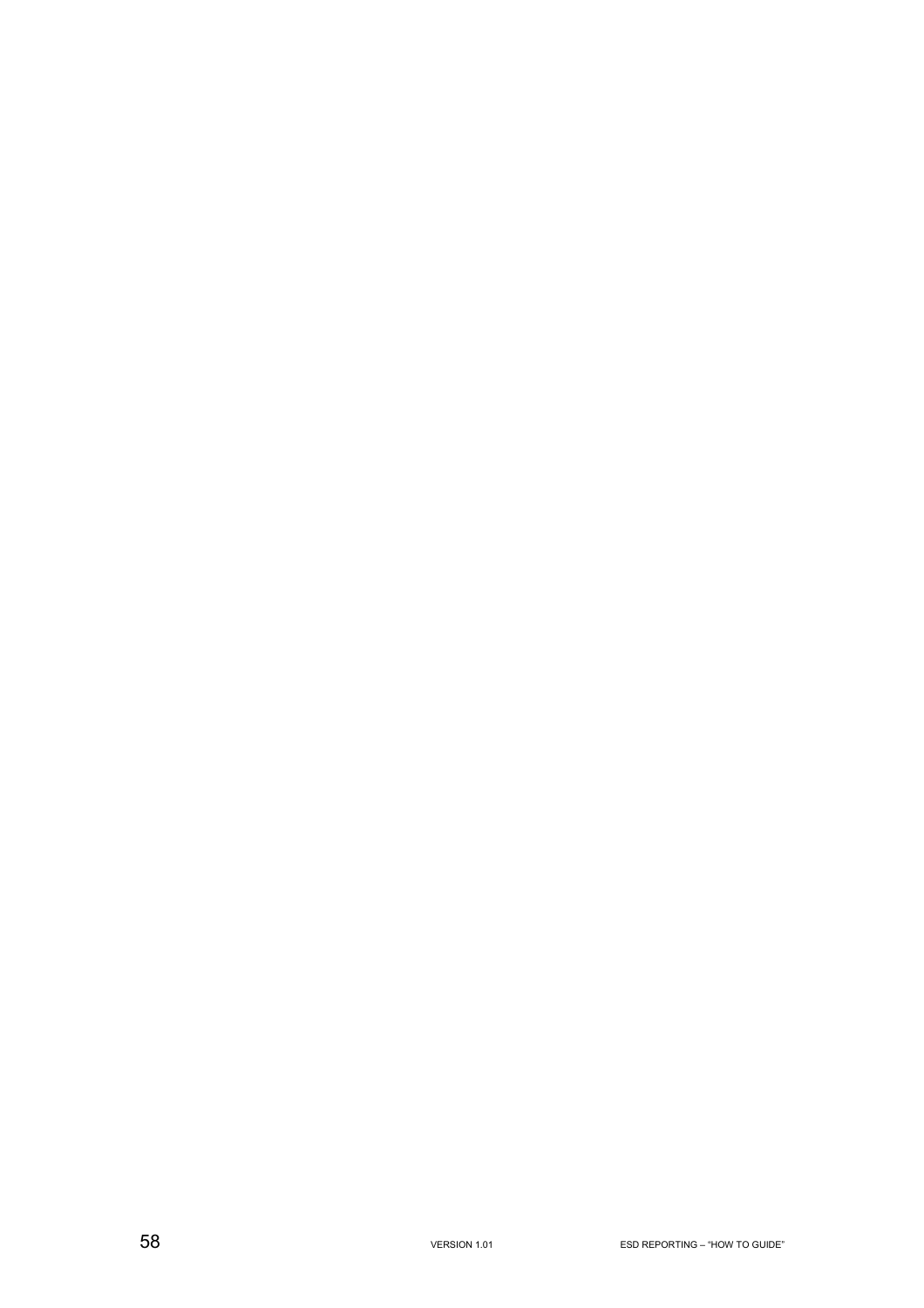# **SECTION 5 HOW TO PRIORITISE ISSUES**

## **5.1 Background**

The process of identifying the relevant issues for a fishery - by the modification of the eight generic component trees - can often result in a large number of potential topics being identified. The importance of each of these may vary, from the relatively insignificant to the vitally important.

If an issue is relatively insignificant, it is unlikely to require specific management arrangements and monitoring programs. However, those issues that are important may need strong management intervention if unacceptable outcomes are to be avoided.

Given the variation of levels in the importance of issues, and the scarcity of resources to address all of them at equal levels, there will generally be a requirement to prioritise the identified issues, so that management actions and monitoring systems are only implemented where appropriate.

To assist in prioritising the issues, features of the Risk Analysis methodology have been adopted as a tool to help the decision-making process. This involves using the Risk Assessment component of Risk Analysis to provide a disciplined and consistent approach for the calculation of the relative level of 'risk' associated with each issue.

This relative level of risk can be used as a way of determining the appropriate level of management response and reporting.

## **How is Risk Assessment used?**

*The Risk Assessment, completed as part of the ESD Reporting Framework on each of the identified issues for the fishery, is done as an initial screening exercise that may be just the first step in a hierarchical process for determining what actions need to be taken. Those issues found to be of relatively high risk may require a more detailed analysis.* 

## **5.2 Risk Analysis**

### **5.2.1 Overview**

Given that readers of this *Guide* may not have been exposed to Risk Analysis techniques previously, it is important to understand how the process works in general before embarking on the detailed version developed for the analysis of fisheries issues.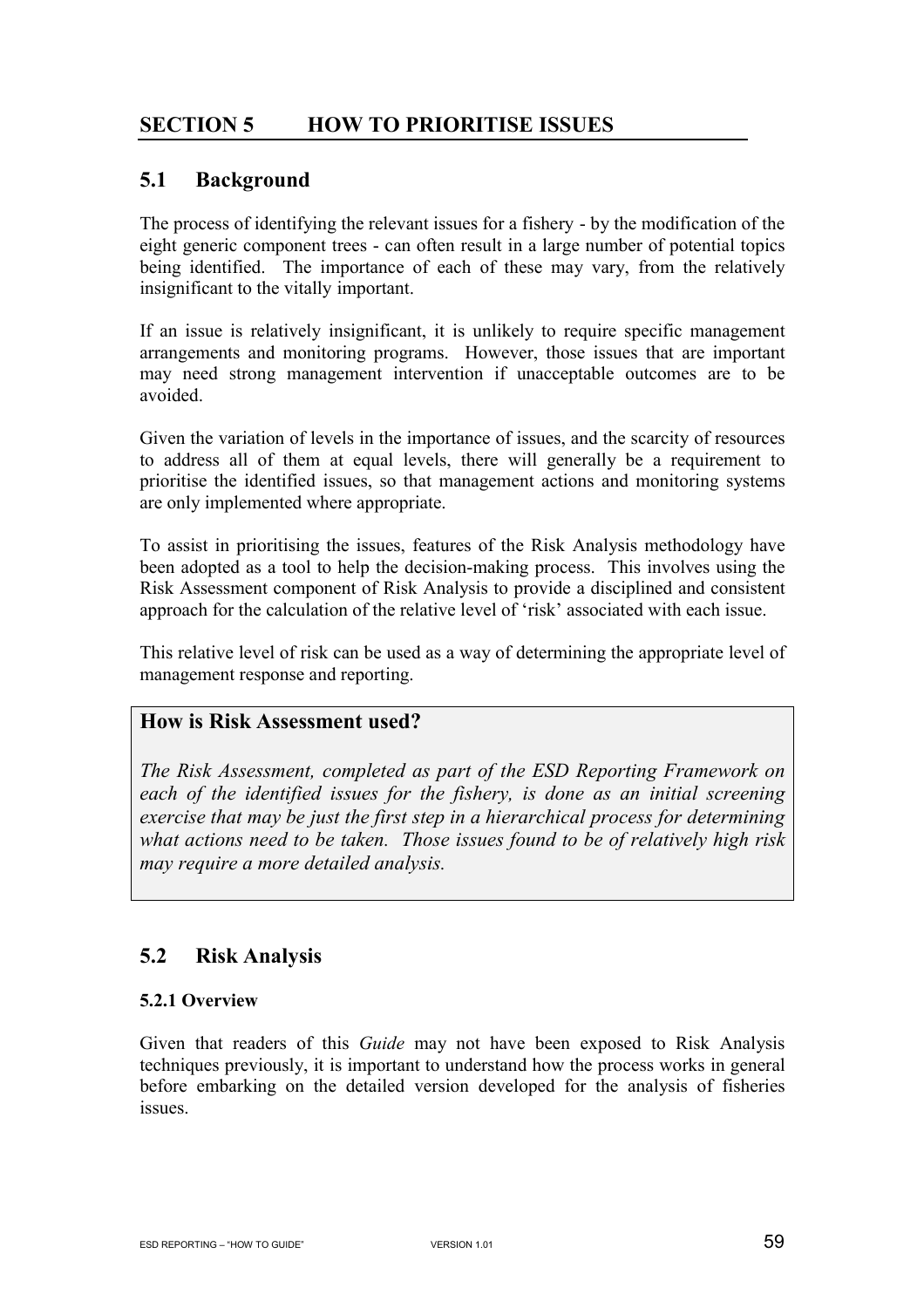The formal evaluation and management of risk via Risk Analysis is generally accepted as one of the basic instruments of good management practice. Risk Analysis involves:

- identifying the hazards/components;
- analysing those that pose a risk;
- determining appropriate management options;
- implementing the best of these options; and
- reviewing their effectiveness (see Figure 14 for details).

Many companies and government agencies now use this approach to assist in the development of their business plans. Consequently, there are now a large number of associations, consultants and institutes that specialise in completing and researching Risk Analyses<sup>10</sup>. Probably the industry with the longest history and most sophisticated approaches in this field is the insurance industry.

The processes that could be used for risk analysis/management are, in reality, a description of what should be done to effect the management of fisheries resources, but this has rarely been referred to in this manner.



Note – issues in the 'Establish Context' and 'Identify Risks' boxes are covered in the previous section (Section 4  $\overline{\phantom{a}}$  Issue Identification), issues in the 'Anglyse Risks' and 'Evaluate Risks' boxes are covered in dection 5 – Prioritisation) and the 'Accept or Reject Risks', 'Treat Unacceptable Risks' and 'Monitor and - Issue Identification), issues in the 'Analyse Risks' and 'Evaluate Risks' boxes are covered in this section Review' boxes are covered in the following section (Section 6 - Reporting Methods).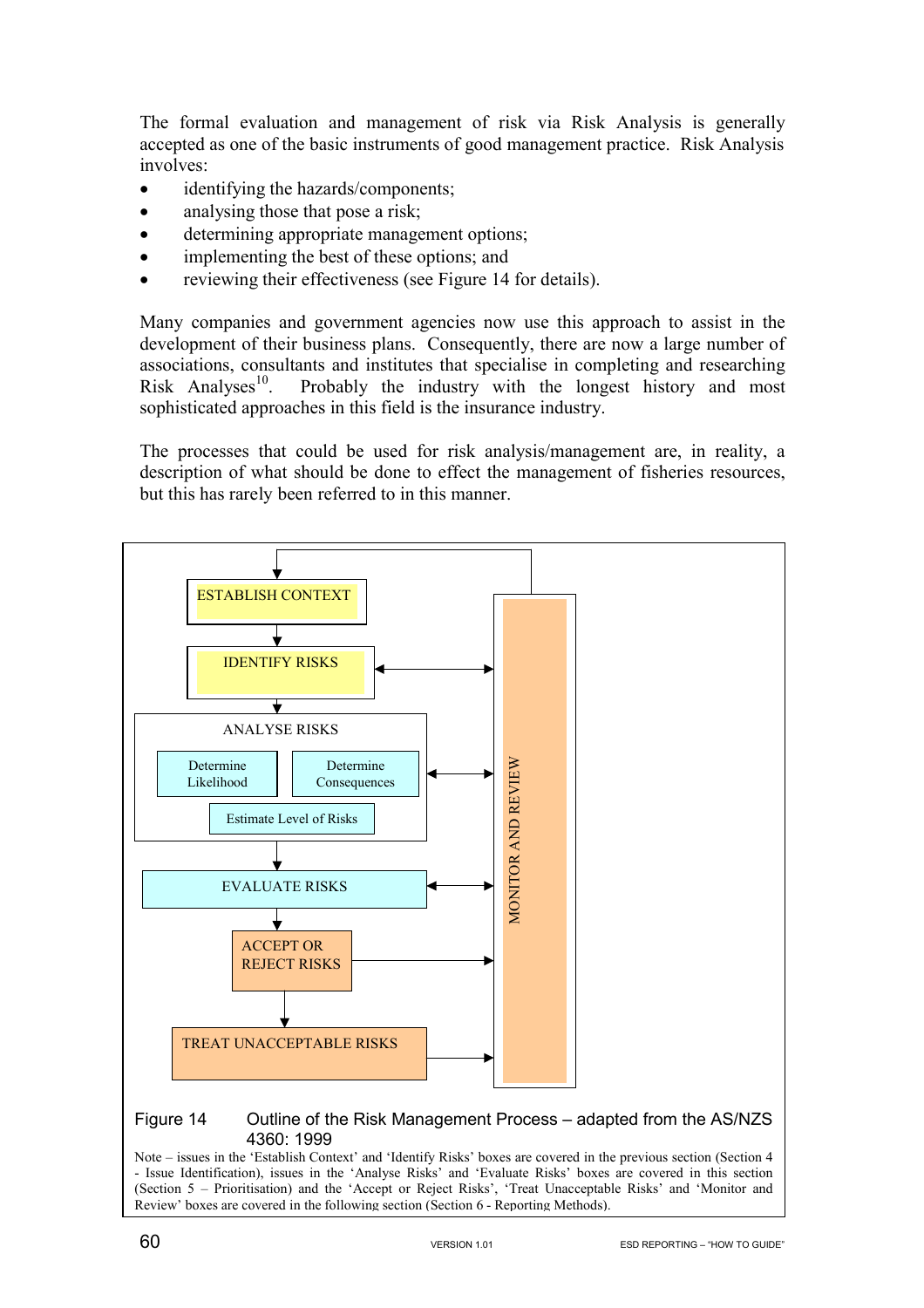Not surprisingly, therefore, the ESD reporting framework outlined in this *Guide* are, to a large extent, merely a refined application of risk assessment principles.

The previous section on developing the component trees was merely a structured way of identifying the 'hazards' associated with a fishery – except that we called them by the less emotive term of 'sub-components'. What this current chapter describes is how to assess the risk associated with each of these sub-components, while the following chapter outlines how the management and monitoring of these risk should be generated.

### **5.2.1 Risk Analysis in the Fisheries Context**

## **What is Risk?**

*"Risk is the chance of something happening that will have an impact on objectives* (AS/NZS 4360- 1999)".

For a fisheries agency/department, 'risk' is associated with the chance of something affecting the agency/department's performance against the objectives in their relevant legislation. In contrast, for the commercial fishing industry, the term 'risks' generally relates to the potential impacts on their long-term profitability, while for the general community, 'risk' could relate to a possible impact on their enjoyment<sup>11</sup> of the marine environment.

The aim for each of these groups should be to ensure that the 'risk' of an unacceptable impact is kept to an acceptable level<sup>12</sup>.

The calculation of a risk in the context of a fishery may be determined within a specified time frame (e.g. the life of the management plan, the generation time of the target species, the term of the current government) or 'for the foreseeable future'.

The management of risk is a sensible approach to take within the fisheries context because of the large number of potential issues and the impossibility of gaining a perfect understanding for any of these. The recent shift by many fisheries management committees to link their actions to the probability that stock assessment projections will meet agreed levels of performance is a good example of the application of techniques that acknowledge these uncertainties.

While not all elements of fisheries management will be able to use quantitative simulation modelling to predict the probabilities of performance given a set of proposed management arrangements, there is still value in utilising these principles across all relevant issues. The methods outlined below, developed to support the ESD reporting framework, use a formal risk assessment process that is consistent with the

 $\overline{a}$ 

<sup>&</sup>lt;sup>11</sup> This enjoyment could include non-extractive and non-direct uses.<br><sup>12</sup> In some cases there may be the opportunity to measure the 'risk' of having a beneficial outcome, particularly for social and economic issues.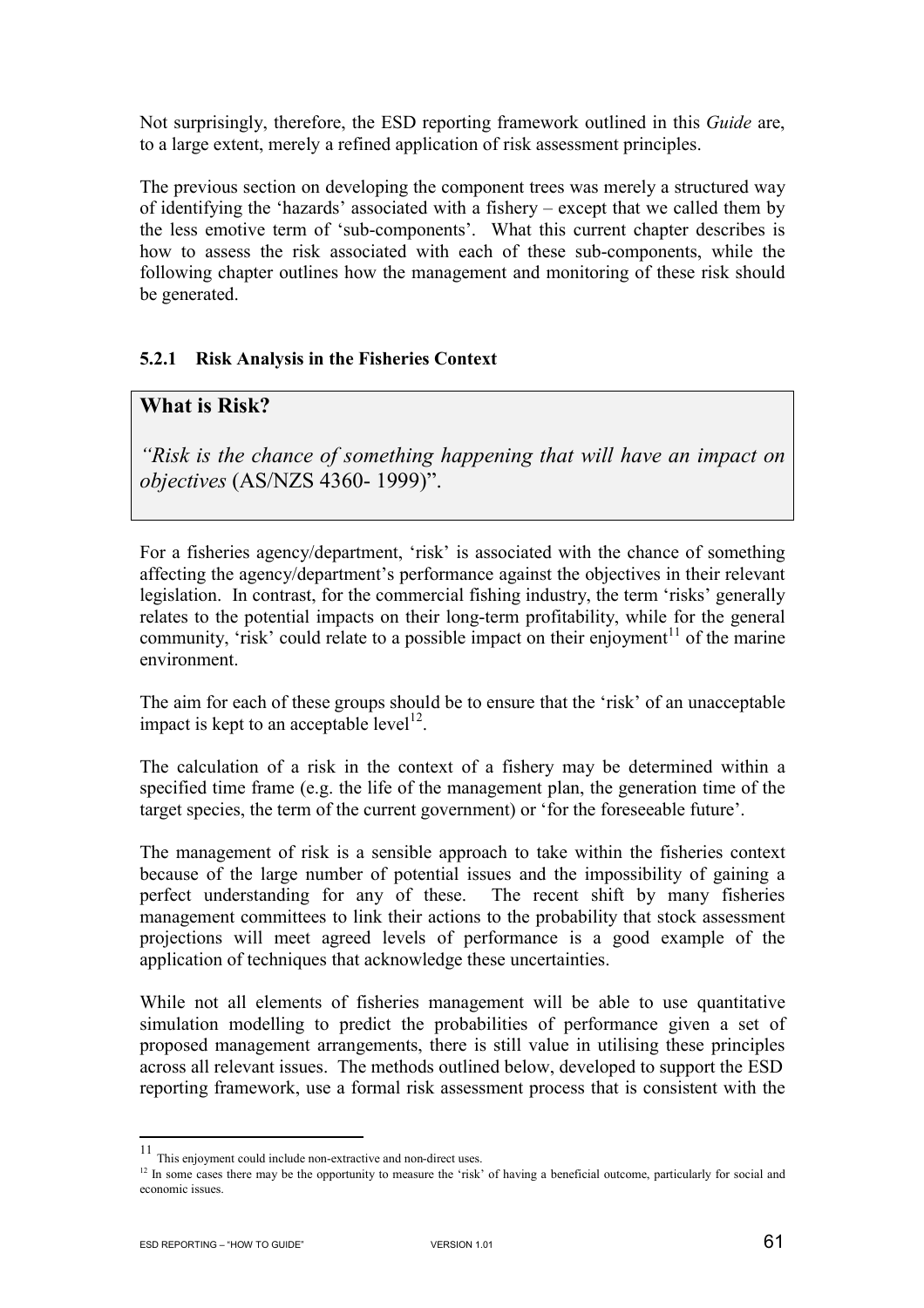Australian Standard AS/NZS 4360:1999 Risk Management and the companion paper on Environmental Risk Management – Principles and Process (HB 203:2000).

# **5.3 The Risk Assessment Process**

## **5.3.1 General**

## **What is Risk Analysis?**

**"***Risk analysis involves consideration of the sources of risk, their consequences and the likelihood that those consequences may occur."*  AS/NZS 4360 – 1999

As stated above, the major objective for using a risk assessment technique is to assist in separation of the minor acceptable risks from the major unacceptable risks. This assessment requires the determination of two factors for each issue – the potential consequence arising from the activity on this sub-component, and the likelihood that this consequence will occur<sup>13</sup>.

The combination of the level of consequence and the likelihood of this consequence is used to produce an estimated level of risk associated with the particular hazardous event/issue in question.

Determining the levels of consequence and likelihood should involve an assessment of the factors that may affect these criteria, but this should be done in the context of what existing control measures - management arrangements - are already in place. For example, in determining the risks from fishing for the spawning biomass of a species of prawn, you would need to take into account the current management regime (such as whether there are any restrictions on boat numbers, closed seasons and areas, etc.) in assigning the appropriate likelihood and consequence values.

You should come up with very different values depending upon whether management is, or is not, included (if not, either you don't need management or your current management is having little effect). However, as the whole point of this exercise is to see whether current management is acceptable or not, the assessment *must* include the arrangements that are currently being used.

## *Consequence*

The process of risk assessment begins by assessing the possible consequence level of an issue. The criteria used to assign a level of consequence can be:

• *Qualitative* – using a descriptive scale to describe the magnitude of potential consequences.

 $\overline{a}$ 

<sup>13</sup> Consequence and likelihood are sometimes described as impact and probability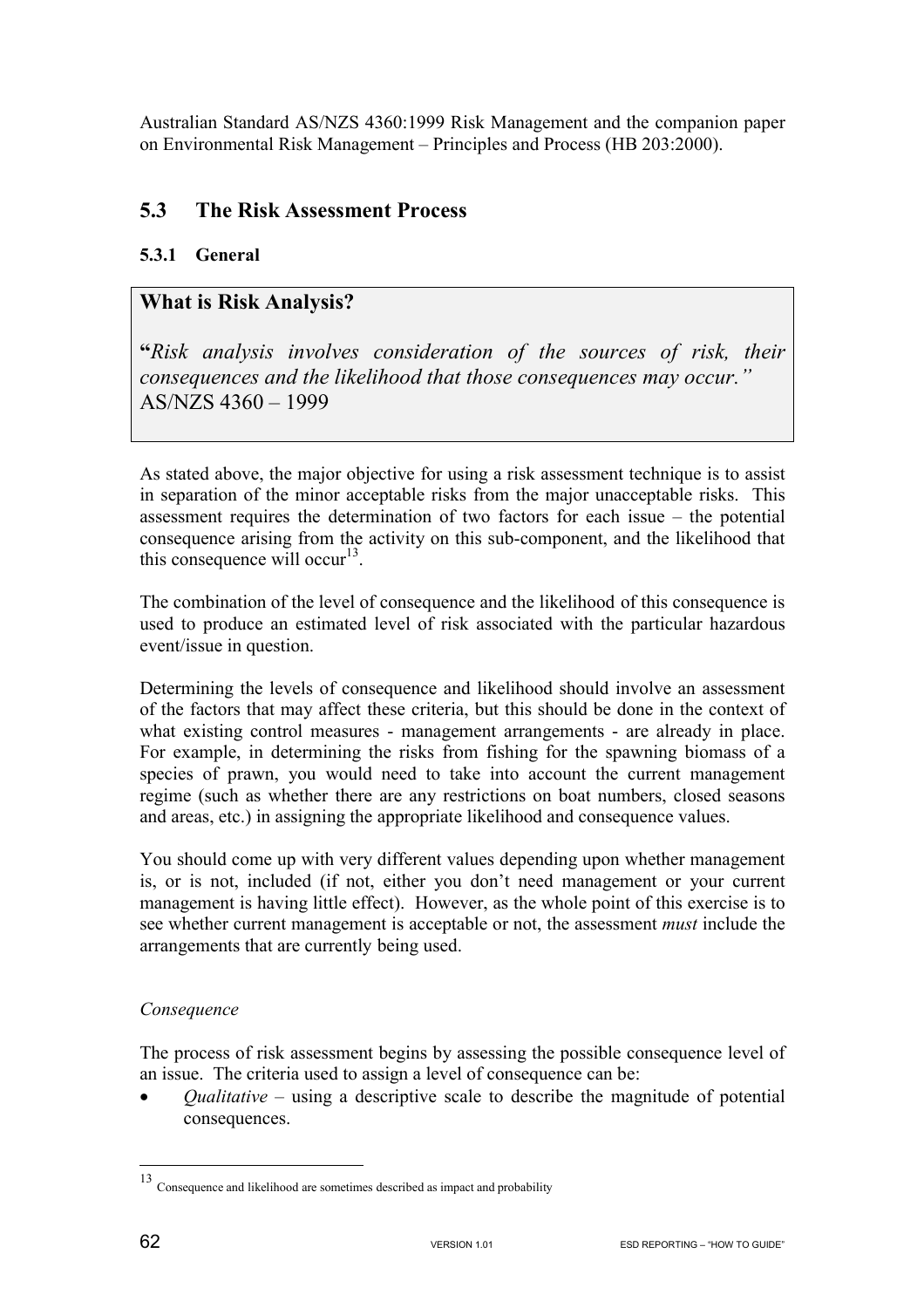- *Semi-quantitative* in these cases the qualitative scales are given values. However, these numbers may not be an accurate reflection of the actual magnitude of the consequence.
- *Quantitative* uses numerical values alone to assign the level.

In a qualitative system, the number of consequence levels used generally varies between four and six. The lowest level of consequence is usually assigned a value of zero or one, which should indicate a negligible consequence.

At the other end of the spectrum is the highest category, which should be a catastrophic/irreversible consequence, with the score being related to the number of categories. The assessment of the potential consequence of a hazard should be based upon the judgment of individuals or a group that collectively have sufficient expertise in the areas examined to provide credible assessments.

### *Likelihood*

The likelihood of the consequence occurring is then assigned to one of a number of levels. Most systems use between four and six categories, varying from 'remote' to 'likely'.

In doing so, the participants should consider the likelihood of the 'hazardous' *event* (i.e. the consequence) actually occurring, - *not* the likelihood of the activity occurring. For example, in determining the likelihood of having a fatal car accident, you do not use the likelihood of driving a car. Instead, it is the likelihood that whilst driving a car you will have a fatal accident - i.e. likelihood is a *conditional probability.*

As with the consequence tables, the likelihood tables can use qualitative categories through to quantitative probabilities, depending upon the level of analysis needed and the level of data available.

### *Risk*

The overall risk level for each hazard is generally calculated as the mathematical product of the consequence and likelihood levels (Risk = Consequence x Likelihood). From this product, which is called the *Risk Value*, each issue can be assigned a *Risk Ranking,* depending upon where a risk value falls within one of a number of predetermined categories.

In this *Guide*, five levels of risk have been suggested: 'Extreme', 'High', 'Moderate', 'Low' and 'Negligible'.

The cut-off values between the Risk Rating levels, and the management actions that flow from the different rankings, may be: "*based on operational, technical, financial, legal, social, humanitarian or other criteria" (AS/NZS 4360)*. In particular, you need to ensure that the outputs of the risk analysis correspond to the types of risks present and the outcomes that would be expected to occur.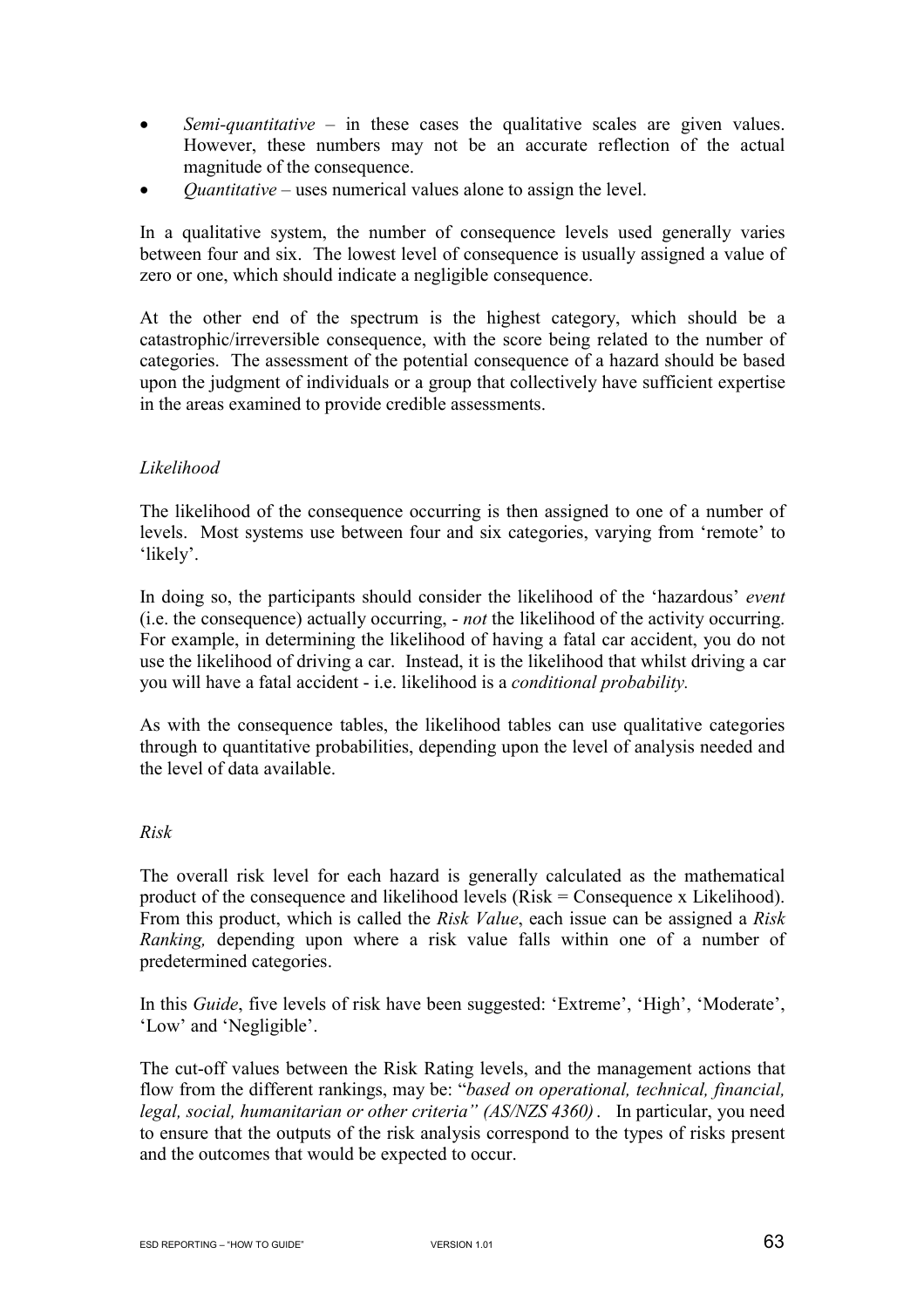## **5.3.2 Scope of Assessments**

Risk assessment can be undertaken at a number of different levels of sophistication and detail. The level chosen greatly affects their complexity and cost to complete. Qualitative assessments are usually the least expensive, while quantitative are generally the most expensive.

### *Sophistication*

The use of qualitative criteria for assigning consequence and likelihood is, according to the AS/NZS manual, common as an initial screening activity to identify risks that require more detailed analyses. This is the purpose for which the risk assessment process is being used in this ESD Reporting Framework.

Therefore, this *Guide* will outline the qualitative tables that have been developed to help assign the level of consequence and likelihood for use in the fisheries context. For some issues, the initial qualitative assessments may need to be followed up with more detailed semi-quantitative or fully quantitative assessments.

### *Detail*

The issues assessed may be completed at very different levels of detail - from the very broad (e.g. impacts of the entire fishery) down to an assessment of the risk at a microlevel (e.g. rates of compliance for abalone bag limits in zone C).

For the purposes of this framework, we need to take a relatively high level approach, based on asking what is the risk to each issue of 'having a fishery'. In doing this, we need to recognise that this is actually integrating a large number of elements into an overall estimate of risk for the fishery.

If the overall level of risk for an issue were low, it would be unnecessary to complete a finer scale assessment. However, if the overall level of risk is high enough for specific management to be required, a second-phase risk assessment may be necessary, in order to identify the relative risks associated with each of the specific elements that led to the overall rating.

This finer scale analysis should assist in the development of appropriate management actions. These more detailed assessments may be needed as part of the process for completing the ESD component reports (see next section).

## **5.3.3 The Risk Assessment Process – Application to Fisheries**

The value of any Risk Assessment depends upon the clarity and applicability of the consequence and likelihood tables that are used to classify each of the issues. When the development of the ESD framework began, no appropriate tables for the assessment of fisheries issues were available. Accordingly, one of the tasks has been to generate suitable tables by adapting those used for environmental impacts and by the adoption of first principles.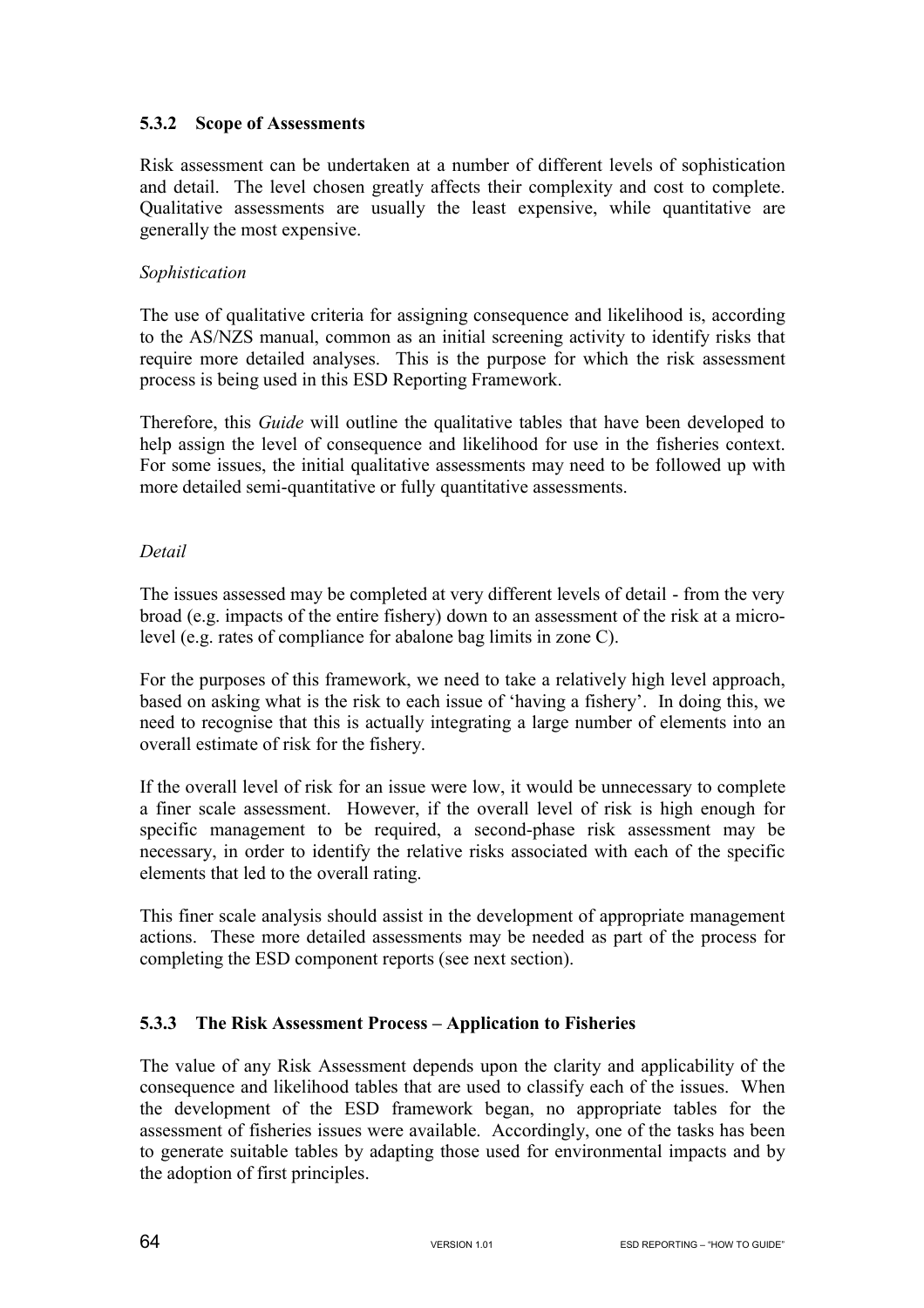These range from developing the levels of consequence required to determining the appropriate scale to assess the issues.

For target species, the consequence of being caught during the process of a fishery needs to be assessed on the scale of the population of the species affected, not at the individual level. Obviously catching one fish is generally catastrophic for the individual caught, but usually not for a population.

Similarly, when assessing possible ecosystem impacts, this should be done at the level of the whole ecosystem or at least in terms of the entire extent of the habitat, not at the level of an individual patch or an individual of a non-target species.

#### *Consequence Tables*

With the Risk Assessment methodology recommended in this *Guide* largely being used as a first stage filtering process, only qualitative criteria<sup>14</sup> have been developed for the consequence and likelihood tables. In addition, it was recognised that more than one type of consequence table would be needed because the variety of issues and the possible outcomes - differ both amongst the different component trees and, in some cases, within the same component tree.

Thus, a series of Consequence Tables, each with six levels of impact ranging from negligible to catastrophic, has been generated to cover:

- 1. General (described below);
- 2. Target species/major non-retained species;
- 3. By-product/minor non-retained species;
- 4. Protected Species (a category under both State and Commonwealth environmental Acts);
- 5. Habitat issues;
- 6. Ecosystem/trophic level effects; and
- 7. Political/Social effects

Tables 2 - 7 are described in Appendix 1.

 $\overline{a}$ 

<sup>14</sup> It is envisaged that this may develop into a semi-quantitative procedure over the coming years as we determine what numbers relate to the qualitative categories identified.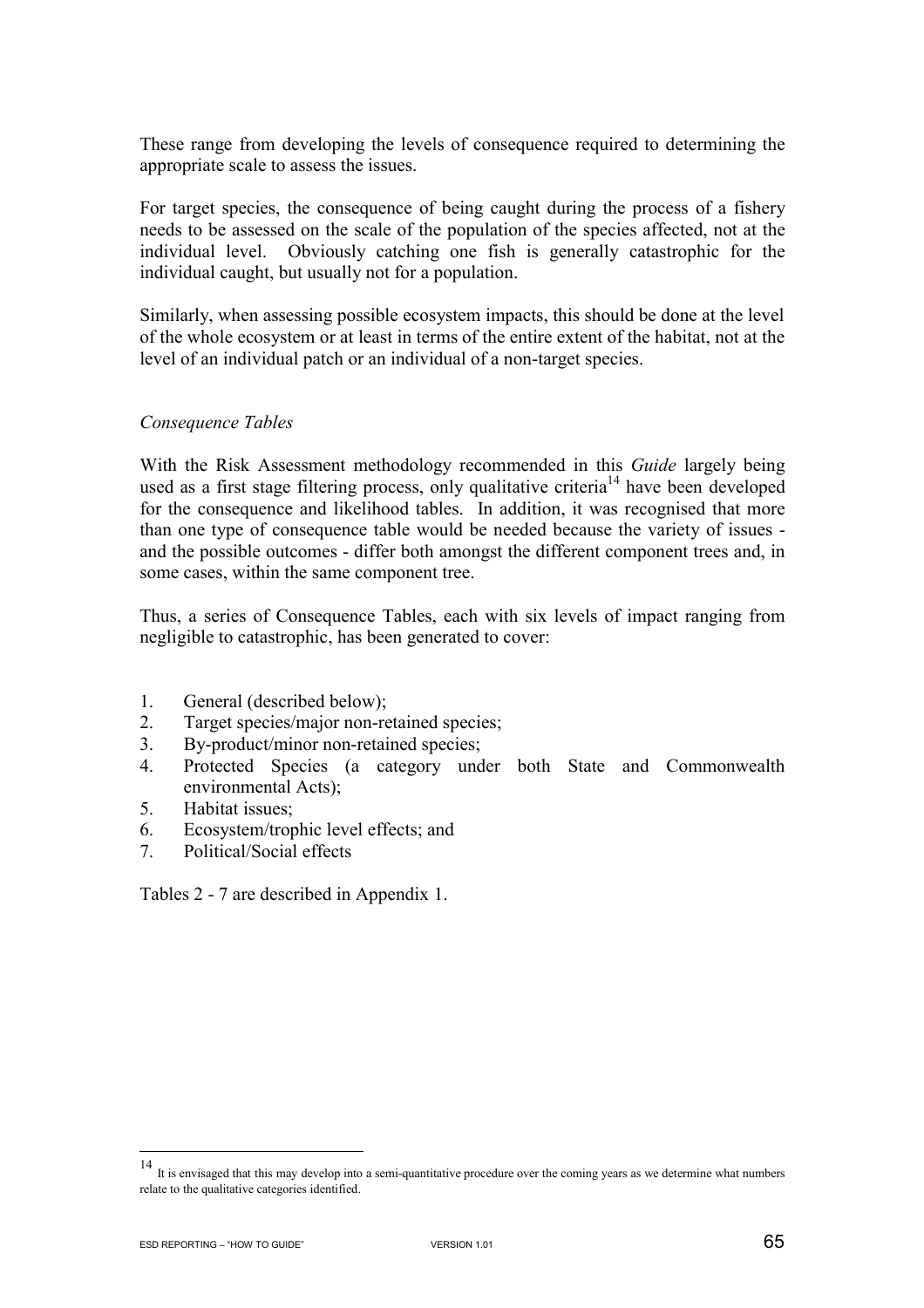Table 2 The General Consequence Table for use in ecological risk assessments related to fishing (needs to be adapted to specific issue being assessed).

| Level               | General                                                                                                                                             |  |  |  |  |  |
|---------------------|-----------------------------------------------------------------------------------------------------------------------------------------------------|--|--|--|--|--|
| Negligible (0)      | Very insignificant impacts. Unlikely to be even measurable at the scale of<br>the stock/ecosystem/community against natural background variability. |  |  |  |  |  |
| Minor (1)           | Possibly detectable but minimal impact on structure/function or dynamics.                                                                           |  |  |  |  |  |
| Moderate (2)        | Maximum appropriate/acceptable level of impact (e.g. full exploitation rate<br>for a target species)                                                |  |  |  |  |  |
| Severe (3)          | This level will result in wider and longer term impacts now occurring (e.g.<br>recruitment overfishing)                                             |  |  |  |  |  |
| Major (4)           | Very serious impacts now occurring with relatively long time frame likely to<br>be needed to restore to an acceptable level                         |  |  |  |  |  |
| Catastrophic<br>(5) | Widespread and permanent/irreversible damage or loss will occur – unlikely<br>to ever be fixed (e.g. extinctions)                                   |  |  |  |  |  |

The six more detailed Consequence Tables are described in full in Appendix 1.

## *Likelihood Table*

The Likelihood Table that was developed also has qualitative criteria that range from 'remote' to 'likely'. Only one of these has been necessary so far (see Table 3)

### Table 3 Likelihood Definitions

| Level           | <b>Descriptor</b>                               |  |  |  |
|-----------------|-------------------------------------------------|--|--|--|
| Likely (6)      | It is expected to occur                         |  |  |  |
| Occasional (5)  | May occur                                       |  |  |  |
| Possible (4)    | Some evidence to suggest this is possible here  |  |  |  |
| Unlikely (3)    | Uncommon, but has been known to occur elsewhere |  |  |  |
| <b>Rare (2)</b> | May occur in exceptional circumstances          |  |  |  |
| Remote (1)      | Never heard of, but not impossible              |  |  |  |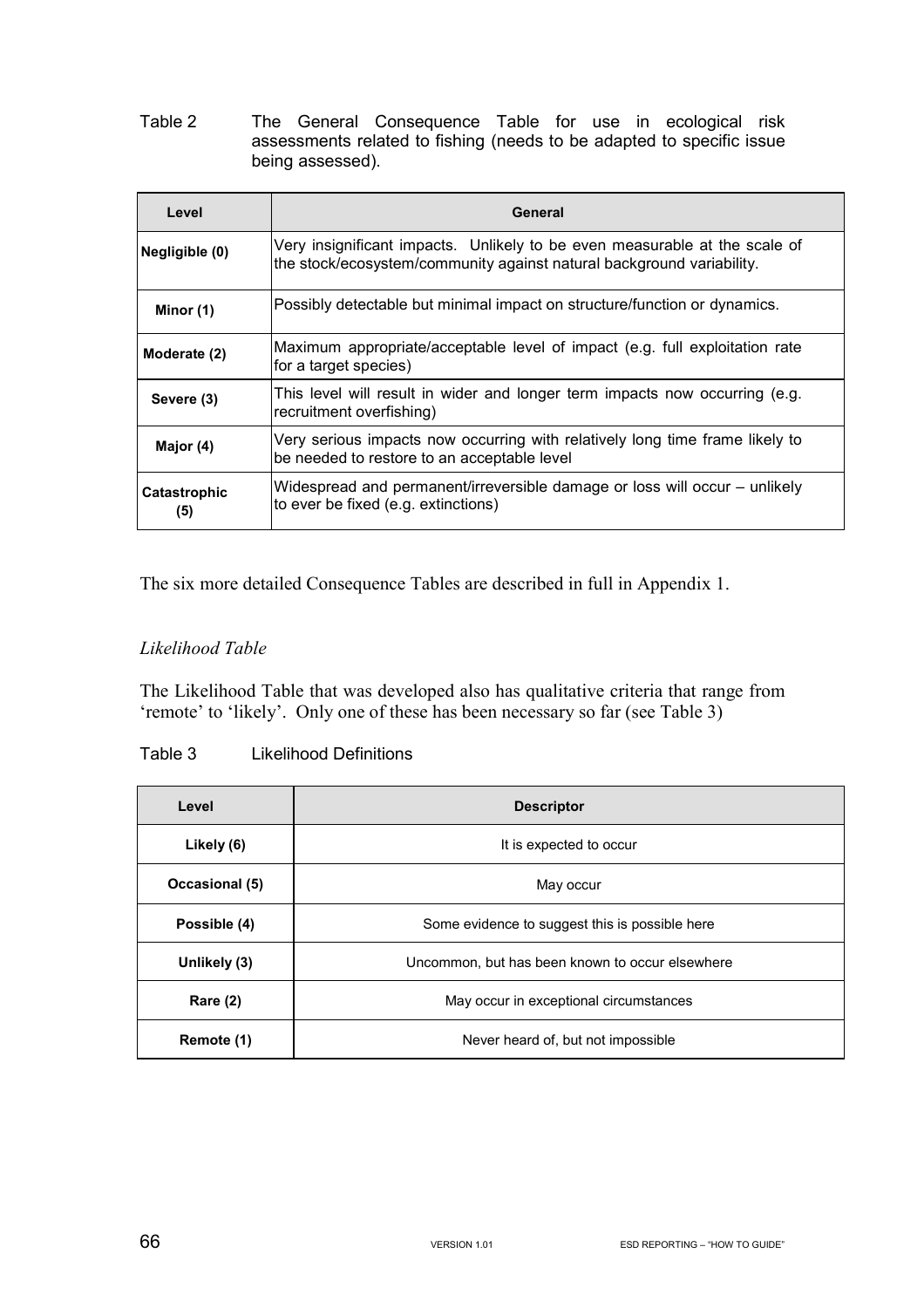| <b>Consequence</b> |   |            |                |                 |               |              |              |
|--------------------|---|------------|----------------|-----------------|---------------|--------------|--------------|
|                    |   | Negligible | <b>Minor</b>   | <b>Moderate</b> | <b>Severe</b> | <b>Major</b> | Catastrophic |
| Likelihood         |   | 0          | 1              | $\overline{2}$  | 3             | 4            | 5            |
| <b>Remote</b>      |   | 0          |                | $\overline{2}$  | 3             | 4            | $5^{\circ}$  |
| Rare               | 2 | 0          | $\overline{2}$ | 4               | 6             | 8            | 10           |
| <b>Unlikely</b>    | 3 | 0          | 3              | 6               | 9             | 12           | 15           |
| <b>Possible</b>    | 4 | 0          | 4              | 8               | 12            | 16           | 20           |
| <b>Occasional</b>  | 5 | 0          | 5              | 10              | 15            | 20           | 25           |
| Likely             | 6 | 0          | 6              | 12              | 18            | 24           | 30           |

#### Table 4 Risk Matrix – numbers in cells indicate risk value, the colours/shades indicate risk rankings (see Table 5 for details)

## *Risk Rating Table*

The matrix shown in Table 4 shows the resultant risk values, based upon the arithmetical calculation of the Consequence x Likelihood (0-30). These risk values have been separated into five risk ranking categories (See Table 5 for separation points) from 'negligible' risk to 'extreme' risk.

It is suggested that only issues of sufficient risk or priority (i.e. 'moderate', 'high' or 'extreme' risk), need to have a full performance reports completed. This should identify all those issues that require specific management actions.

## **Output from the Risk Assessment**

*The actual risk assessment is not just the scores generated during the assessment process but needs to include the appropriate level of documentation/justification for the categories selected.* 

For the negligible and low risk issues whilst full performance reports are not needed, a necessary element of the ESD Reporting framework is to document the rationale for classifying issues in these categories. These should form part of the ESD report so that stakeholders can see why these issues were accorded these ratings (and potentially supply additional or alternative information to affect subsequent assessments).

The level of justification required should be appropriate for 'low' compared to 'negligible' risk issues. It should be noted that if a full performance report is not needed, this by definition means that there are no specific management actions being taken.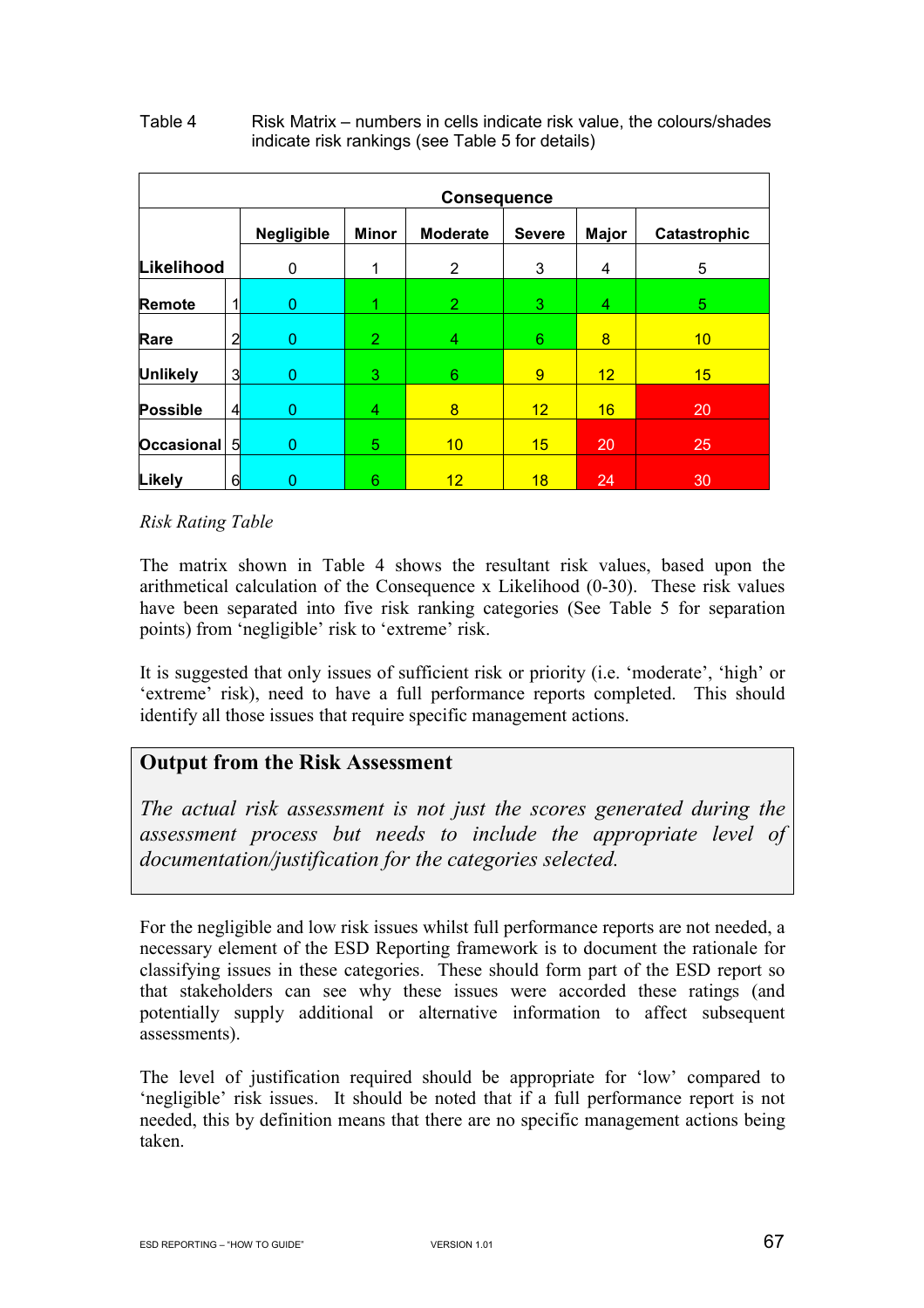If you need to take management actions, then you need to develop a performance report to assess the performance of this management. However, if you are not going to directly manage something, then having performance reporting is probably not a priority.

Finally, for issues that were rated as either having a 'high' or (especially) an 'extreme' risk, it is likely that extra management measures in addition to those already being applied may be necessary, or it may indicated that further information is needed to more accurately quantify the risks. These suggested outcomes are summarized in Table 5.

| <b>Risk</b><br><b>Rankings</b> | Risk<br><b>Values</b> | <b>Likely Management</b><br><b>Response</b>              | <b>Likely Reporting</b><br><b>Requirements</b> |
|--------------------------------|-----------------------|----------------------------------------------------------|------------------------------------------------|
| <b>Negligible</b>              | 0                     | Nil                                                      | Short Justification Only                       |
| Low                            | 1-6                   | None Specific                                            | Full Justification needed                      |
| <b>Moderate</b>                | $7 - 12$              | Specific Management<br>Needed                            | <b>Full Performance Report</b>                 |
| <u>High</u>                    | $13 - 18$             | Possible increases to<br>management activities<br>needed | <b>Full Performance Report</b>                 |
| <b>Extreme</b>                 | > 19                  | Likely additional<br>management activities<br>needed     | <b>Full Performance Report</b>                 |

Table 5 Suggested Risk Rankings and Outcomes

## *Operational Example*

An example of how the process operates is as follows. If, given current management arrangements of a fishery, the greatest consequence that may happen to a particular harvested stock was that it could become recruitment overfished (which is a 'severe*'* consequence with a score of 4), but the likelihood of this occurring was 'unlikely*'* (which is a score of only 3).

This combination would generate a risk rating of 12. Using the Risk Ranking table, a score of 12 would be considered a 'moderate' risk – suggesting that continued management was required to ensure the risk was maintained at an acceptable level.

If the next time the fishery was assessed (or another stock is assessed) with the same potential consequence but this time the likelihood of recruitment overfishing was a higher – with this now being 'occasional' (perhaps due to an increase in the level of illegal fishing) this would increase the risk value to 15, which is a Risk Ranking of 'high'*.* This would identify the need for a probable increase in management actions to reduce this likelihood.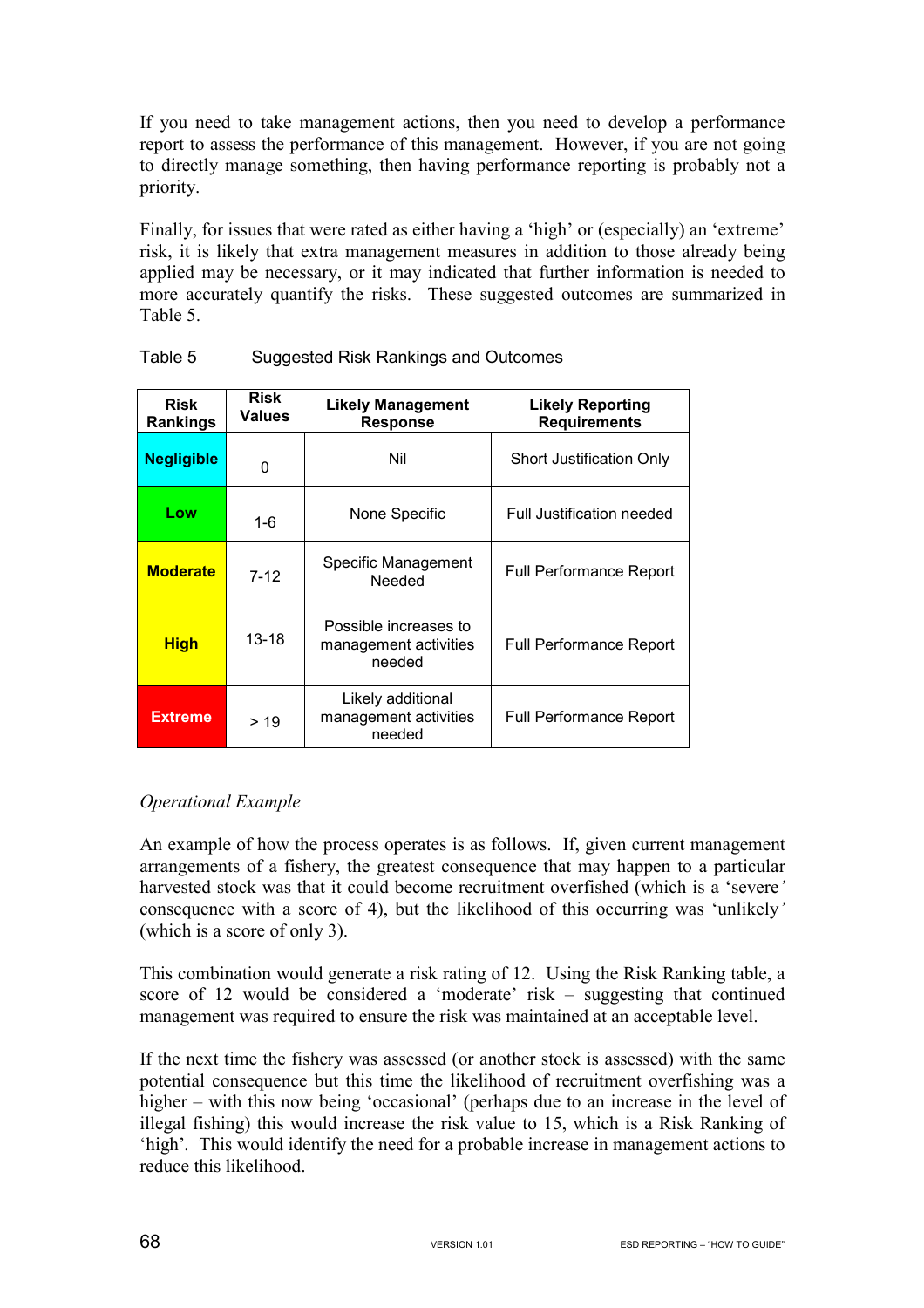# **5.4 Tips and Guide to Use for Explaining these Concepts**

It often takes a reasonable length of time for participants at any risk assessment workshop to become familiar with the process and what is required. It is useful, therefore, to run through a few examples that provide sufficient contrasts in consequence and likelihood to demonstrate how issues should be rated.

It is common for people to initially get confused in the assignment of issues to the correct categories within the consequence and likelihood tables. This confusion often arises because they try to directly rate the 'risk', not the two components of 'risk'.

Figure 15 (see below) has been used at the beginning of a number of workshops to illustrate the difference between 'consequence', 'likelihood' and 'risk'.

Some practical examples are shown below.

*Example 1* – The pilchard mortalities that occurred around Australia's south coast some years ago. These caused a severe 'consequence' (Consequence level 3) but this only occurred rarely (Likelihood level 3). This is illustrated by the dark shaded section in Figure 15 – most of the time the consequence will be 'nil', but when a disease event hits, the consequence increases to 'severe'. Hence the overall Risk Rating for this issue is  $9$  – which is a 'moderate' risk.

*Example 2* - The impact of the prawn trawl fishery on the king prawn stocks in Shark Bay. With the current levels of effort and the dynamics of this species, the 'likelihood' is that every year (e.g. Likelihood level 6) there will be a 'moderate' consequence (Consequence level 2) on the stocks. This is illustrated by the medium shaded section of Figure 15 – every year the line will be in the same place. The Risk Rating for this would be 12 - which is also only a 'moderate' risk.

*Example 3* - The impact on the bycatch of tropical species by a South Coast trawl fishery. As these individuals are unlikely to contribute to any spawning biomass of these species due to their location outside of the spawning range, the impacts of their capture will at most be negligible (Consequence level 0). Furthermore, as this will only occur in the years when a strong Leeuwin current sweeps them south, the likelihood (illustrated by the light shaded regions) will only be 'unlikely' (Likelihood level 3). This produces a Risk Rating of  $0 - a$  'negligible' risk.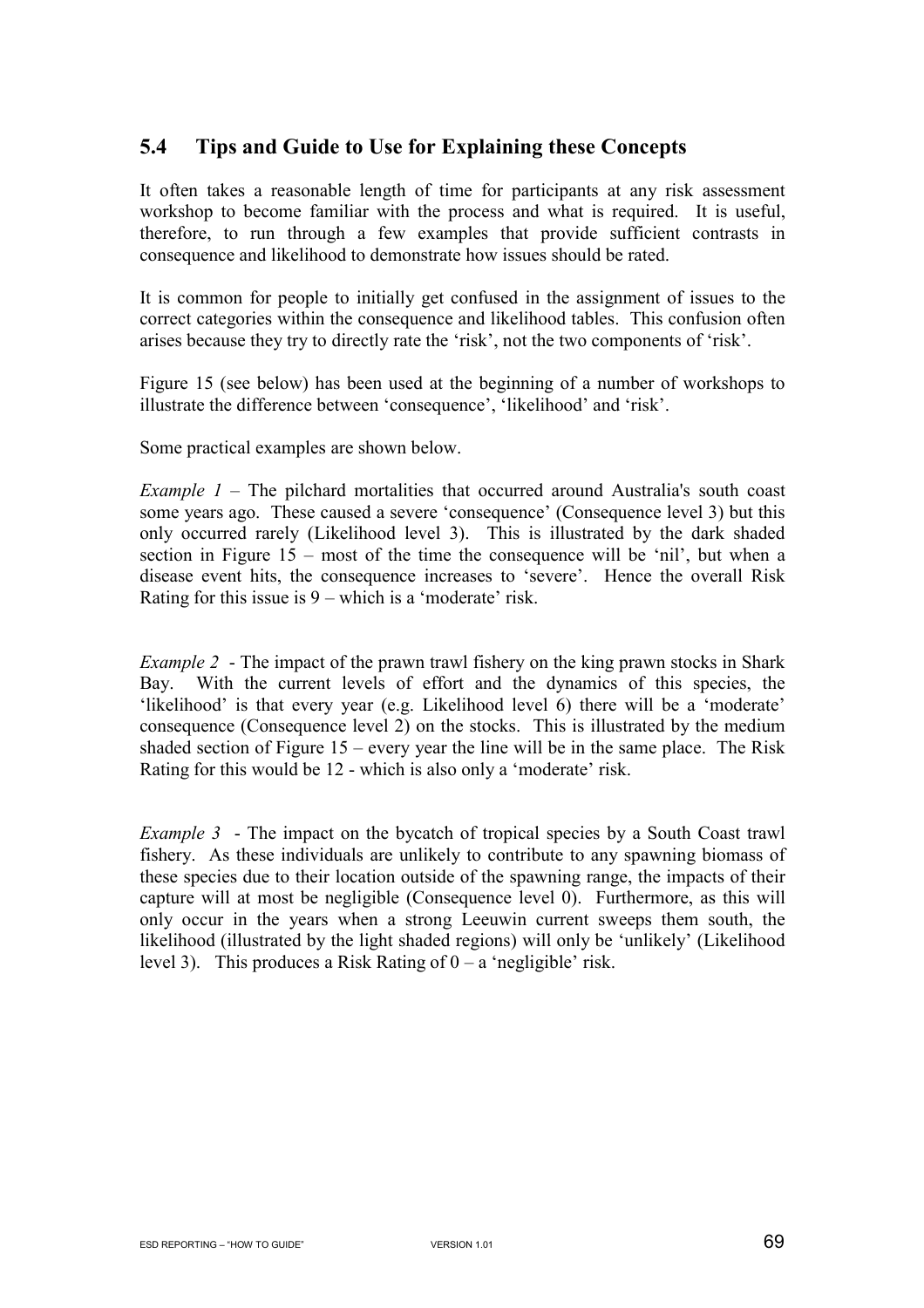

Figure 15 Pictorial representation of the differences between consequence and likelihood. The height (y axis) represents the relative level of consequence of an "incident", with the frequency of the incident shown on the x axis for each of three examples.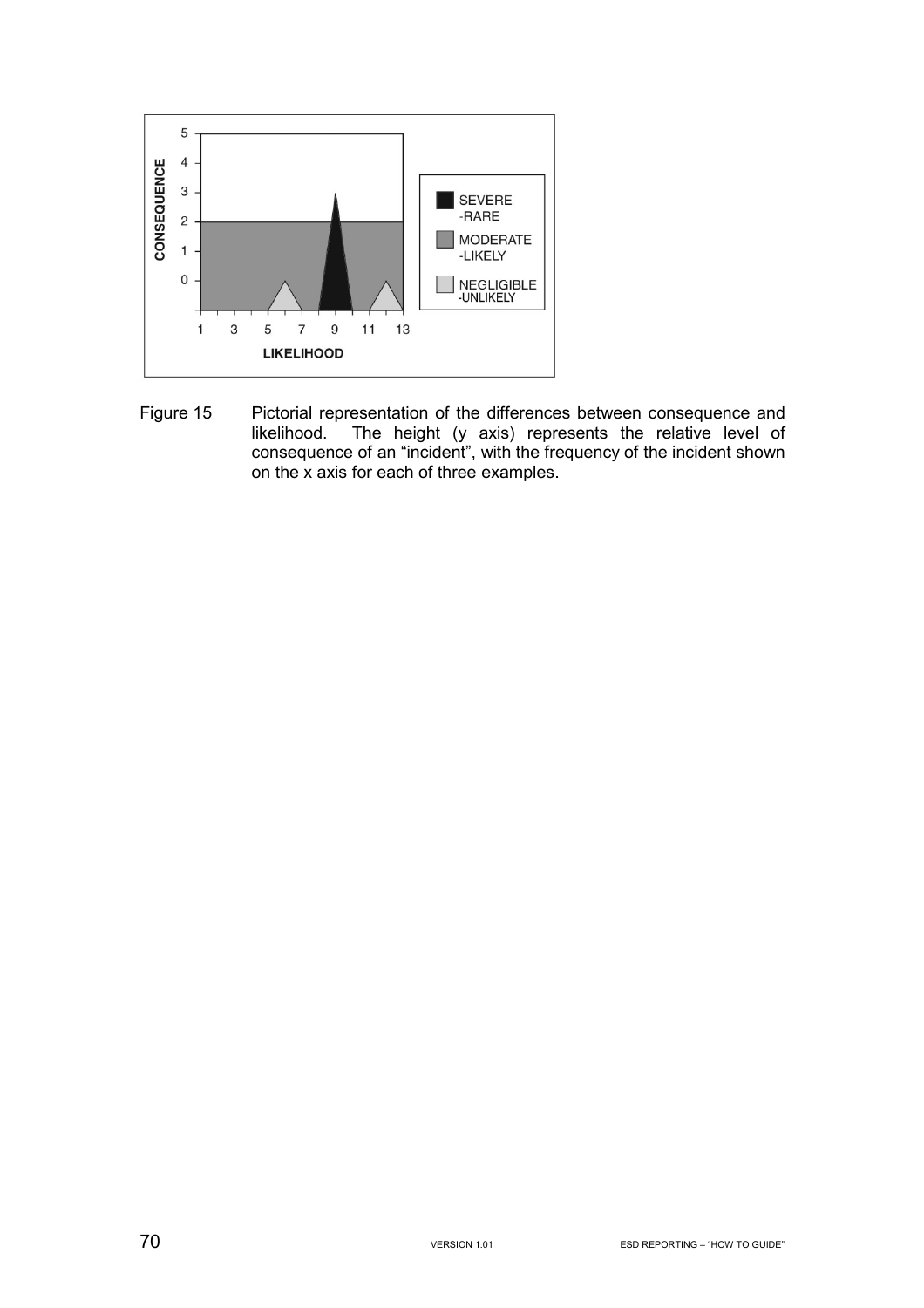# **SECTION 6 HOW TO WRITE PERFORMANCE REPORTS FOR EACH ISSUE**

# **6.1 General Overview**

For each of the lowest level or terminal sub-components/issues identified as greater than a low risk/priority<sup>15</sup>, a detailed assessment report needs to be generated. The agreed set of standard headings for these ESD performance reports are listed below in Table 6.

Table 6 The list of agreed ESD report headings

- 1. Operational Objective (plus justification)
- 2. Indicator
- 3. Performance Measure/Limit (plus justification)
- 4. Data Requirements/Availability
- 5. Evaluation
- 6. Robustness
- 7. Fisheries Management Response
	- Current
	- Future
	- Actions if Performance Limit exceeded
- 8. Comments and Action
- 9. External Drivers

Using this set of headings for each of the sub-components:

- Assists in reducing confusion by having the same reporting format across all components/sub-components, especially for components where there is little existing experience with assessment.
- Separates discussions regarding the acceptability of performance measures/limits from discussions about the robustness of the actual indicator.
- Requires specific consideration of the management responses in relation to the information and risk. This should allow treatment for the situations where little data are being collected and assessed under a management strategy that can be shown to be safe (e.g. precautionary or robust).

The first step to completing the reports is to specify an operational objective for each subcomponent. However, it should be noted that the setting of an objective for one subcomponent might influence the performance of a number of other sub-components.

To be effective, the chosen objective needs to have a direct and practical interpretation in the context of the management of the fishery and, most importantly, performance against the objective needs to measurable and auditable. The objective should also be consistent with, and clearly linked, to any higher-level objectives that appear in legislation, policy

 $\overline{a}$ 

<sup>15</sup> Note, some low risk issues may still need to be reported at this intensity because they are of high public concern.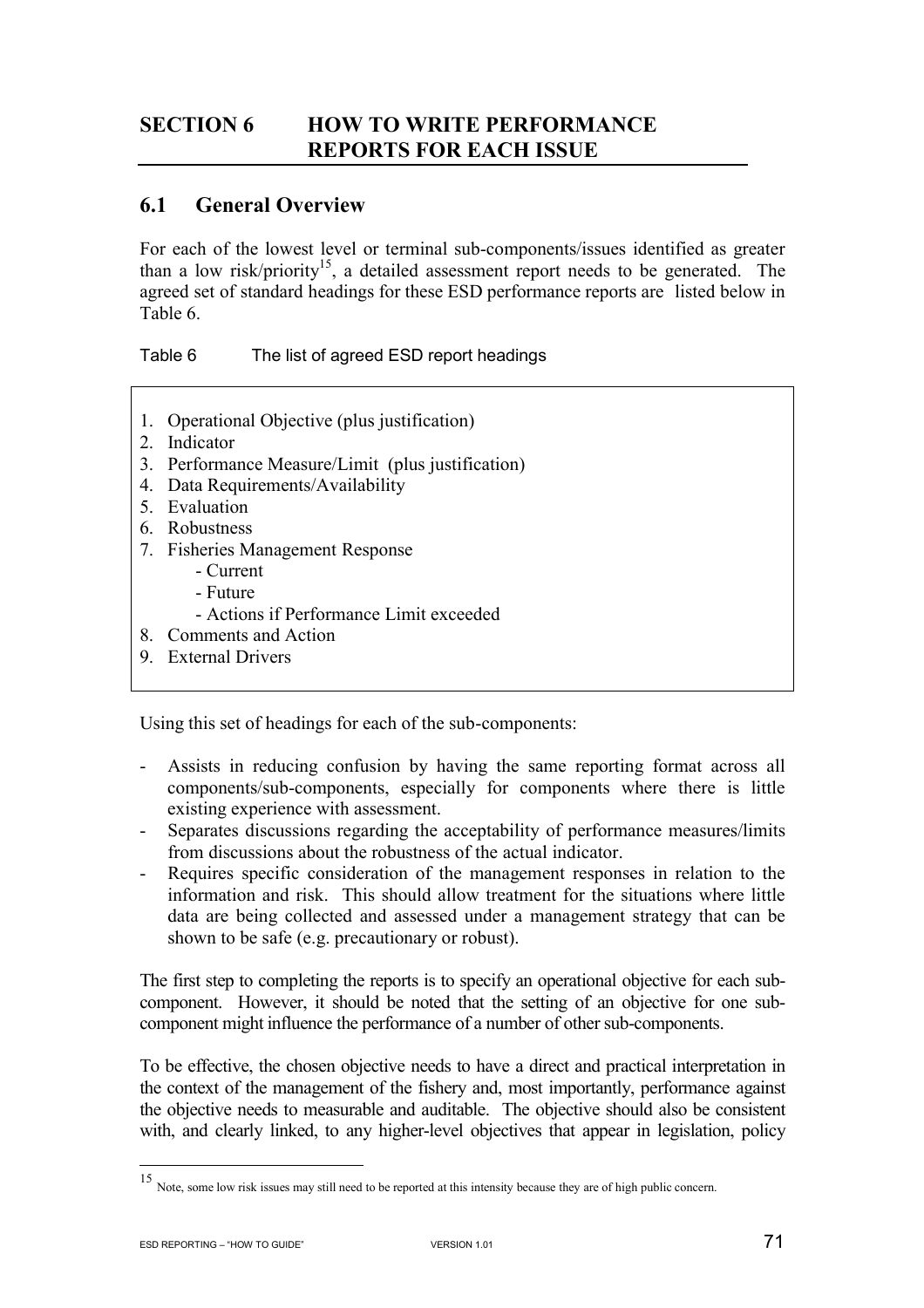statements or management plans (i.e. provide the justification for selecting this objective compared to any other possible objective).

The indicator is the measure that is to be used to track performance with respect to an operational objective. The performance measures provide the means to enable interpretation of the indicator and can be expressed in relationship to one or more reference points (e.g. the biomass should remain as close as possible to the target X but go no lower than limit point  $Y$  – see Figure 16 for an example). It could simply be assessed in terms of a trend (e.g. increasing is desirable, stable is OK, decreasing is undesirable).

The operational objective, indicator and performance measure are a package. All three are needed before any one of them is useful. Indicators by themselves (as used in some reporting schemes) are of little value because without an objective and performance limit, you cannot interpret performance.

Figure 16 A summary of the relationships between the indicator and limit and target reference points that can be used for measuring performance. The measurement of performance can be 'binary' – acceptable or unacceptable - or it can be some function dependent on the distance the indicator is from the limits/targets (see also Sainsbury *et al*. 1998).



In addition to stating the operational objective, indicator and performance measure, there are headings for:

- data quality and availability;
- robustness of the indicators/performance measures:
- what the management responses are; and
- whether there are there any 'external'<sup>16</sup> drivers.

The inclusion of 'management response', particularly when it is discussed in relation to the data available, makes the explicit link between the operational objective, the measurement and reporting of performance and the action to be taken to maintain or improve that performance. This is an important distinction, and advantage of this National ESD framework, compared to other systems (Chesson *et al*., 2000).

 $\overline{a}$ 

<sup>16</sup> external to the fishery and its legislative basis (see more below)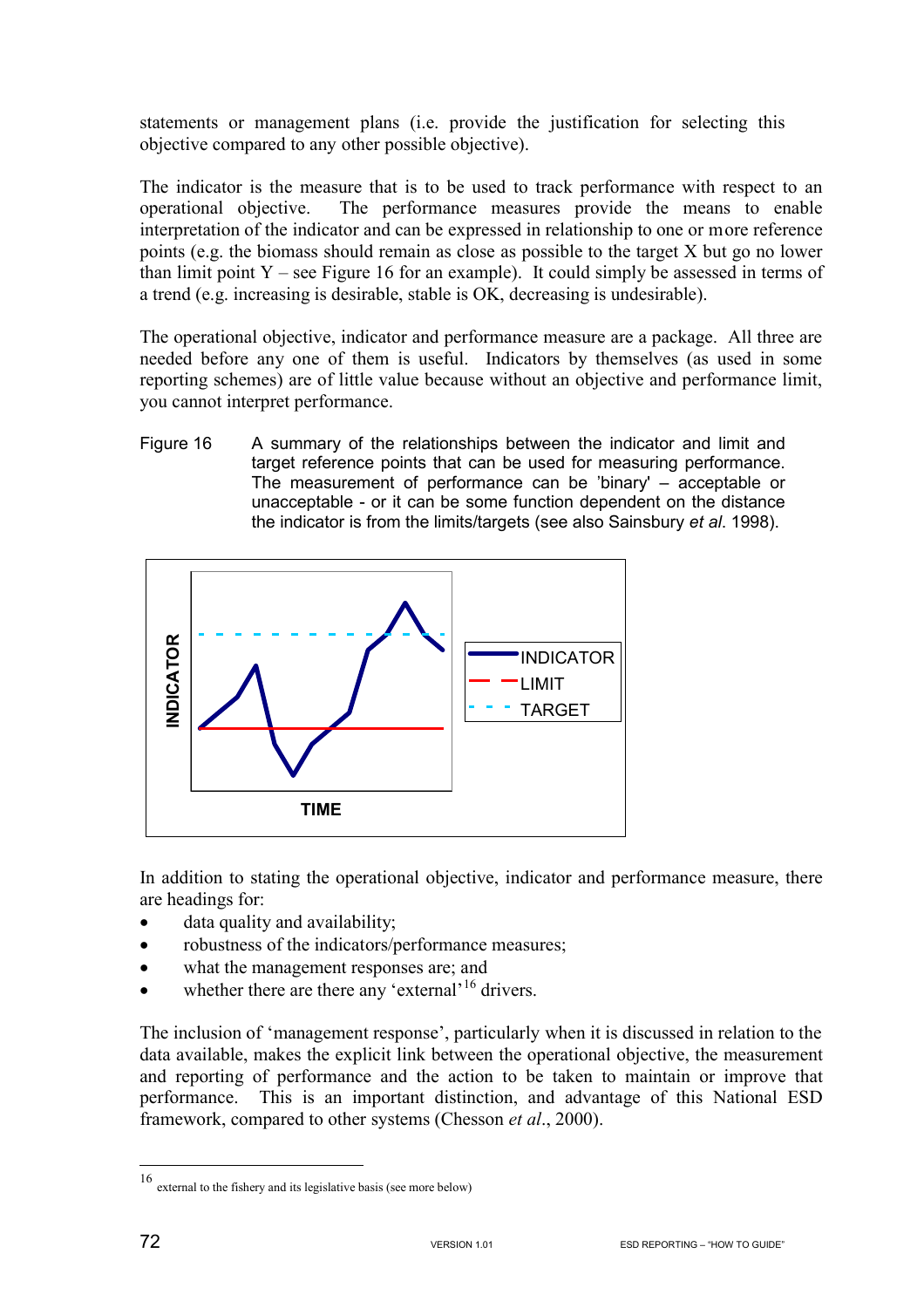## **Summary of Performance Reports:**

*Can you justify that the management actions you currently have in place are appropriate, given the level of risk and current knowledge of the issue?* 

It is envisaged that this reporting scheme for fisheries will evolve over time, as experience and understanding of the issues increases. This evolution is unlikely to end quickly, given that the standards and policies used to report on financial performance of companies are still being modified - despite having been in use for over half a century - to make them more relevant and effective. The development of effective fisheries 'accounting methods' is unlikely to be less elusive.

# **6.2 Description of Headings**

### **6.2.1 Operational Objective**

Each of the sub-components/issues requires an agreed operational objective. This must be an outcome-based objective, not a process or data gathering objective, i.e. "What, specific to this issue for this fishery, do you wish to achieve?**"** 

It is not how you will achieve it, nor what you will need to achieve it, but, most importantly, performance against this objective must be measurable.

#### *Generation of the objective:*

- This could involve the recording of an existing objective listed in current management plan/arrangements.
- It may involve turning an implicit objective into an explicit objective (i.e. there has already been an objective developed, but it has just never been recorded formally before).
- The report may include a proposed objective that requires later ratification by the relevant MAC/Minister.
- The report may contain a series of alternative objectives for consideration and consensus at a later stage.

Irrespective of which method is used to generate the objective, the justification for choosing this objective must be recorded. This justification should also provide specific information as to how it relates to any relevant higher-level objective, such as those present in the relevant legislation/act.

It is important to emphasise that the justification required is for the selection of the objective, it is *not* where you describe what management arrangements will be used to achieve the objective (these should be detailed below in 'Management Responses'). The justification should change, depending upon what objective is chosen - which may vary due to the type of issue or the specific circumstances. The justification should signal what type of performance measure should be used (i.e. limit, target).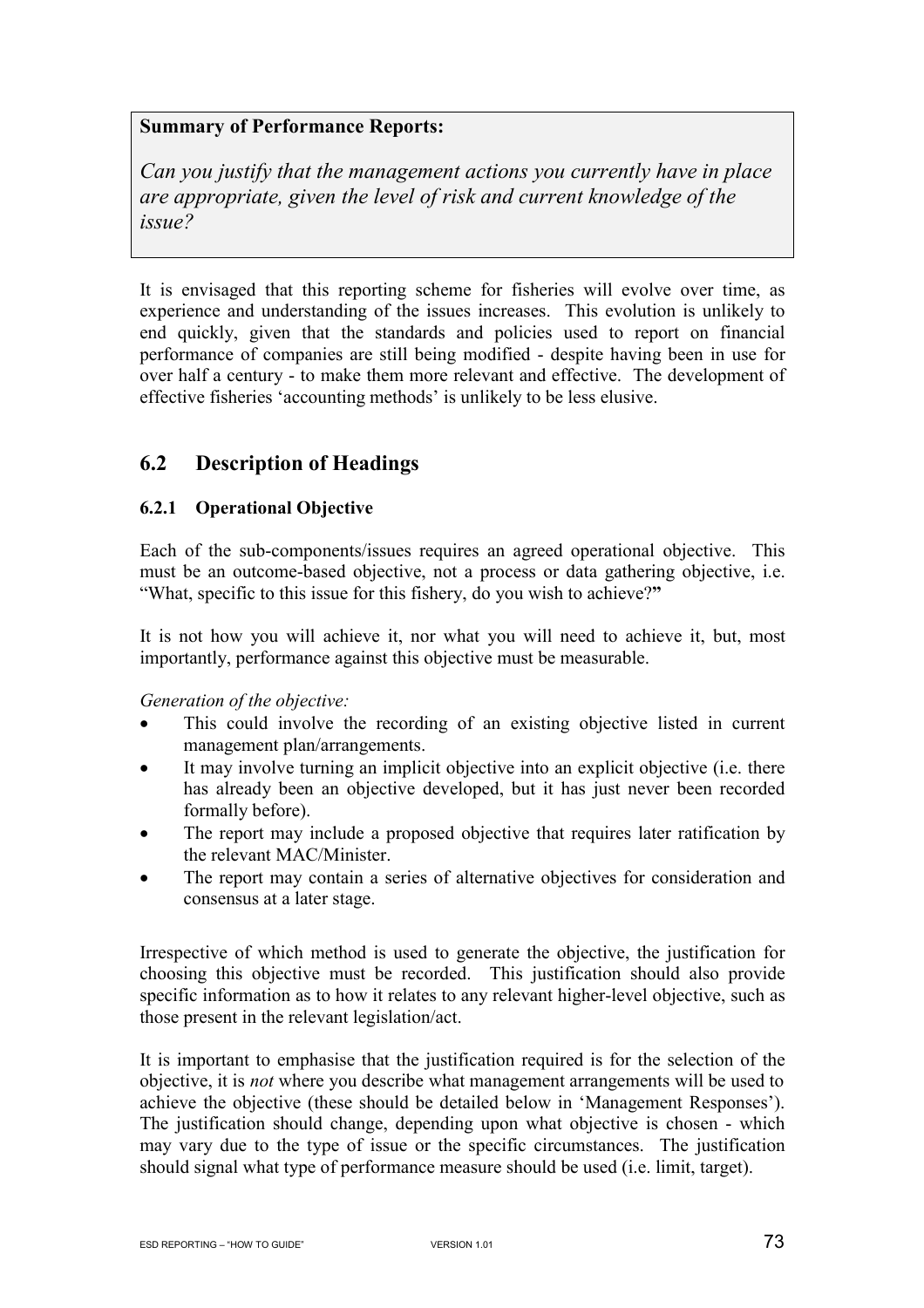## **6.2.2 Indicator**

For each operational objective, an indicator or indicators needs to be identified. This can be a direct measurement of performance (e.g. employment numbers for employment) or a surrogate (e.g. catch per unit effort as an estimator of abundance).

Initially, it was thought that having more than one indicator would not be helpful because they would need to be combined somehow to form an assessment of current performance. However, a composite of indicators can be used to provide a greater degree of confidence in the result, particularly where none of these by themselves is considered particularly robust.

It should be recognised that in some cases the collection of more than one indicator could suggest that different aspects are being addressed, hence you may need more operational objectives – one for each indicator. There is no definitive limit to the number of sub-components and hence operational objectives that can be developed.

Ultimately, it is not appropriate to collect indictors that are not used in the assessment of an objective or to collect a number of indicators without developing the protocol to integrate them into the decision-making process. So if more than one indicator is collected, the protocols for determining how they will be integrated into the decision process must also be developed.

# **6.2.3 Performance Measure**

Is performance acceptable or not? Having some type of performance measure is necessary to define how you will interpret the indicator to enable a determination on whether performance against the objective is acceptable (see Figure 16 for examples).

The performance measure can take a number of forms which includes:

#### *Specific value measures*

- Limit reference points the values which management avoids reaching (either exceeding or falling below, depending upon the issue); and
- Target reference points the values which management should be directed to attaining

## *A range of values*

• A range of values within which performance is considered acceptable, outside of which performance would not be considered acceptable.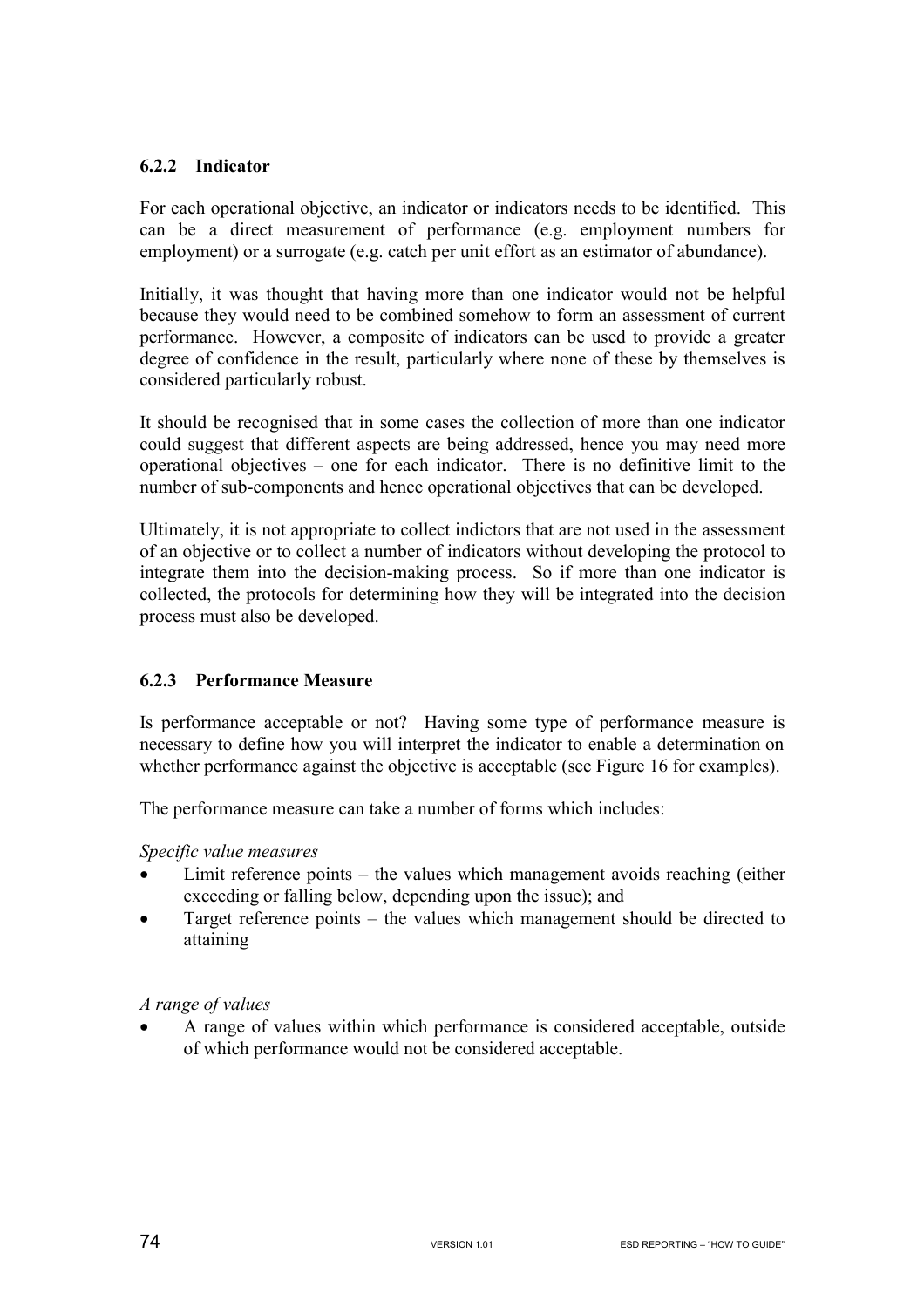#### *A trend in values*

• A positive trend could be good, but a negative trend would be bad (or the reverse – depending upon the issue and indicator).

### *Adequacy of Performance*

#### *1. Binary Method*

Performance is either acceptable or not acceptable.

#### *2. Continuous method*

The adequacy of performance can be measured more precisely by using the distance the indicator is from either some target or limit reference point - the closer to the target or the further from the limit, the better is the performance. For trend indicators, the actual slope of the trend line, rather than if it is just positive or negative could be used.

Some monitoring schemes use non-linear functions to enable an even more precise measurement of performance. Again, the system used to gauge performance can be as complicated or as simple as you need to make it - you merely need to justify what you are using and why this scheme was chosen (see below).

Development of the performance measure may involve*:* 

- Recording a performance measure that is already in use from the current management plan/arrangement.
- Turning an implicit performance measure into an explicit one (i.e. a limit, target, trend that is already being used to assess performance, but had not been written down).
- Agreeing to a proposed performance measure for later ratification.
- Listing a series of potential measures for later consultation (if possible recording the justification for the proposals made).

#### **6.2.4 Justification**

It is vitally important that the justification for choosing the level/limit/trend function for assessing the performance measure against the objective is provided.

This ultimately is the most important decision for the management of this issue and therefore the reasons for choosing this level, including any assumptions used (previous studies, historical trends in the fishery, preferably scientific references etc.), needs to be articulated clearly.

#### **6.2.5 Data Requirements and Availability for Indicator**

What data do you need to measure the indicator? This is where you should explain the types of data that are needed to generate the indicator  $-$  i.e. what monitoring schemes are in place or need to be put in place.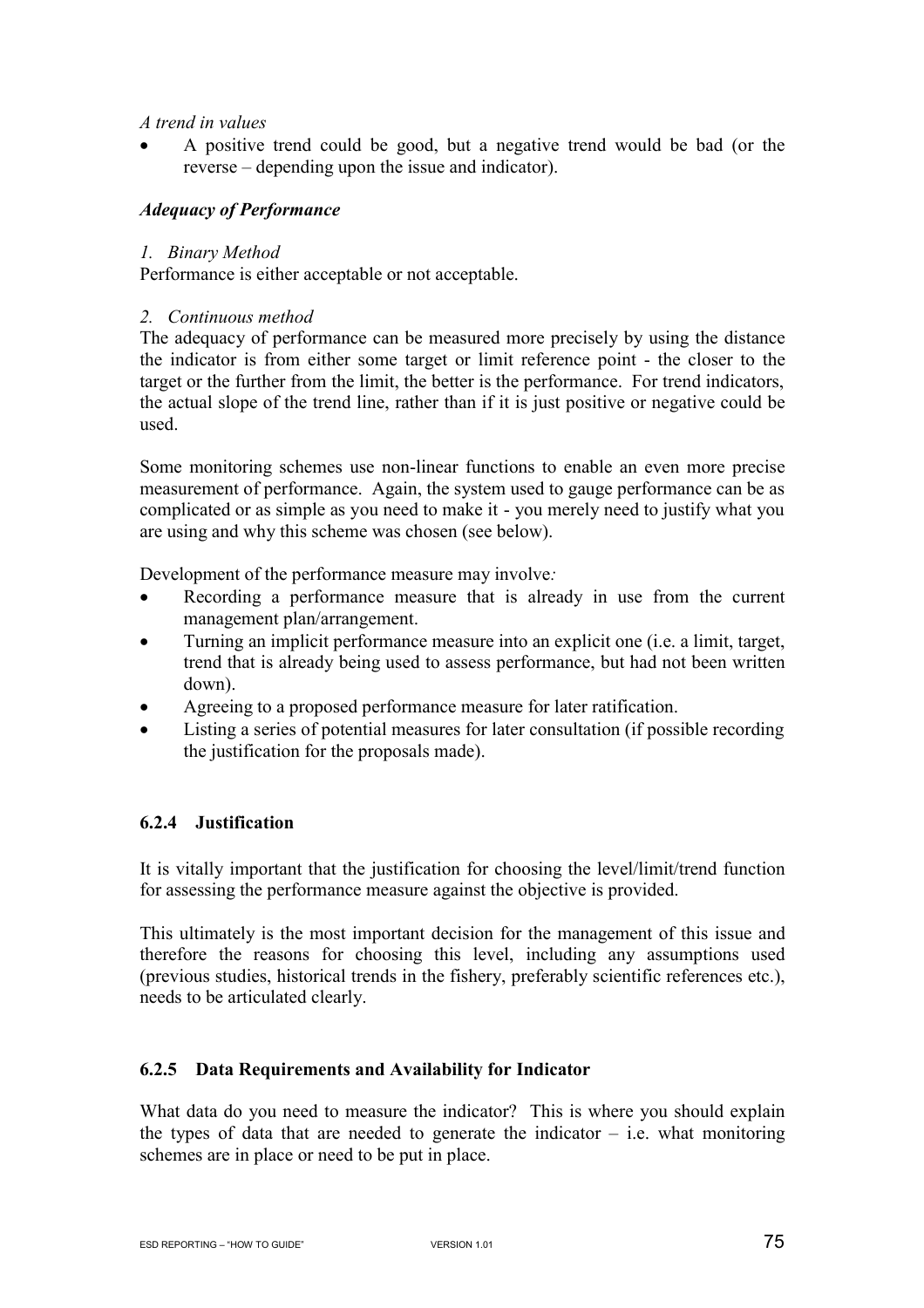In many cases, this may require more than one sampling regime to generate all the information used to generate the indicator – particularly for more complicated measures involving simulations of population biomass.

You also need to ask:

- What data are currently available and how accurate are the data that will be used?
- What data will be available in the future?

This is often best depicted using a table/matrix see below:

| Data Required                            | Availability                                                                   |
|------------------------------------------|--------------------------------------------------------------------------------|
| Description of Indicator/Supporting Data | Time period for which data are available<br>or when data will become available |
|                                          |                                                                                |

## **6.2.6 Evaluation**

If data are available, how well is the fishery performing against the objective? Usually graphs such as that depicted in Figure 16 are useful – showing both the indicator and how it relates to the performance measure.

This should be accompanied by a description of the information and an explicit statement (somewhere near the front of the section) as to whether the assessment of the current performance of the fishery is acceptable or not. It should also have a textual description and interpretation of the information provided.

## **6.2.7 Robustness**

What is the robustness of the current indicator/performance limit/evaluation? This could involve both a textual description and possibly choosing a summary level (e.g. High/Medium/Low – see Table 7 for examples of possible categories).

This is where you discuss how well the indicator and the performance measure are at measuring the performance of the fishery against the operational objective. Thus, if your objective relates to levels of employment and your indicator is employment numbers, then this indicator would normally be considered robust.

However, if your objective relates to the acceptable level of bycatch the fishery catches, but the only indicator available is total fishing effort, then this is likely to be less robust.

Furthermore, you may have very good measures of the indicator, such as estimates of bycatch, but the performance measures may be less robust. Thus, you may not have a precise understanding of what is, or is not, an acceptable level of bycatch.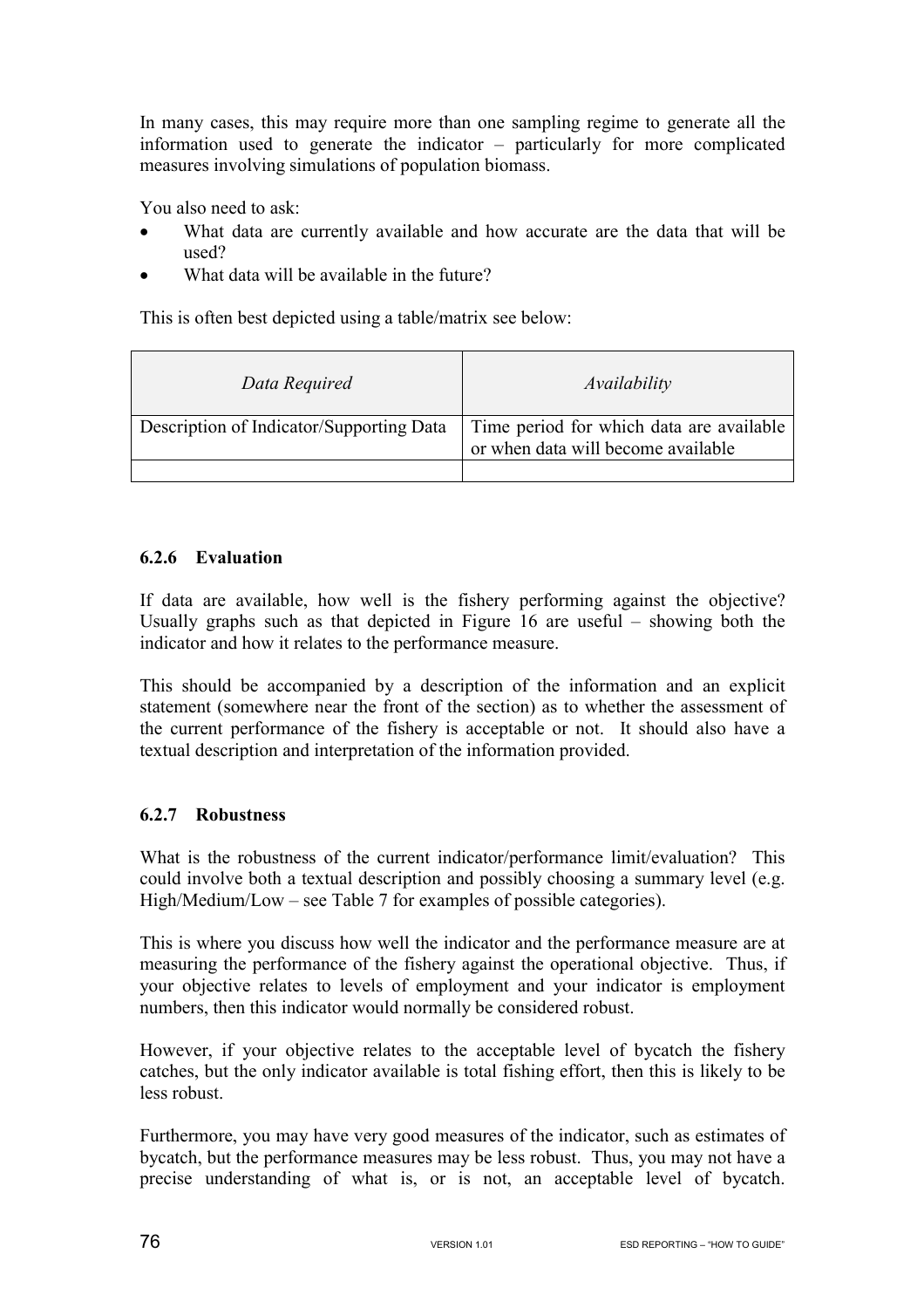Consequently, the robustness of the indicator and the performance measure may need to be determined separately.

Finally, you need to provide an overarching assessment of whether the combination of current indicator, performance measures and management strategy are suitable to meet the objective. Thus, it is not necessary to always have a highly robust indicator and performance measure if you can show that the management strategy is suitably precautionary.

| Table 7 | Possible Robustness Classifications for Indicators |  |
|---------|----------------------------------------------------|--|
|         |                                                    |  |

| Level         | <b>Description</b>                                                                                                                                           |
|---------------|--------------------------------------------------------------------------------------------------------------------------------------------------------------|
| <b>HIGH</b>   | The indicator is a direct measure of the objective, or if indirect, is<br>known to closely reflect changes in the issue of interest.                         |
| <b>MEDIUM</b> | The indicator is suspected to be reasonably accurate measure against<br>the objective, or the known error is in the conservative direction.                  |
| LOW           | The degree to which the indicator measures against the objective is<br>largely unknown, or known to be low. Often this will involve<br>surrogate indicators. |

## **6.2.8 Fisheries Management response**

This is the section where you describe what actions you are taking or going to take to achieve the operational objective. What is the total package of management arrangements (current, future, triggered) that have been developed? The types of responses should particularly note the level of information available and the reliability of the evaluation.

#### *Current*

What are the current management arrangements that are in place to maintain or improve performance and help you achieve the objective?

This is where all the current management arrangements can be listed. If these have been presented in detail in any background information, then a list of 'dot points' (brief statements) about them and a reference to the more detailed section should be sufficient. Somewhere (either in the background information or here) there should be an explanation as to how each of the arrangements will impact on performance.

#### *Future*

What, if any, are the proposed (i.e. extra or different) management arrangements/options (e.g. harvest strategies etc), including any possible changes to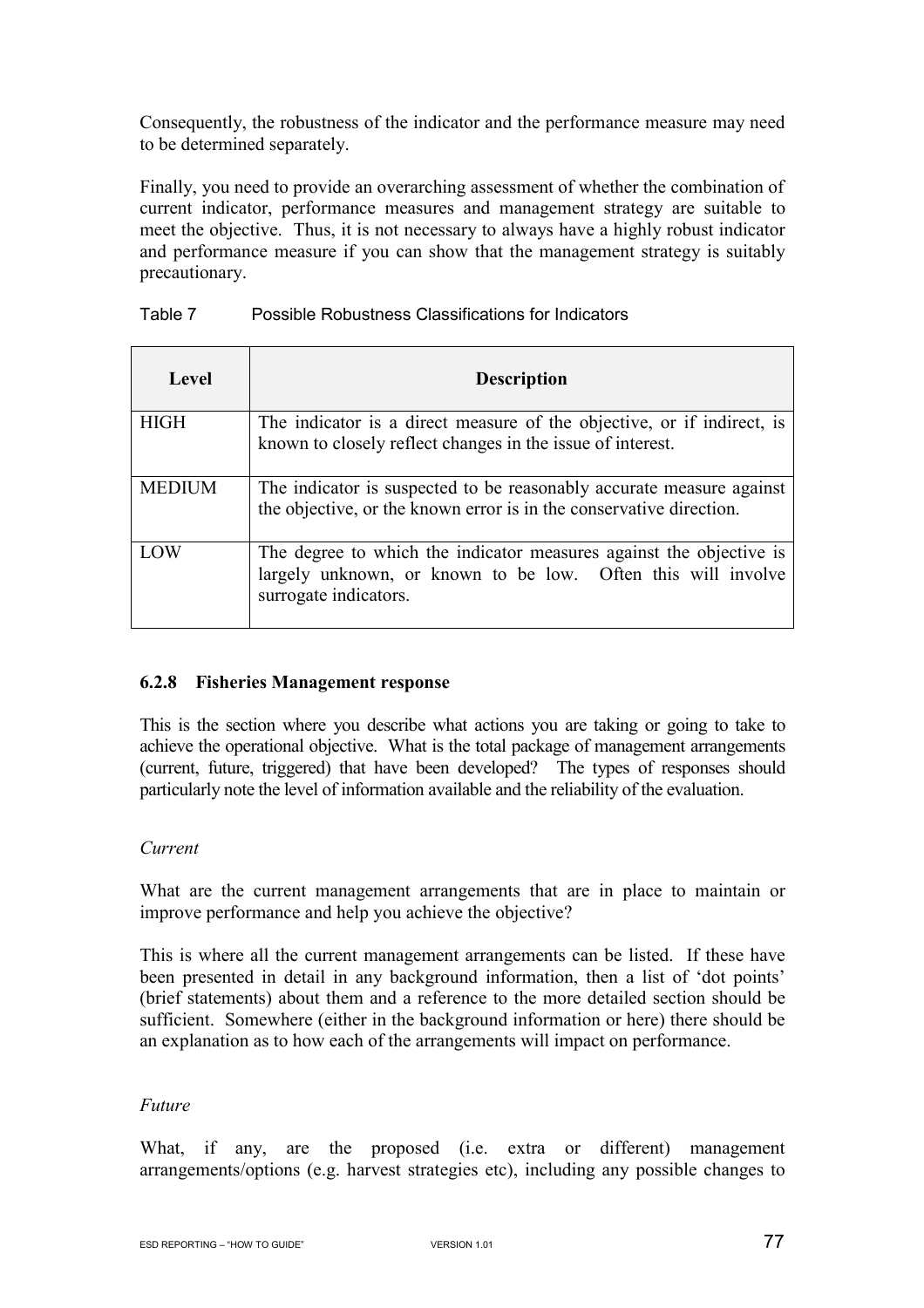current arrangements that have been identified and proposed to be implemented? These are *in addition* to the current arrangements - you should not simply state that the current arrangements will be used in the future.

These changes should also probably make some reference to the current level of the indicator (i.e. current performance); the degree of information available; and the reliability of the evaluation (i.e. why is there to be a change in the management?).

### *If the Performance Measure/Limit is 'exceeded'?*

We must also consider what will be done if the Performance Measure is 'exceeded'. What will the management/industry response be if the performance targets/limits/trigger points etc indicate that performance is unacceptable? This may range from the instigation of a review that would determine the future actions that would occur, through to having explicit harvest strategies in which the management actions are totally pre-determined.

The degree to which the future actions can be predetermined will depend upon the fishery, the level of understanding of the dynamics, and the causes of changes to the indicator. In general, the more robust the indicator, the more likely it is that preset harvest strategies can be used. Where the indicator is not very robust then you would first need to ascertain why it has reached the performance limit before determining what management actions to take.

#### *Issues for other agencies*

Some indicators may require informing other relevant government agencies. This probably does not relate too much to retained species, but may relate to non-retained species such as interactions with seals or dolphins.

For example, if some agreed level of interaction is breached for these types of species, the relevant environment-conservation agency may need to be informed. For the social and economic issues, this could involve informing the social welfare agencies if there is to be a severe cutback in fishing operations that are likely to result in loss of employment/income, etc., in a region.

External groups appear keen to have the management responses in such circumstances as automated as possible, largely due to the seeming inaction so often associated with previous examples of 'trigger points' having been reached. It is therefore incumbent upon the agencies concerned to ensure that the limits imposed are appropriate and do not get triggered every second year when there isn't a real problem. This is required to maximise the confidence in the industry and the external.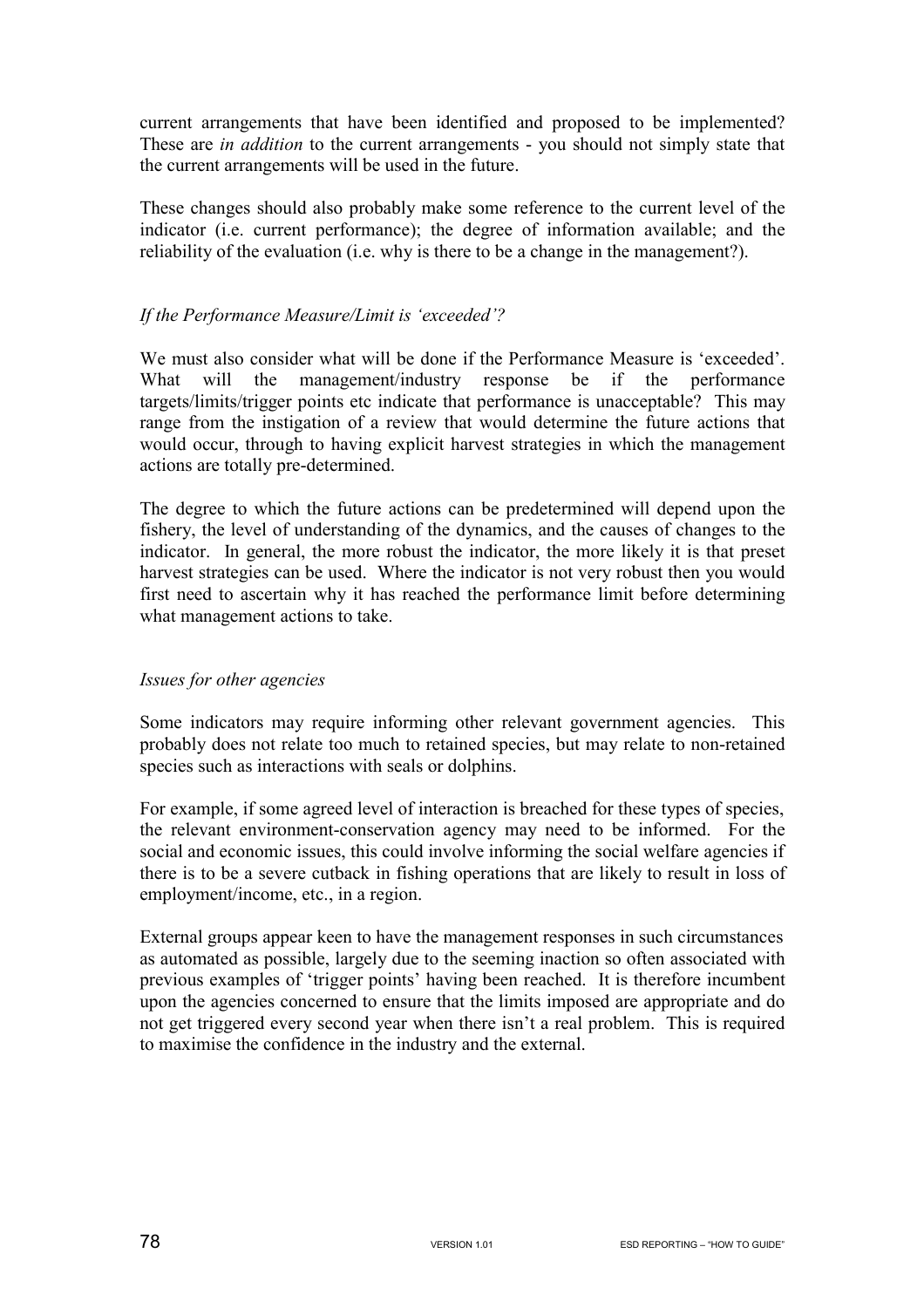### **6.2.9 Comments and Action**

This section provides an overview of what future actions need to be done for this issue (e.g. begin new monitoring, alter management plan etc.), or what may need to be monitored more closely or looked at next time the issue is assessed.

#### **6.2.10 External Driver Check List**

This section is designed to articulate the factors that are known to potentially impact on performance against the objective, but which are outside of the legislative responsibility of the management agency.

Thus, issues such as climatologically-driven recruitment variations are acceptable as external drivers. However, the level of illegal catch is not.

The latter issue should be covered under the legislation of fisheries agencies and whilst it is an issue that affects performance, it is not an external one – there is even a specific section on compliance in the 'Governance' section of this document. A full discussion of the major external drivers is also covered within the 'Ability to achieve' section.

### **6.2.11 Further Details on Completing the Performance Reports**

The complete descriptions, along with a set of tips and examples for completing the performance reports for each of the eight ESD components, are provided in Appendix 2.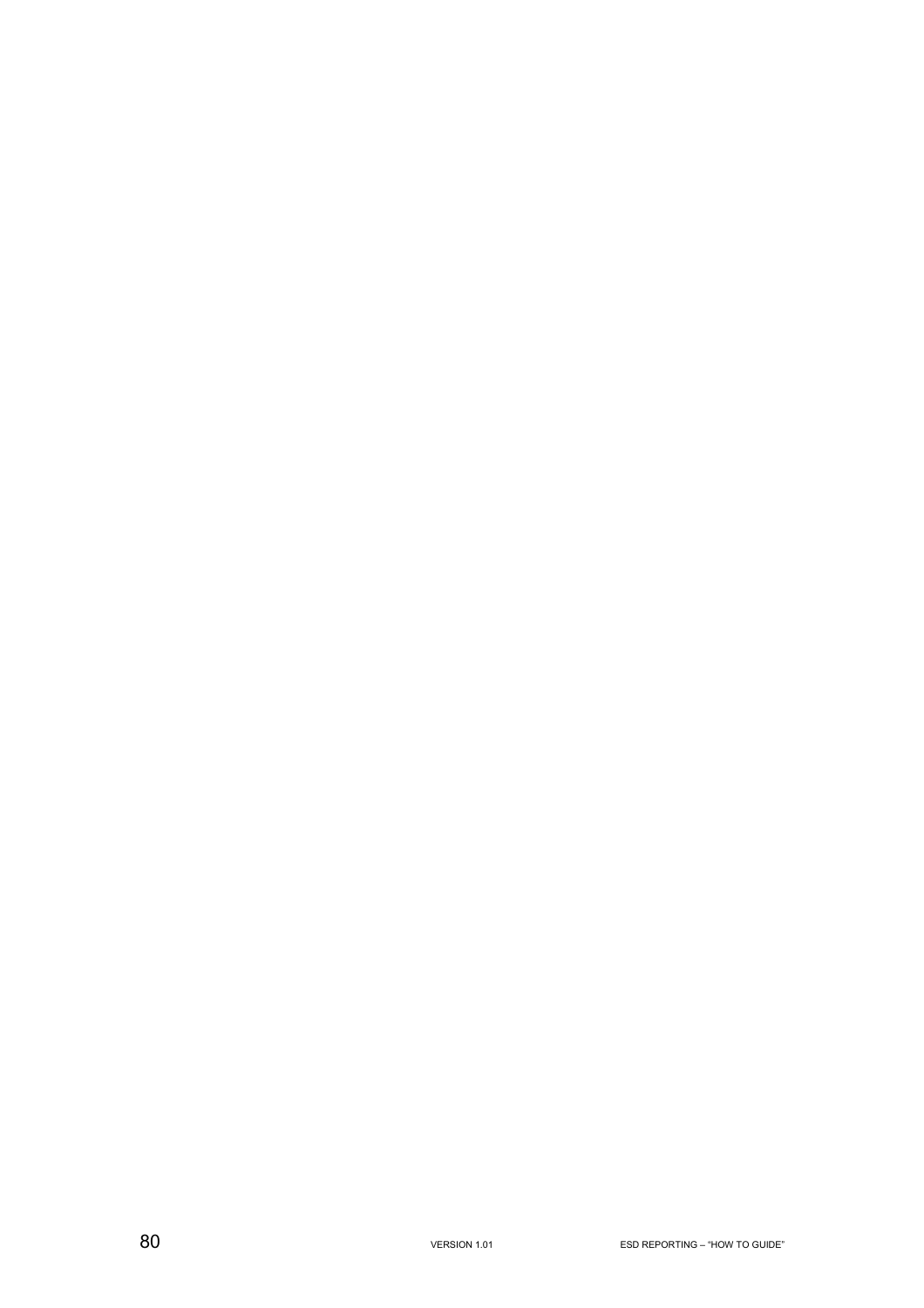# **SECTION 7 WHAT BACKGROUND INFORMATION IS REQUIRED?**

It is sensible and appropriate to include a relatively comprehensive description of the fishery and the environment that the fishery operates in as background material. This allows the other material provided to be put into context<sup>17</sup>. This material should include the information covered in the following sections.

# **7.1 Information on the Fishery**

This section should include a summary of the history of the fishery's operation and significant events that have occurred, particularly those that have had a major influence on the current structure of management. There should also be a detailed description of current fishing methods, and what species the fishery targets.

The current management arrangements should also be described in detail, with appropriate references to where these arrangements are located within the relevant legislation, regulation, ministerial policy arrangements, etc.

# **7.2 Information on the Environment**

This section should describe the basic biological and ecological characteristics of the main species affected by the fishery. An adequate summary of the information on the biology, population dynamics and other relevant information should be presented for each of the target species. There should also be a discussion of the major areas where information is presently unknown or for which major uncertainties remain.

This material should be sufficient to allow the reader to gain a good enough understanding of these issues to comprehend both the risk assessment-prioritization outcomes and the rationale behind any management strategies.

A description of the main habitats that the fishery operates within should also be presented. In particular, whether the habitats are robust, fragile, widespread and/or unique to this area, etc., should be summarised. With respect to the ecosystem, if there evidence or not for strong trophic interactions occurring in these regions, this should be articulated.

You could also summarise what are likely to be the main causes of natural fluctuations (e.g. currents) and whether there are likely to be any major human-derived perturbations (e.g. pollution). Again, these descriptions should provide the reader with an overview that enables them to understand the sections on which issues were identified, how they were prioritized, and what actions were generated.

 $\overline{a}$ 

 $17$  It is sensible to compile this information as one of the first tasks in the process as it of great value when developing the component trees and completing the risk assessment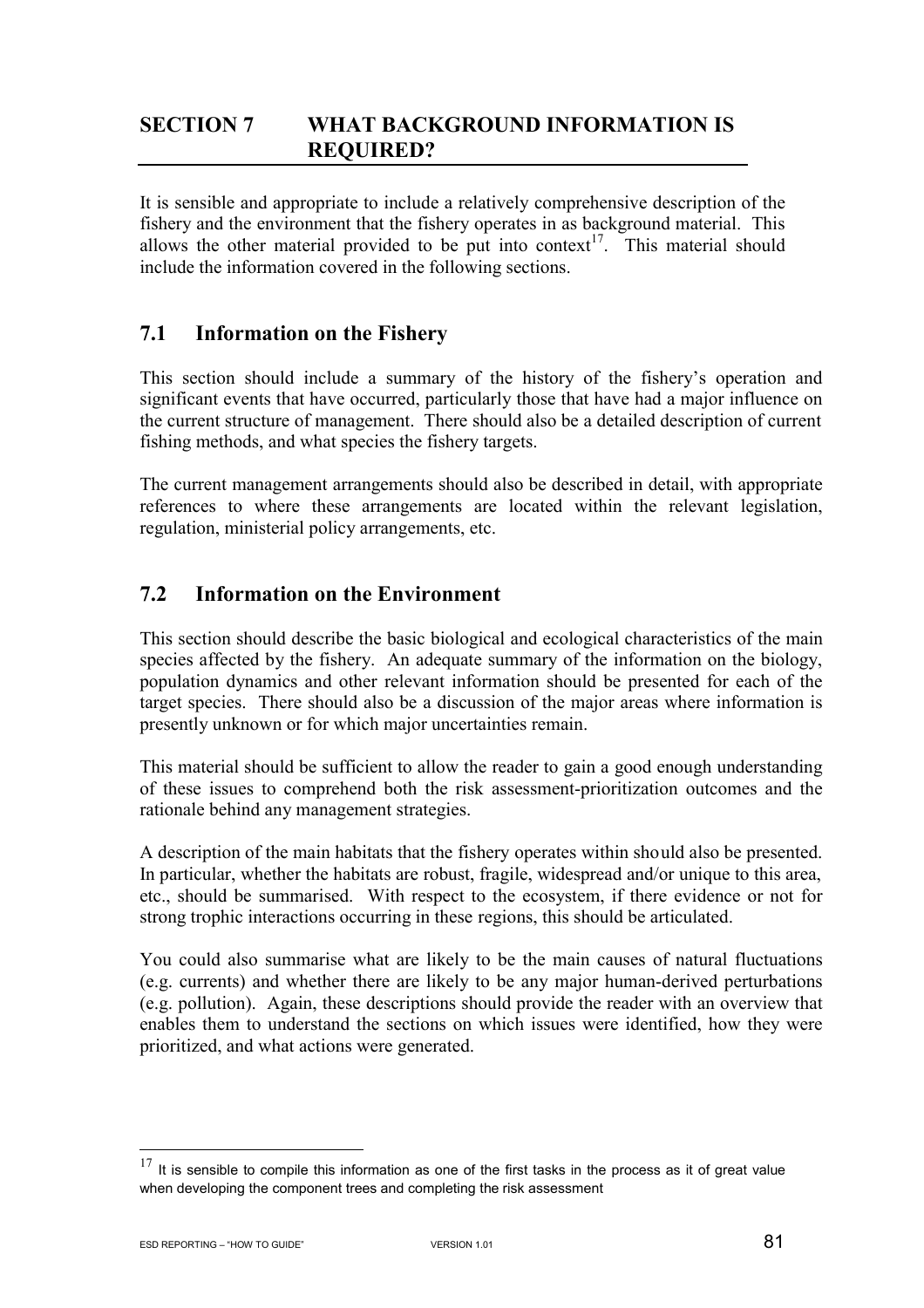# **7.3 Information on the Social & Economic Environment**

A short summary of the social and economic environment that the fishery is operating within should be provided. This should include:

- Whether it is a relatively big fishery or a small fishery.
- Whether it generates large amounts of export dollars.
- Whether it fills some local need, etc.

Again, this is to provide some context for the readers. Whilst detailed descriptions of this material will be provided in the relevant socio-economic component reports, it is valuable to have some of this information available prior to reading the detailed environmental reports.

# **7.4 Information on Methodology**

There should also be a section provided that includes a description of the methods used to generate the material (Outline of Reporting Process). This should define the scope of the fishery being examined and why this was chosen.

The methods used to generate the component trees, complete the risk assessment and write the performance reports should also be described. This could refer to this *Guide* as a main reference but a summary of the techniques used is probably needed.

Moreover, the section should outline the level of stakeholder involvement for each of these tasks.

# **7.5 General**

The following table provides a set of suggested headings and sub-headings for the background material. This set of headings could be further expanded or reduced, depending upon the specific circumstances of the fishery being examined. Examples of completed reports will be lodged on the website www.fisheries-esd.com for reference as they become available.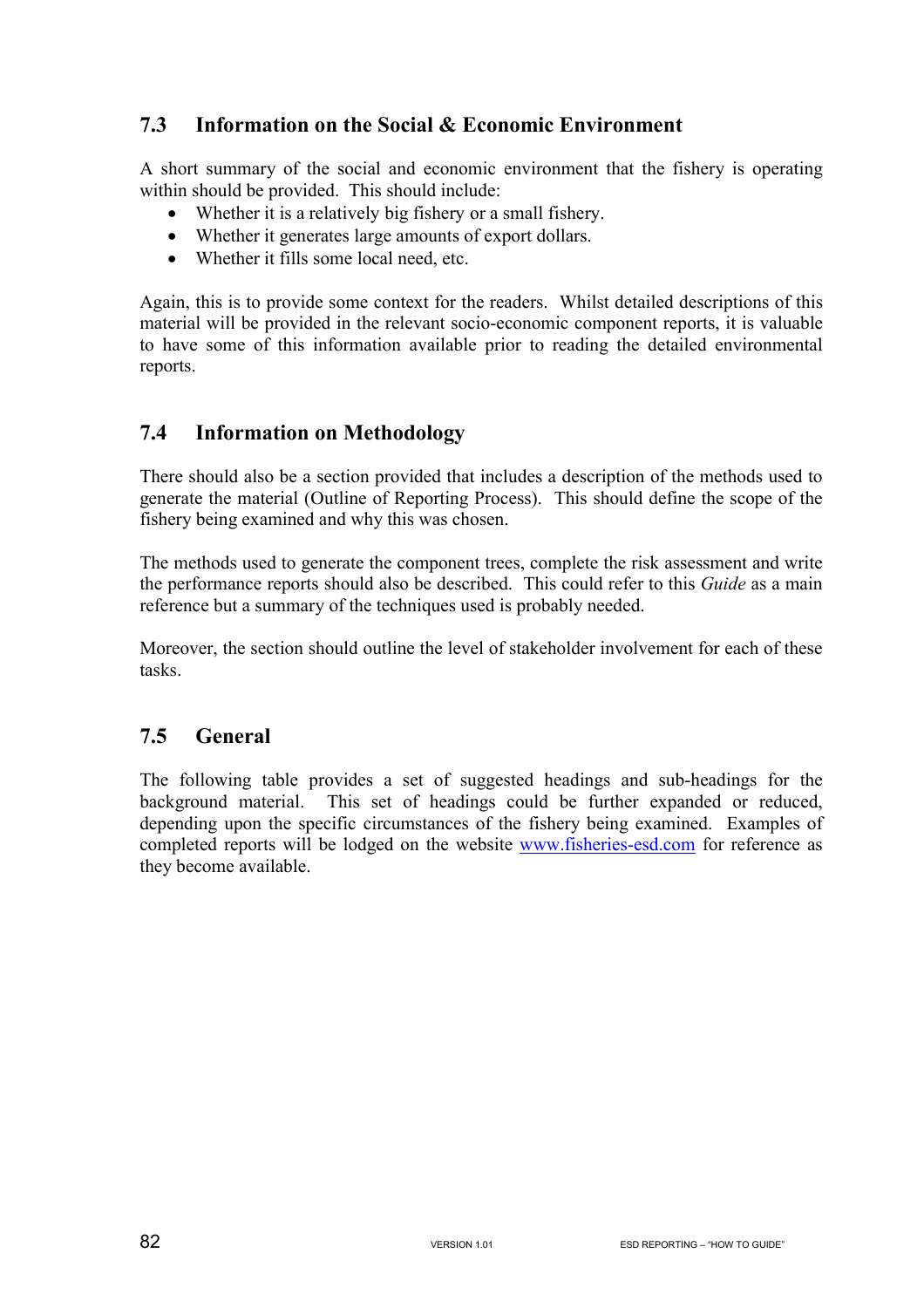# Table 8 Suggested Headings for Report

| Background | Description of Fishery<br>Summary of Management Objectives and Arrangements<br><b>Biology of Species</b><br>Major Environments - Biophysical, Economic, Social                                                                 |
|------------|--------------------------------------------------------------------------------------------------------------------------------------------------------------------------------------------------------------------------------|
|            | <b>Outline of Reporting Process</b><br>Scope<br>Component trees<br><b>Risk Assessment</b><br>Performance Reports                                                                                                               |
|            | Performance Reports<br><b>Retained Species</b><br>Non-Retained Species<br>Other Impacts on the Environment<br>Indigenous Well-being<br>Community Well-being<br>National Well-being<br>Impacts of the Environment<br>Governance |
|            | Bibliography                                                                                                                                                                                                                   |
| Appendices | Attendees/Participants in Process<br>Management Plan/Regulations                                                                                                                                                               |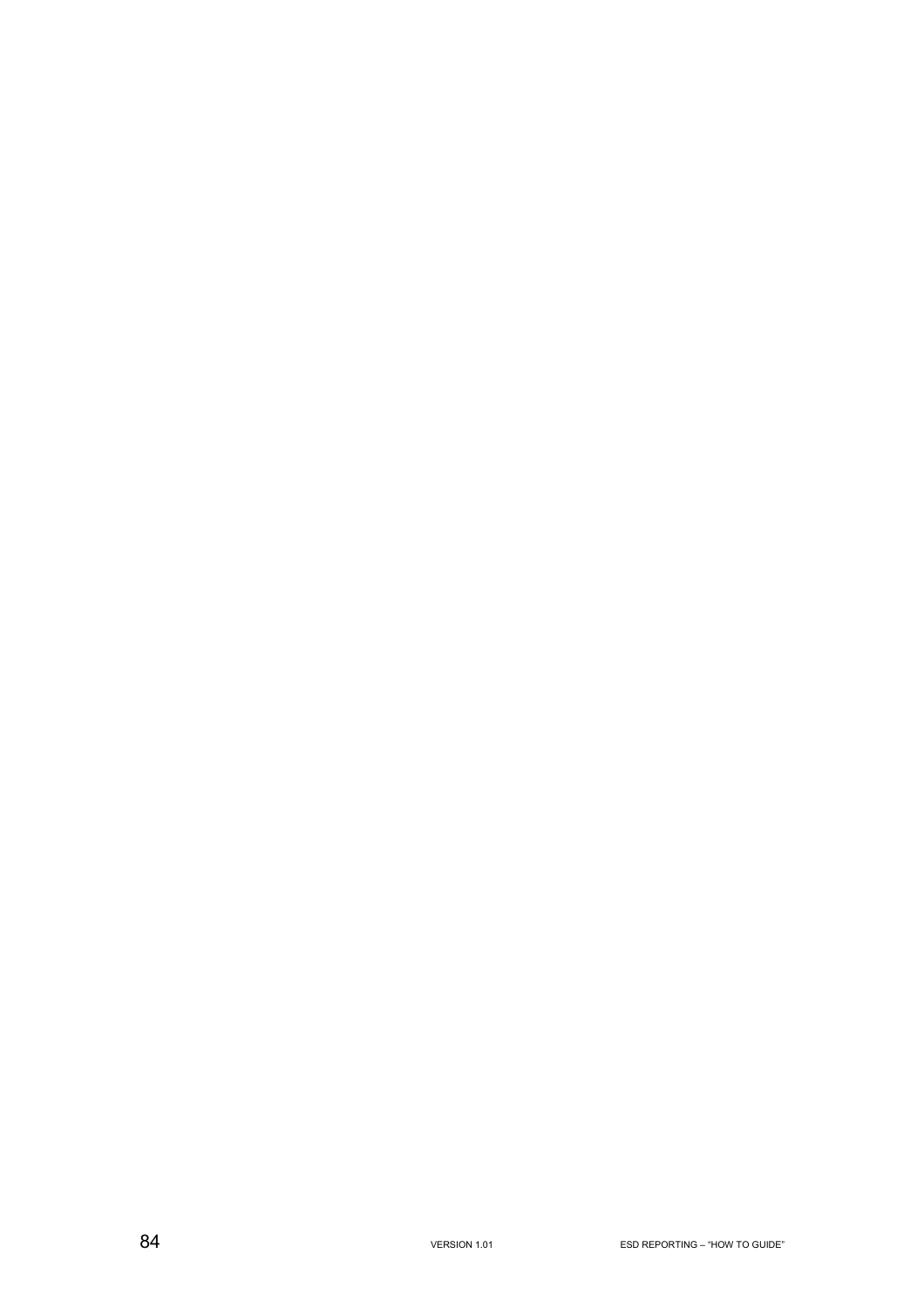#### **SECTION 8 BIBLIOGRAPHY**

- Chesson, J., and Clayton, H. (1998) *A Framework for Assessing Fisheries with Respect to Ecologically Sustainable Development*, pp 60, Bureau of Rural Sciences, Canberra.
- Chesson, J., Clayton, H. and B. Whitworth (1999) *Evaluation of fisheries-management systems with respect to sustainable development.* ICES J. Mar. Sci. 56:980-984
- Chesson, J. Whitworth, B. and T. Smith (2000) *Reporting on Ecological Sustainable Development: The reporting framework of the Standing Committee on Fisheries and Aquaculture in relation to national and international experience.* Bureau of Rural Science, Canberra, 100pp (available at www.fisheries-esd.com)
- CoA (Commonwealth of Australia) (1992) *The National Strategy for Ecologically Sustainable Development,* AGPS, Canberra.
- Coakes, S. (1999) *Social Impact Assessment: A policy maker's guide to developing Social Impact Assessment programs* BRS, Canberra 15pp.
- FAO (1995) *Code of Conduct for Responsible Fisheries*, Food and Agriculture Organization of the United Nations, Rome.
- FAO Fishery Resources Division. (1999) *FAO Technical Guidelines for Responsible Fisheries No. 8 - Indicators for Sustainable Development of Marine Capture Fisheries*, pp 67, Food and Agriculture Organization of the United Nations, Rome.
- Fletcher, W.J. (2002) *Policy for the implementation of Ecologically Sustainable Development for Fisheries and Aquaculture within Western Australia.* Fisheries Management Paper No. 157, Department of Fisheries, Western Australia, 70pp.
- Fletcher, W., Chesson, J., Sainsbury, K., Hundloe, T., Fisher, M. (2001) ESD reporting: Developing a framework for fisheries: progress, problems and benefits. *Proceedings of the National OUTLOOK Conference 2001*. Vol. 1 Natural Resources, pp157-161
- Garcia S. M. (2000) The FAO definition of sustainable development and the Code of Conduct for Responsible Fisheries: an analysis of the related principles, criteria and indicators, *Marine and Freshwater Research - Special Issue: Sustainability Indicators in Marine Capture Fisheries 51(5)*, 535 - 540,
- Garcia, S. M., and Staples D.J. (2000) Sustainability reference systems and indicators for responsible marine capture fisheries: a review of concepts and elements for a set of guidelines, *Marine and Freshwater Research - Special Issue: Sustainability Indicators in Marine Capture Fisheries 51(5)*, 385 - 426,
- Hundloe T.J. (2000) Economic performance indicators for fisheries, *Marine and Freshwater Research - Special Issue: Sustainability Indicators in Marine Capture Fisheries 51(5)*, 485 - 492,
- PC (Productivity Commission) (1999) *Implementation of Ecologically Sustainable Development by Commonwealth Departments and Agencies*, Report No. 5, Ausinfo, Canberra
- Sainsbury, K.J, Smith, A.D.M, and H. Webb (1998) *Current use and recommendations for future development of sustainability indicators to measure performance of Australian Fisheries against ESD objectives*. FRDC project 98/168 Canberra, 105pp.
- Standards Australia, and Standards New Zealand. (1999) *AS/NZS ISO 4360:1999: Australian/New Zealand Standard. Environmental management systems- - General guidelines on principles, systems and supporting techniques* pp 32, Standards Australia, Standards New Zealand, Canberra, Wellington.
- Standards Australia, and Standards New Zealand. (2000) *Environmental Risk Management – Principles and Process (HB 203:2000),* Sydney, Wellington.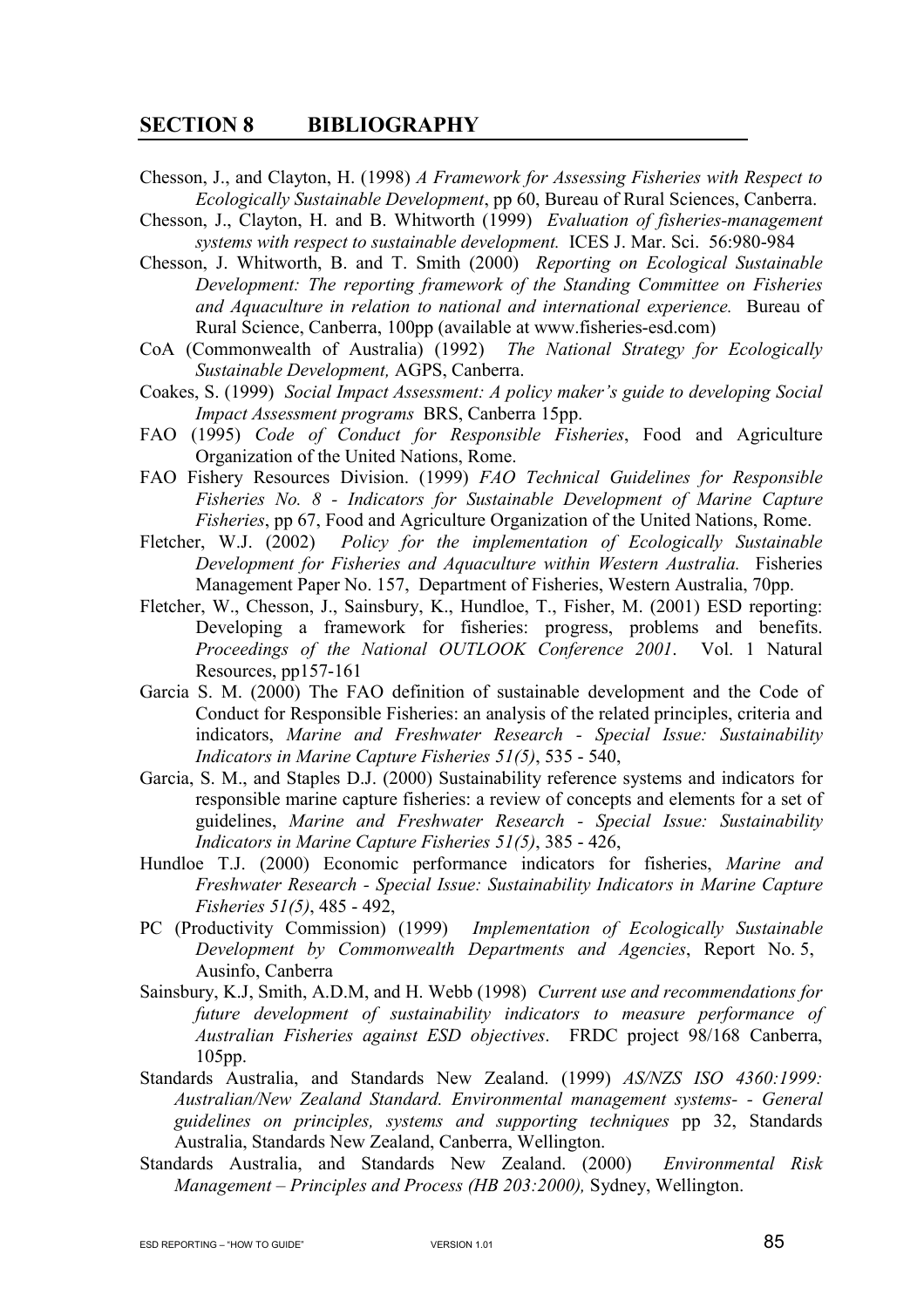Staples, D. (1997) Indicators of Sustainable Development In: *Developing and Sustaining World Fisheries Resources* 2nd World Fisheries Congress, pp719-725

- Stobutzki I.C., Blaber S., Brewer D., Fry, G., Heales D., Jones P., Miller M., Milton D., Salini J., Van der Velde T., Wang U.-G., Wassenberg T., Dredge M., Courtney A., Chilcott K., and Eayrs S. (2000). *Ecological sustainability of bycatch and biodiversity in prawn trawl fisheries*. FRDC Final Report 96/257, 512 pp.
- Whitworth, B., J. Chesson, et al. (2000). *Reporting on ecologically sustainable development in Commonwealth fisheries*. Canberra, Bureau of Rural Sciences
- WCED (1987) *Our Common Future*. World Commission on Environment and Development Oxford University Press, 400pp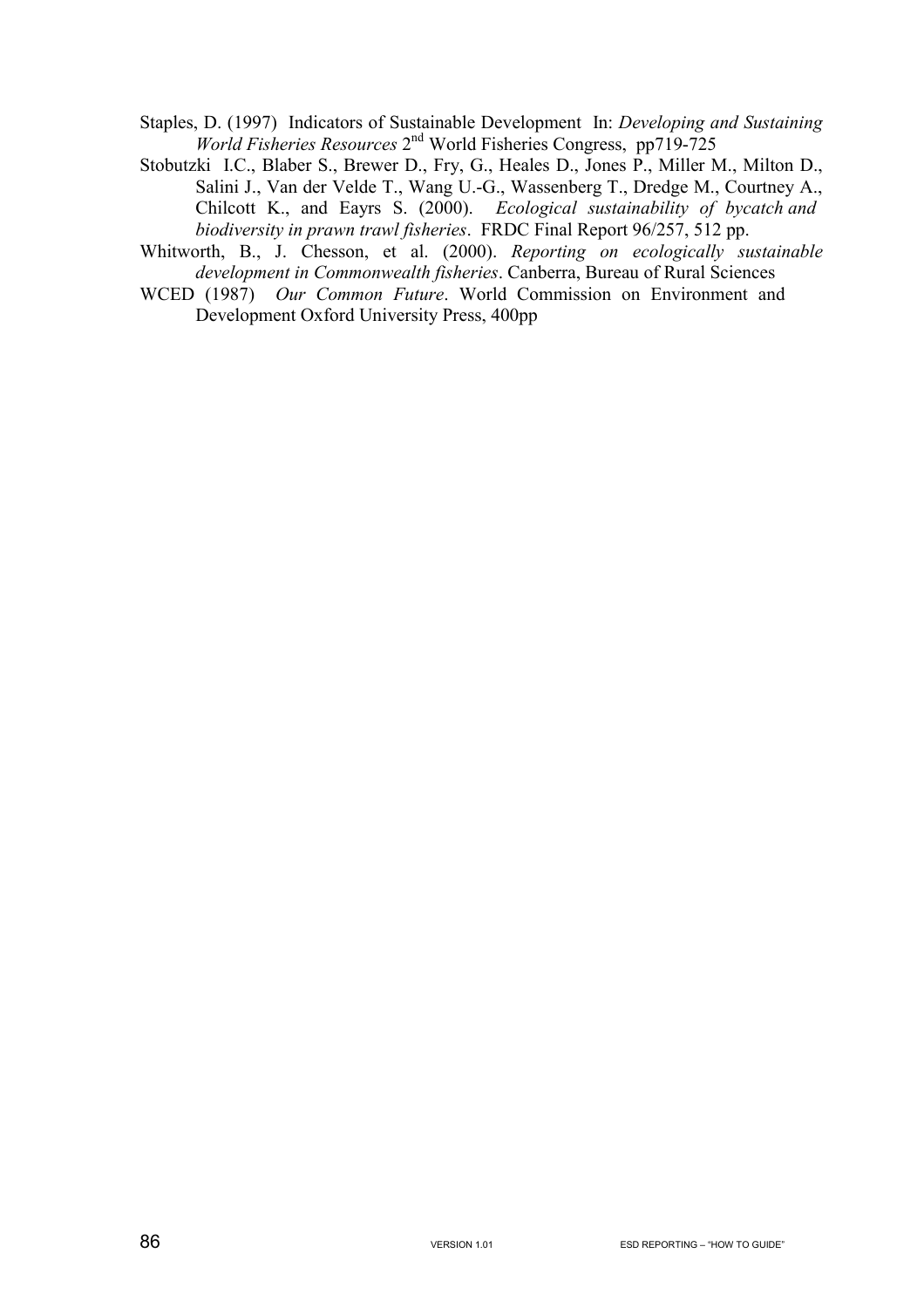# **SECTION 9 ACKNOWLEDGEMENTS**

This report was only possible from the generous support and involvement of many people around the country. Obviously, the financial and logistic support from FRDC was a vital part of this project but there were also significant in-kind contributions from most fisheries management agencies and industry stakeholders.

The project team received a significant level of logistic support, particularly during the initial segment of the project from Tracey McVea (NSW Fisheries), Alex McNee and Tim Smith (BRS) along with Mike Drynan, Michaeli Fulton and Jennifer Doust (AFFA).

Derek Staples (BRS) helped immensely through his facilitation of the early meetings, knowledge of the issues associated with implementing ESD and his general encouragement.

We are indebted to the local case study managers in each jurisdiction that organized the case study meetings, the outputs of which formed the basis of this *Guide*. Most thanks, however, must go to the stakeholder participants at each of the case studies and the ESD Reference group meetings who gave their time to discuss and improve the processes outlined above.

Finally, the text was prepared for publication by Steve Ireland from the Community Relations Branch of the Department of Fisheries in WA.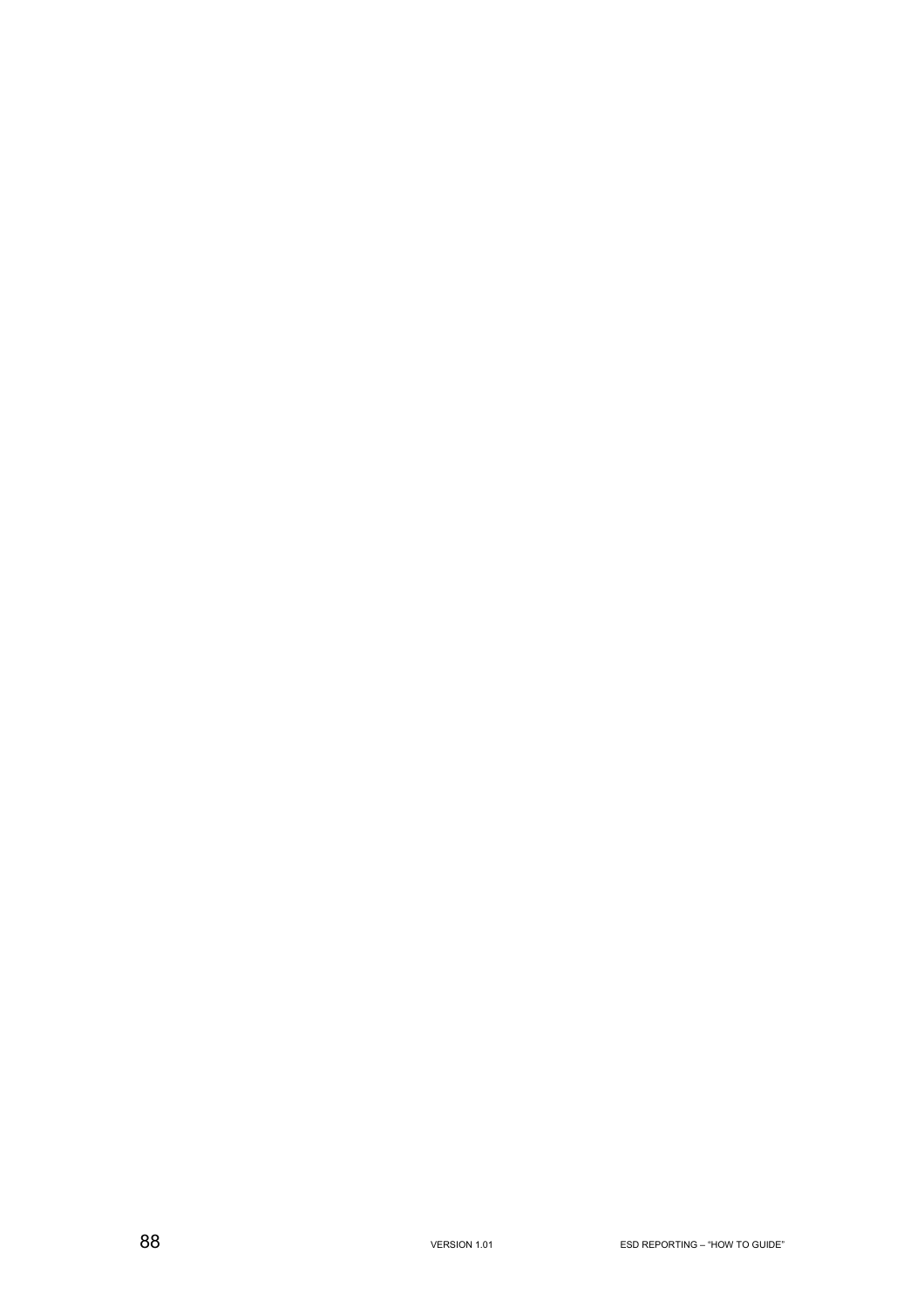# **APPENDIX 1 DETAILS OF THE RISK ASSESSMENT CONSEQUENCE TABLES**

# **A1.1 General**

The six detailed Consequence Tables were designed to assist in the process of rating issues. Because of the current priority to deal with the environmental issues (i.e. to meet the Environment Australia requirements for *Environment Protection and Biodiversity Conservation Act 1999* assessments), most of the tables created so far only cover these types of issues.

The criteria within each level of the tables are qualitative, based on the general table presented above, although in one instance (the Habitat Table), suggestions are presented about what quantitative levels may be relevant to the qualitative levels – but these are only suggestions.

To realistically assess the ecological impacts (not the social impacts, e.g. community attitudes to an activity), as stated above, the assessments must be completed at the level of the relevant local population (unit stock), habitats, and ecosystems within the local bioregion - not at the level of an individual or 'patch'.

The consequences must also be scaled appropriately - from virtually 'nil' through to 'widespread' and 'irreversible'.

The temptation to shift the assessment across into social issues, such as the wastage of non-retained species, beyond any true environmentally-based assessment of ecosystem impact, needs to recognised and allocated to the appropriate section. Such social/political and other non-ecological issues are likely to be just as important to assess as ecological impacts and may alter what happens to the priority of an issue, but it is important to distinguish whether something is a social/moral rating or whether it is an environmentally-based rating.

The suggested Consequence Tables that have been developed for use in the risk assessment do not mimic exactly the eight categories for ESD. This situation has occurred for a number of practical reasons.

In assessing the retained species, it was clear that there needed to be separate Consequence Tables generated for target species and by-product species. In contrast, the categories for major non-retained species are identical to those of target species, because they are both needed to assess the impacts of fishing on fish populations, so the same Consequence Table applies to both.

The 'Protected Species' (not threatened species) table was generated because the public's expectation for many of the species in this category requires that a 'higher' level of protection is expected for them than for other species. As a result, there are some categories of non-retained species that have been categorised according to social values. It is recognised that there may be some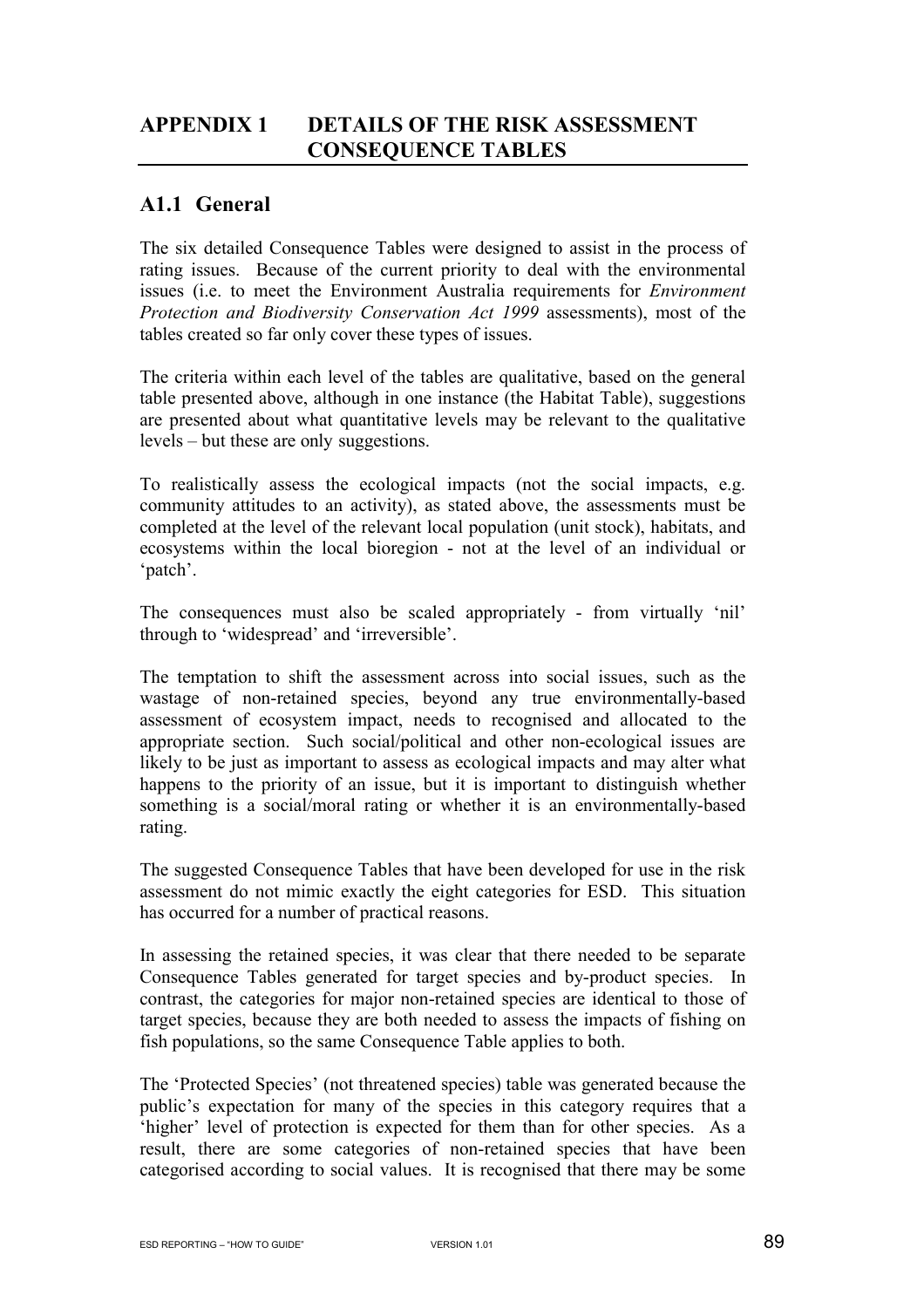inconsistency in this approach, but it is matter of trying to categorise species in a manner that is as 'realistic' as possible.

Ecosystem issues generally fall into two categories - those that may affect the habitat in a rather direct fashion and those that may impact on the ecosystem function in a more indirect manner. Hence two tables were developed.

For, both of these tables, the use of IMCRA-style definitions or other scientifically determined scales (e.g. for World Heritage Area listings) may be useful.

No tables have been generated for the broader environmental impacts (which include impacts on air quality and water quality). Many of these types of issues are already subject to other legislation/standards and over time these will be added to later versions of the *Guide*.

For the social and economic components, at the moment the only Consequence Table generated covers the political outcomes, and this has largely been included only to demonstrate that the concept can be used within these areas. Methods to determine the relative levels of social dependence and sensitivity to change are available from the Bureau of Rural Sciences (using ABS statistics) and these values can be used to identify which towns/communities/regions may be at significant risk following changes to management arrangements.

The following sections will explain each of the six tables in detail. This will include suggestions on how the assessments could be completed/utilised.

# **A1.2 Retained Species (Primary)**

Table A1 Suggested consequence categories for the Major Retained/Non-Retained Species

| Level            | Ecological (Retained: target/Non-retained: major)                                                                                                                                                          |
|------------------|------------------------------------------------------------------------------------------------------------------------------------------------------------------------------------------------------------|
| Negligible (0)   | Insignificant impacts to populations. Unlikely to be measurable<br>against background variability for this population.                                                                                     |
| Minor (1)        | Possibly detectable, but minimal impact on population size and<br>none on dynamics.                                                                                                                        |
| Moderate (2)     | Full exploitation rate, but long-term recruitment/dynamics not<br>adversely impacted.                                                                                                                      |
| Severe (3)       | Affecting recruitment levels of stocks/or their capacity to<br>increase.                                                                                                                                   |
| Major (4)        | Likely to cause local extinctions, if continued in longer term ( <i>i.e.</i> )<br>probably requiring listing of species in an appropriate category of<br>the endangered species list (e.g. IUCN category). |
| Catastrophic (5) | Local extinctions are imminent/immediate                                                                                                                                                                   |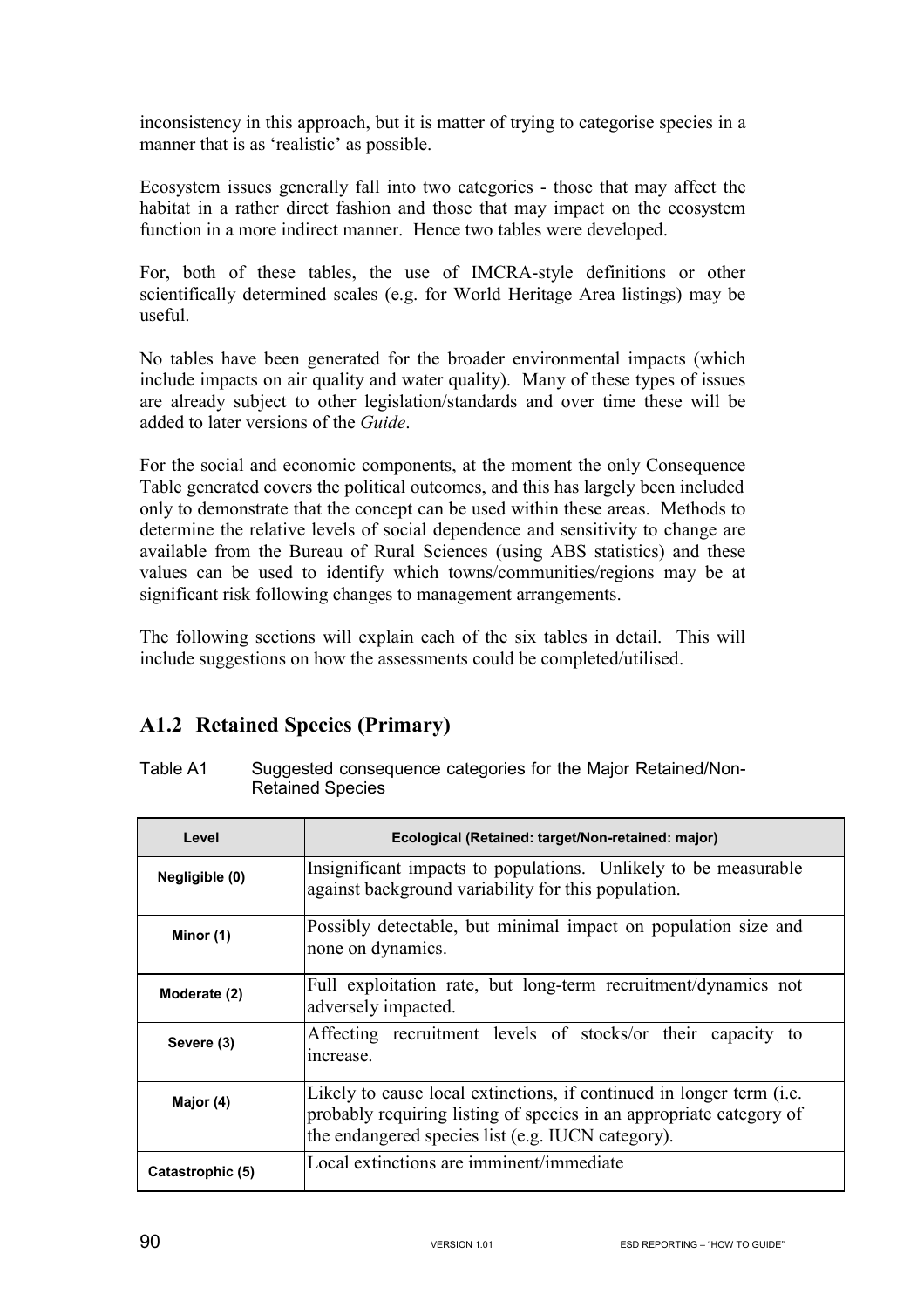#### **A1.2.1 Scale of Assessment**

The risk should be assessed at the level appropriate to the relevant reproducing population – or unit stock of the species, not some arbitrary spatially based unit.

#### **A1.2.2 General Description**

This qualitative table describes the suite of potential consequences that may occur to a population due to fishing. This extends from virtually no impact to complete extinction. This is the appropriate spread of consequences for this type of interaction.

The average target stock of a fishery will probably have at least a moderate level of consequence – this results from most fisheries having objectives related to fully harvesting species but not overfishing them. For those stocks where there is a chance that recruitment overfishing may occur, a higher consequence level should be chosen.

For example, abalone fisheries will often have values in the 'severe' to 'major' categories, depending upon the effectiveness of management controls and compliance because they are especially prone to overfishing. Species with more robust dynamics, such as prawns, are unlikely to ever get past a 'severe' consequence.

#### **A1.2.3 Suggestions**

In assessing the risk of the fishery on each of the target species, the risk assessment should integrate/incorporate the following elements (which themselves may have a number of more detailed factors):

• *The removals, by all sectors (i.e. commercial fishing, recreational fishing, indigenous, illegal and discards).* 

How many fisheries capture this species? Do you know what these amounts are? The greater the relative amounts of catch being removed and the larger the number of other sectors catching the species, the higher the possible consequence is likely to be. This would be increased as the level of uncertainty about the quantum of catch (not the exact amount) by each sector increases.

• *Species biological characteristics/dynamics* 

Does the biology of the species make it more likely to be susceptible to over fishing? For example, is it long-lived and low fecundity, short lived and high fecundity, widely dispersed, local populations only?. Thus, as suggested above, abalone are far more susceptible to over fishing than prawns or many finfish species.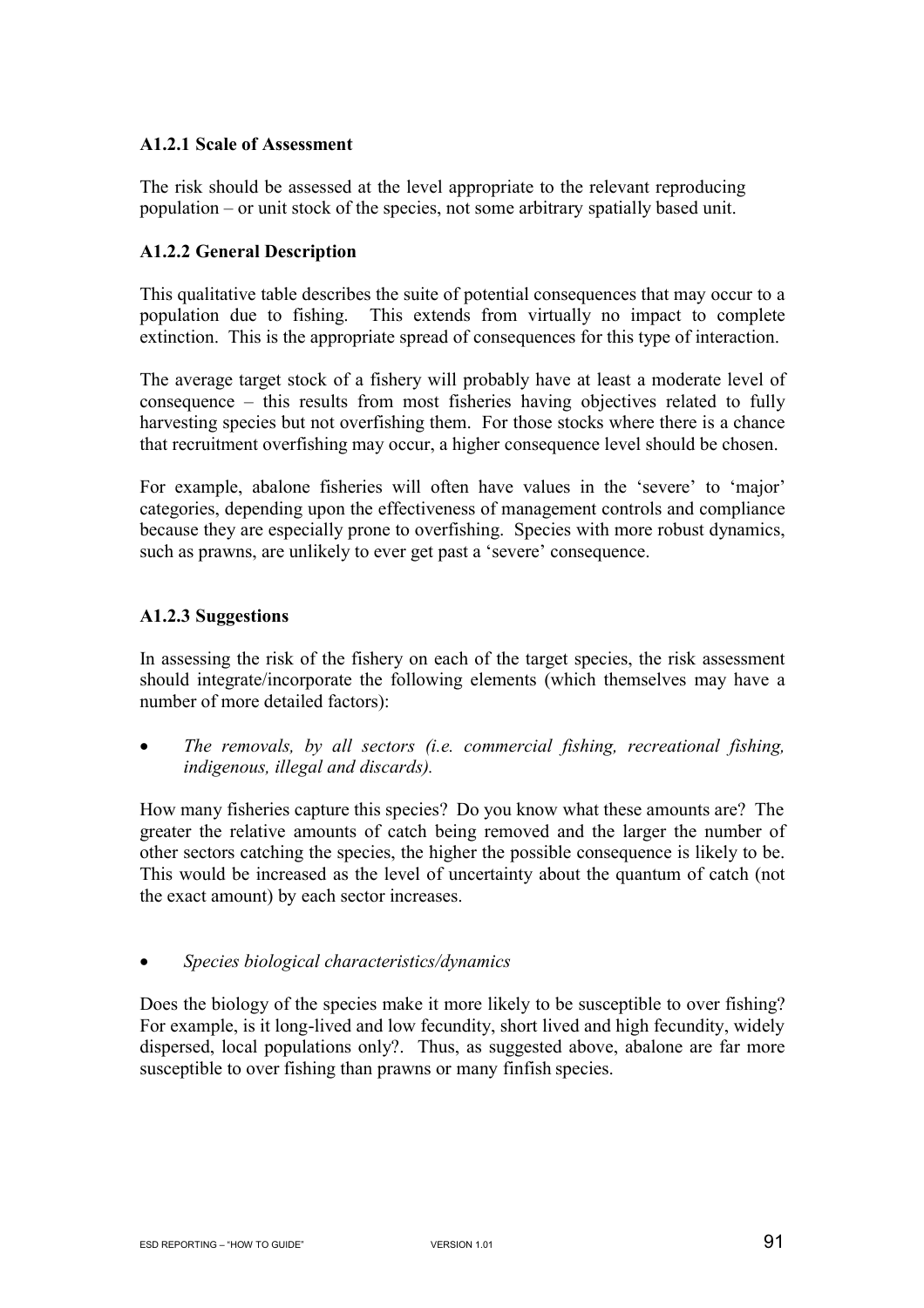• *The current knowledge and understanding available on these issues (including distribution versus area fished)* 

Do you have a large amount of data on the species and the sources of mortality? The less data available, the higher the risk is likely to be.

• *Current management arrangements - their effectiveness and problems* 

Are the current management arrangements, including compliance with rules and effort limitation methods, working? If not, then the potential consequence and/or the likelihood of an unacceptable consequence are likely to be higher. Obviously each of these elements interacts with each other. For example, you may be able to have a relatively large catch on a susceptible species if appropriate management arrangements are imposed combined with effective monitoring that enables external parties to see that these arrangements are working successfully.

# **A1.3 Retained Species (By-Product)**

| Level            | Ecological (RETAINED: By-product/Non-retained: other)                                                                                                       |
|------------------|-------------------------------------------------------------------------------------------------------------------------------------------------------------|
| Negligible (0)   | The area where fishing occurs is negligible compared to where the<br>relevant stock of the species resides $(< 1\%$ ).                                      |
| Minor (1)        | Take in this fishery is small $(< 10\%)$ , compared to total take by all<br>fisheries and these species are covered explicitly elsewhere.                   |
|                  | Take and area of capture by this fishery is small, compared to<br>known area of distribution $(< 20\%)$ .                                                   |
| Moderate (2)     | Relative area of, or susceptibility to capture is suspected to be less<br>than 50% and species do not have vulnerable life history traits.                  |
| Severe (3)       | No information is available on the relative area or susceptibility to<br>capture or on the vulnerability of life history traits of this type of<br>species. |
|                  | Relative levels of capture/susceptibility suspected/known to be<br>greater than 50% and species should be examined explicitly.                              |
| Major (4)        | N/A Once a consequence reaches this point it should be examined<br>using Table A1.                                                                          |
| Catastrophic (5) | N/A (See Table A1).                                                                                                                                         |

Table A2 Suggested consequence categories for the By-Product Species/Minor Non-retained species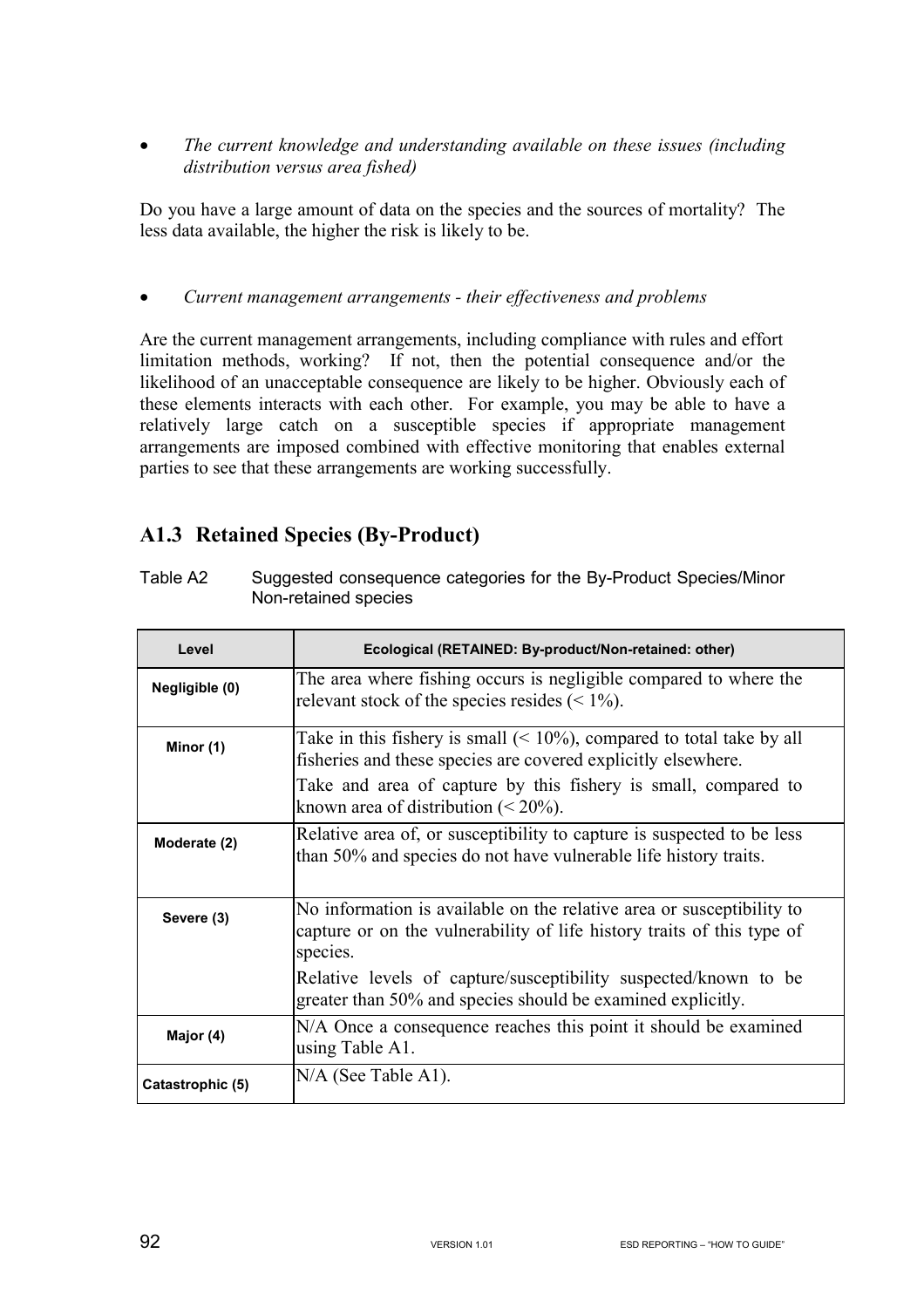### **A1.3.1 Scale of Assessment**

This should be assessed at the level of a locally reproducing population – unit stock (if known).

### **A1.3.2 General Description**

The species relevant to this table are those in the by-product branches or minor elements of the non-retained species, where there may not be a large amount of specific data available. This table was designed to produce reasonably robust consequence levels up to the point where this was appropriate  $-$  i.e. the moderate level. Anything higher than this must be assessed separately using the previous Consequence Table or by the collection of more information to determine if a lower consequence values is valid.

## **A1.3.3 Suggestions**

Assessing the risk of having this fishery for each component should integrate/incorporate

- only the species affected by the fishery being examined,
- the relative impact of this fishery compared to the distribution of the species and other impacts on the stocks.
- the biological characteristics and dynamics of the species captured, and
- the current knowledge and understanding available on these issues and current management arrangements.

# **A1.4 Protected Species**

| Table A3 |                    | Suggested consequence levels for the impact of a fishery on |  |  |  |  |
|----------|--------------------|-------------------------------------------------------------|--|--|--|--|
|          | Protected species. |                                                             |  |  |  |  |

| Level            | <b>Ecological</b>                                    |
|------------------|------------------------------------------------------|
| Negligible (0)   | Almost none are impacted                             |
| Minor (1)        | Some are impacted but there is no impact on stock    |
| Moderate (2)     | Levels of impact are at the maximum acceptable level |
| Severe (3)       | Same as target species                               |
| Major (4)        | Same as target species                               |
| Catastrophic (5) | Same as target species                               |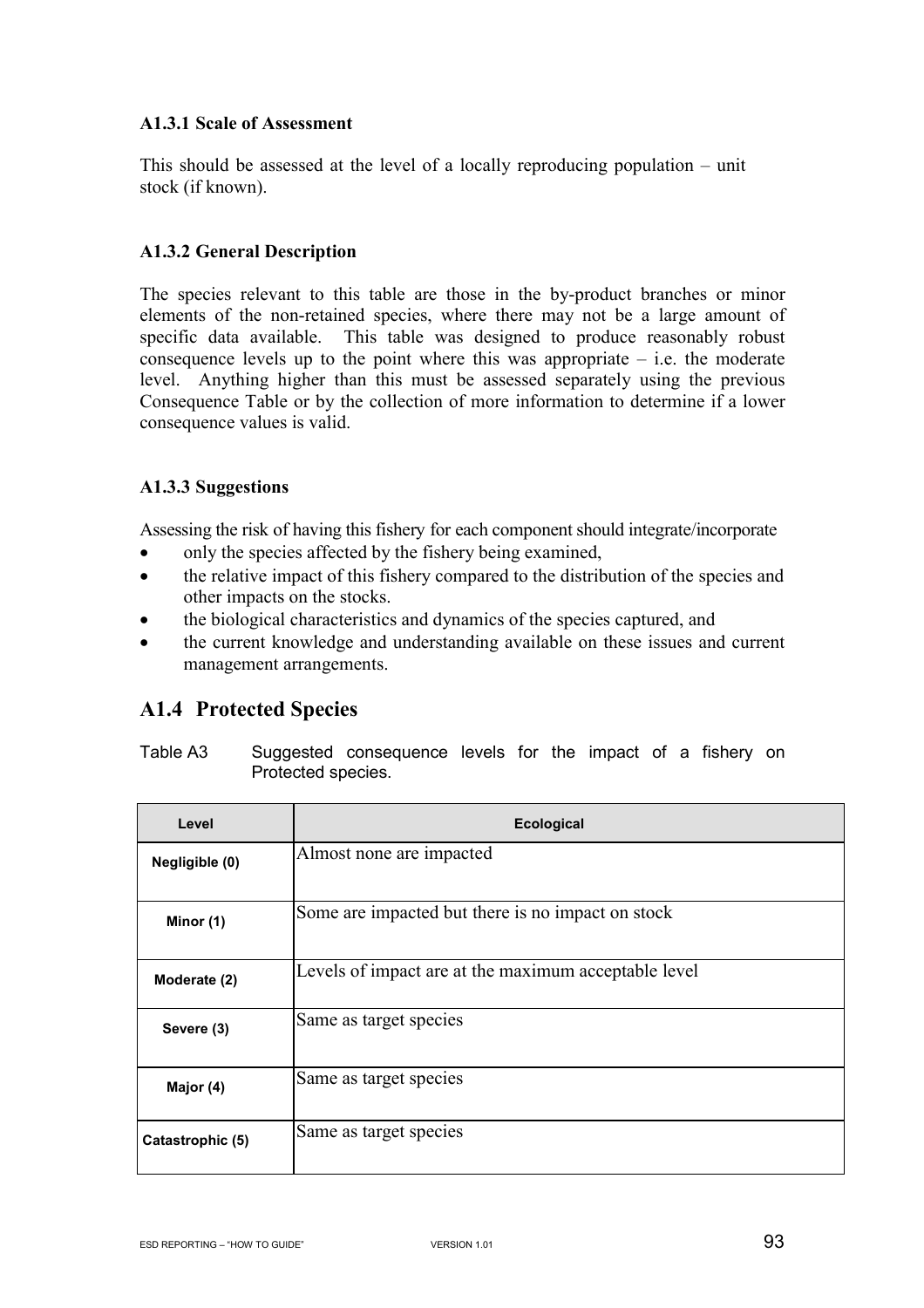#### **A1.4.1 Scale of Assessment**

This is assessed at the level of a locally reproducing population – unit stock (if known).

### **A1.4.2 General**

This table was generated because the criteria for assessing the impact on the species on the protected list appear to be more stringent than merely using ecological criteria. Thus, there appears to be a level of social/moral add-on attached to these species and therefore the criteria are different than species not on the list.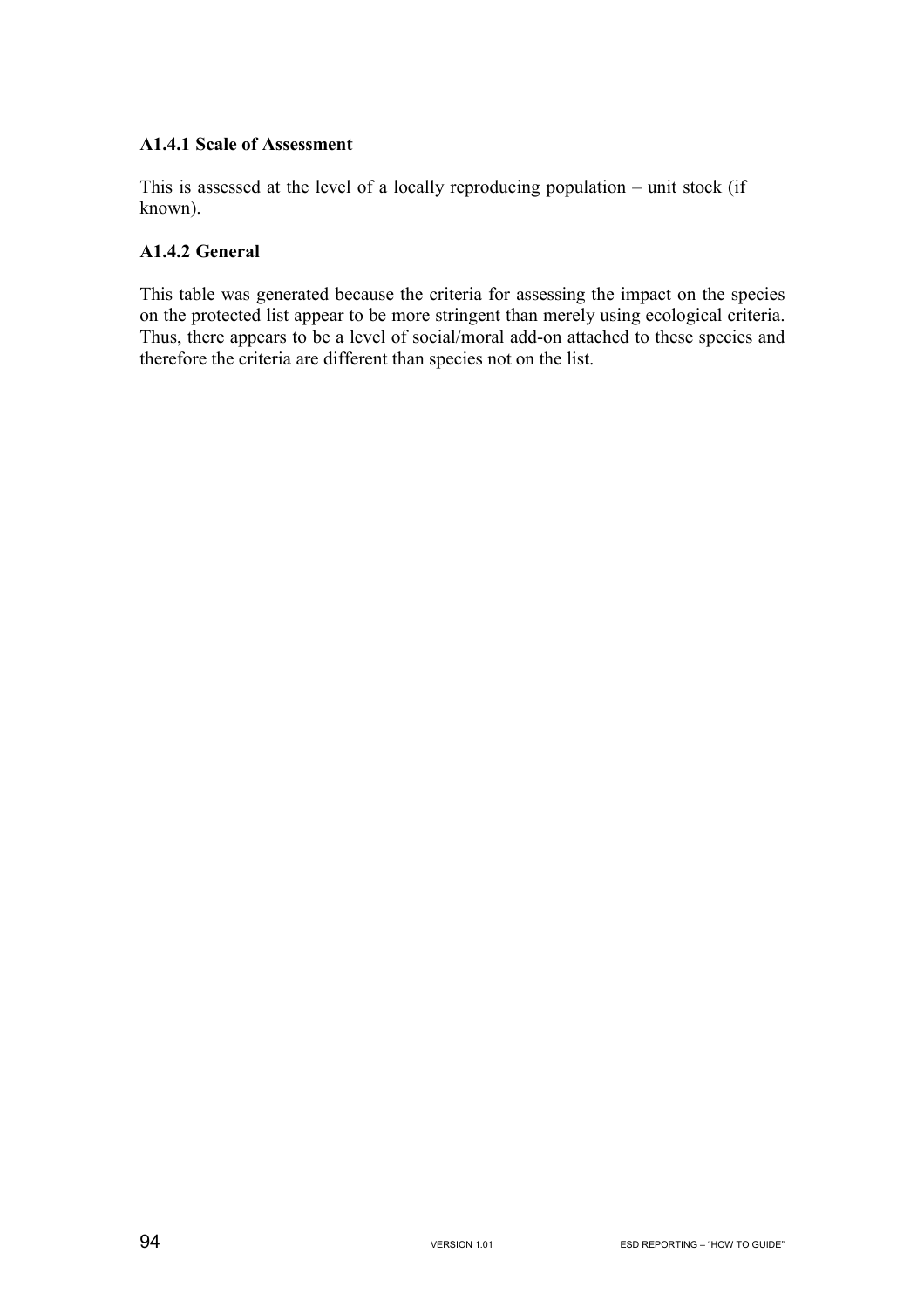# **A1.5 Habitat Issues**

| Table A4 | Suggested consequence levels for the impacts of a fishery on |  |  |  |
|----------|--------------------------------------------------------------|--|--|--|
|          | habitats.                                                    |  |  |  |

| Level            | <b>Ecological (HABITAT)</b>                                                                                                                                                                                                                                                                                                            |
|------------------|----------------------------------------------------------------------------------------------------------------------------------------------------------------------------------------------------------------------------------------------------------------------------------------------------------------------------------------|
| Negligible (0)   | Insignificant impacts to habitat or populations of species making up<br>the habitat – probably not measurable levels of impact. Activity<br>only occurs in very small areas of the habitat, or if larger area is<br>used, the impact on the habitats from the activity is unlikely to be<br>measurable against background variability. |
|                  | (Suggestion- these could be activities that affect $\leq$ 1% of original<br>area of habitat or if operating on a larger area, have virtually no<br>direct impact)                                                                                                                                                                      |
| Minor (1)        | Measurable impacts on habitat(s) but these are very localised<br>compared to total habitat area.                                                                                                                                                                                                                                       |
|                  | (Suggestion – these impacts could be $\leq 5\%$ of the original area of<br>habitat)                                                                                                                                                                                                                                                    |
| Moderate (2)     | There are likely to be more widespread impacts on the habitat but<br>the levels are still considerable acceptable given the % of area<br>affected, the types of impact occurring and the recovery capacity of<br>the habitat.                                                                                                          |
|                  | (Suggestion $-$ for impact on non-fragile habitats this may be up to<br>50% [similar to population dynamics theory] - but for more fragile<br>habitats, to stay in this category the percentage area affected may<br>need to be smaller, e.g. $20\%$ )                                                                                 |
| Severe (3)       | The level of impact on habitats may be larger than is sensible to<br>ensure that the habitat will not be able to recover adequately, or it<br>will cause strong downstream effects from loss of function.                                                                                                                              |
|                  | (Suggestion - Where the activity makes a significant impact in the<br>area affected and the area $> 25$ - 50% [based on recovery rates]<br>of habitat is being removed)                                                                                                                                                                |
| Major (4)        | Substantially too much of the habitat is being affected, which may<br>endanger its long-term survival and result in severe changes to<br>ecosystem function.                                                                                                                                                                           |
|                  | (Suggestion this may equate to $70$ - 90% of the habitat being<br>affected or removed by the activity)                                                                                                                                                                                                                                 |
| Catastrophic (5) | Effectively the entire habitat is in danger of being affected in a<br>major way/removed.                                                                                                                                                                                                                                               |
|                  | (Suggestion: this is likely to be in range of $> 90\%$ of the original<br>habitat area being affected).                                                                                                                                                                                                                                |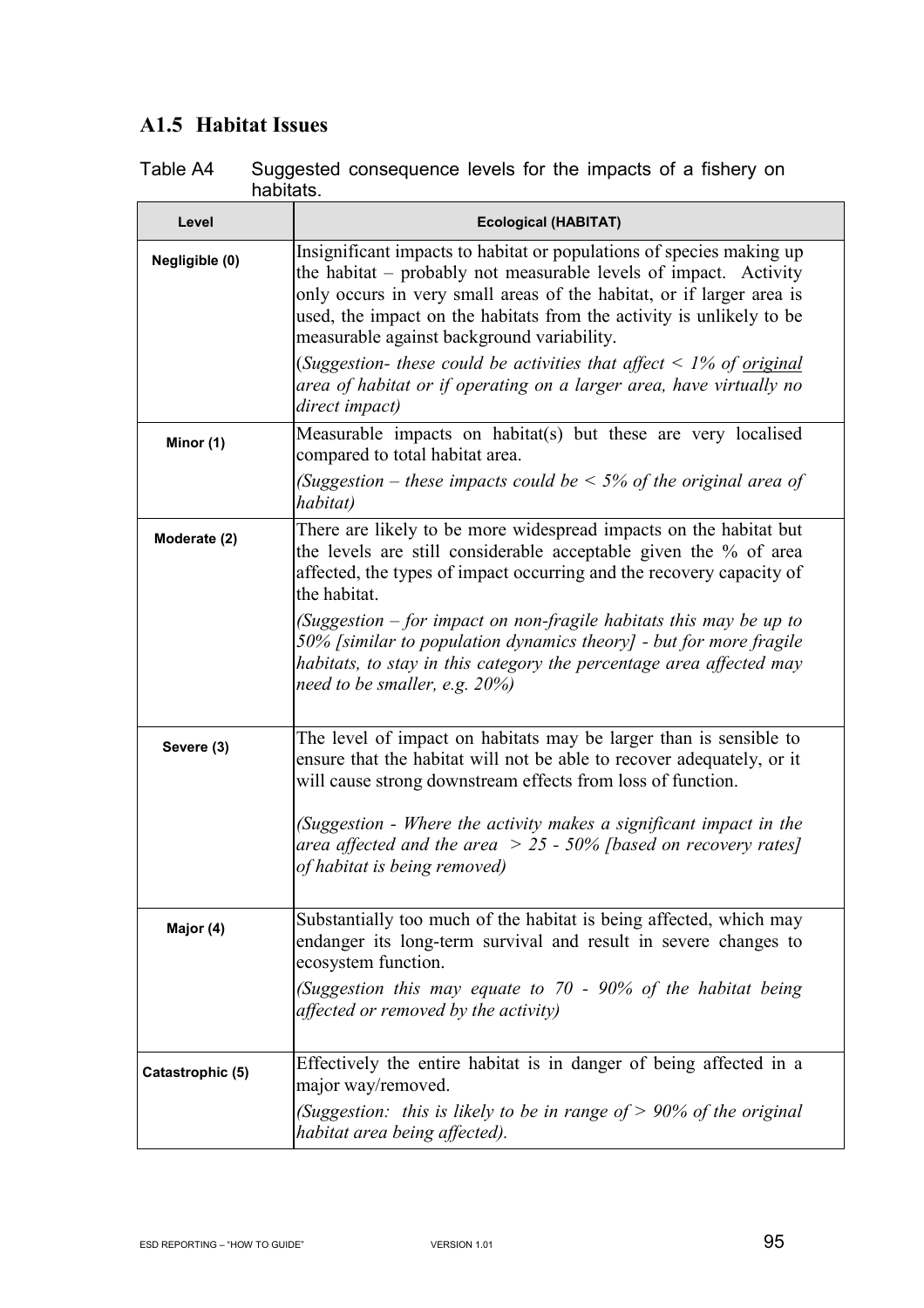#### **A1.5.1 Scale of Assessment**

Habitat (attached species  $-e.g.$  seagrass/coral) assessed at the regional habitat level, defined as the entire habitat equivalent to that occupied by the exploited stock. The real extent against which impacts should be judged is not the current distribution, but what is considered the best estimate of the original extent of the habitat.

### *General*

There should be some inverse relationship between the relative level of potential impact on a habitat from an activity and the relative extent of the habitat over which the activity can be allowed to occur. For example, the real extent over which dredging, which is usually classed as one of the most destructive forms of fishing, should be allowed, would be much smaller than that for less destructive methods such as line fishing.

Determining what is an acceptable level of loss or disruption to a habitat may involve examining the impacts on the dynamics of the habitat species, but also the indirect impacts of the species reliant on the habitat. Obviously, some habitats are more fragile than others, which will affect the levels of disturbance they can withstand sustainably. Furthermore, some habitats form important functions such as juvenile fish habitats and this may need to be included in the determination of the levels of acceptable disturbance for each region/activity.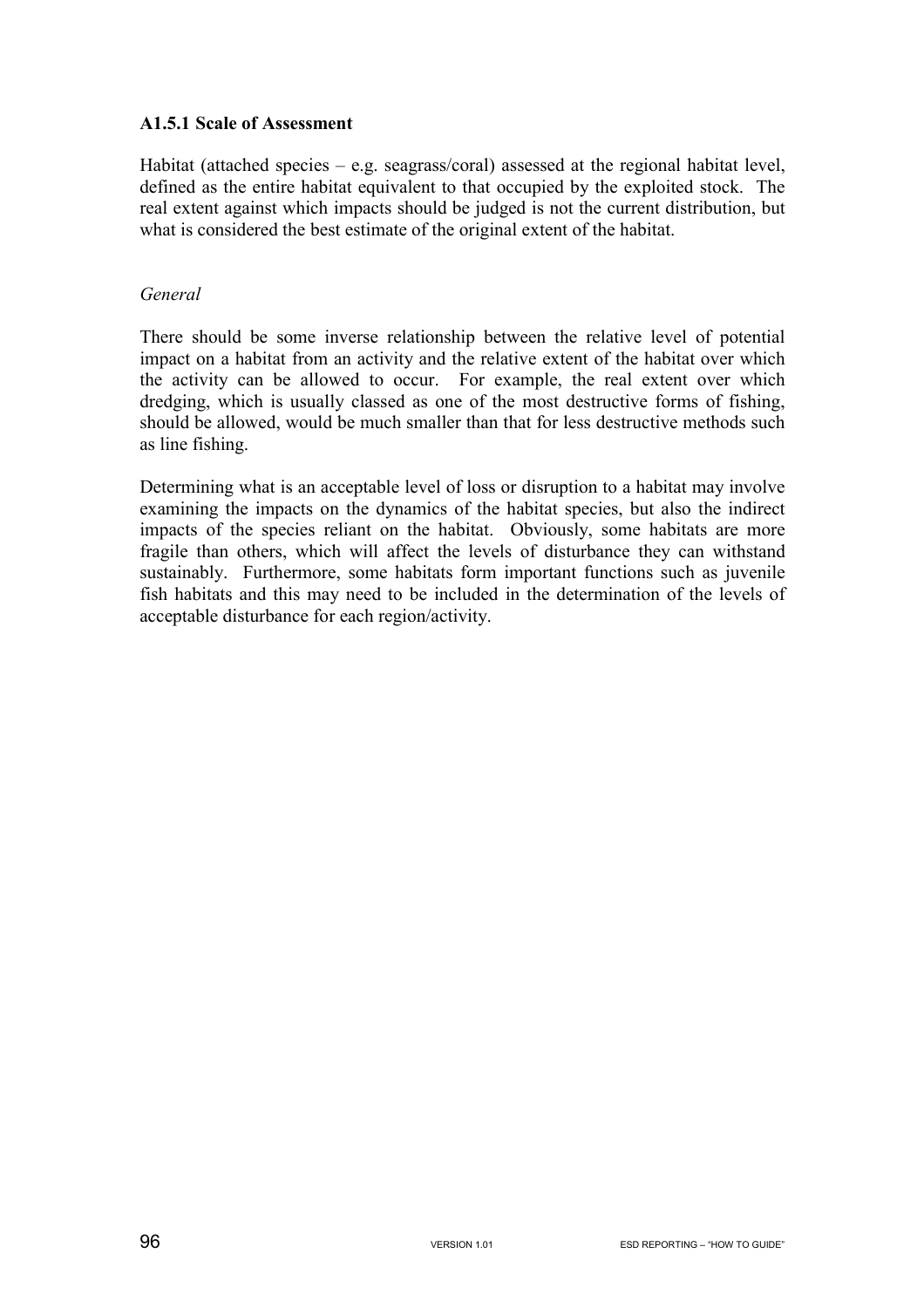# **A1.6 Ecosystem Issues**

Table A5 Suggested consequence levels for the impact of a fishery on the general ecosystem/trophic levels.

| Level            | <b>Ecological (ECOSYSTEM)</b>                                                                                                                                                                                                                        |
|------------------|------------------------------------------------------------------------------------------------------------------------------------------------------------------------------------------------------------------------------------------------------|
| Negligible (0)   | General - Insignificant impacts to habitat or populations, Unlikely to be<br>measurable against background variability<br>Ecosystem: Interactions may be occurring but it is unlikely that there<br>would be any change outside of natural variation |
| Minor (1)        | Ecosystem: Captured species do not play a keystone role – only minor<br>changes in relative abundance of other constituents.                                                                                                                         |
| Moderate (2)     | Ecosystem: measurable changes to the ecosystem components without<br>there being a major change in function. (no loss of components).                                                                                                                |
| Severe (3)       | Ecosystem: Ecosystem function altered measurably and some function<br>or components are locally missing/declining/increasing outside of<br>historical range $\&$ /or allowed/facilitated new species to appear.<br>Recovery measured in years.       |
| Major (4)        | Ecosystem: A major change to ecosystem structure and function<br>(different dynamics now occur with different species/groups now the<br>major targets of capture)<br>Recovery period measured in years to decades.                                   |
| Catastrophic (5) | Ecosystem: Total collapse of ecosystem processes.<br>Long-term recovery period may be greater than decades.                                                                                                                                          |

#### **A1.6.1 Scale of Assessment**

The indirect impacts due to flow-on effects of food chain interactions should be assessed at the regional/bioregional level – this is equivalent to the 'species'/unit stock scale. Thus, this assessment should not be completed just for the area where the fishery operates, unless this is the entire extent of this community/bioregion.

#### **A1.6.2 General**

The changes to the ecosystem from the removal of prey/predators on the food chain are, in most cases, a difficult concept to even define. The qualitative criteria presented in the table are there to be functionally equivalent to the criteria generated for a species – i.e. from no measurable impacts through to extinction.

Unlike the impacts on target species or even impacts on habitats, documented examples of these effects are both fewer and more varied in their outcomes. In general, flow-on trophic-related effects only occur *after* the collapse of the target stock(s) - not before.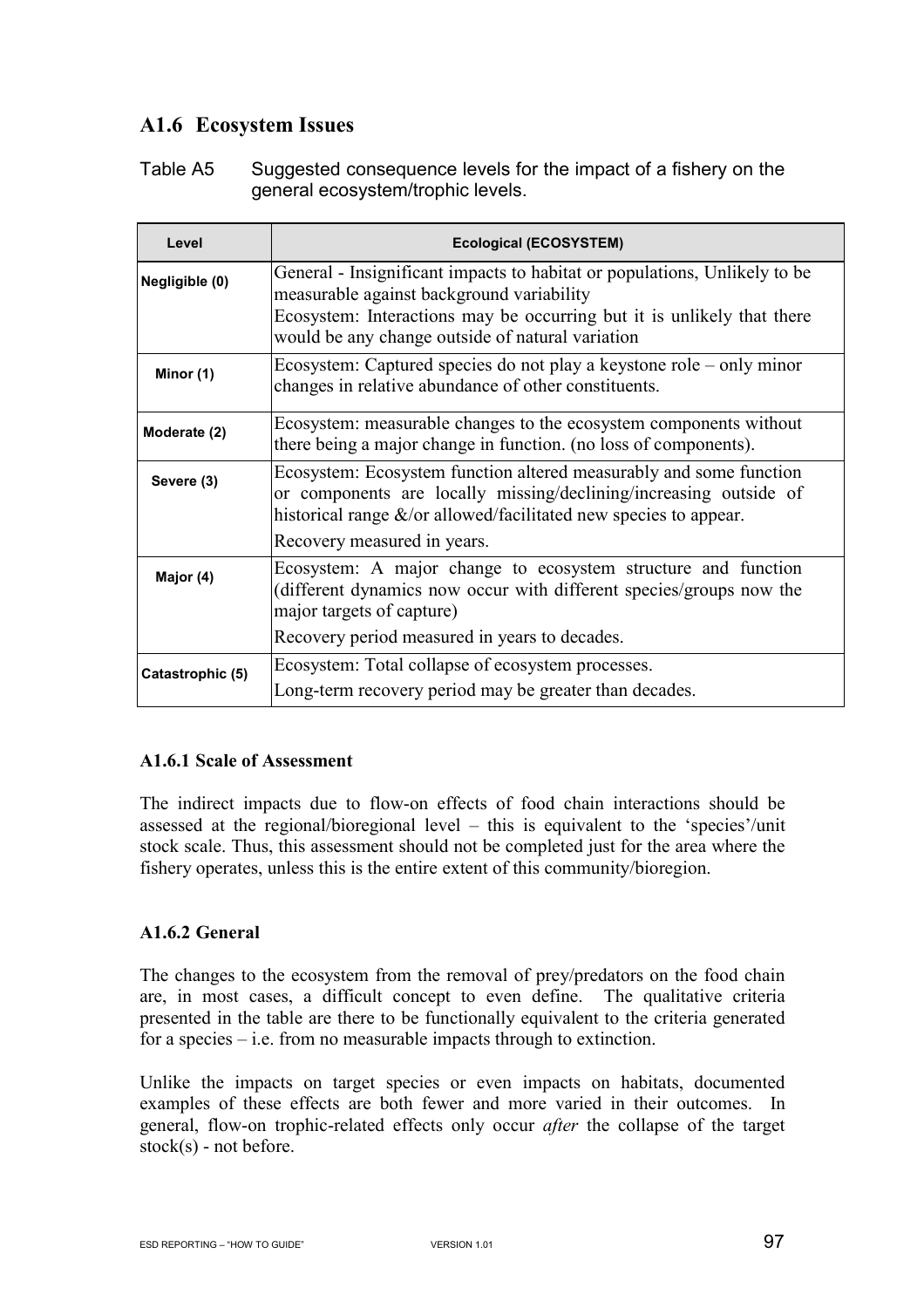The only circumstances where these trophic-related effects may possibly occur before a collapse would be restricted to situations where the target stock plays a keystone role in the ecosystem – either as a 'predator'– (e.g. sea otters, urchins and macroalgae – leading to either kelp beds or barren grounds, depending upon whether sea otters are present or not), or the sole 'prey' of a predator.

# **A1.7 Social/Political Consequences**

| Table A6 | Possible consequence levels for impacts of management of a fishery |
|----------|--------------------------------------------------------------------|
|          | at a political level                                               |

| Level            | <b>SOCIAL - POLITICAL</b>                                                                                                                                                                                                                                                                                                                                                                                                                                                                                                                                                                                                                             |
|------------------|-------------------------------------------------------------------------------------------------------------------------------------------------------------------------------------------------------------------------------------------------------------------------------------------------------------------------------------------------------------------------------------------------------------------------------------------------------------------------------------------------------------------------------------------------------------------------------------------------------------------------------------------------------|
| Negligible (0)   | No impact - would not have any flow-on impacts to the local<br>community. No fisheries department staff would need to make a<br>statement.                                                                                                                                                                                                                                                                                                                                                                                                                                                                                                            |
| Minor (1)        | May have minor negative impact on the community (for example,<br>small number of job losses) but these impacts would be easily<br>absorbed.                                                                                                                                                                                                                                                                                                                                                                                                                                                                                                           |
| Moderate (2)     | Some increase in unemployment and decrease in overall income<br>to which the community will adjust over time. Some community<br>concern, which may translate to some political action or other<br>forms of protest.                                                                                                                                                                                                                                                                                                                                                                                                                                   |
| Severe (4)       | Significant reductions in employment and income associated with<br>the fishery. Significant employment and income flow-on effects<br>to other community businesses, as reduced income and increased<br>unemployment in fishing works its way through the local<br>Significant levels of community concern over the<br>economy.<br>future of the community, which may translate to political action<br>or other forms of protest.                                                                                                                                                                                                                      |
| Major (6)        | High level of community impacts which the community could not<br>successfully adapt to without external assistance.<br>Significant<br>level of protest and political lobbying likely.<br>Large-scale<br>employment and income losses in the fishing sector of the local<br>Significant flow-on effects in terms of increasing<br>economy.<br>unemployment and income reductions as a consequence of<br>changes to the fishery. Decline in population and expenditure-<br>based services (e.g. schools, supermarkets, bank). Population<br>declines as families leave the region looking for work.                                                     |
| Catastrophic (8) | Large-scale impacts well beyond the capacity of the community<br>to absorb and adjust to. Likely to lead to large-scale rapid decline<br>in community income and increase in unemployment in areas<br>directly and indirectly related to fishing. May lead to large-scale<br>and rapid reduction in population as families leave the region.<br>Likely to lead to high levels of political action, protest and<br>conflict. Significant reduction in access to private and public<br>sector services, as businesses become unviable and target<br>populations needed to attract government and commercial<br>services decline below threshold levels. |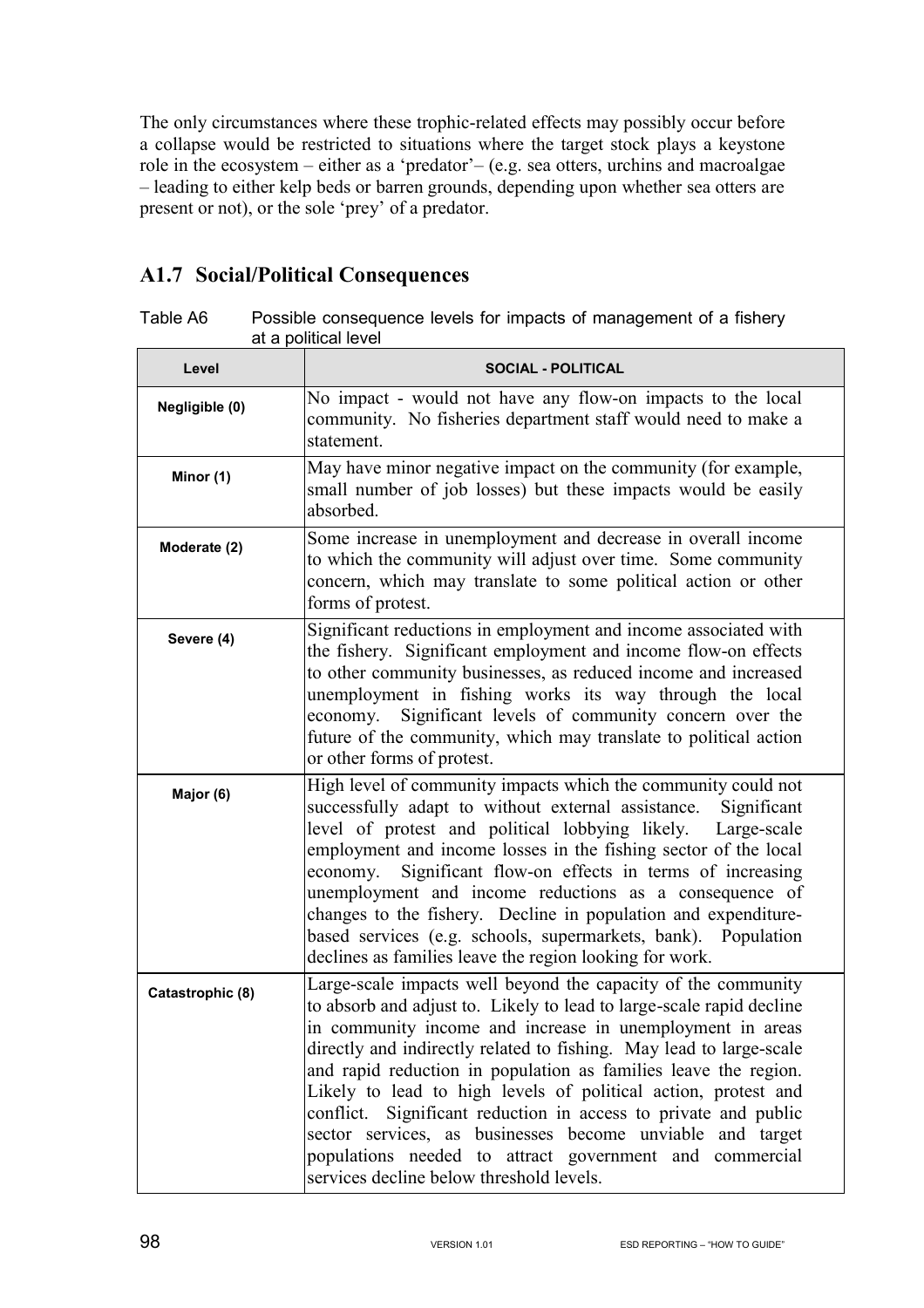#### **A1.7.1 Scale of Assessment**

In this case, the affected community would include those towns that derive a significant proportion of employment and or income from the fishery, either directly or indirectly.

### **A1.7.2 General**

An understanding of the social impacts of fisheries management decisions does not assume either that fisheries management decisions will be made to minimise social impacts at the expense of ecological considerations - or that fisheries management agencies are responsible for intervening to minimise the social impacts of their actions.

At best, if a management agency is aware that a management action will have severe - or worse - social impacts on a local community, they should bring this to the attention of relevant state, local or Commonwealth agencies. For example, the decision to deregulate the dairy industry was taken and implemented by the relevant agriculture departments. At the time, an assessment of potential social impacts was undertaken and identified those rural communities least likely to be able to absorb any negative impacts.

As a result, assistance was provided in the form of employment and small business programs by the Commonwealth agency with responsibility for small business. The original decision was not affected and the agriculture agencies were not expected to respond to the community impacts, as this was outside their area of responsibility.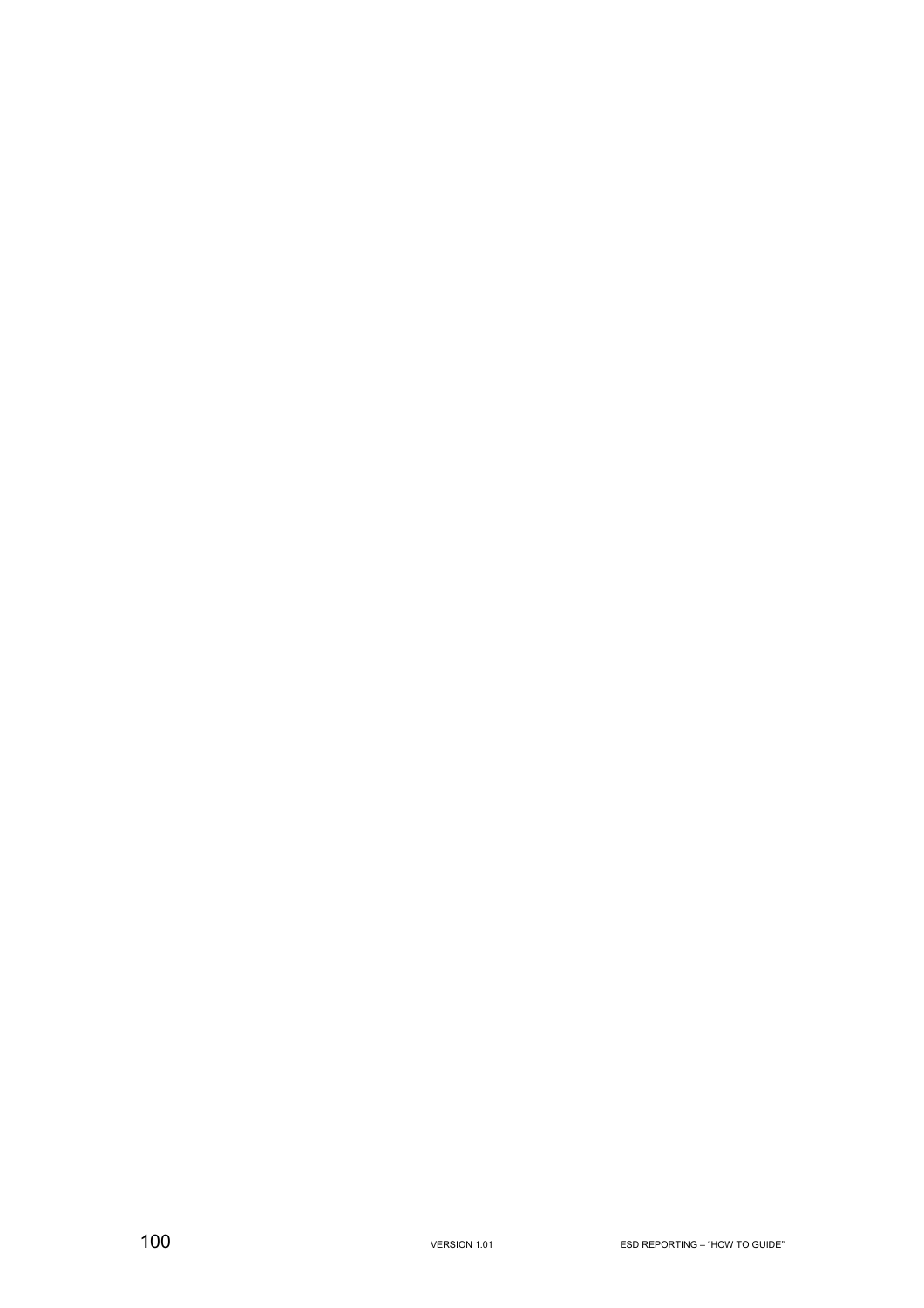# **APPENDIX 2 ADVICE AND EXAMPLES FOR COMPLETION OF REPORTS**

# **A2.1 Retained Species**

### **A2.1.1 Objectives**

The most common objective for retained species is: *To maintain the spawning stock of {*insert species name here*} at or above an appropriate level that minimises the risk of recruitment overfishing.* 

The justification for this objective relates to the normal fisheries management requirement to keep recruitment levels unaffected by a reduction in spawning stock. This does not mean that recruitment will necessarily be constant or high, just that it should only vary due to environmental factors – not from the impact of the fishery.

Meeting this objective should ensure sufficient spawning stock to continue recruitment at levels that will replenish that taken by fishing, predation and other environmental factors.

Depending upon the species and other issues, it may be required to have an objective that is more conservative than this (for example – if the decline in biomass that causes growth overfishing occurs before the level where recruitment overfishing occurs). There may be other economic or socially-based reasons for why this objective is not used, with either a more aggressive or more conservative approach taken. In either case, these would need to be justified.

For example, it may be that in order to keep the catch levels at an economically viable levels, the objective may need to keep a higher biomass than would be necessary if avoiding recruitment overfishing was the only issue.

A more interesting issue would be if the overall take of the fishery can only be maximised where one of the more vulnerable species are pushed to levels that may be beyond the point where their recruitment was being affected to some degree (this may happen in multi-species trawl fisheries). Justifying this on ecological grounds, whilst possibly being the most economic, may now be difficult given the introduction of various legislation – for example, the federal *Environment Protection and Biodiversity Conservation Act 1999*.

## **A2.1.2 Indicators**

There are a variety of indicators that can be used to measure the performance of the retained species. A full account of these will be presented in the companion technical report that is being written.

However, in general the types of indicators and their robustness varies from relatively simple measures such as catch, to the use of sophisticated models that have estimates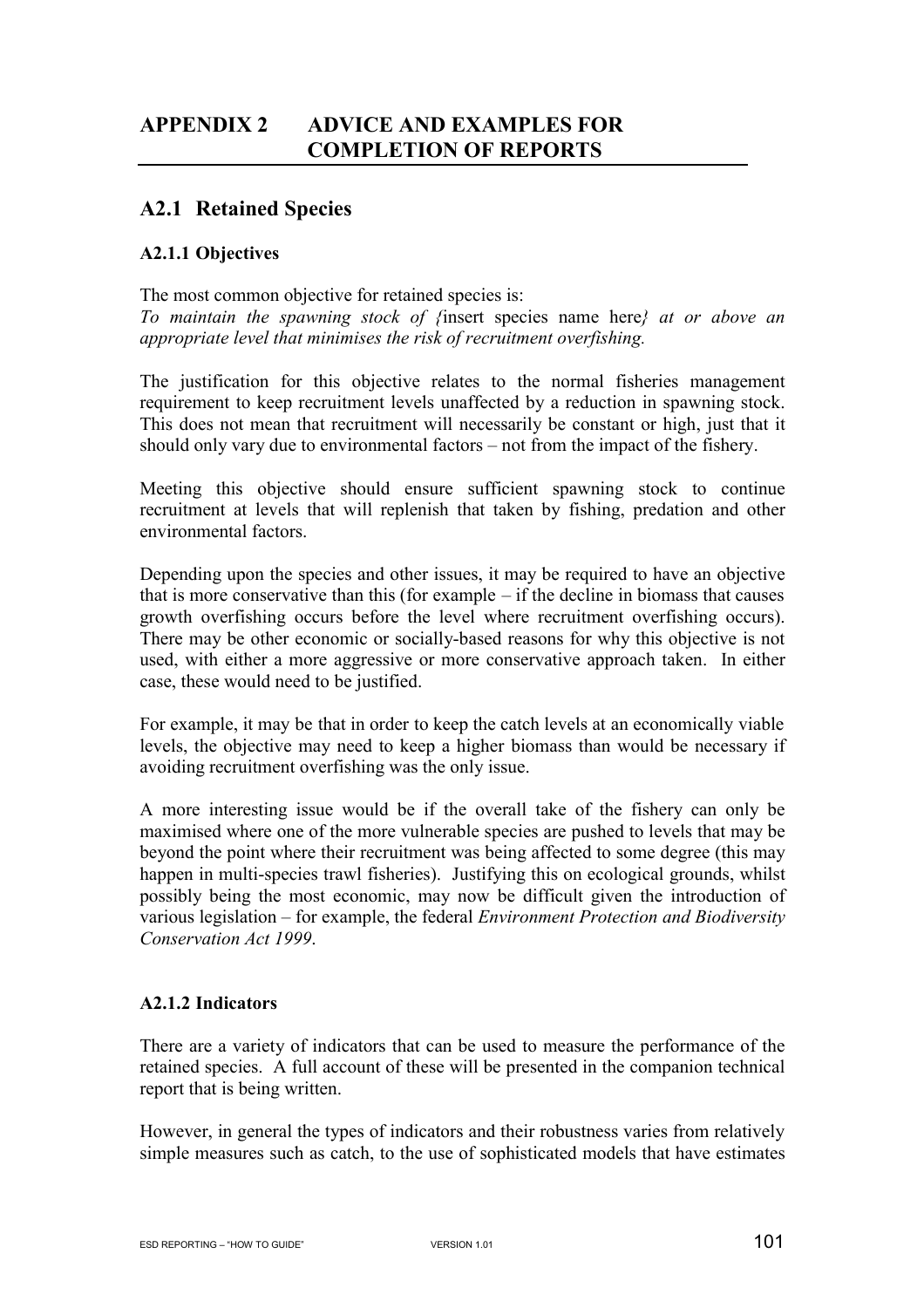of actual spawning biomass derived from multiple fishery-dependent and independent inputs.

There is little likelihood that all (or even a high percentage of) exploited stocks will have a very precise measure of spawning biomass as indicators. For stocks where current fishing effort is considered minimal, having detailed data should not be necessary (in fact, this would be against ESD principles because it is a waste of resources to measure them).

However, for others where the exploitation rate appears to be aggressive, larger levels of data are likely to be required. Consequently, there is a need to match the level of risk associated with the relative rate of exploitation with the types and quantities of data used to monitor performance (See Table A7).

Thus, where the risks (exploitation rate) are low, only crude indicators of performance are likely to be needed. Where the risks are higher and the management approach is more aggressive, leading to a relatively high exploitation rate, more robust and precise measures of abundance will be needed.

| <b>Exploitation Rate/Risk</b> | <b>Likely Indicators/Performance Limits Required</b> |
|-------------------------------|------------------------------------------------------|
| LOW                           | Catch or Effort Only                                 |
|                               | Crude (Catch Per Unit Effort - CPUE)                 |
|                               | (i.e. low robustness).                               |
| <b>MODERATE</b>               | Reasonable CPUE, possibly some extra/occasional      |
|                               | biological sampling                                  |
|                               | (i.e. moderate robustness).                          |
| <b>HIGH</b>                   | Good CPUE &/or Fishery Independent Surveys,          |
|                               | probably biological sampling - leading to estimates  |
|                               | of biomass/exploitation rates                        |
|                               | (i.e. high robustness).                              |

Table A7 Comparisons between the relative rates of exploitation of a stock and the different classes of indicators that could be used to measure performance.

In completing the initial assessment for a fishery, where there is a mismatch between relative exploitation and the method of monitoring, there are two courses of action available. The level of exploitation may need to be reduced to a level commensurate to the data quality being collected. Alternatively, the level of data quality could be increased to an acceptable level.

This decision on which of these is the most appropriate is likely to be based on the value of the fishery - can the fishery 'afford' to increase the level of monitoring or not?

Where alternative or additional management actions are needed (including any additional monitoring) these should be described under the headings related to "Future Management Actions" and summarised under the "Comments & Actions" heading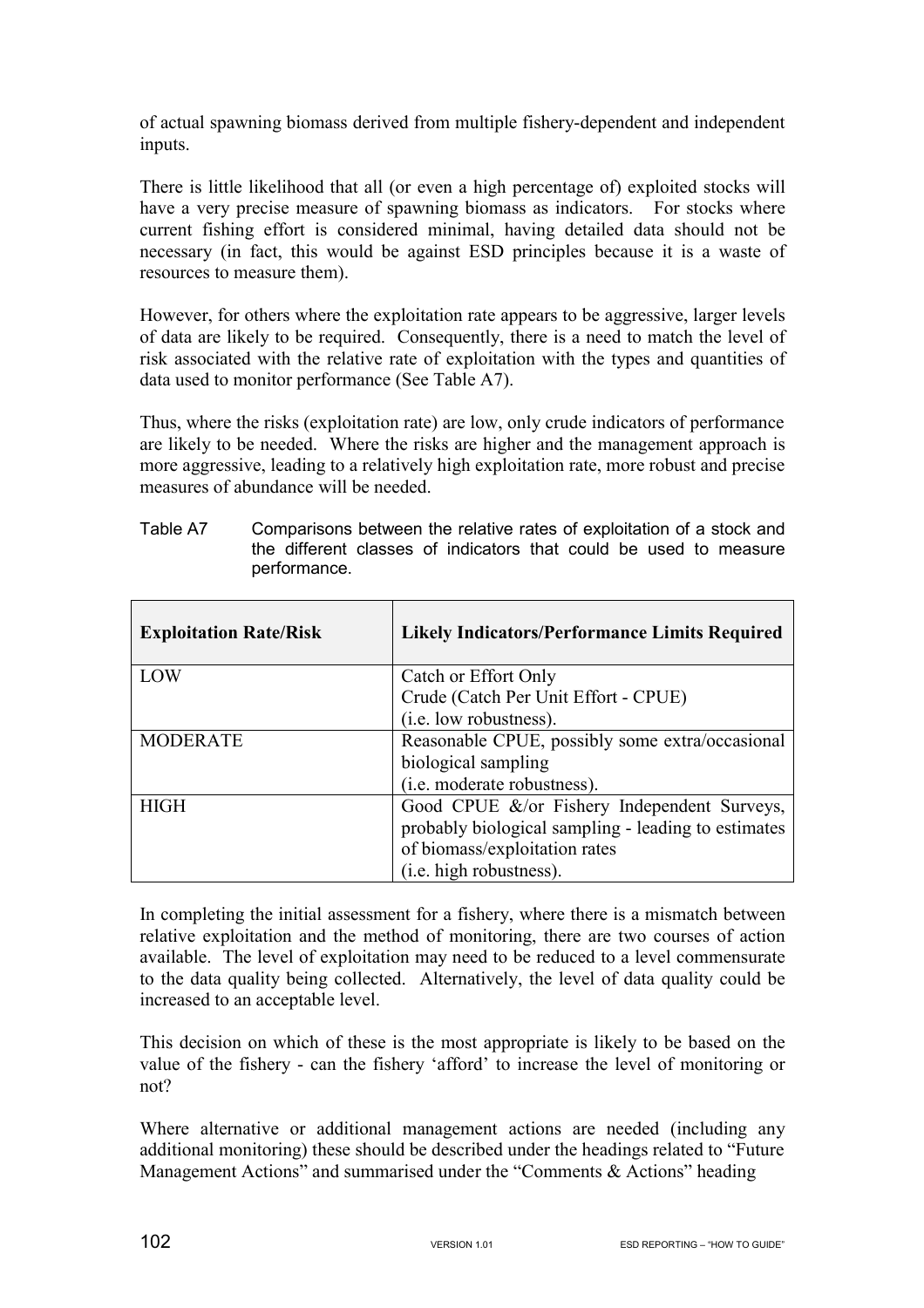#### **A2.1.3 Performance Measures**

The most common performance measures for the issues related to retained species are 'limit reference points' – which are the values for the indicator which the management arrangements are designed to try and keep the stock above (e.g. the spawning biomass must be kept above 20 per cent of unfished levels).

Such limit reference points may, or may not, be used in conjunction with a 'target reference point' – which is the value of the indicator that the management arrangements may be directed towards trying to achieve (e.g. the target for the exploitable biomass is to be 50 per cent of unfished levels).

Some fisheries do not only use the current level of the indicator against the performance limit to determine acceptability, but the probability that the indicator will be above the limit at some point in the future (e.g. there must be a 50 per cent or greater probability that the spawning biomass will be above the limit reference point of 20 per cent unfished levels in three years time).

This style of performance measure is often termed 'management strategy evaluation'. Its main advantage is that it tries to affect the management responses before a limit is reached, not after.

As with the indicators, there are a variety of variables that can be used as the performance measures for the retained species – but these must be relevant to the indicator being measured. If you are using catch per unit effort as your indicator, your performance measure must also be a level (or a trend) of Catch Per Unit Effort (CPUE).

This does not preclude the basis for choosing the level of CPUE that is used as the performance measure being based on an estimate of what this represents in terms of a 'real' biological level (i.e. the CPUE estimated to represent a particular percentage drop in the unfished biomass).

A full account of the performance measures currently in use will be presented in the technical report currently being developed.

## **A2.1.4 External Drivers**

The impact of external drivers may be considerable for these reports. This includes those fisheries that catch species with patterns of recruitment related to ocean currents, temperature, rainfall, etc. The other fisheries where this may be particularly relevant are those that are affected by human activities, such as pollution or other water quality factors.

External drivers do *not* include any failures of the management arrangements – e.g. poor compliance, this is an issue that is under the direct control of the management agency and therefore needs to be addressed.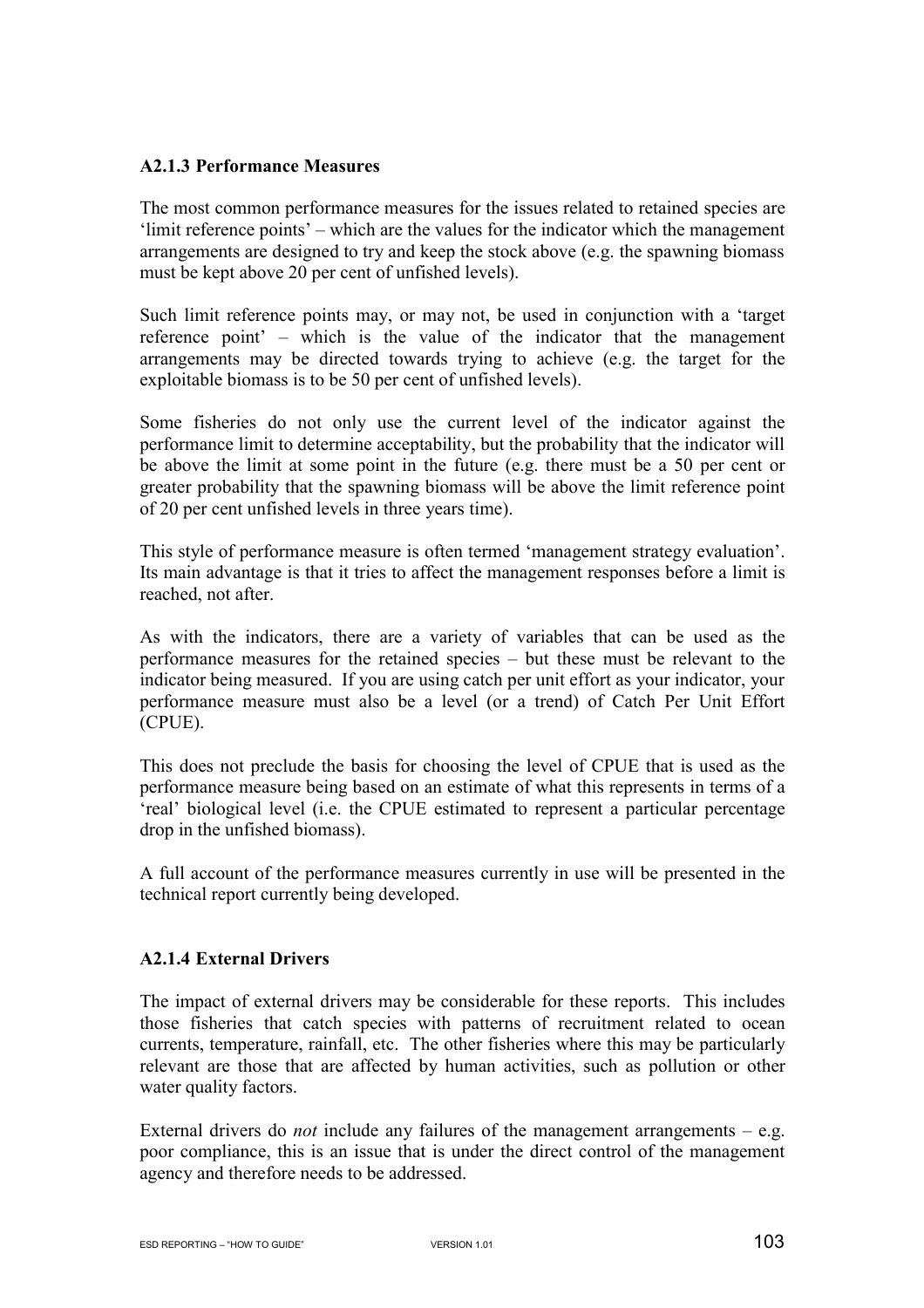### **A2.1.5 Example of a Retained Species Component Report**

(NB: this is a shortened version – in dot point form - of what would be expected in a real report. See the website www.fisheries-esd.com for full examples).

#### **Operational Objective**

To maintain the stock at levels that will avoid recruitment over-fishing, with high levels of probability.

*Justification -* This is a sensible objective to use for an exploited species that is consistent with the main objectives of the Act.

#### **Indicator**

Level of spawning biomass relative to unfished level  $- B/B<sub>0</sub>$ 

#### **Performance measure**

Probability that spawning biomass is greater than 20 per cent of unfished levels –  $Y = P(B/B<sub>0</sub>>0.2)$ . Note that Y can vary between zero and one, and higher values represent a greater chance of achieving the operational objective.

*Justification -* Information on the relationships between recruitment and spawning stock for species from this family suggest that values above 20 per cent been associated with declines in recruitment levels.

## **Data requirements for indicator**

Calculation of this indicator requires a quantitative stock assessment. This in turn requires, at least, a known catch history, some index of relative abundance, and some knowledge of life history parameters of the species (e.g. how long it lives).

#### **Data availability (current – future)**

Catch rate data available for 10 years, catch at age information for 5 years, most biological parameters estimated.

#### **Evaluation**

The last stock assessment calculated a probability of 0.8 that the spawning biomass is greater than 20 per cent of unfished stock.

#### **Robustness**

The classification table rated this evaluation as MODERATE.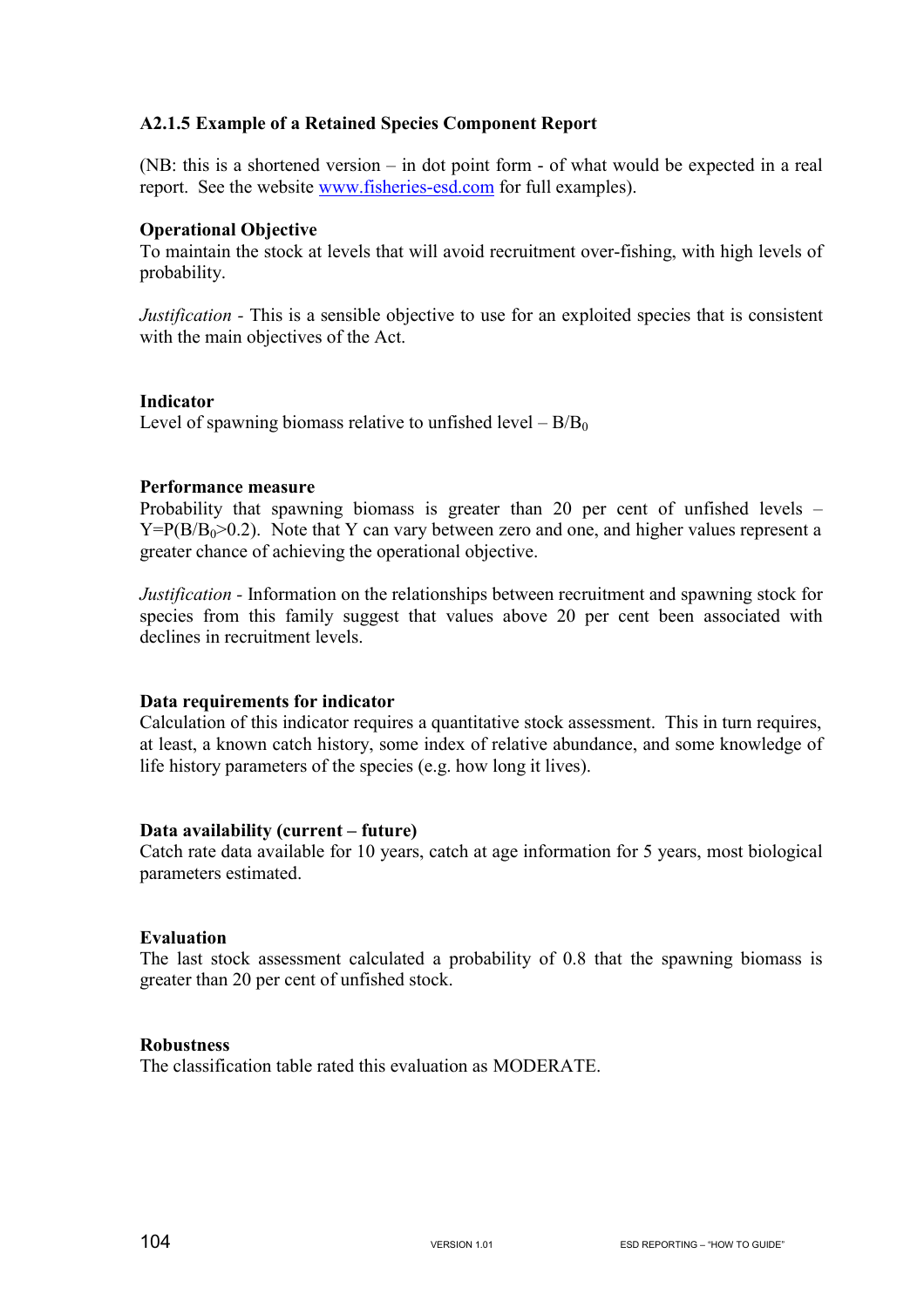#### **Fisheries management response**

*Current -* Exploitation rate managed using limited entry, gear restrictions, closed areas and variable length seasons. There is a limited number of boats in the fishery and the boats are further restricted in the gear that can be used and the number of days that they can each fish.

#### **If Performance Limit is reached?**

Close the fishery if  $Y<0.4$ , and otherwise set exploitation rates such that  $Y>0.8$  at least half the time.

#### **Comments and action**

Evaluate the exploitation rates that should achieve the management objective. Update the assessments on a regular (e.g. annual) basis. Incorporate the harvest strategy explicitly in the management plan for the fishery.

#### **External driver check list**

A wide range of factors can affect this stock's biomass apart from the direct impacts of fishing. Examples include environmental influences on recruitment and availability (either random effects from year-to-year, longer-term cycles, or longer-term trends); and effects of habitat degradation on juvenile survival.

# **A2.2 Non-Retained Species**

#### **A2.2.1 Objectives**

The types of objectives for non-retained species differ from the retained species in that *no*  individual of these species are desired to be caught by those who participate in the fishery i.e. they are not targeted in any way or viewed as desirable. Consequently, if it were possible to entirely eliminate capture of these species, this would be preferable.

The benefits of minimizing by-catch often flow to the fishers through improved efficiency in handling and reduced sorting time and improved quality of landed product – in addition to the expected ecological benefits that flow from reducing these impacts and also the benefits from the reduction in social conflict on this issue.

For some fisheries, the most practical objective is to reduce the levels of capture of nonretained species from the historical levels. For other fisheries, especially when dealing with threatened species, the total elimination of *all* capture may be the goal. Finally, for fisheries where the current levels are acceptable, the objective may merely be to avoid any future increases.

Consequently, the most common objectives developed for non-retained species so far are:

• *To minimise/decrease/eliminate the impact of the fishery on {insert name of species/group of species}.*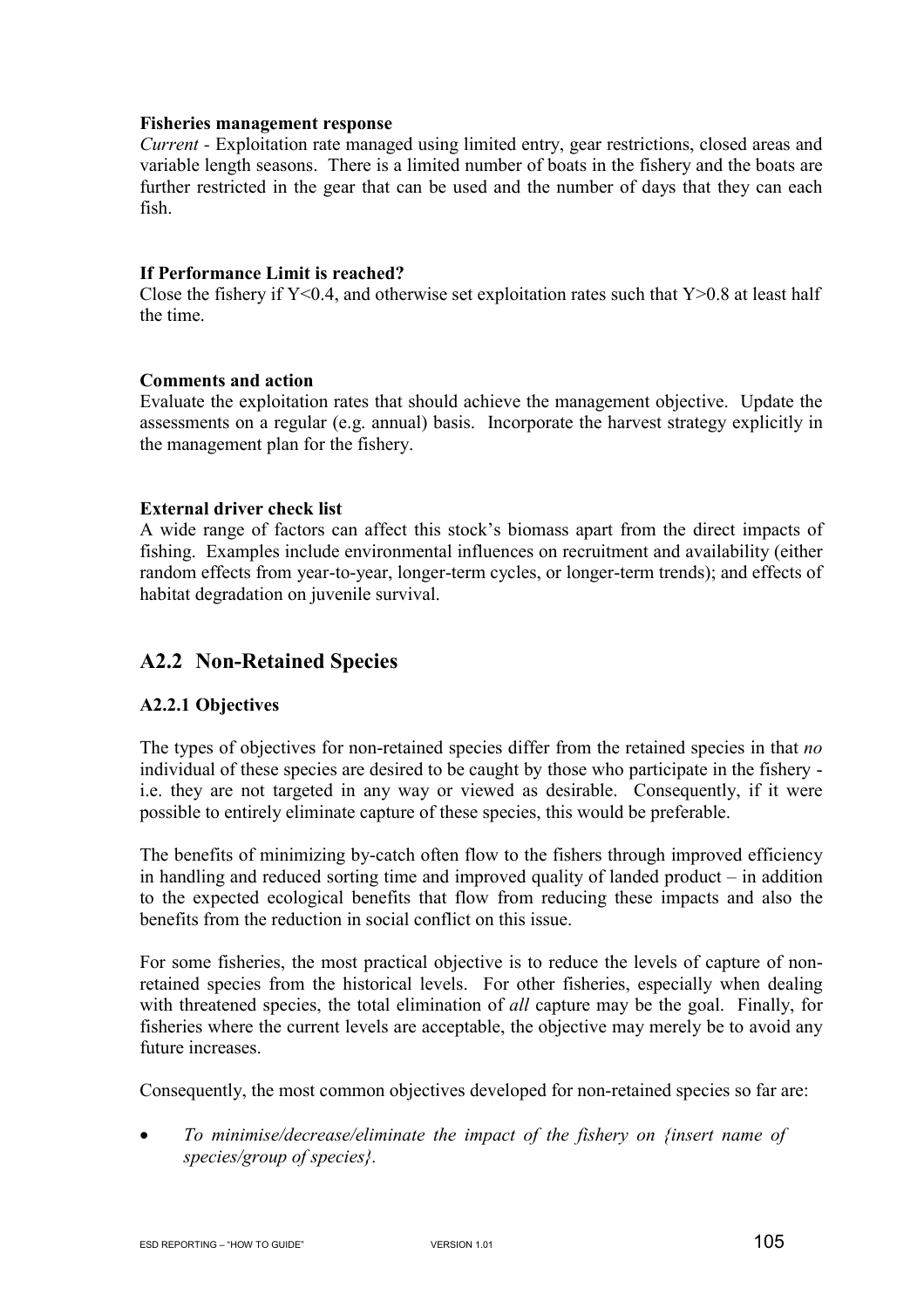• *To maintain appropriately low levels of impact of the fishery on {insert name of species/group of species}.*

The question is whether the levels of removal are a real issue for the actual bycatch species, or whether the main impacts are generated from the discards they produce (i.e. provisioning) or whether the issue is largely socially driven community acceptance/wastage problems.

If it is largely a perception issue, or one only related to provisioning, then finding alternative markets for the species currently being dumped may be a sensible alternative. However, if it is because these species are being put at risk by the fishery, then the only alternative is to reduce/eliminate their capture in the first place. Finding alternative markets would probably exacerbate this problem.

#### **A2.2.2 Indicators**

The indicators for this obviously depend upon the objective chosen.

If the objective relates to a single species or a group of species then the indicator may need to be a direct measures of the levels of capture of these species.

Depending upon the species, the area of operation by the fishery compared to the area inhabited by the non-retained species may be a possibility to measure performance, with a justification that adequate refuge areas are available.

If the objective only relates to reducing a wastage problem or other perception issue, then processed based indicators relating to the percentage adoption of Bycatch Reduction Devices (BRDs), or some other fishing equipment based modification may be appropriate. These indicators are, however, unlikely to be appropriate in situations where the issue was related to specific concerns about one or more of the non-retained species.

#### **A2.2.3 Performance Measures**

In general, precise performance measures for these objectives have not been developed so far. The most common form of limit/trigger used in the examples seen to date relate to using historical levels as the benchmark with some reduction on these levels used to gauge future performance. For example in some fisheries acceptable performance requires the amount of bycatch to be reduced to 40 per cent of current levels within five years.

Where there is specific concern about the stock status of a non-retained species, it is likely that a direct measure of their catch will be required and some threshold level of acceptable catch would need to be determined. This will be especially likely where 'icon' or highly threatened species are involved.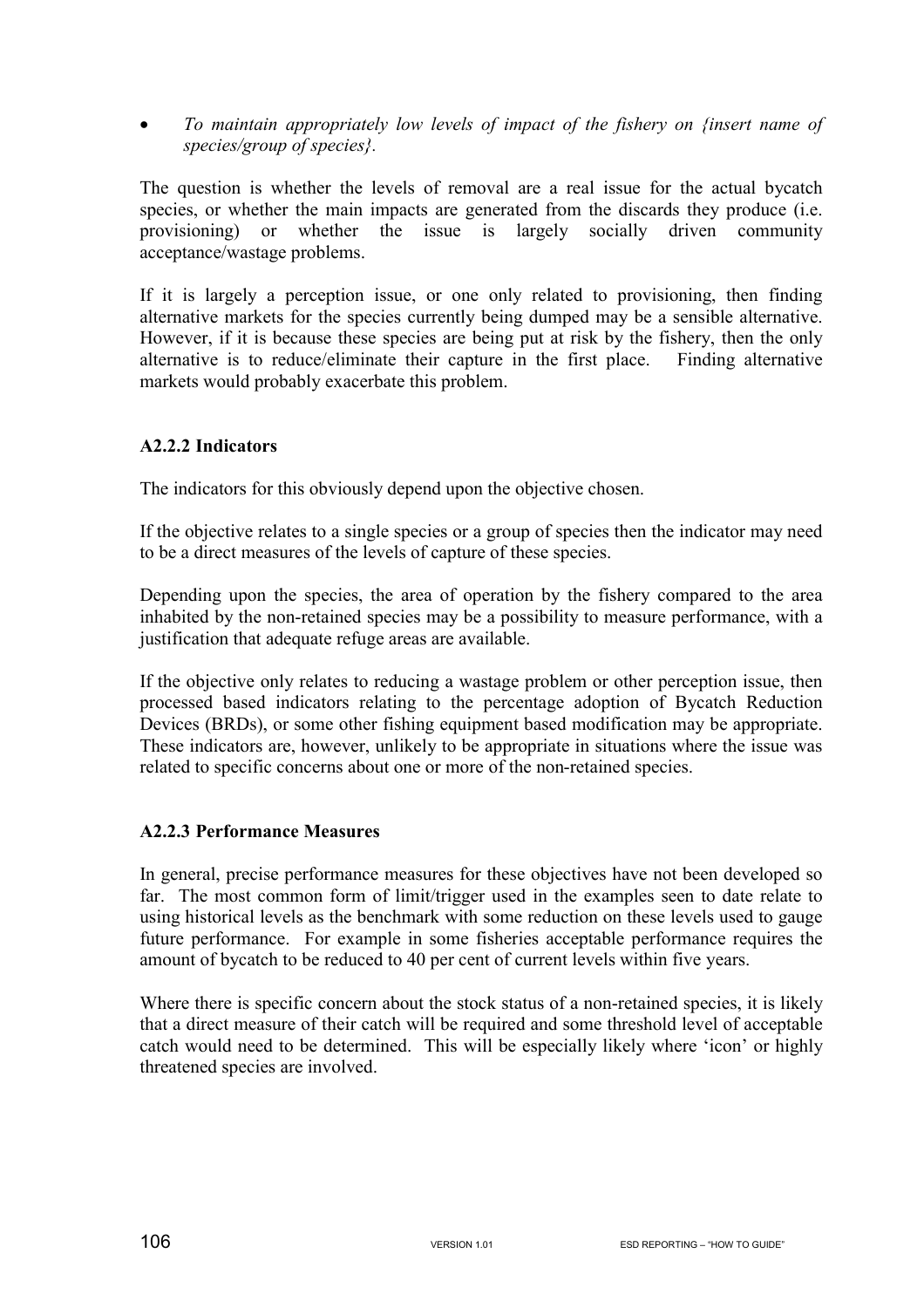## **A2.2.4 Non-retained Species Example Report**

(Again, this is shortened version of what is required – see examples of complete reports on the website – www.fisheries-esd.com).

### • *Operational Objective*

*Reduce general bycatch of finfish species from previous/historic levels to acceptable levels* 

*Justification* - general community concern about the level of impact of the trawl fishery on the sustainability of the non-retained species captured by the fishery. As a result, it was determined that this level should be reduced from current levels. There was no species identified as being particularly vulnerable in the first survey of bycatch levels, hence they are to be treated as a single group

### • *Indicator*

*Three yearly estimates of total bycatch catch levels* 

#### • *Performance measure*

*The level of reduction required within three years is 25 per cent of current levels and within six years is 50 per cent of current levels* 

*Justification -* The initial levels of analysis on the first surveys of bycatch of nonretained species in this trawl fishery did not identify any species as being especially vulnerable. However, as these species are generally fished over most of their range, it was considered that if the level of exploitation was reduced to approximately half the current levels, this would minimise any chance of the fishery causing overfishing of any of these species.

| Data Requirements                          | Availability                            |
|--------------------------------------------|-----------------------------------------|
| Initial survey of current by-catch levels. | FRDC-funded study to determine current  |
|                                            | bycatch levels has just been completed. |
| Observer-based survey data on bycatch      | A survey is planned to be conducted     |
| levels by species/groups. This would       | using independent observers every three |
| need to be done on a stratified basis      | years.                                  |
| across the fishery and across the year.    |                                         |
| Data on the total trawl effort by area by  | Daily logbook data are collected from   |
| month for the fishery.                     | each vessel in the fleet. VMS data will |
|                                            | be collected from 2003.                 |

#### • *Data requirements and availability*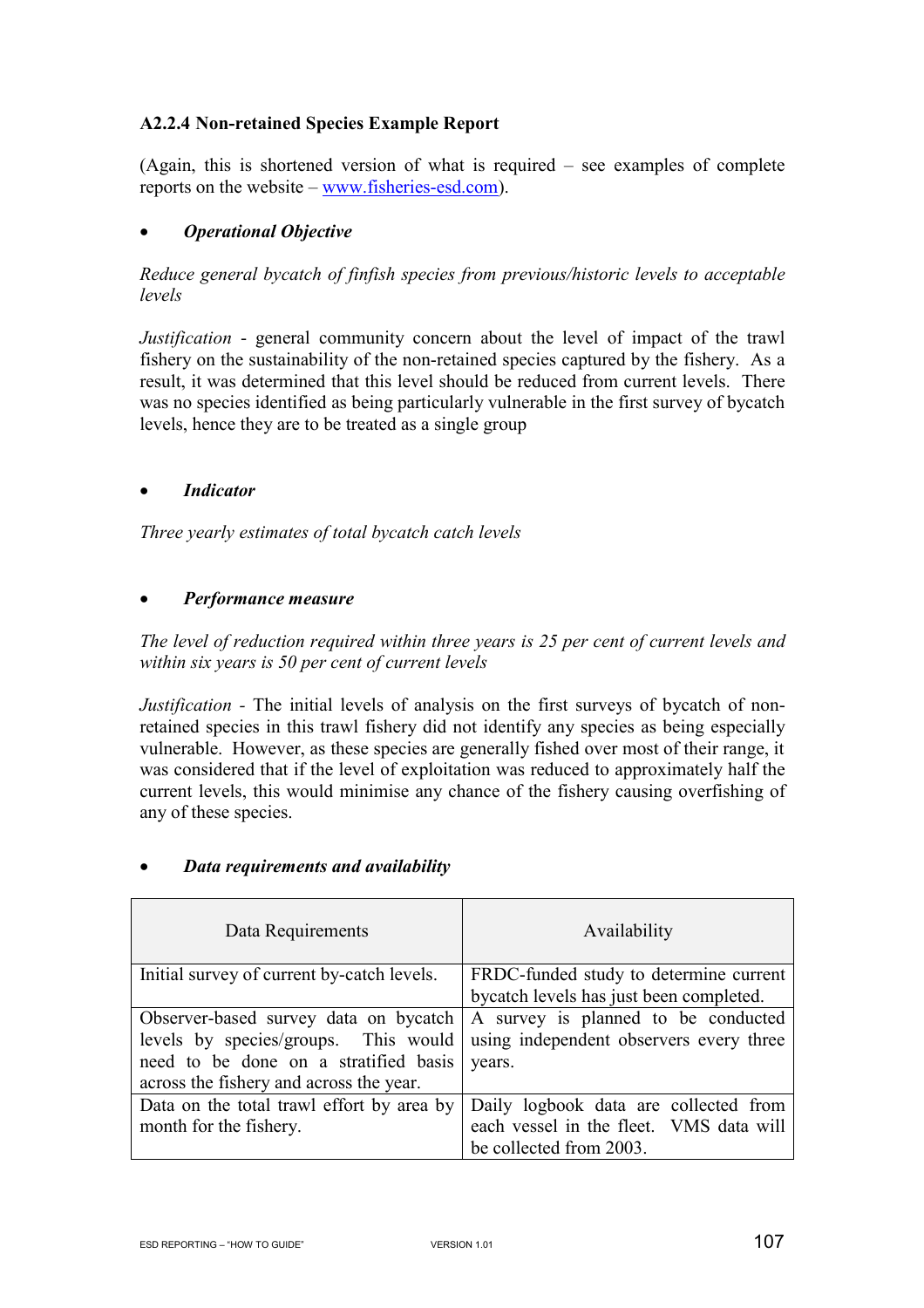## • *Evaluation*

This will be completed, following the survey in three years time.

### • *Robustness of indicator and performance measure*

The robustness of the indicator is high, as the survey techniques used to complete the estimates have been generated using known estimates of variation in the bycatch levels to optimise survey design.

The robustness of the performance measures is 'low' to 'medium' because these reductions in bycatch levels have been inferred, not generated from any quantitative modelling.

Using total levels of bycatch may miss specific issues related to vulnerable species/groups not identified in the original survey.

## • *Fisheries management response*

### *What is being done to not exceed the reference point?*

The fishery will introduce Bycatch Reduction Devices (BRDs) over the next two years as compulsory. In the first year, only one of the two nets used by each vessel will have to have a BRD. In the second year, both nets will have a BRD.

Total effort levels will be reduced by 25 per cent over the coming three years.

Areas of the fishery will become permanent closures.

## *What will be done if the reference point is exceeded?*

The BRD designs permitted may be altered to increase the level of escapement by this group of species.

If this proves unsuccessful or impractical, further reductions in effort or areas closures may be required.

#### • *Comments and action*

Conduct a risk assessment (desk-top only) on each of the bycatch species/group to determine which should be treated separately (see Stobutzki *et al*.,(2000) – FRDC Final Report 96/257, FRDC Canberra).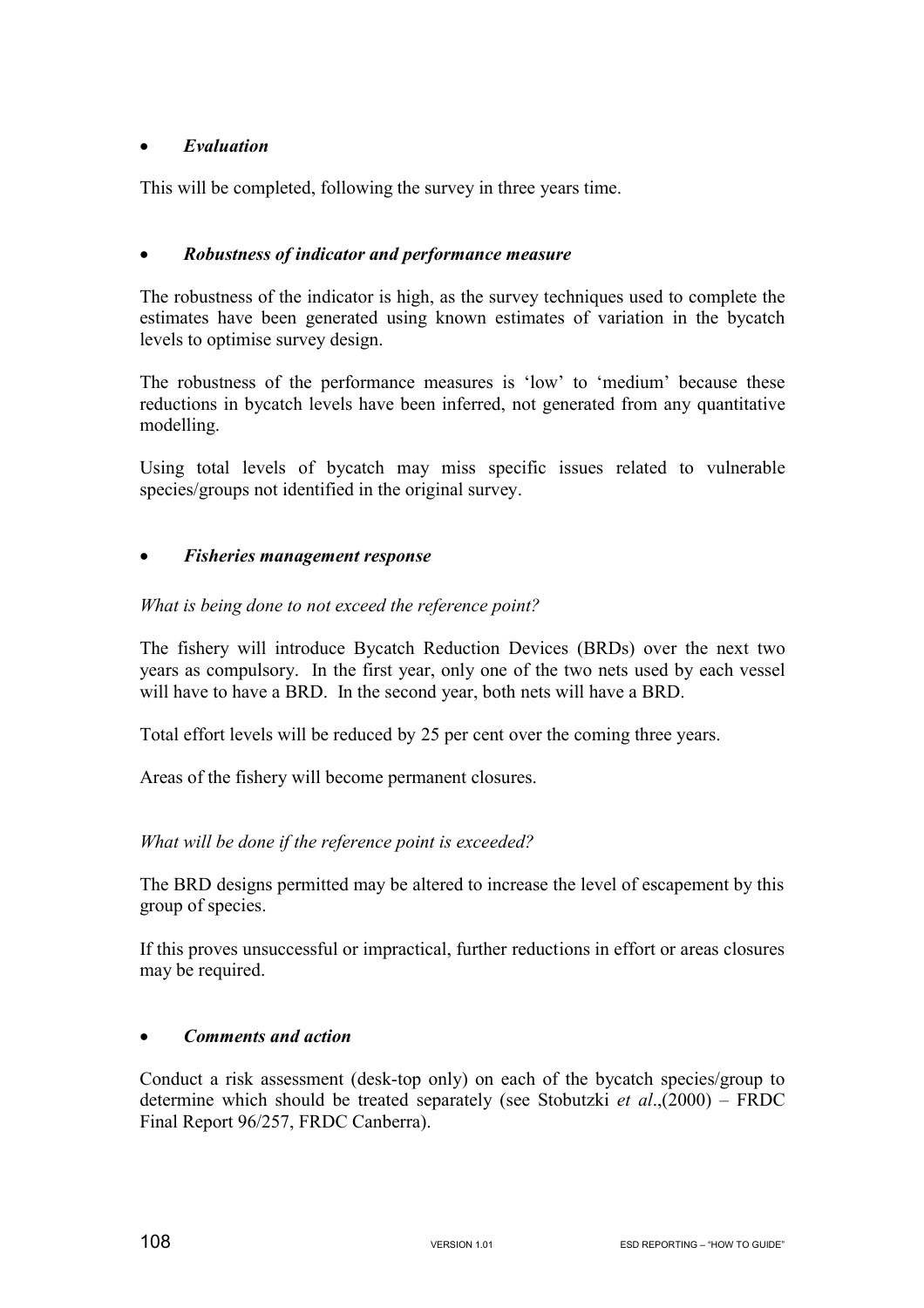Some species are likely to need to be moved to the categories requiring separate examination. Spatial distribution should be included in any assessment arrangements.

## • *External driver check list*

Variations in the recruitment levels of these bycatch species may either increase or decrease values that are caught by the fishery, independent of the management measures invoked.

# **A2.3 Ecosystem Issue Reports**

## **A2.3.1 Objectives**

This is probably the least well understood element of this reporting system. Consequently, the types of objectives developed for the issues in this category are probably the least well developed of the most common objectives developed so far:

*To maintain any impact on the wider ecosystem within acceptable levels.* 

*To maintain appropriate levels of biomass of target and other by-product species to minimize any significant impact on the broader ecosystem.* 

*To maintain the spatial extent of the fishing activity to a comparatively small percentage of the habitat/community.* 

## **A2.3.2 Indicators**

The type of indicators appropriate for these ecosystem issues include:

## *Process/Pressure Indicators*

- area trawled:
- effort levels:
- biomass reduction: and
- relative levels of biomass removed.

#### *Direct Indicators*

- Monitoring area of habitat; and
- Monitoring the community.

The latter group of indicators are only likely to be required if the impact of the activity is likely to be major and/or the fishery operates over a relatively wide area of the habitat (see Table A8). Precisely what can be measured beyond process/pressurebased indicators is not clear in most cases, except for the possibility to choose one or more 'indicator' species to measure overall performance.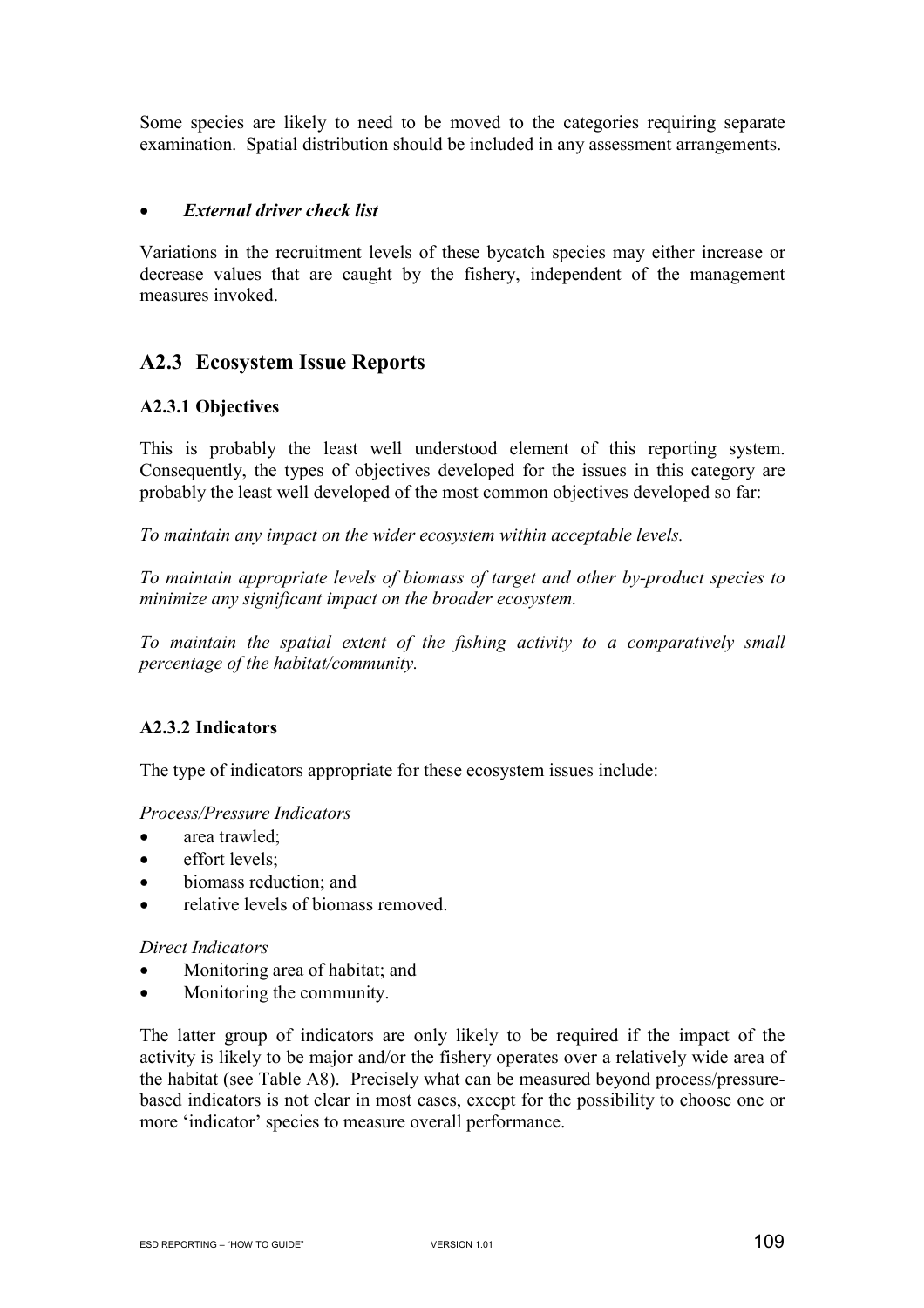The selection of these species would need to be justified. It is possible that the use of some multi-species analysis could be used, but this has not yet been seen in the completed studies to date.

| <b>Likely Level of</b><br>Impact | <b>Habitat interactions</b>                                                   | <b>Ecosystem Interactions</b>                                                                                    |
|----------------------------------|-------------------------------------------------------------------------------|------------------------------------------------------------------------------------------------------------------|
| Low                              | Activity can occur across a<br>large percentage of the area<br>of the habitat | Stocks can be exploited to<br>levels based only upon their<br>own sustainability                                 |
| Moderate                         | Activity may require some<br>level of restriction in area                     | Consideration may need to<br>be given to the level of<br>exploitation on other species                           |
| High                             | Activity will need to be<br>constrained to specific areas                     | Exploitation rate should be<br>set based on avoiding major<br>changes to other species or<br>community structure |

## Table A8 Comparison of impact versus likely management actions

## **A2.3.3 Performance Measures**

## *Trophic Interactions/Biodiversity*

Whilst much has been written in general about the need to maintain the ecosystem and have ecosystem-based management, there are few quantitative studies available upon which to base sensible performance measures for management. This is most notable in trophic level interactions, where studies in this area show that interactions of this kind are usually non-linear and vary greatly amongst systems and species within a system. Thus, there is no precise 'state' that an ecosystem should be at, as natural systems vary (particularly the individual components) even without any human 'assistance'.

Of note is that there are very few examples of strong trophic interactions leading to major changes in function (see Jennings & Kaiser, 1998 for review)<sup>18</sup>. Moreover, there are no examples of a fishery impacting indirectly on other trophic levels where the *initial* stocks targeted by the fishery are still in good shape.

The decision tree that could be used to assist in whether there is a high likelihood of interactions includes:

- Is there a single apical or keystone predator?
- Is there a keystone grazer in the system?
- Is there evidence or even a reasonable suspicion that strong interactions may be occurring in this system?

 $\overline{a}$ 

<sup>18</sup> Jennings & Kaiser (1998) *Adv. Mar. Sci*. 34:203-352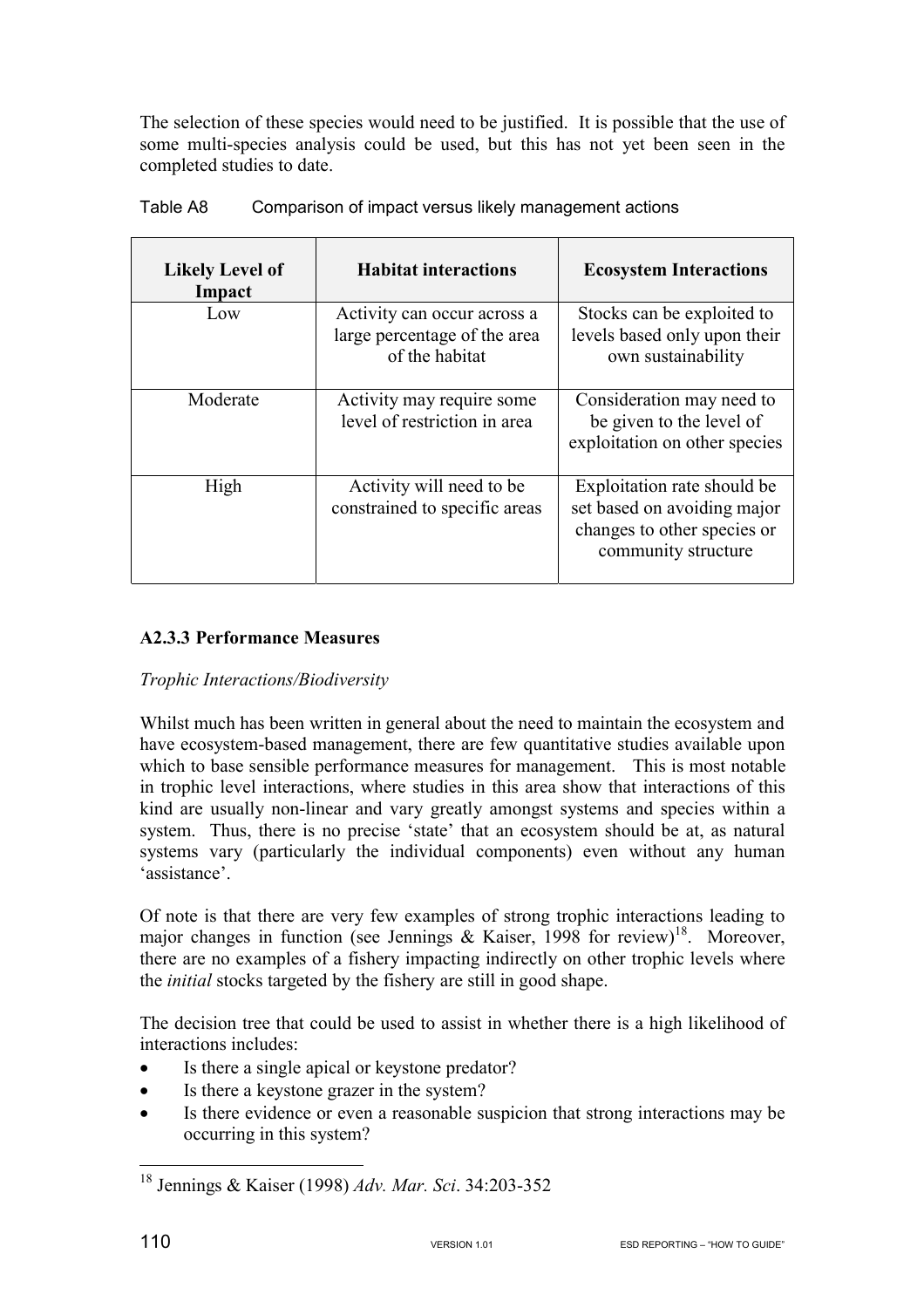• Are there only one or two species within the affected trophic levels?

If all the answers to the above questions are "no", then it *may* be possible to argue that the mere maintenance of reasonable levels of the harvested species should be sufficient to maintain general ecosystem function.

If the answer to one or more of these is "yes", then there may be a need to directly monitor other elements of the ecosystem. Further, the level of reduction in target stocks may need to be set with this in mind – particularly with respect to minimising the risk of stock collapse.

# *Benthic Impacts*

We have a reasonable understanding of the physical impacts of most fishing methods. A number of good reviews are available to start the analysis of what is likely to be acceptable or not.

The most valuable of these is the review by Jennings & Kaiser (1998) and there are also a number of more recent publications such as the Meta-analyses done by Collie et al  $(2000)^{19}$ , which could be most helpful. As a general rule of thumb, the more destructive the fishing method, the smaller the area that it should be allowed to operate (see Table A8).

The most logical approach to deal with these issues is to limit the area of fishing such that it is unnecessary to have detailed monitoring within the area affected (see below for example).

# **A2.3.4 General Ecosystem Example Report**

(Again, this is shortened version of what is required – see examples of complete reports on the website – www.fisheries-esd.com).

# • *Operational Objective*

*To maintain an acceptable level of impact on the shell/sand habitat in the trawled areas.* 

*Justification* - It is understood that prawns are predominantly targeted over sandy substrate, which harbour many infaunal and epibenthic assemblages. Whilst the trawl gear makes physical contact with the seabed, the regulations governing ground chains (maximum 10mm) minimises impacts, but may still result in interactions with species using the sand habitat. This impact needs to be kept to an acceptable level.

# • *Indicator*

 $\overline{a}$ 

*The percentage of the sand/shell habitat of the region that is trawled.* 

<sup>19</sup> Collie *et al*. (2000) *J. anim. Ecol*. 69:785-798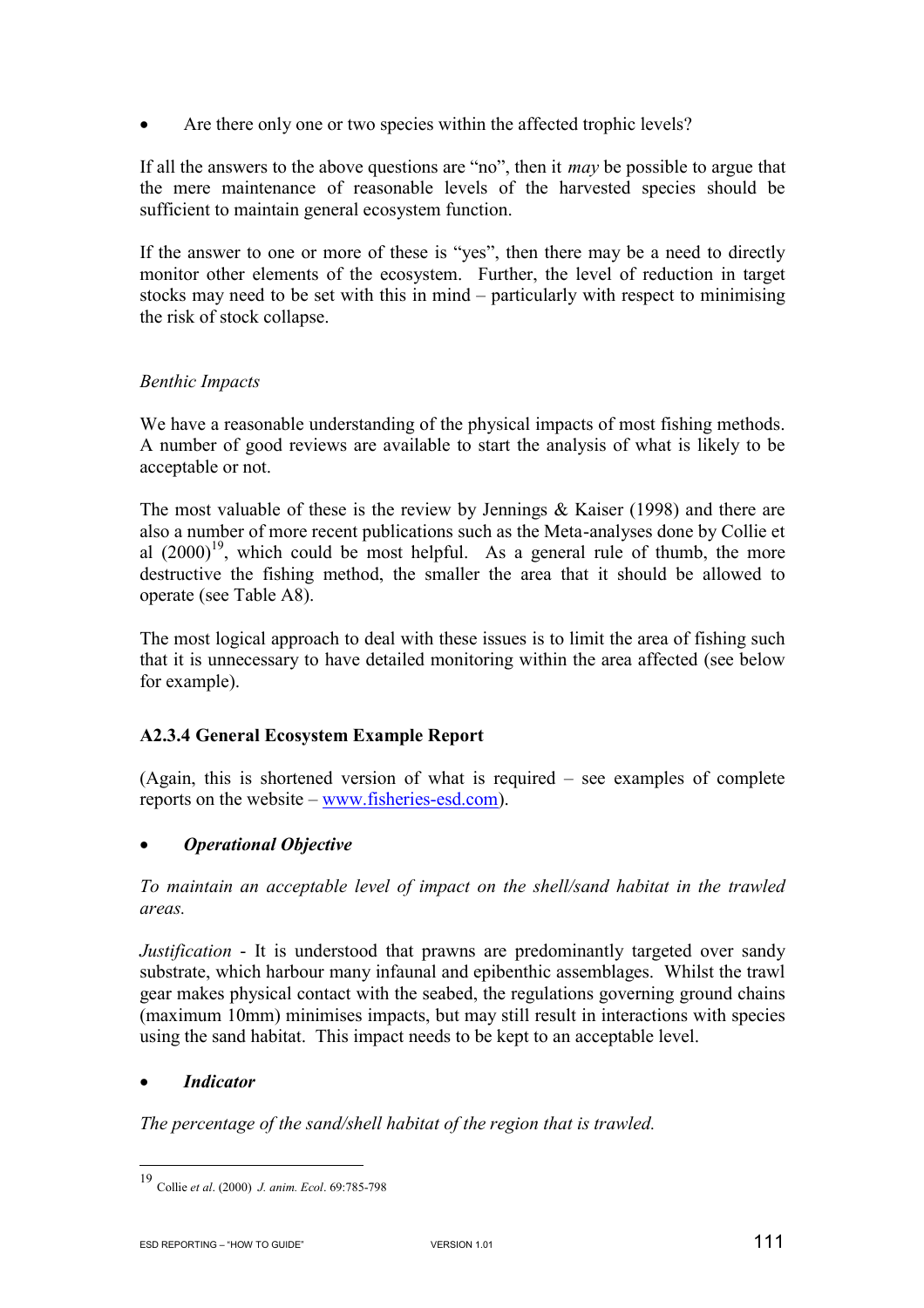# • *Performance measure*

Area of sand/shell habitat available for trawling needs to be kept to no greater than 40 per cent of the total sand/shell habitat in the region.

*Justification* - Maintaining a trawl impact of less than 40 per cent of the stock can be expected to keep all of the individual stocks above the reference point of 0.4 of virgin biomass, which is widely acknowledged as a safe point for the majority of species, even long lived species.

However, it should be noted that a number of studies have shown that even where prawn trawling occurs in such habitats, this does not cause significant effects to the infaunal community. A meta-analysis of fishing impacts by Collie *et al*., (2000) found that otter trawling had the least impact of all forms of trawling.

Specifically, Kaiser and Spencer 1996 found no detectable difference between trawled and untrawled areas (beam trawl) within mobile sediment (sand) regions. Van Dolah (1991) studied changes in infaunal communities over five months for areas closed to shrimp trawling. They concluded that the seasonal reductions in abundance and number of species sampled had a much greater effect than fishing.

Finally, Jennings and Kaiser 1998 suggest that light shrimp trawls do not cause significant disturbance to communities in poorly sorted sediments in shallow water. Consequently, a performance measure of 40 per cent is considered precautionary, while allowing for flexibility in the fleet for economic efficiency.

# • *Data Requirements for Indicator*

Data required would be:

- *Knowledge of spatial distribution of trawled and untrawled areas.*
- *Knowledge of spatial distribution of sand habitats within the region*.

# • *Data Availability (past - current – future)*

*Knowledge of the spatial distribution of trawled and untrawled areas.* 

Based on logbook data, a good record exists of the location of trawled and untrawled areas. The recent introduction of a Vessel Monitoring System to this fishery will provide more detailed information of the trawled areas.

*Knowledge of spatial distribution of sand habitats within the region.* 

The distribution of habitats within the region is well understood, from the extensive studies done by local universities and the Lands Department.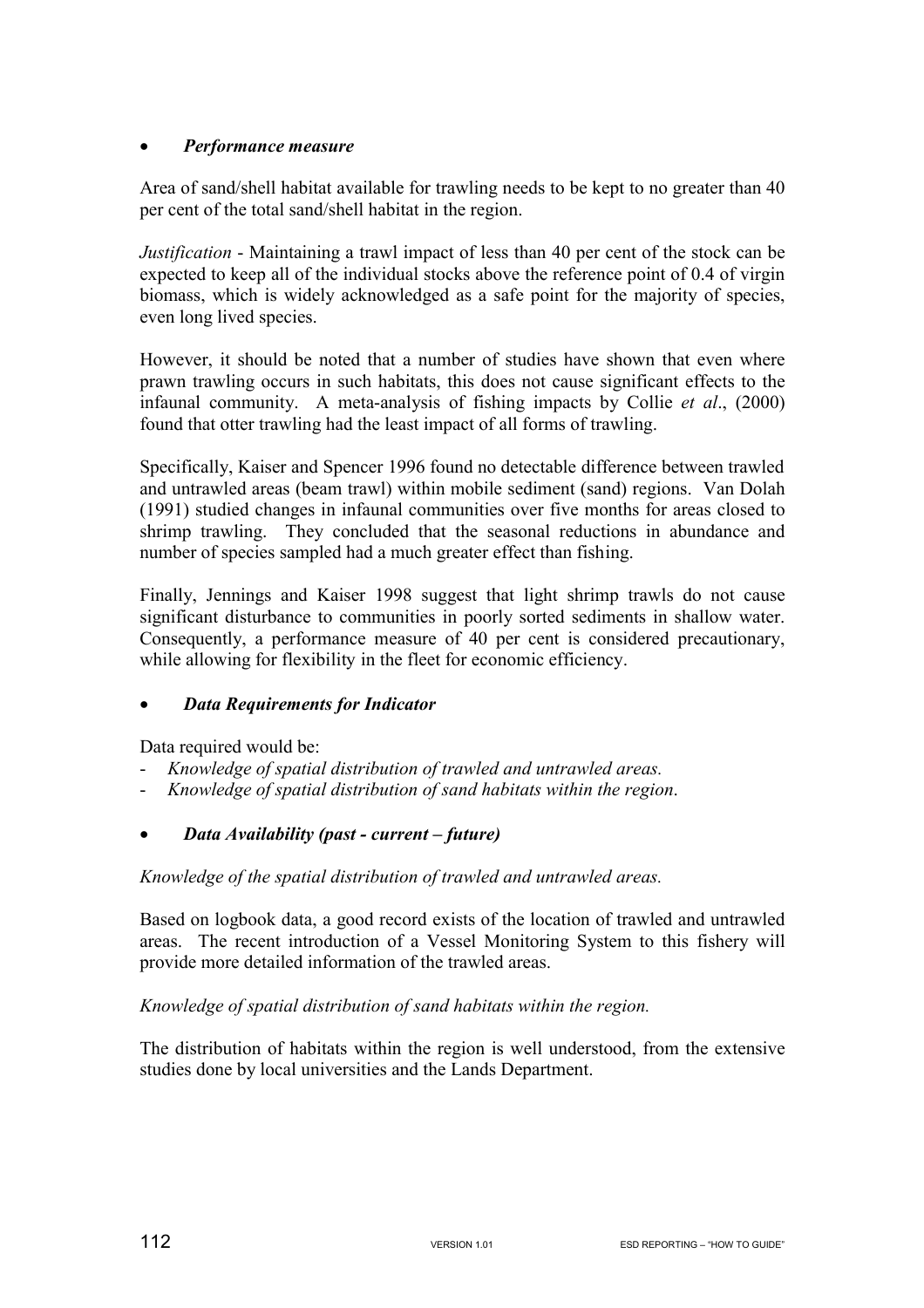# *Evaluation*

Currently, trawling is estimated to be occurring in approximately 25 per cent of the sand habitat within the region and is therefore meeting the objective.

# • *Robustness*

The indicator is considered highly robust as:

- Currently, trawling is only allowed within specific areas to provide protection to nursery areas and different habitats.
- Regulations do not allow fishing to occur in more than 40 per cent of this habitat.
- Compliance policing includes the use of a Vessel Monitoring System (VMS), which logs the positions of vessels throughout the fishing season.

## • *Fisheries Management Response*

*Current* **-** Trawling is only allowed within specified areas to provide protection for sensitive nursery areas and seagrass habitats. This system also affords protection to other habitats, including those based on sand. Trawl vessels are now required to have a Vessel Monitoring System (VMS) operating during the season, which logs their positions to ensure that trawling does not occur outside permitted areas.

*Future* - Fishing effort and distribution will be monitored to ensure that no more than 40 per cent of the available sand habitat is trawled.

*Actions if performance limit is exceeded* - Not applicable.

## • *Comments and Action*

The regulations do not allow fishing to occur in more than 40 per cent of the area, so the management of this issue is therefore about assurance and compliance.

## • *External Driver Check List*

None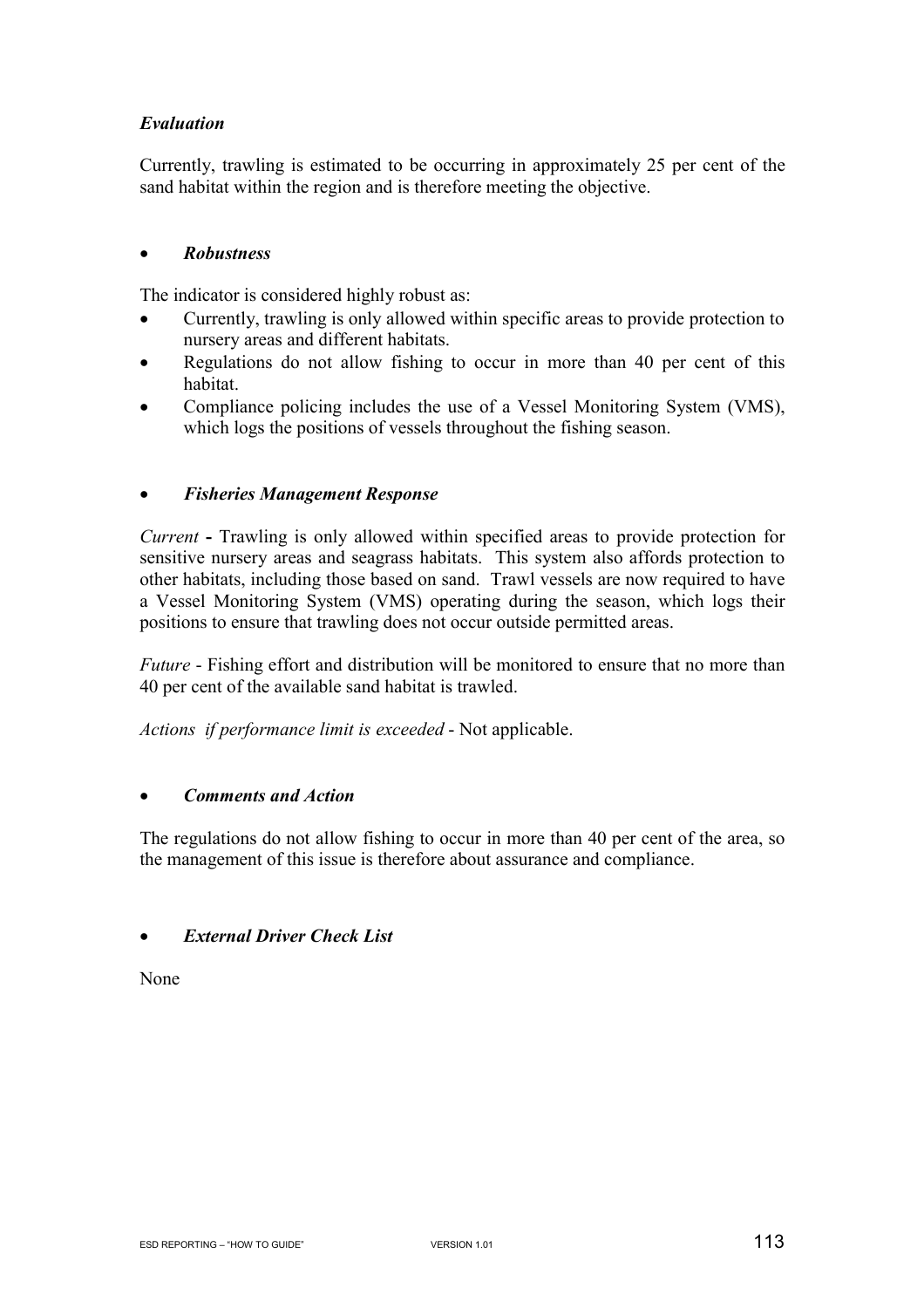# **A2.4 Social and Economic Reports**

# **A2.4.1 Objectives**

It is not clear at this stage whether specific objectives are needed for these types of issues, or whether all that needs to be done is report on their current status. Some jurisdictions are not keen to get directly involved in setting specific objectives and, in general, many of the stakeholders are only just beginning to understand what they are trying to achieve.

This could be a reflection of the view that most community level objectives are set by the government and that fisheries agencies only play one part of the achievement of adequate performance.

The types of objectives that have been suggested include:

- Minimise the negative community impacts of fishery management decisions (and maximise the positive impacts).
- To have a safe and healthy work practices that minimise deaths and injuries of persons involved in the fishing activity.
- Maximise/optimise net economic return from the fishery.

However, in many cases, a desirable outcome rather than an actual objective was identified. This includes recognition of the broader benefits to the community from having the fishery – such as increased sea-rescue readiness provided by the presence of the fishing fleet - rather than this being a specific objective of the fishery.

# **A2.4.2 Indicators**

Some of the indicators for the social issues are available from Australian Bureau of Statistics data collected as part of the five-yearly population and housing census.

There are some social, economic and attitudinal data available for specific fisheries or jurisdictions. For example, community attitudes on aquaculture were surveyed in Western Australia and economic surveys were commissioned for South Australia.

The Australian Bureau of Resource Economics (ABARE) collects financial and economic data through this fishery surveys. Data on reported Occupational Health and Safety incidents should also be available from the relevant authorities.

A national survey on community attitudes to commercial, recreational and traditional fishing and aquaculture is currently being conducted. This information will be available later in 2002. However, much of the economic data required for indicators will need to be collected by specific surveys. A companion paper will be developed to assist in determining how to gather this information if needed.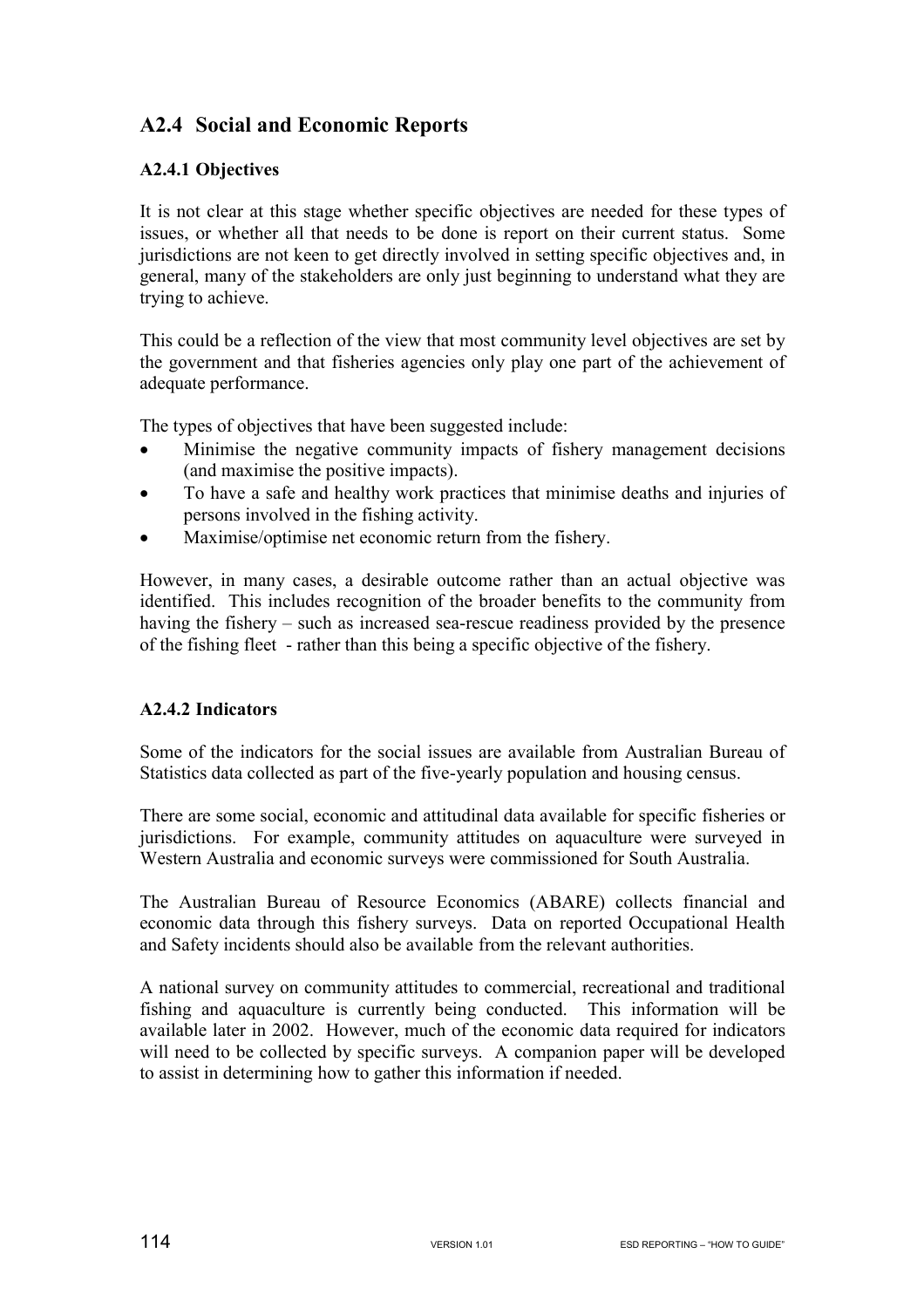# **A2.5 Governance Reports**

The examples of the reports on governance are as follows:

## **A2.5.1 Management Agency**

## • *Management Effectiveness*

Reports on this issue may need to describe, in either a qualitative or hopefully a quantitative manner, whether overall the fishery is performing acceptably or not. The quantitative measures that have been used so far include having the total catch by the fishery (or for quota-based fisheries, total effort) remain within an acceptable range.

The justification for this approach is that if all the management arrangements developed for a fishery - including any restrictions on effective effort levels and compliance with the regulations - is being maintained effectively and there is an understanding of the dynamics of the stock, then the catch should be within a relatively small historical range of deviations from the predicted value. Any variation outside of this range would elicit the need to explain the cause of this deviation from the expected.

If there are any known variations on catch that can assist in the precision of this measurement – that is, recruitment variations linked to some environmental parameter - these can be used to 'fine-tune' what the accepted range should be within any one year.

## • *Management Plans*

The report on this aspect of governance should discuss the comprehensiveness of the management arrangements developed for the fishery. This can be done in terms of what elements are currently contained within the current management plan (or other formal arrangement) of the fishery against what be deemed 'best practice" arrangements.

A series of 10 points covering the possible elements that could be presented in a management plan are listed below, but each jurisdiction must determine, based on their legislation, what their 'best practice' management plan would contain and then report against these criteria for the fishery being examined.

The suggested list of management arrangements that make up 'best practice' for a fishery should contain:

- 1. An explicit description of the management unit.
- 2. The issues addressed by the plan.
- 3. Descriptions of the stocks, their habitat and the fishing activities.
- 4. Clear operational (measurable) objectives and their associated performance measures and indicators.
- 5. Clearly defined rules, including what actions are to be taken if performance measures are triggered.
- 6. Economic and social characteristics of the groups involved in the fishery.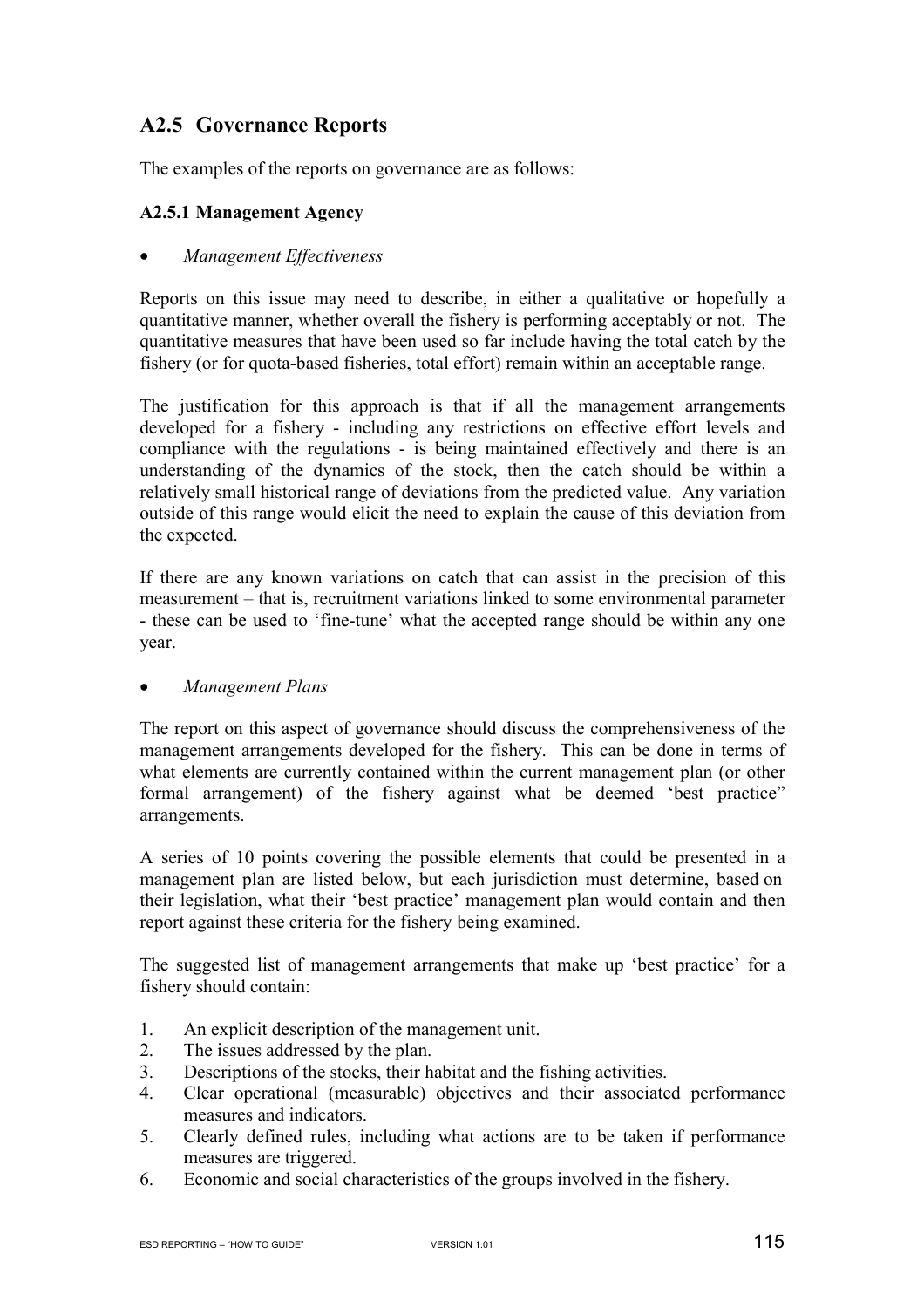- 7. Management and regulatory details for the implementation of the actual management plan.
- 8. The reporting and assessment arrangements.
- 9. How and when reviews of the plan will occur (including consultation mechanisms).
- 10. A synopsis of how each of the ESD issues is being addressed.

The possible objective and justification for this component are:

*Objective* - In consultation with the relevant industry groups and other relevant stakeholders, periodically review the management plan, related legislation, regulations and arrangements to ensure they remains relevant and aligned with the fishery's management objectives and that collectively they cover as many of the 10 main principles as possible.

*Justification* - To have an effective and understandable plan for the management of this fishery, all 10 principles need to be covered within the suite of arrangements developed for the fishery.

## • *Compliance*

The success of any set of management arrangements depends upon how well they are complied with. Consequently, there needs to be some assessment of this issue within each fishery and any related fisheries.

The reports on this issue provide the opportunity to discuss the current levels of compliance with the management arrangements. These could either involve purely qualitative assessments, but preferably there should be some move to include quantitative data on rates of non-compliance. For recreational fisheries, in particular, these reports could include having data on the level of knowledge of the relevant regulations.

Projects to determine the best type of compliance data are only just beginning to get underway and it is likely that the most appropriate indicators will be developed over the next few years. There is also scope to have the relative efficiency of various types of compliance activities reported here, to use these data to plan and justify future activities.

# • *Allocation amongst users*

In situations where resources are utilised by groups outside of those covered in the fishery being assessed, there needs to be a discussion on how the allocation of access of these shared resources is being managed. Ultimately, the ongoing sustainability of species requires that the collective rates of capture do not exceed the safe level of harvesting.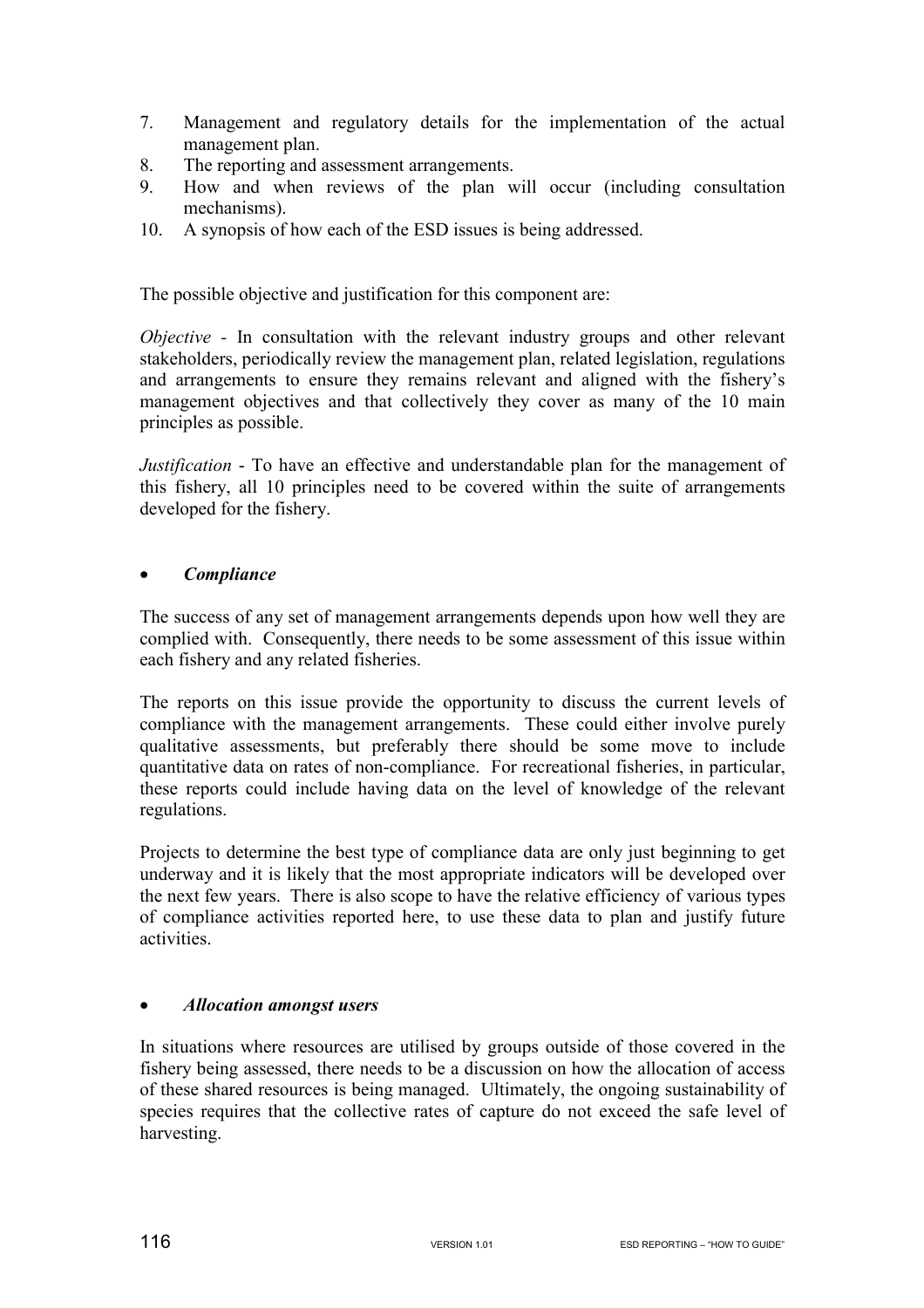This means at least some information is required about the catches of each sector – the precision needs to be related to the relative sizes of the catch – to ensure that this overall objective is being met.

There needs to be in the species reports described above, some description of the level of catch by all other relevant sectors. This can include two or more commercial sectors, in addition to any recreational take.

If the catch levels of other sectors are significant, or likely to become significant, some discussion should be presented as to how the longer-term allocations of each sector can be maintained, so as to avoid the total catch becoming too large.

There may also need to be a discussion of how any 'no-take' activities are included in the arrangements. Thus, there may be a wide range of sectors that have direct or indirect interest in the allocation of fisheries resources, including indigenous communities (although these are covered above in detail) and the general public. Understanding and incorporating their needs within a management framework will be a major element in the effective implementation of ESD.

## • *Offshore Constitutional Settlement arrangements*

Many fisheries in Australia operate with an Offshore Constitutional Settlement (OCS) arrangement between the Commonwealth and the various State and Territory governments. These OCS arrangements simplify the management of a fishery from the previous system where jurisdictional responsibility was split between state controlled waters, within three nautical miles of the coast and Commonwealth controlled waters, outside of this area.

The report can either include what OCS arrangements are in place –or what should be in place if none currently exist and whether the current arrangements are operating effectively.

## • *Consultation*

This report should describe all the formal, or semi-formal, consultation processes that are used to assist in the effective management of the fishery. Thus, it should describe how management plans are developed and amended – who is involved in these discussions, how do they find out about the issues and how do they have their inputs included.

There should also be a description of how ongoing management occurs – is there an 'Advisory Committee'? If so, what are their terms of reference, which sectors are represented, and who appoints them?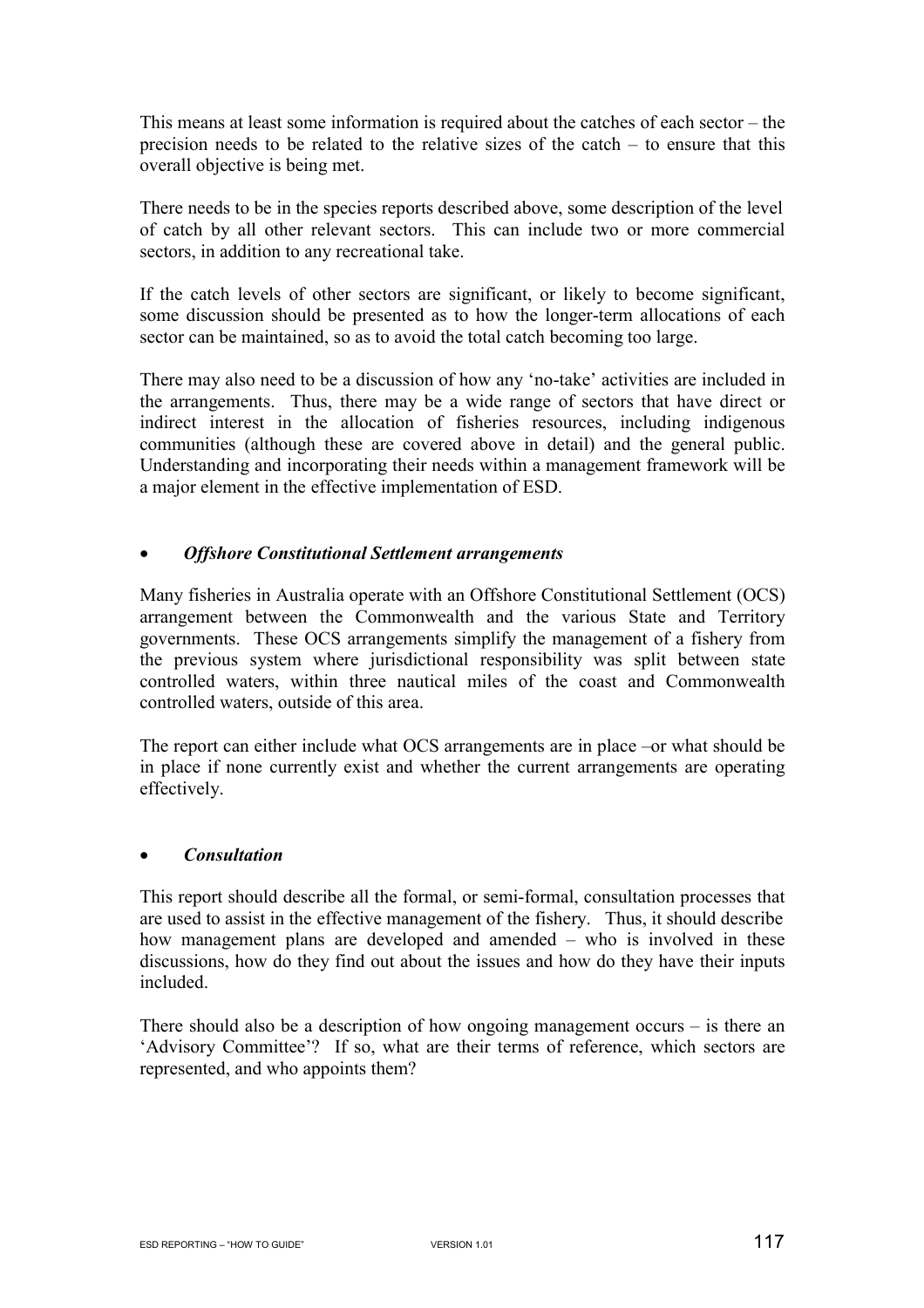# • *Reporting*

What are the normal reporting arrangements for the fishery? It is important that the outcomes of the management processes administered by the fisheries department/agency are available for review by external parties. It is also important that the community is sufficiently informed on the status of the fishery, given that it is utilising a community resource.

The reports that may be provided on a regular basis include:

- Specific mention in the fisheries department/agency's Annual Report.
- Publishing an annual status report of each fishery.
- Less regular reports, possibly associated with some proposed change to management.
- Some jurisdictions also need to provide information to other departments for auditing purposes.
- All information should, in most circumstances, be lodged on the relevant fisheries department/agency website, in addition to being distributed directly to the main stakeholder groups.

# **A2.5.2 Industry**

## • *Industry Associations*

The ability of fishers to effectively participate in the consultation and other aspects of the management of the fishery often depends upon the value of the relevant industry association(s). Consequently, some assessment of these groups is required in much the same way as the previous headings were an assessment of the management agency.

This could include – is there an industry association, are there more than one – if so how do they interact/compliment each other? What is the participation rate of industry participants in the associations?

## • *Codes of Practice*

There is an increasing trend for the industry to develop codes of practice and, more recently, environmental management systems (EMS) to document and manage a number of issues associated with their activities. This includes Occupational Health and Safety issues and potential impacts on the environment, especially those outside of the normal fisheries management area, or those for which it is hard to develop specific legislation.

The current initiatives for the development of these processes is well documented in the material developed by Seafood Services Australia (SSA) in their 'Green Chooser' guide and other material (see www.seafoodservices.com.au for details).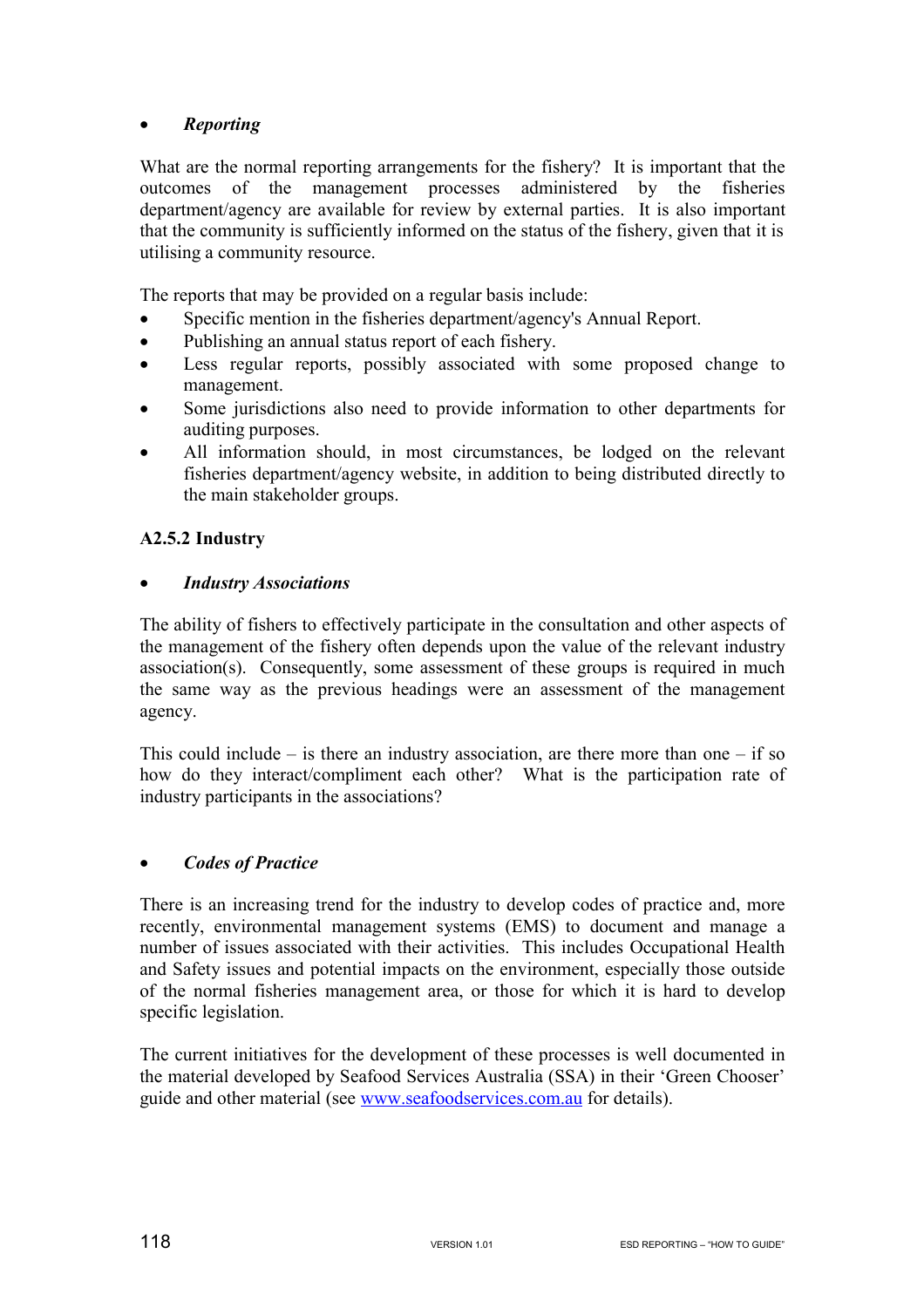# **APPENDIX 3 AGREED TERMINOLOGY**

ESD is a very complex issue that is made more confusing by the large reliance on terms and jargon. This confusion can be even greater if terms used are not defined adequately. Thus, the many terms associated with ESD are often used interchangeably, sometimes in the same document.

In particular, terms such as 'principles', 'objectives', 'goals' and 'criteria' are often used to mean the same thing. Moreover, confusion in terminology also arises when the adjective 'sustainable' is combined with other words to give terms such as 'sustainable fishery', 'sustainable stock', 'sustainable fishing', 'sustainable management', and 'sustainable catch'. However, the word 'sustainable', can have very different meanings to different people and such terms are therefore useless unless they are defined precisely to avoid misunderstanding.

It was considered vital to develop a list of definitions that included simple, minimalist terminology to assist communication during the implementation of the ESD initiative of the SCFA. Whilst alternative definitions are possible, for the purpose of this exercise the SCFA Working Group and the Reference Group have agreed on the following definitions that were initially developed by BRS.

## Table A9 Standard SCFA Definitions for ESD Terms

**Sustainable** This is the adjective of the word "sustain" which the Macquarie Dictionary defines as the ability "to hold up or bear a burden". In the context of fisheries, it means the ability to continue in the longer term. However, used by itself, it does not convey a great deal of information (sustaining what for whom?). The Fishwords<sup>20</sup> definition is – "*A process or state that can be maintained indefinitely"* **Sustainable development/**  "Using, conserving and enhancing the community's

**ecologically sustainable development**  resources so that ecological processes, on which life depends, are maintained, and the total quality of life, now and in the future, can be increased" (National Strategy for Ecologically Sustainable Development, Council of Australia Governments, 1992). **Sustainable fishery** A fishery that is consistent with ecologically sustainable

development (i.e. a fishery that uses, conserves and enhances the community's resources so that ecological processes, on which life depends, are maintained, and the total quality of life, now and in the future, can be increased).

 $\overline{a}$ 

**Fishery A** unit determined by an authority or other entity that is

<sup>20</sup> Fishwords is a glossary of terms being developed by the Fisheries Ressearch and Development Corporation for Australian fisheries and is available on their website www.frdc.com.au